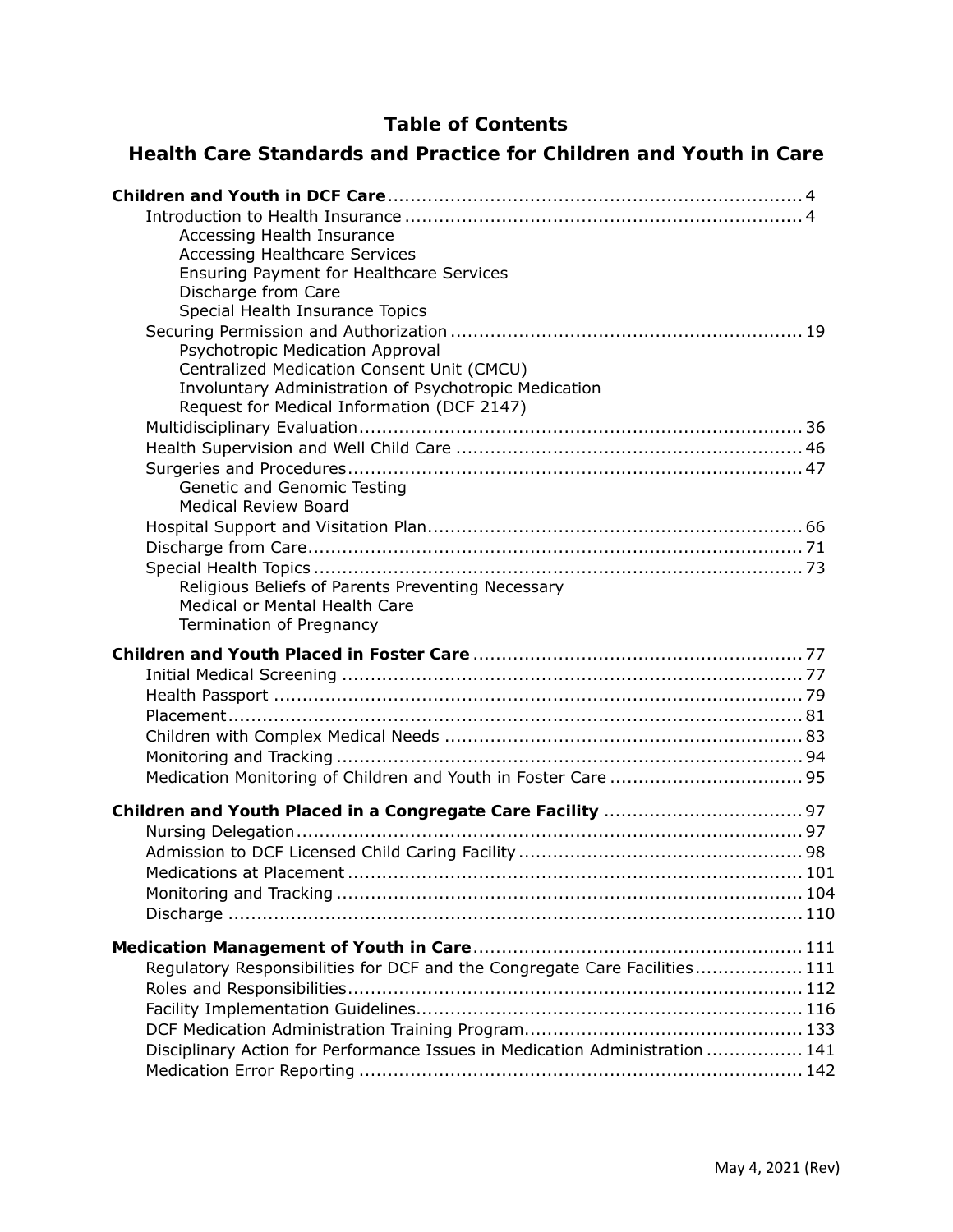# **Health Care Standards and Practice for Children and Youth in Care**

### **Purpose**

The purpose of this Practice Guide is to promote pediatric health and wellness by providing best practice guidelines in the identification of significant health problems; to ensure access to healthcare services; the monitoring for signs or symptoms of abuse or neglect; and the provision of age-appropriate anticipatory health guidance/intervention.

### **Commitment to Racial Justice**

The Health and Wellness Division will foster an environment and professional approach that leads to equitable, non-judgmental, and all-inclusive services to improve health outcomes of the families and children served by the department. We recognize the importance of sustaining a racially just Division through advocacy and education of our workforce and community. We remain open-minded and committed to understanding the social and cultural values, experiential contexts, practices, and strengths of families and children served by the department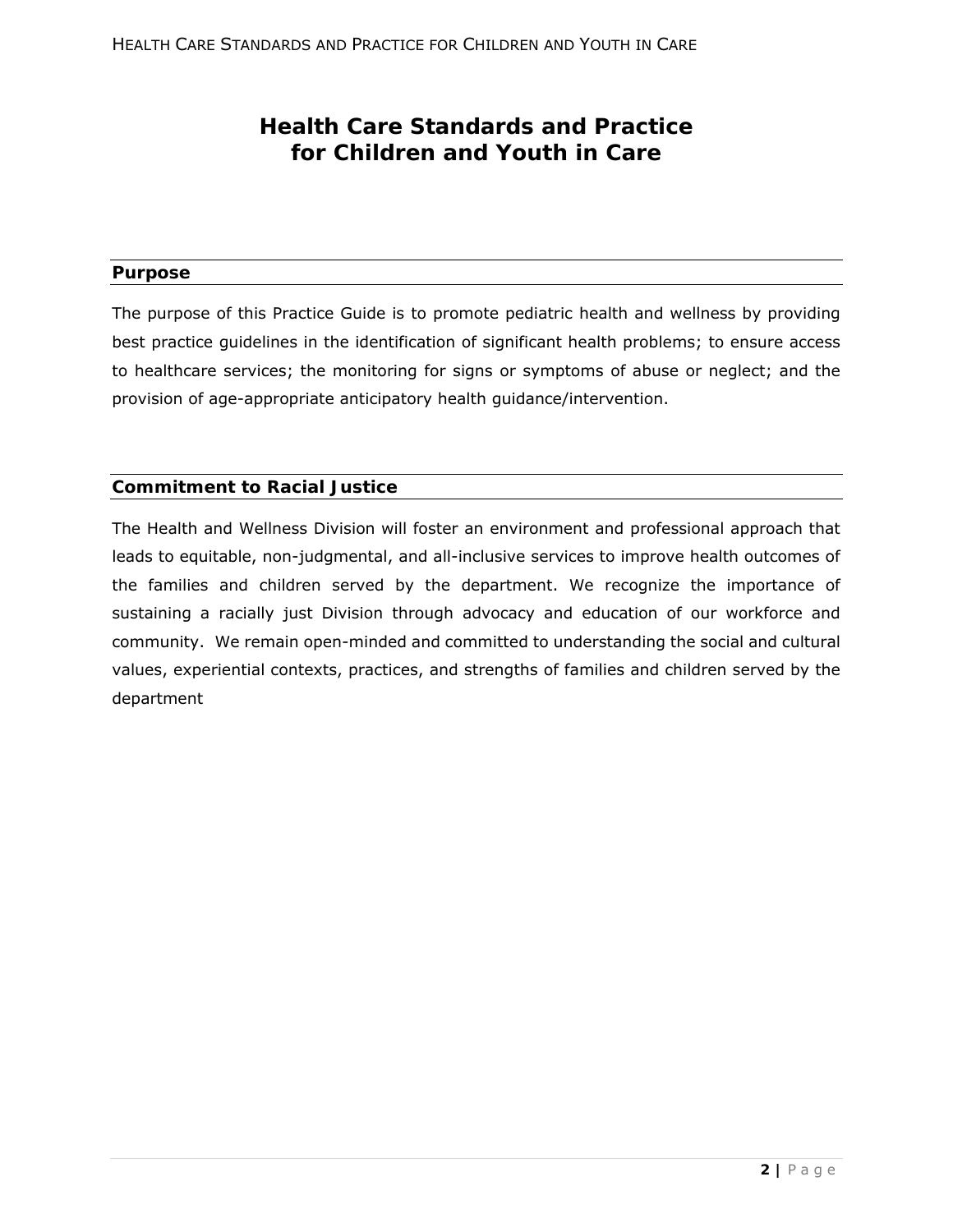# **Introduction**

## **Introduction to Health Care Standards and Practice for Youths in Care**

Children and adolescents in the foster care system are a unique population with special health care needs. They experience a higher incidence of physical, developmental and behavioral health conditions than those not in the involved in child welfare system. These can be acute or chronic health conditions that often go under treated and can have an impact on their ability to become happy, healthy adults.

Caring for these children and addressing these unique healthcare needs requires coordination of many disciplines including nursing, mental health, and social workers, and health advocates in collaboration with the community and the child's own primary care practitioner. The division of Health and Wellness within DCF has created this practice guide to assist anyone working with these children navigate the many challenges in meeting the healthcare needs regardless of the setting with which they reside.

There are four main sections to this practice guide.

#### **Children and Youth in DCF Care**

This section covers practice standards for all children or youth regardless of the setting with which they reside. This includes information about health insurance, permissions and authorizations, Multidisciplinary Evaluation and guidelines for hospitalizations.

#### **Children and Youth Placed in Foster Care**

This section covers those practice standards specific to those children and youth placed in a foster placement. This includes requirements for placement and on-going care

#### **Children and Youth Placed in Congregate Care Facilities**

This section covers those practice standards specific to those children and youth placed in a congregate care setting. This includes requirements for admission and on-going care

#### **Medication Management of Youth in DCF Congregate Care**

This section covers those practice standards specific to medication management of children and youth in a congregate care setting including regulatory responsibilities, training and facility implementation guidelines.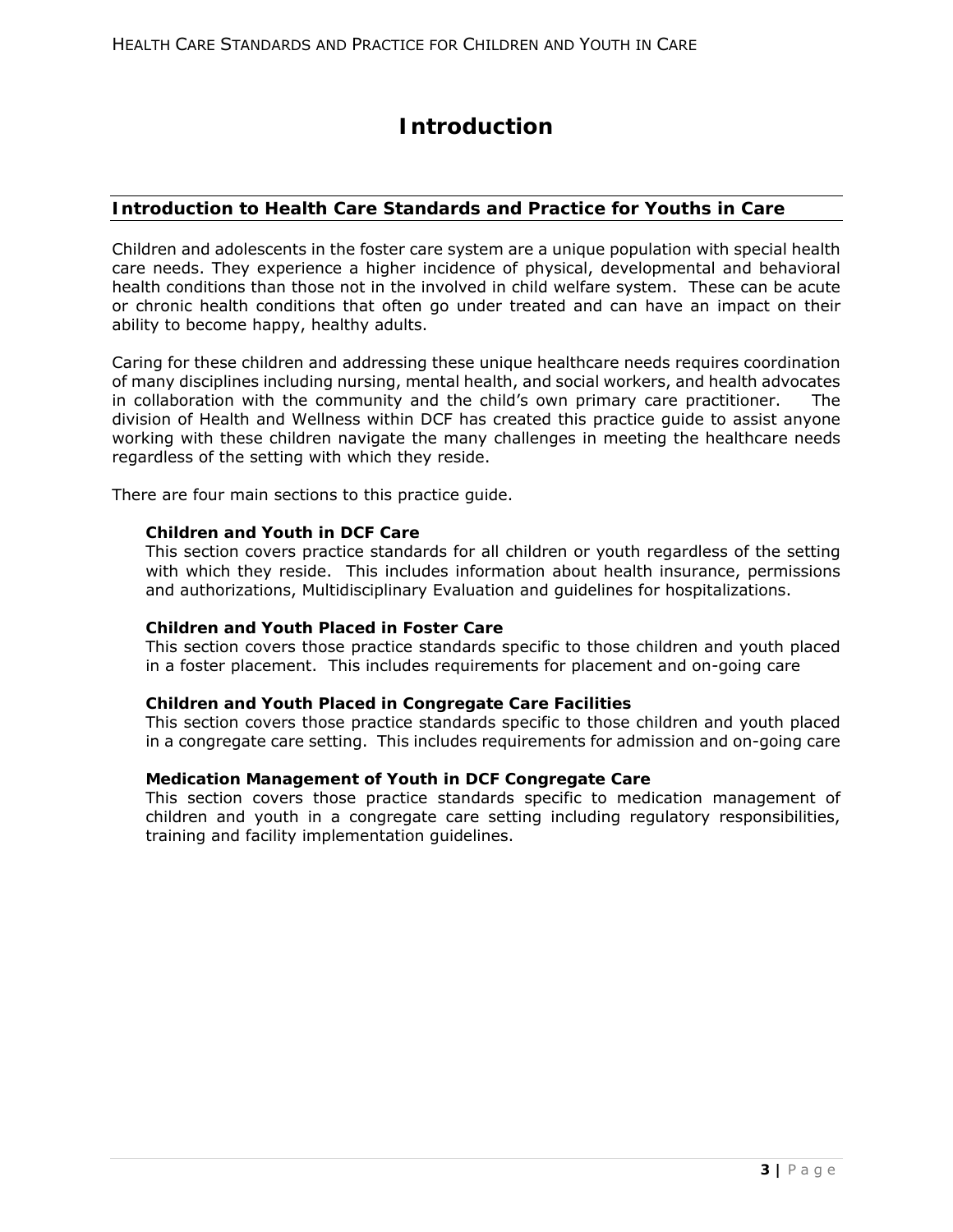# **Introduction to Health Insurance**

## **Introduction**

DCF is responsible for ensuring that all children in the care and custody of the department have health insurance coverage and that they have access to adequate medical, dental, psychiatric, and psychological services.

To fulfill this mission, caregivers, Social Workers, RRG nurses, Health Advocates, the DCF Medical Assistance Unit, the Department of Social Services and the provider community work together to ensure insurance is active and healthcare services are accessible.

DCF Policy Reference: 16-4 - Medical Coverage; Legal reference: Conn. Gen. Stat. §17a-6e.

## **Health Advocate Role – Removing Barriers to Healthcare Services**

In an effort to ensure DCF children are "healthy, safe, smart and strong", DCF Health Advocates (HAs) provide direct real-time assistance to DCF Social Workers, RRG Nurses and clinicians, caregivers and community providers for children and families in all legal statuses and phases of the DCF system of care. Health Advocates act to ensure effective connections to healthcare services.

In this role, HAs are the main point of contact for removing insurance related barriers to medical, dental, behavioral, health, transportation and pharmacy services for DCF involved clients. HAs also identify systems impacting health and propose changes in protocols to improve health outcomes.

## **When to Consult with a Health Advocate**

DCF Social Workers and RRG Nurses shall contact their area office Health Advocates when they encounter problems accessing care for children and families on their caseload. Examples of the most common situations that require a Health Advocate consult, include but are not limited to, the items below:

- Problems connecting to services
- Problems getting timely appointments
- No insurance
- Obtaining a child's insurance number
- Ordering medical cards
- Problems getting medication
- Difficulty finding in-network providers
- Problems securing DME products, in-home nursing or home health aide services
- Facilitating appointments at other MDE sites
- Identifying child's PCP, dentist, and dates of last exams
- Transportation problems
- Out of state placements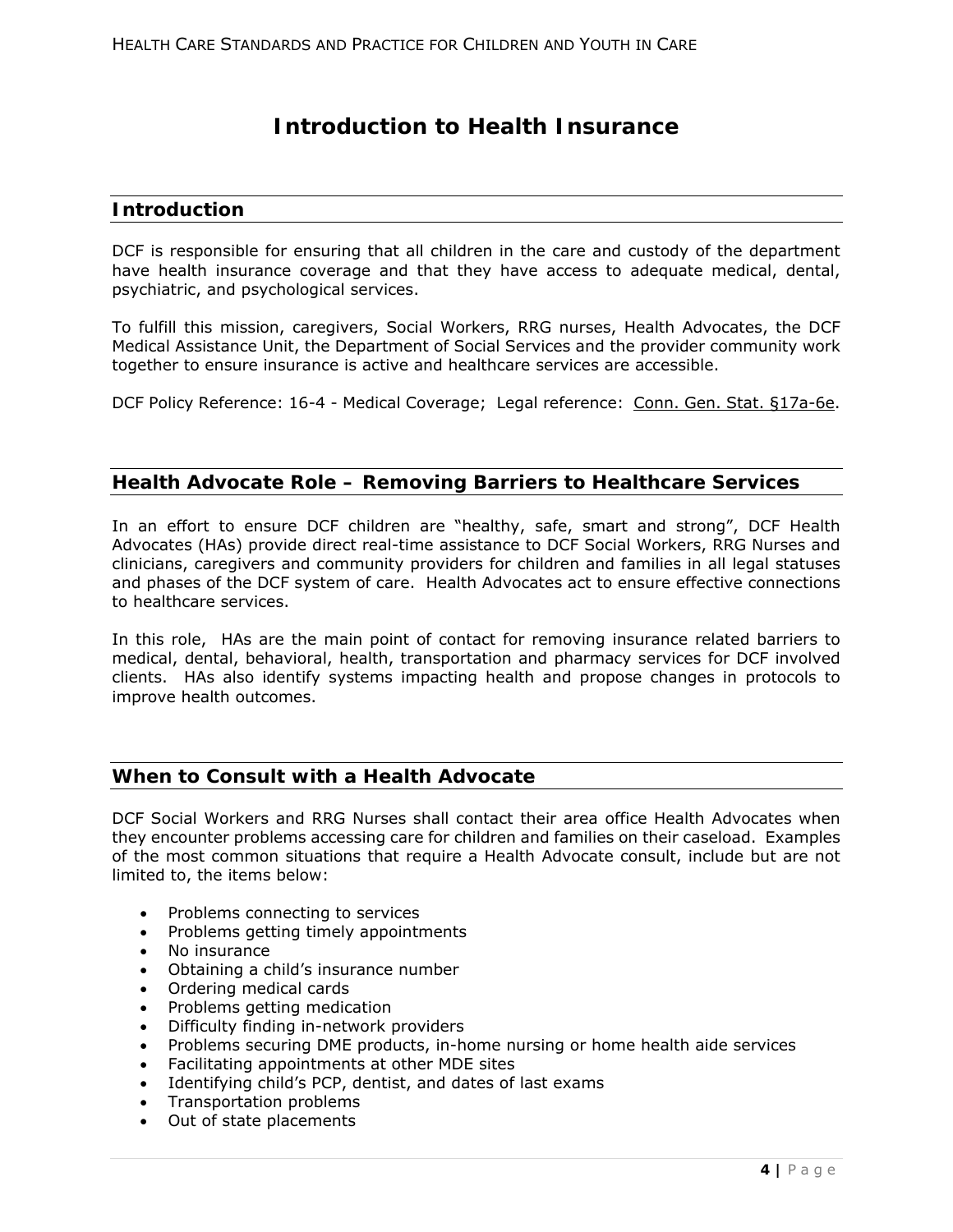- Bills
- Discharge planning meetings, team case discussions when needed

Note: Health Advocates have access to the HUSKY (Medicaid) system but there are limitations regarding the type of information that can be acquired.

## **Accessing Health Insurance**

When children are initially involved with DCF, the insurance profile may differ for each child, but will fall into one of four insurance coverage categories. The child will either have:

- active HUSKY (Medicaid) insurance
- no insurance
- private insurance
- private insurance and HUSKY

Note: private insurance is also known as commercial insurance

#### **Coordination of Private Insurance & Medicaid Coverage Benefits**

Coordination of benefits is the practice of ensuring that insurance claims are not paid multiple times, when an enrollee is covered by two or more health plans at the same time <sup>1</sup>.

If a child in DCF custody has private insurance, HUSKY insurance must still be activated and becomes the secondary insurance. Private insurance is always the primary insurance and must be billed first before Medicaid.

Note: DCF cannot cancel private insurance policies – only the policy holder can do this.

Health Advocates may be able to access private insurance information if it is listed in the HUSKY computer system.

Reference: ˡ Coordination of benefits (COB) Law & legal Definition. *USlegal.com,* Retrieved October 29, 2018, from https://definitions.uslegal.com/c/coordination-of-benefits-cob/

#### **HUSKY Health Program Organization**

The HUSKY Health program is Connecticut's Medicaid insurance program. This program is also frequently called "HUSKY", "HUSKY Medicaid", "HUSKY Health Program", "Title 19", "T19", "fee-for-service", or just "Medicaid".

The Department of Social Services (DSS) administers the HUSKY program and contracts with the administrative service organizations below to coordinate the program's medical, behavioral health, dental and transportation services. DSS contracts with DXC Technology to oversee the program's pharmacy services.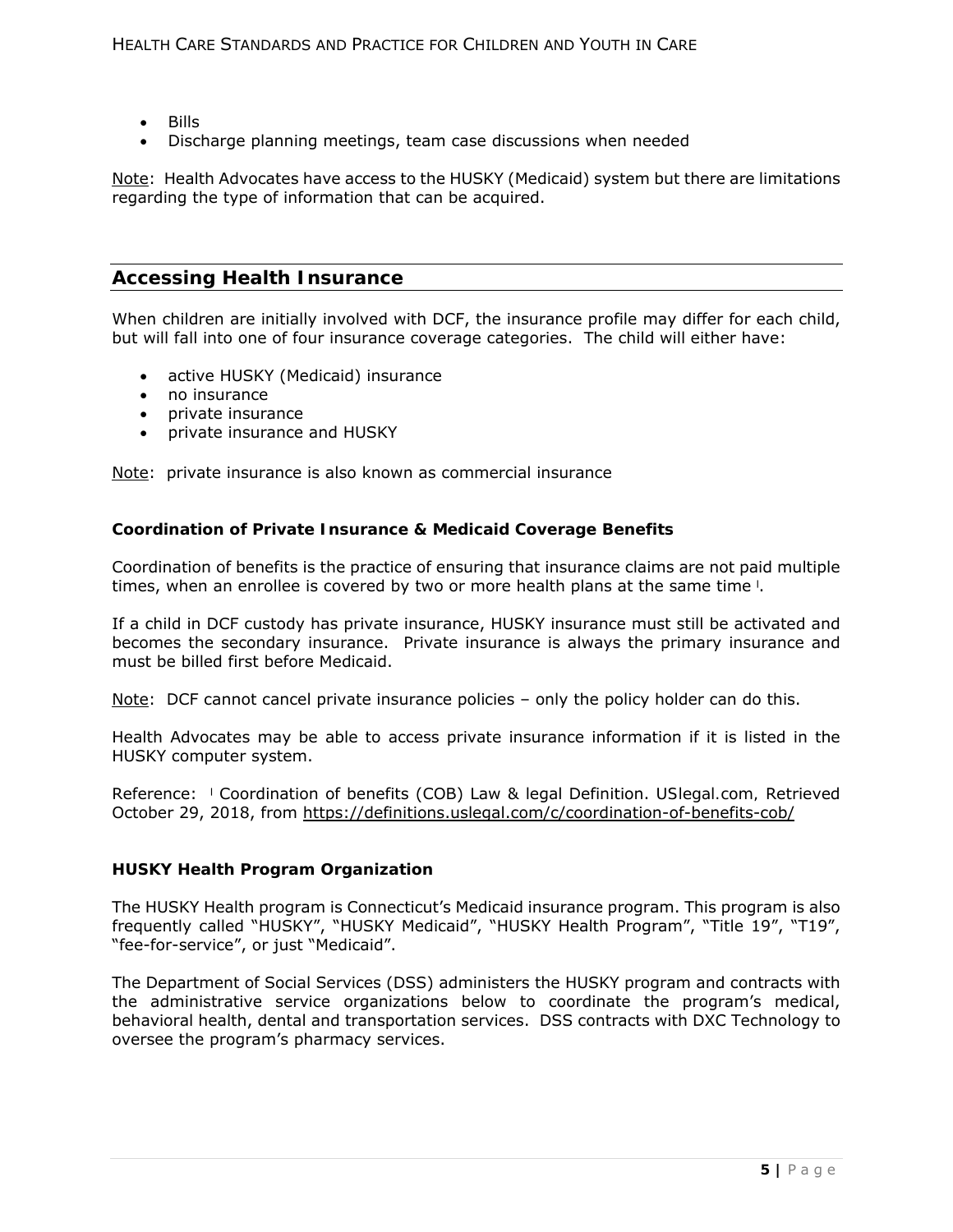### **Administrative Service Organizations:**

| <b>Medical Services:</b>        | Community Health Network (1-800-859-9889)<br>http://www.huskyhealthct.org/members.html?hhNav= # |
|---------------------------------|-------------------------------------------------------------------------------------------------|
| <b>Behavioral Health</b>        | Beacon Health Options (1-877-552-8247)                                                          |
| Services:                       | http://www.ctbhp.com/                                                                           |
| <b>Dental Services:</b>         | CT Dental Health Partnership                                                                    |
|                                 | https://www.ctdhp.com/default.asp                                                               |
|                                 | Veyo (1-855-478-7350)                                                                           |
| <b>Transportation Services:</b> | https://ct.ridewithveyo.com/                                                                    |

#### **Pharmacy Services:**

DXC Technology, Customer Assistance line 1-866-409-8430

#### **HUSKY Health Program Benefits**

The HUSKY Health program is comprehensive and provides a wide range of services including, but not limited to:

- behavioral health services
- preventive care
- vision services
- primary care
- specialist visits
- hospital care
- dental services
- transportation services
- prescription medications
- durable medical equipment
- out of state services emergency room services
- $\bullet$  out of state non-emergency services\*

Note: \*HUSKY will pay for out of state non-emergency healthcare services if the provider is enrolled in the HUSKY program.

Follow this link for more information about HUSKY Health Program Benefits.

#### **Husky Burial and Funeral Benefits**

HUSKY will pay for a portion of burial/funeral costs. There are specific requirements that control the amount of the benefit. To be eligible, an application must be filed with the Department of Social Services (DSS) within one year of the date of death.

DSS has an arrangement with the CT Funeral Directors Association (CFDA) and all participating funeral homes are familiar with this program. To access this benefit please contact any one of the 220 CFDA member funeral homes in Connecticut.

For further information / answers to questions, contact the Department of Social Service Benefit Center at 1-855-626-6632, option "0".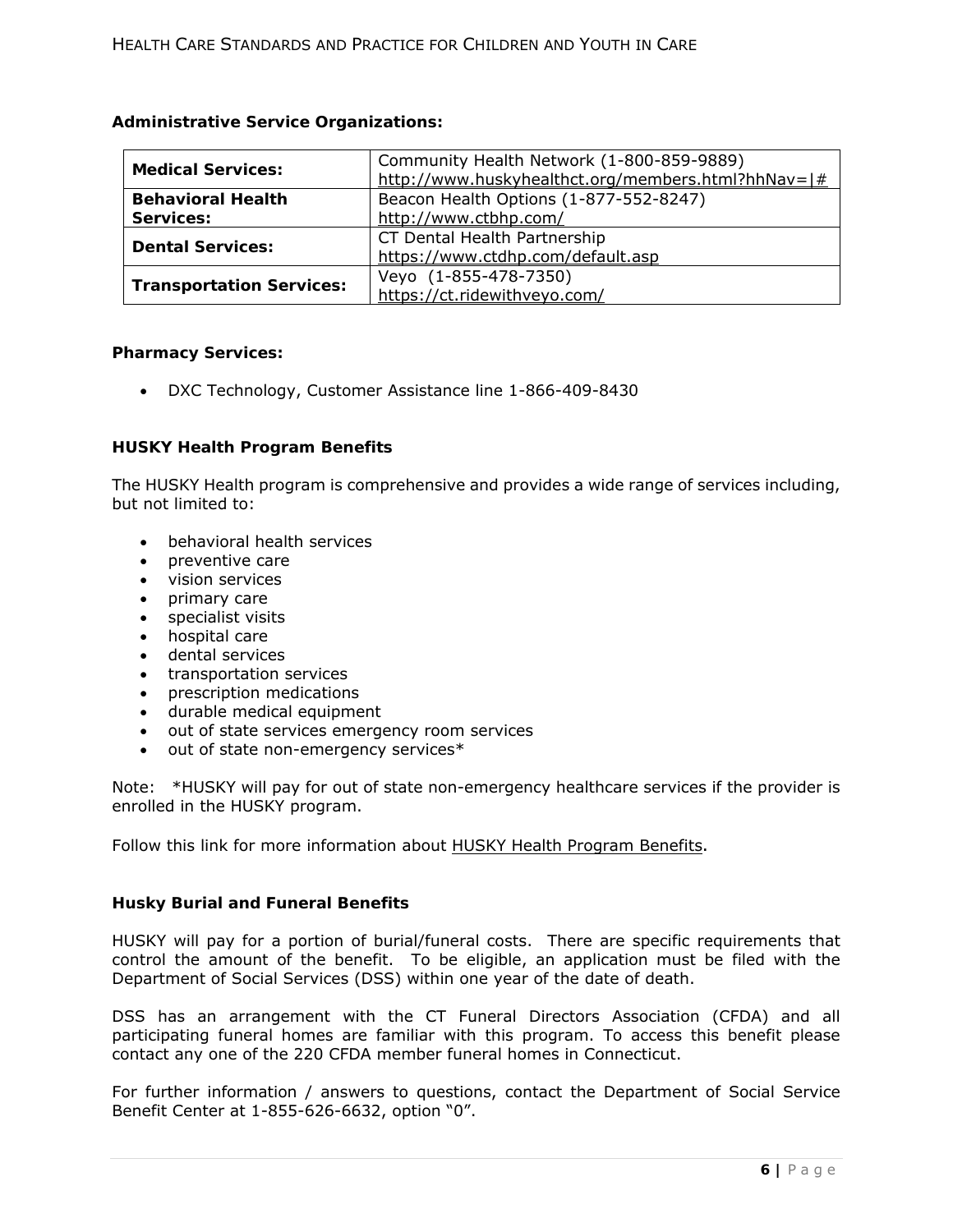DCF Health Advocates can assist DCF social workers and their clients to access this benefit in the event of the death of a DCF client.

#### **HUSKY Insurance Activation**

#### **DCF MA-1 Form**

Social Workers are responsible for completing the DCF Medical Assistance Form (MA-1) to activate, maintain, update or close HUSKY insurance for children in the care and custody of the department.

Social Workers shall record a child's private insurance information in the "Commercial Insurance" section of the MA-1 Form.

MA-1 forms must be emailed to the DCF Medical Assistance Unit for processing.

Note: DSS should not be contacted to address HUSKY insurance issues when children are placed out of home. Social Workers must contact their area office Health Advocate for assistance.

Cross Reference: DCF Policy 16-4 - Medical Coverage

#### **HUSKY Medical Cards:**

Medical cards provide proof of coverage and they facilitate appointments.

#### **HUSKY Insurance Cards**

Social Workers shall ensure children in DCF custody have HUSKY insurance cards. Every child in DCF custody needs two HUSKY insurance cards - a grey Connect Card and white HUSKY card:

|                                                | <b>STATE OF CONNECTICUT</b><br><b>DEPARTMENT OF SOCIAL SERVICES</b> |    | 544000310                   |              |                                                                                    |  |
|------------------------------------------------|---------------------------------------------------------------------|----|-----------------------------|--------------|------------------------------------------------------------------------------------|--|
| <b>IBJURN</b><br>600 890<br><b>CLIENT NAME</b> | <b>CONNECT CARD</b><br><b>CLIENT KUMNER</b><br>0011 22334           | CO | JOHN J. SAMPLE<br>123456789 | <b>HUSKY</b> | 34 P Name Line<br>vergentulare<br><b>Forada Turus</b><br>Plemacy<br><b>Tighlig</b> |  |
| <b>ISSUE DATE</b><br>06 11 2008                | SAMPLE MEDICAL CARD                                                 |    | No cost share               | Λ            | 70 Yunn and From Hander                                                            |  |

 **Requesting the grey Connect Card:** The DCF Social Worker shall complete a DCF MA1 form to request the grey Connect Card. At the bottom of the form in the "remarks" section, the Social Worker must indicate that he/she is requesting a medical card. The MA-1 form is forwarded to the DCF MAU (**DCF.MEDICALASSISTANCE@CT.GOV**) for processing.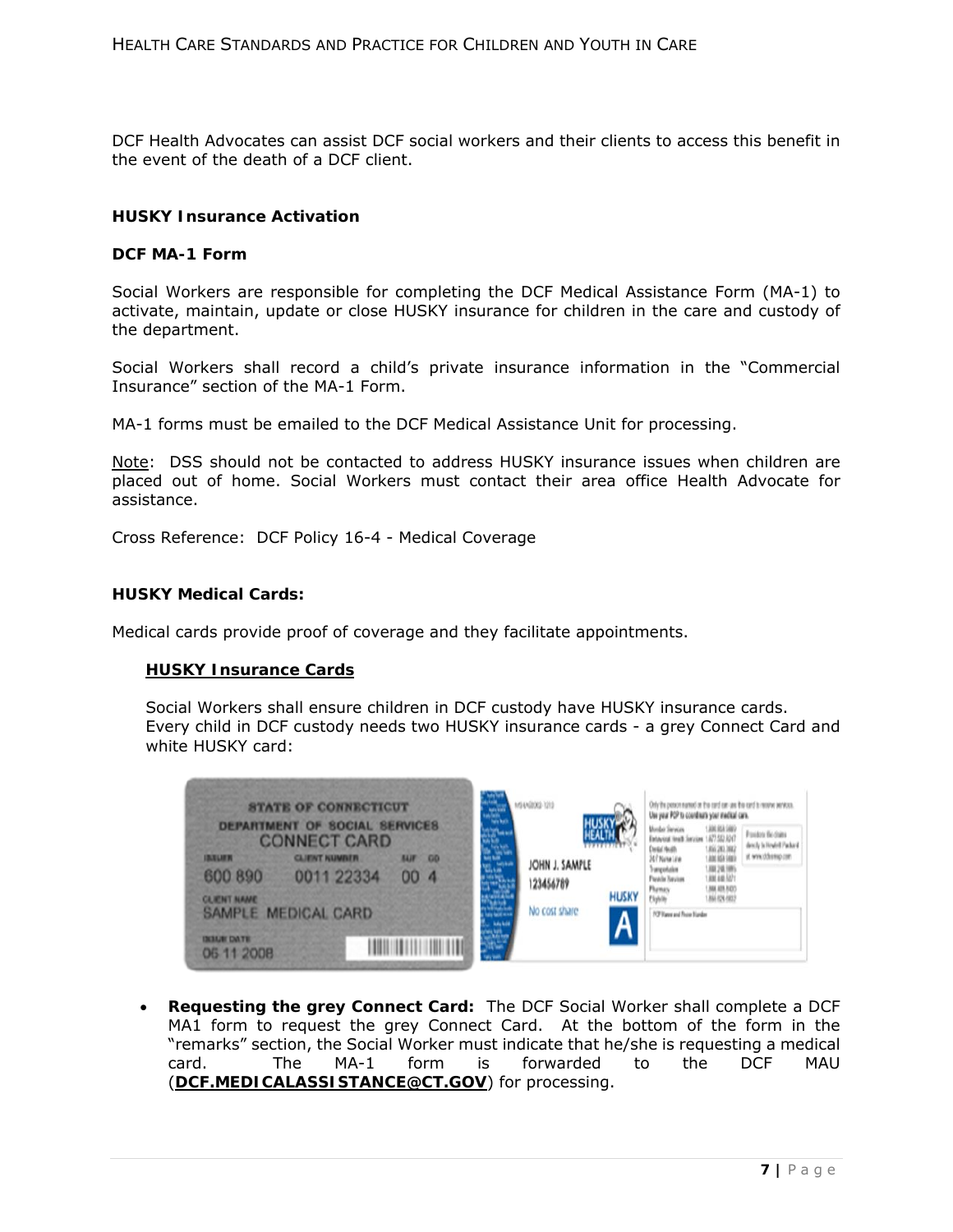The Connect Card must be used at the pharmacy and presented at dental and mental health appointments.

 **Requesting the white HUSKY Card:** Social Workers shall email their area office Health Advocate to request HUSKY cards for children in DCF custody. The Health Advocates contact Community Health Network (CHN) to request HUSKY cards on the behalf of the Social Worker.

The HUSKY card must be presented at Medical and Vision appointments.

Allow 10-14 business days for delivery of the Connect Card and the HUSKY insurance cards.

#### **Private Insurance Cards**

If a child in DCF custody has private insurance, Social Workers shall try to obtain the child's private insurance card(s) at the time of removal or as soon as possible after placement.

Children with private insurance will need three insurance cards – the private insurance card, the Connect card and the HUSKY card.

### **Accessing Healthcare Services**

Access to comprehensive, quality health care services is important for promoting and maintaining health, preventing and managing disease, reducing unnecessary disability and premature death, and achieving health equity for all Americans ².

Reference: ² Access to Health Services, HealthyPeople.gov, Retrieved 10-29-18, from https://www.healthypeople.gov/2020/topics-objectives/topic/Access-to-Health-Services

#### **Issues Effecting Access**

- Lack of availability of Medicaid providers
- Lack of insurance coverage
- Lack of insurance card
- Lack of prior authorization for treatment and/or pharmacy
- Lack of transportation to medical appointments
- Lack of private insurance information

## **Ensuring Payment for Healthcare Services**

#### **Using HUSKY Providers**

It is recommended that DCF caregivers use HUSKY providers for children in the care and custody of DCF. When a child has both private insurance and HUSKY coverage, HUSKY providers must be chosen who accept the child's private insurance.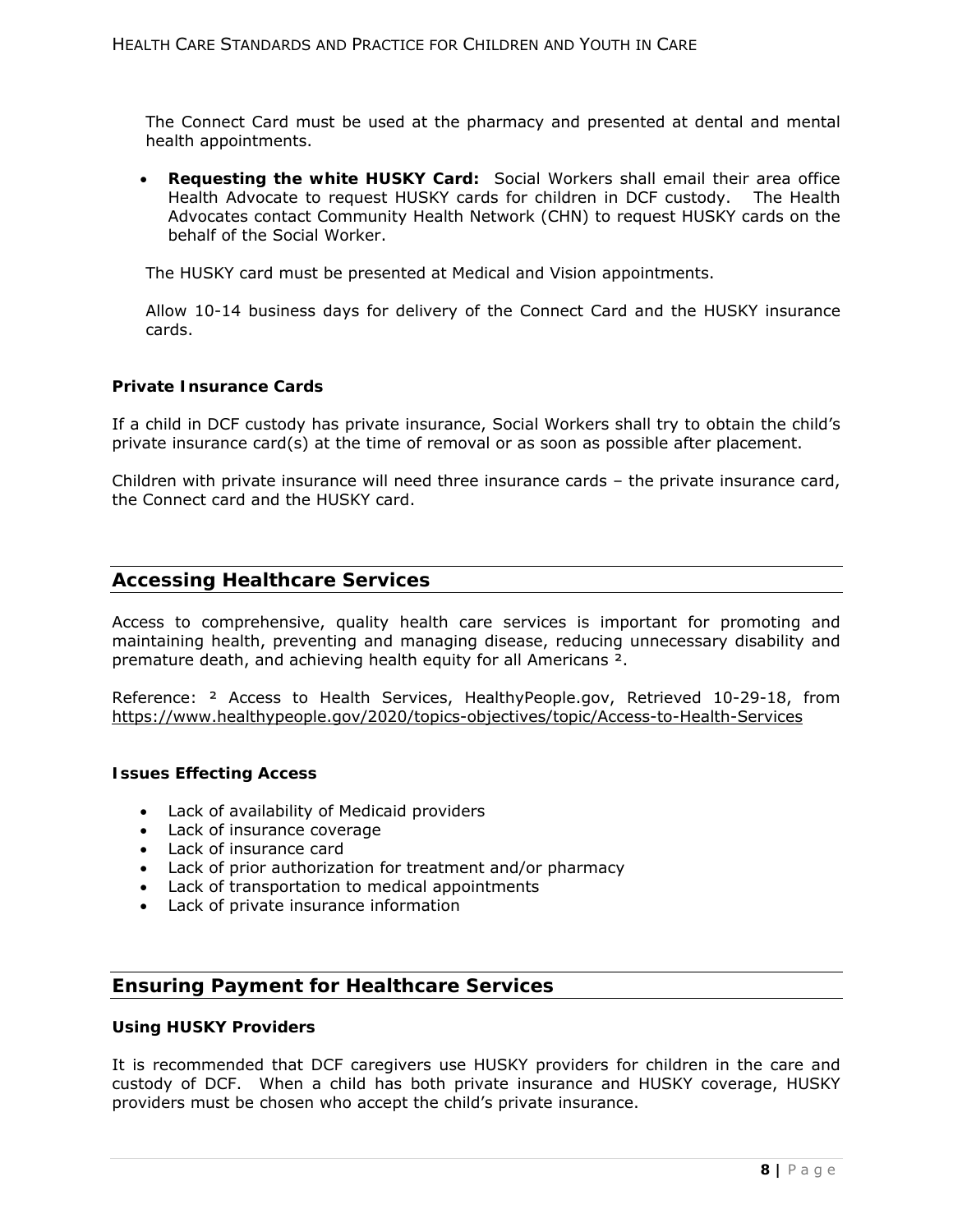#### HEALTH CARE STANDARDS AND PRACTICE FOR CHILDREN AND YOUTH IN CARE

HUSKY providers, also called "in network providers", offer the full array of healthcare services which include medical, behavioral health, dental, vision, pharmacy and transportation services. All HUSKY providers must meet or exceed HUSKY's standards for care. These providers are contracted by HUSKY to provide care at established rates and to accept these rates as payment in full. HUSKY providers cannot bill DCF for any balances that remain after insurance payment. They must accept the contracted rate as payment in full as required by contract.

HUSKY providers can be located by accessing the HUSKY CT website.

Health Advocates can also assist DCF staff and caregivers in locating HUSKY providers.

#### **Using Non-HUSKY Providers**

There may be situations when it is not possible to use a HUSKY provider(s). When this occurs, it may be necessary to use a non-Medicaid Provider. These situations include, but are not limited to the following examples:

- If there is no provider or specialist in the HUSKY network who can appropriately address the medical or behavioral health needs of a DCF child.
- If there is a court order specifying the use of a particular non-HUSKY provider
- If a child has a history with a provider before coming into care and DCF staff determine it is in the best interest of the child to continue treatment by this provider
- A child is placed out of state and there are no HUSKY providers or no providers are willing to enroll in HUSKY
- If a child is out of state, needs medications and pharmacies do not take HUSKY insurance.

#### **IMPORTANT**

**When seeking healthcare services, use in-network providers whenever possible. If in-network providers can not address a child's healthcare needs, DCF contracted providers should attempt to be utilized. When DCF contracted providers cannot be used, then DCF credentialed providers should attempt to be utilized. When none of these provider options are available, then as a last resort use a non-HUSKY provider that requires DCF payment. DCF payment should be sought ONLY as a last resort.** 

Social Workers shall contact their area office Health Advocate when DCF payment is required. Health Advocates facilitate payment with non-HUSKY providers to control DCF costs.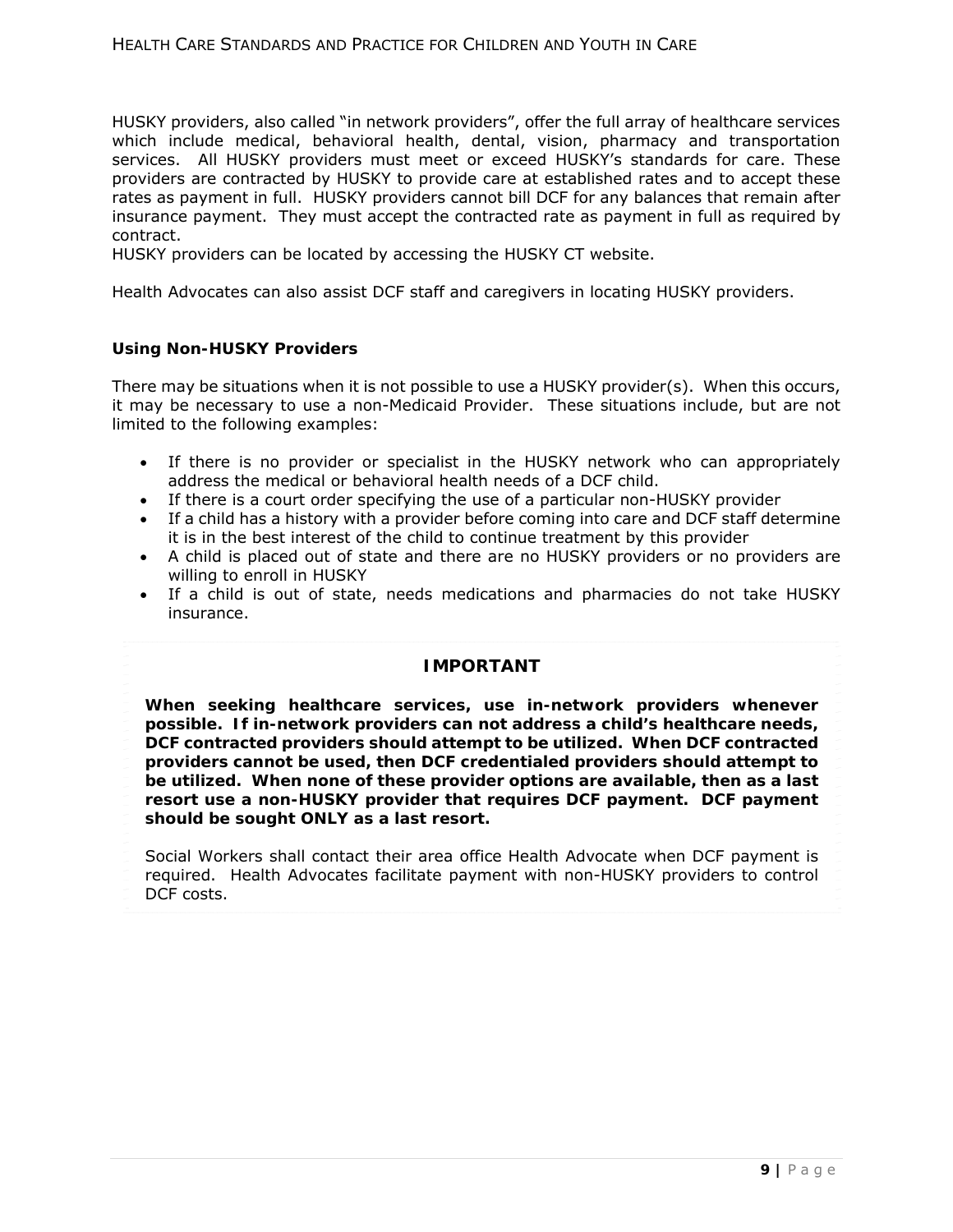| Caregiver<br><b>Responsibilities:</b>                | Caregivers shall bring all insurance cards to medical, vision,<br>$\bullet$<br>dental, behavioral health appointments and pharmacy<br>services.<br>Caregivers shall use healthcare providers who accept their<br>$\bullet$<br>DCF child's insurance. If a child has both HUSKY and<br>private insurance, the provider chosen must accept both<br>insurance plans.<br>Caregivers shall contact their DCF Social Worker as soon as<br>$\bullet$<br>possible when they encounter problems with insurance<br>and/or accessing healthcare services for their DCF child. |
|------------------------------------------------------|--------------------------------------------------------------------------------------------------------------------------------------------------------------------------------------------------------------------------------------------------------------------------------------------------------------------------------------------------------------------------------------------------------------------------------------------------------------------------------------------------------------------------------------------------------------------|
| <b>DCF Social Worker</b><br><b>Responsibilities:</b> | DCF Social Workers shall consult with their area office<br>Health Advocate to remove barriers to healthcare services.<br>DCF Social Workers shall include the Health Advocate in<br>$\bullet$<br>team discussions when assistance is needed to remove<br>barriers to healthcare services                                                                                                                                                                                                                                                                           |
| <b>RRG Nurse</b><br><b>Responsibilities:</b>         | RRG Nurses shall consult with their area office Health<br>$\bullet$<br>Advocate to remove barriers to healthcare services.                                                                                                                                                                                                                                                                                                                                                                                                                                         |
| <b>Health Advocate</b><br><b>Responsibilities:</b>   | Whenever possible, assist DCF staff, caregivers and parents<br>$\bullet$<br>by remove barriers to healthcare services.                                                                                                                                                                                                                                                                                                                                                                                                                                             |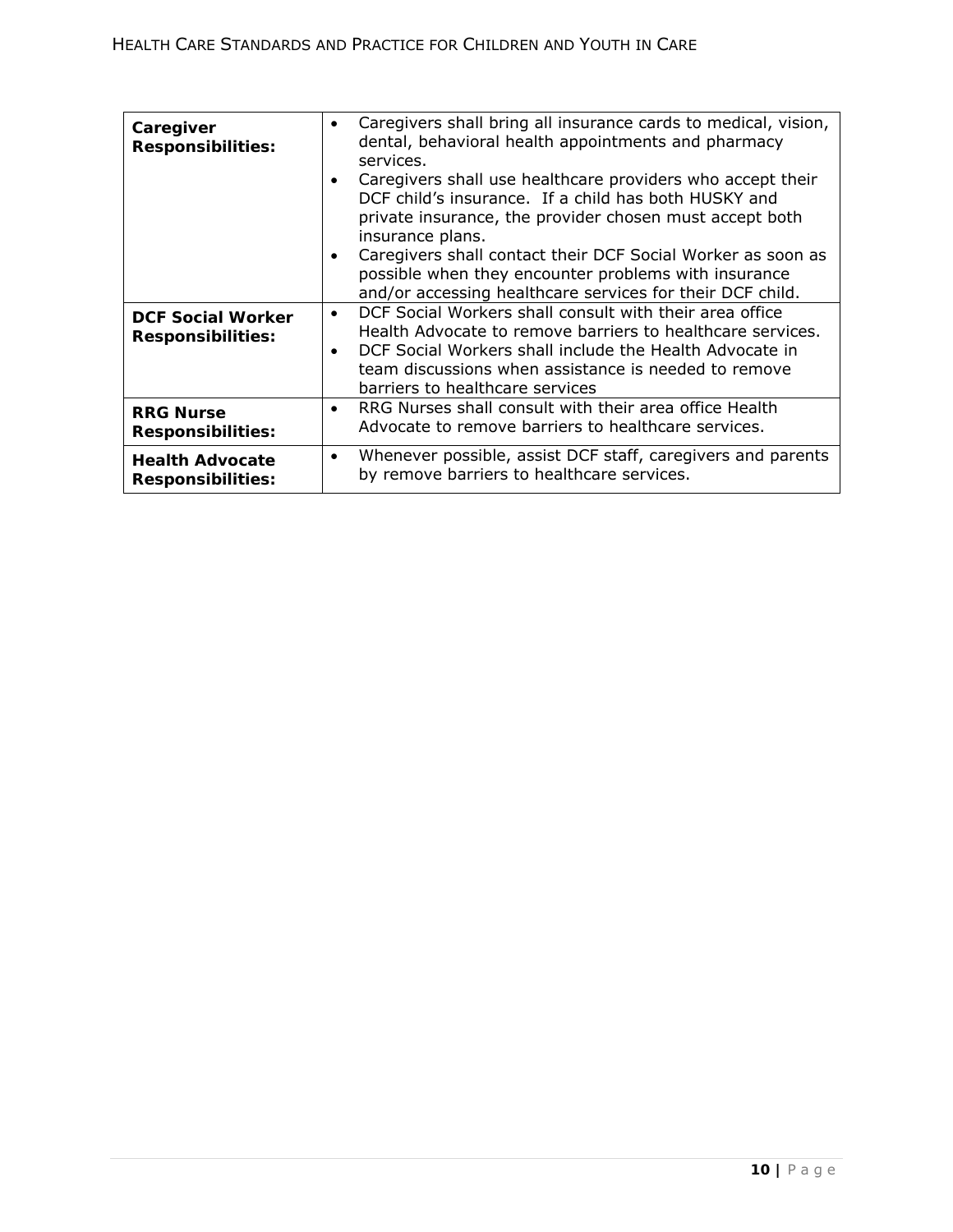# **Discharge from Care – Health Insurance for Former Foster Care Youth**

# **Former Foster Care Youth Eligible for Insurance through Age 26**

## **Purpose:**

The Affordable Care Act (ACA) assures that former foster care youth who meet certain eligibility requirements have the same opportunity for extended medical coverage through age 26 as youth who were not in foster care.

According to DCF Policy 16-4:

All adolescents who were in foster care at age 18 AND who were receiving Medicaid benefits are also entitled to medical coverage through their 26th birthday, whether or not they chose to continue receiving services from DCF.

The DCF Medical Assistance Unit (MAU) shall facilitate the enrollment of these children in Medicaid through close collaboration and communication with the children's Social Workers and the Department of Social Services (DSS).

Cross Reference: DCF Policy 16-4 – Revenue Enhancement: Medical Coverage

To screen for eligibility and maintain coverage until age 26:

- Social Workers shall complete an MA1 Form to close the youth's DCF case
- The DCF MAU shall screen the youth's case and, if eligible, will set the youth up with medical coverage through age 26
- Youth eligible for this extended coverage must inform the MAU (DCF.MEDICALASSISTANCE@ct.gov) of any changes in their address. This notification helps ensure there are no disruptions in coverage.

Note: Youth eligible for coverage through age 26 should not contact Access Health CT or the Department of Social Services for assistance with their insurance. DCF MAU must handle all questions/problems regarding their insurance. Contacting the MAU for assistance will prevent insurance from closure and other problems,

#### **Former Foster Care Children and Youth Not Eligible for Insurance Though Age 26**

Social Workers shall inform parents they need to ensure their child(ren) has medical insurance. Parents must add their dependent on their private or their HUSKY insurance.

Youth who are living on their own or are otherwise independent can apply for their own insurance from an employer or through Access Health CT online or by phone at 1-855-805- 4325.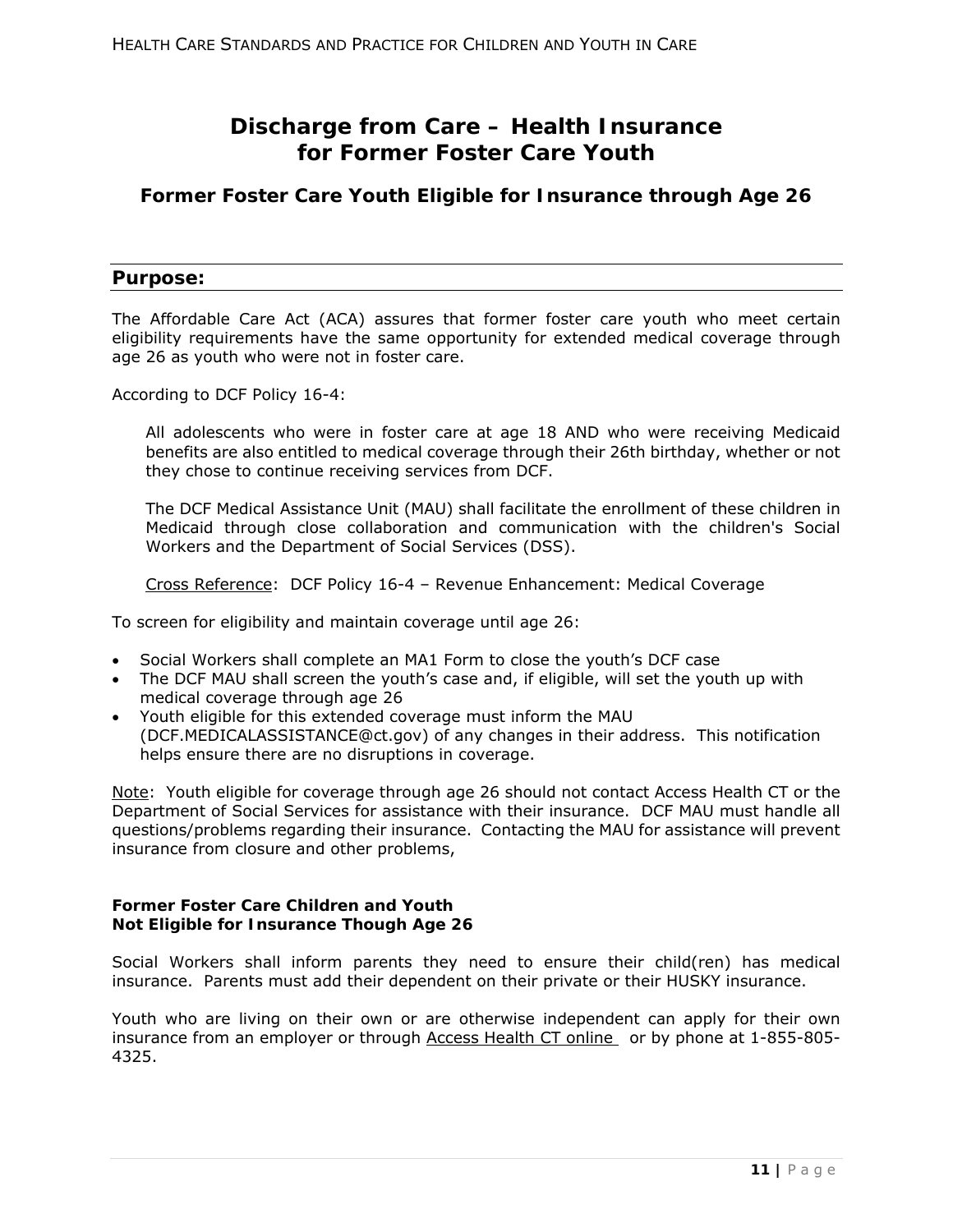# **Discharge from Care – Supports for Youth Leaving DCF Care**

## **Supports for Youth Leaving DCF Care with HUSKY Insurance**

The HUSKY program offers many supports to help create stability for youth exiting DCF care. Examples of some of these supports include, but are not limited to:

- Appointment reminders
- Assistance obtaining medical cards and connecting to healthcare services
- Help resolving insurance problems
- Education about health conditions
- Identifying non-traditional supports
- Arranging transportation to medical appointments

To request supports for children and youth exiting care with HUSKY insurance, contact:

| <b>Medical Services:</b>        | Community Health Network (1-800-859-9889)          |  |
|---------------------------------|----------------------------------------------------|--|
|                                 | http://www.huskyhealthct.org/members.html?hhNav=1# |  |
| <b>Behavioral Health</b>        | Beacon Health Options (1-877-552-8247)             |  |
| Services:                       | http://www.ctbhp.com/                              |  |
| <b>Dental Services:</b>         | CT Dental Health Partnership                       |  |
|                                 | https://www.ctdhp.com/default.asp                  |  |
|                                 | Veyo (1-855-478-7350)                              |  |
| <b>Transportation Services:</b> | https://ct.ridewithveyo.com/                       |  |

#### **Other Supports:**

2-1-1 Infoline (dial 2-1-1 or access their website 211 Infoline). These supports are available to all CT residents.

Prior to DCF case closure, consult with a Health Advocate to assist youth in connecting with these supports.

# **Supports for Youth Leaving DCF Care without HUSKY Insurance**

Contact 2-1-1 Infoline (dial 2-1-1 or access their website 211 Infoline) to inquire about supports available in the state of Connecticut. These supports are available to all CT residents.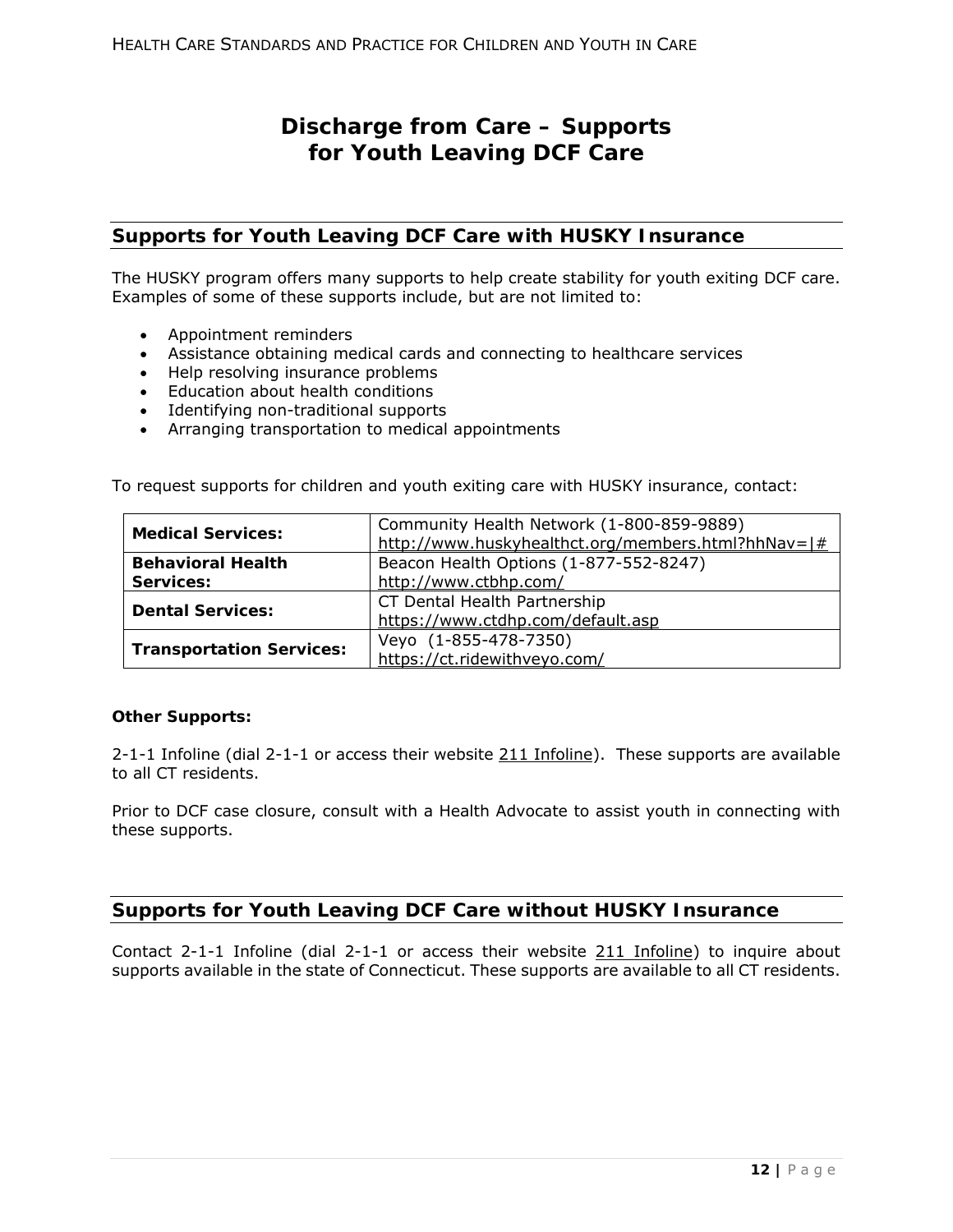# **Special Health Insurance Topics**

## **Non-Emergency Medical Transportation (NEMT)**

#### **Purpose:**

Non-Emergency Medical Transportation (NEMT) is a limited transportation benefit that is provided to eligible HUSKY A, C and D members in Connecticut who cannot drive themselves, and/or do not have a neighbor, friend, relative, or voluntary organization that can transport them to their appointment <sup>1</sup>.

In Connecticut NEMT services are managed by Veyo.

#### **Trip Scheduling:**

To schedule rides, contact Veyo at **1-855-478-7350** Monday through Friday between 7:00 am and 6:00 pm. DCF facilities who need to book multiple trips for multiple members, can book rides online using Veyo's Multiple Trip Scheduling Tool.

NEMT callers must allow 48 hours advance notice when making a non-emergency transportation reservation and must also provide the HUSKY Medicaid #, name of the provider treating the DCF client, and any special accommodations needed for the transport (e.g. oxygen tank etc) at the time of the call.

Prior to trip scheduling, travel authorizations and forms may be required for certain transports (e.g. transportation of youth 16 and younger, medically required attendants/escorts, travel greater than 20 miles).

To reduce the possibility of missing a ride, NEMT riders should be ready 15 minutes before their scheduled pickup time.

Note: Transportation out of state may be available if it is medically necessary. Contact your area office Health Advocate for assistance with cases that require out of state transportation

#### **DCF Protocol for Handling NEMT Problems:**

| Caregiver<br><b>Responsibilities</b>              | • If the ride is more than 15 minutes late, call Veyo at 855-478-<br>7350, prompt #4 for assistance.<br>Immediately contact their Social Worker to inform them of any<br>$\bullet$<br>NEMT problems not resolved by Veyo. |
|---------------------------------------------------|---------------------------------------------------------------------------------------------------------------------------------------------------------------------------------------------------------------------------|
| <b>Social Worker</b><br><b>Responsibilities</b>   | • Forward all unresolved NEMT problems from caregivers to the<br>area office Health Advocate to address.<br>Include the child's name, ems# and brief description of the<br>$\bullet$<br>problem                           |
| <b>Health Advocate</b><br><b>Responsibilities</b> | Escalate all unresolved NEMT problems to the Department of<br>$\bullet$<br>Social Services NEMT liaison.                                                                                                                  |

Source: ˡ Veyo Informational Member Brochure, ct.ridewithveyo.com, Retrieved 10-29-18, from https://ct.ridewithveyo.com/brochures/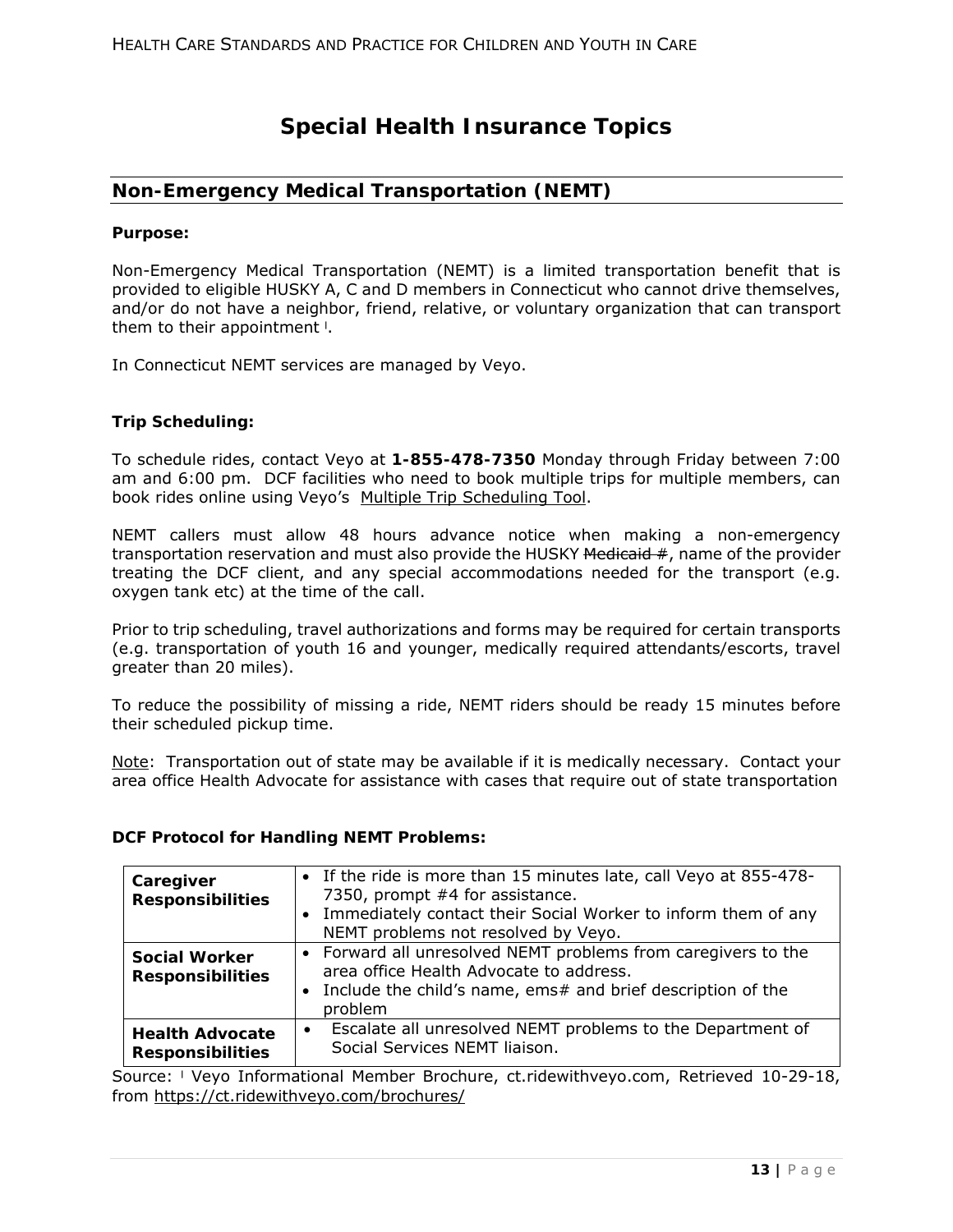## **Social Admissions**

#### **Definition**

"Social Admission": Days in a hospital setting that are not medically necessary but are required for any of the following reasons:

- A child is medically cleared for discharge from a hospital but requires an extended hospital stay because an adequate discharge plan is not in place.
- A child requires a hospital admission for respite care.

Social Admissions are also commonly called "administrative days", "administrative hospital days", "medically necessary discharge delay days", or "non-medically necessary hospital days". Social admissions are negotiated with the hospital and it is not an expectation that they accept or agree to a social admission.

#### **Payment for Social Admissions**

HUSKY pays for social admissions when children who have a behavioral health diagnosis and require an extended hospital stay because an adequate hospital discharge plan is not in place. The Department of Social Services (DSS) has established hospital specific rates to pay for these admissions and DCF staff shall use them.

DCF is responsible for paying for social admissions when children have medical diagnoses. Funds are remitted from area office budgets to pay for these medical social admissions.

#### **Process for Securing Payment for Social Admissions**

#### **Before a Social Admission is Approved:**

As soon as there is an awareness a social admission may be required, a discharge planning team meeting shall be set up to secure payment and ensure a safe and timely discharge plan.

| <b>Social Worker</b><br><b>Responsibilities</b> | The Social Worker shall set up the discharge planning team<br>$\bullet$<br>meeting. At minimum the team should include the Social Work |
|-------------------------------------------------|----------------------------------------------------------------------------------------------------------------------------------------|
|                                                 | Supervisor, RRG nurse, FASU staff and the area office Health                                                                           |
|                                                 | Advocate. The RRG clinician should be included if the child was                                                                        |
|                                                 | admitted for the management of a behavioral health condition.                                                                          |
|                                                 | • The Social Worker shall assist the RRG nurse in their effort to                                                                      |
|                                                 | advocate for children when DCF feels a hospital admission                                                                              |
|                                                 | continues to be medically necessary.                                                                                                   |
|                                                 | • The Social Worker, with input from the RRG nurse and FASU                                                                            |
|                                                 | staff, shall determine whether a social admission is required.                                                                         |
|                                                 | The Social Worker shall obtain permission from his/her chain of<br>$\bullet$                                                           |
|                                                 | command and, if required, the Area Office Director.                                                                                    |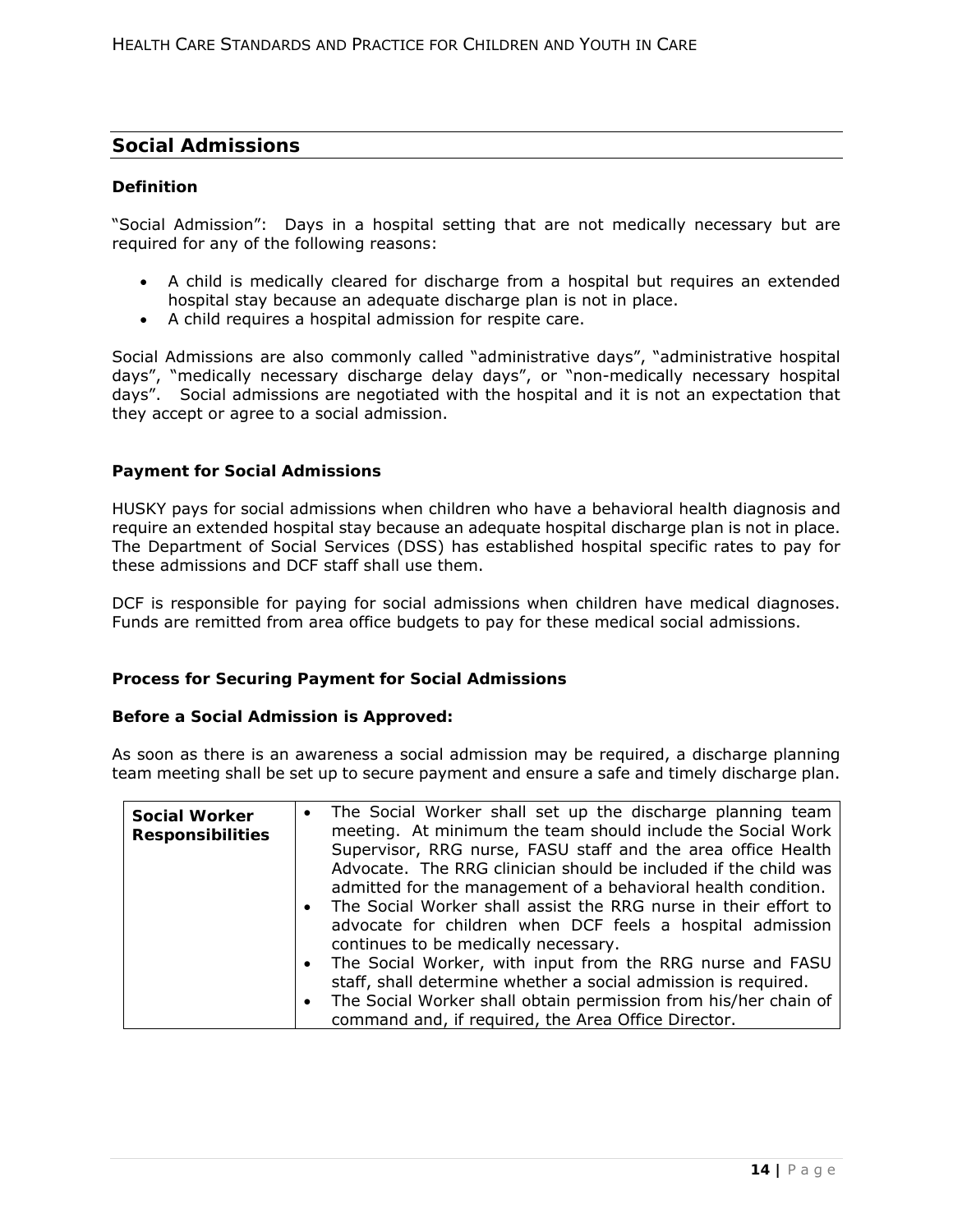| <b>RRG Nurse</b><br><b>Responsibilities</b>       | • The RRG nurse shall consult with the child's medical team and<br>CPS team to ensure the child is medically cleared for discharge<br>and an adequate discharge plan is in place to ensure the child<br>receives the appropriate care in a safe environment.<br>If the CPS team and child's medical team are not in agreement<br>regarding the child being medically cleared for discharge the RRG |
|---------------------------------------------------|----------------------------------------------------------------------------------------------------------------------------------------------------------------------------------------------------------------------------------------------------------------------------------------------------------------------------------------------------------------------------------------------------|
| <b>Health Advocate</b><br><b>Responsibilities</b> | nurse will consult with their supervisor to determine the next steps.<br>If the hospital determines a child is ready for discharge but an<br>٠<br>RRG nurse, RRG clinician or other provider feel a longer hospital<br>stay is medically necessary, the HA shall assist DCF in ensuring<br>all levels of insurance appeals are pursued while approval for a<br>social admission is being sought.   |

### **After a Social Admission is Approved:**

| <b>Social Worker</b><br><b>Responsibilities</b>   | Once it is determined a social admission is required, the Social<br>$\bullet$<br>Worker shall contact the area office Health Advocate as soon<br>as possible to ensure all necessary paperwork is completed and<br>payment for the admission occurs.<br>The Social Worker shall follow established documentation<br>$\bullet$<br>procedures and visitation requirements for hospital admissions.<br>The Social Worker shall consult with the RRG Nurse, the CPS<br>$\bullet$<br>team and the child's medical team to ensure a safe discharge<br>from the hospital<br>Cross Reference: Practice Guide Section - Hospital Support &<br>Visitation Plan |
|---------------------------------------------------|------------------------------------------------------------------------------------------------------------------------------------------------------------------------------------------------------------------------------------------------------------------------------------------------------------------------------------------------------------------------------------------------------------------------------------------------------------------------------------------------------------------------------------------------------------------------------------------------------------------------------------------------------|
| <b>RRG Nurse</b><br><b>Responsibilities</b>       | The RRG Nurse shall consult with the Social Worker, the CPS<br>٠<br>team and the child's medical team to ensure a safe discharge<br>from the hospital.                                                                                                                                                                                                                                                                                                                                                                                                                                                                                               |
| <b>Health Advocate</b><br><b>Responsibilities</b> | The Health Advocate shall consult with the DCF Rate Setting<br>$\bullet$<br>Unit to ensure a rate letter is sent to the hospital for medical<br>social admissions or, in the case of a behavioral health social<br>admission, that the hospital bills HUSKY insurance.<br>The Health Advocate shall address insurance related issues<br>$\bullet$<br>that arise during the discharge planning process.                                                                                                                                                                                                                                               |

# **Voluntary Services – Payment for Services**

#### **Purpose:**

DCF has partnered with the Office of the Healthcare Advocate (OHA) to assist families who apply for the Voluntary Services Program to access and appropriately utilize available health insurance plans to pay for the services.

Cross Reference: DCF Policy 37-4-2, Voluntary Services-Accessing Insurance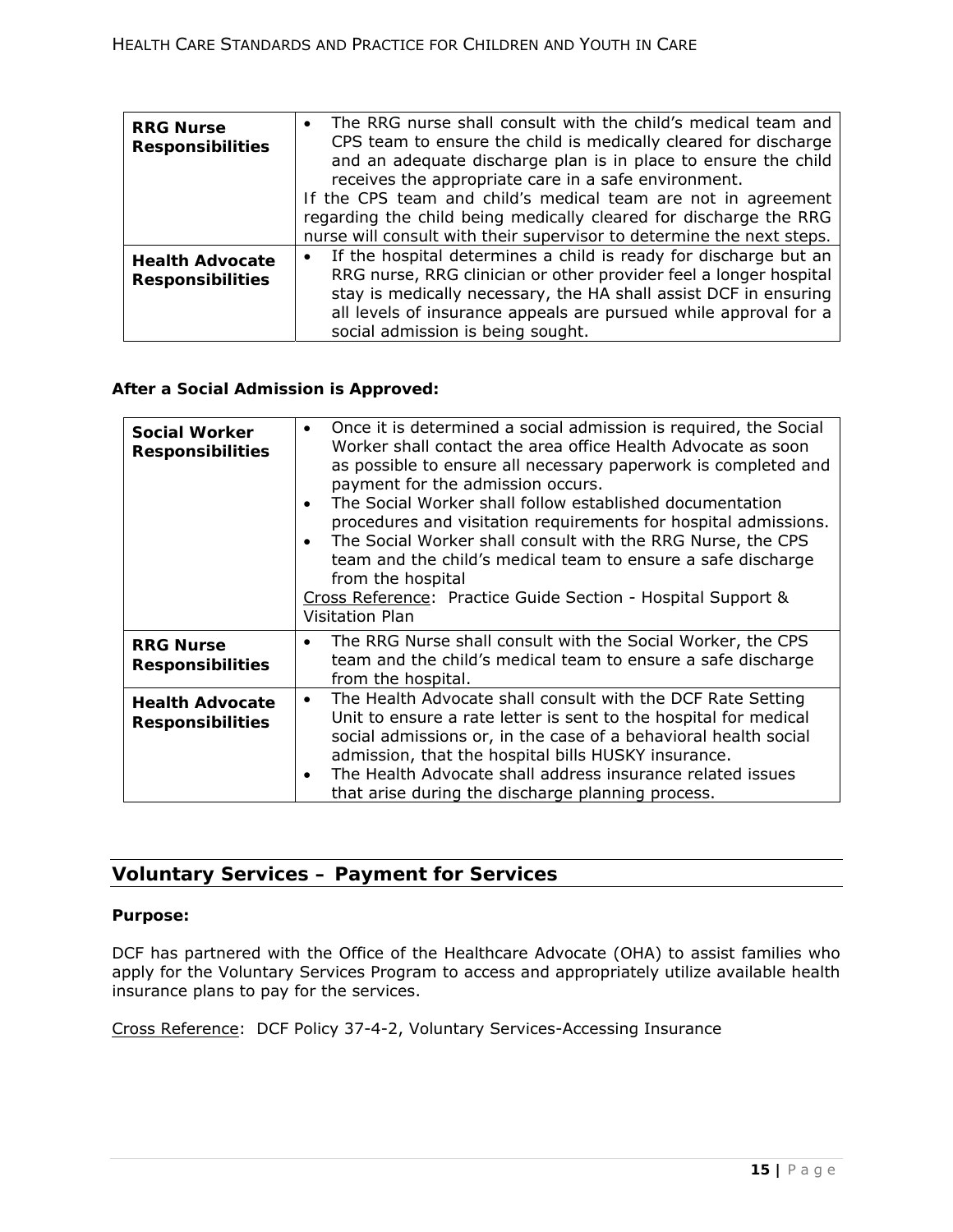#### **DCF Health Advocate & OHA Roles**

Social Workers shall **contact DCF Health Advocates for health insurance assistance with cases that are not Voluntary Services** and contact OHA for health insurance assistance for cases that are Voluntary Services.

The following short reference guide provides additional detail to assist DCF staff in knowing which state agency (DCF or OHA) to contact for assistance with insurance issues for non-Voluntary and Voluntary Services cases.

| <b>Case Type</b>                                                            | Who to Contact             |
|-----------------------------------------------------------------------------|----------------------------|
| All non-Voluntary Services cases<br>with HUSKY insurance problem            | DCF Health Advocate        |
| All non-Voluntary Service cases<br>with HUSKY and private insurance problem | DCF Health Advocate        |
| FAR, adoption, JJ, probate cases<br>with private insurance problem          | <b>DCF Health Advocate</b> |
| CPS case with private insurance problem                                     | DCF Health Advocate        |
| <b>Voluntary Services case</b><br>with private insurance problem            | OHA                        |
| <b>Voluntary Services case</b><br>With HUSKY insurance problem              | OHA                        |

# **Out of State Placements – Accessing Healthcare Services**

#### **Purpose:**

Changes in HUSKY Health Program policy and the process for identifying payment sources for healthcare services are often barriers that must be addressed when DCF children move out of state. For this reason, special care shall be taken to ensure DCF children placed in out of state foster care or congregate care settings have access to timely and appropriate healthcare services.

Social Workers shall make every attempt to consult with their area office Health Advocate and RRG staff before placement occurs to best ensure there are connections to out of state services and providers.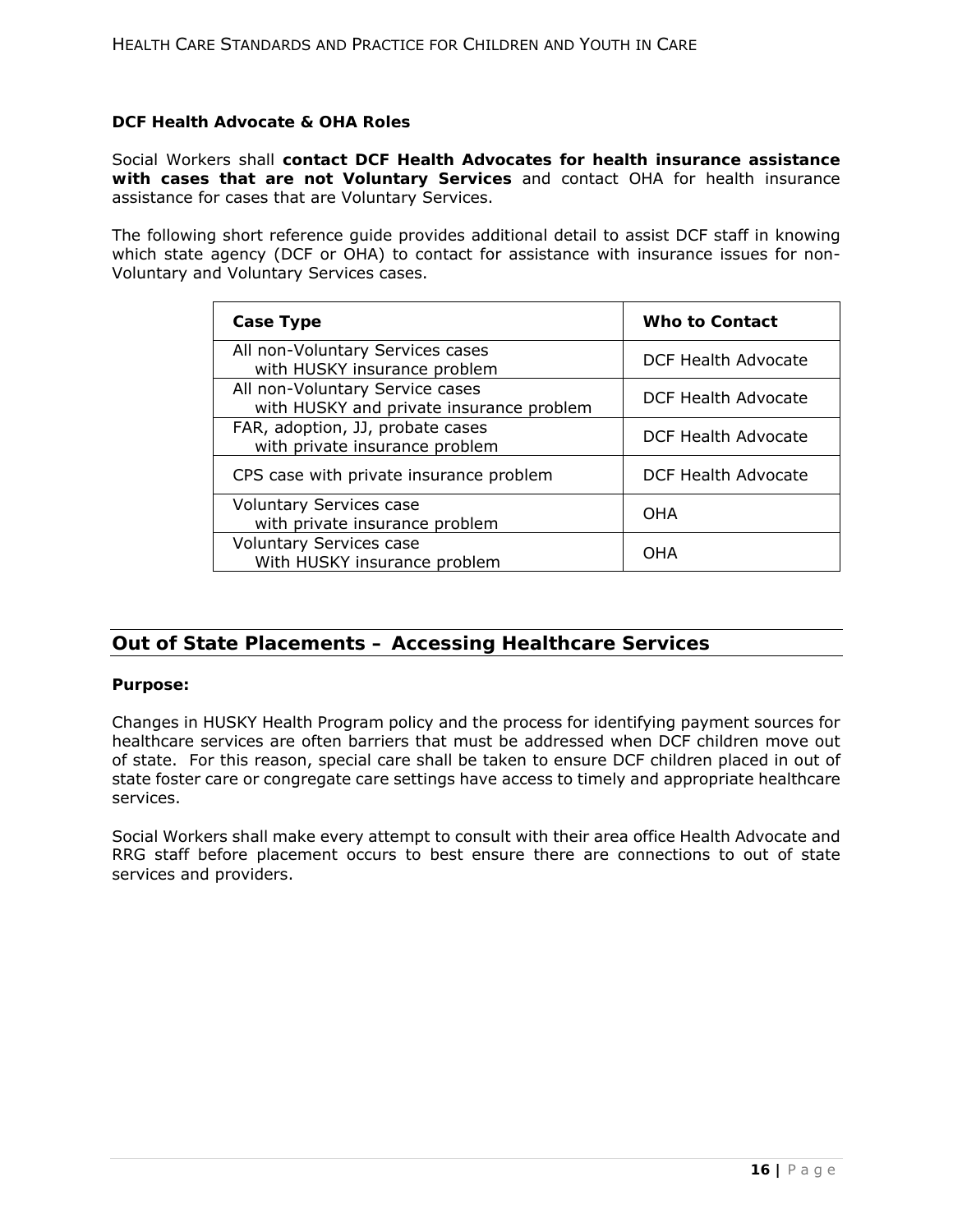|  |  | Process: Accessing Out of State Healthcare Services |  |
|--|--|-----------------------------------------------------|--|
|--|--|-----------------------------------------------------|--|

|                | <b>Prior to Out of State Placement</b>                                                                                                                                                                                                                                                                                                                |                             |
|----------------|-------------------------------------------------------------------------------------------------------------------------------------------------------------------------------------------------------------------------------------------------------------------------------------------------------------------------------------------------------|-----------------------------|
| 1              | Complete all DCF paperwork required to place the child<br>out of state.                                                                                                                                                                                                                                                                               | Social Worker               |
| $\overline{2}$ | As soon as a decision is made to place a child out of<br>state, arrange to meet with the Health Advocate,<br>Educational Consultant, RRG Nurse and the RRG<br>Clinician (if the child has behavioral health needs) to:<br>Identify medical/behavioral health and educational<br>issues that must be addressed prior to and/or after<br>the placement. | Social Worker               |
| 3              | Whenever possible make medical, behavioral health,<br>dental appointments while the child is in CT                                                                                                                                                                                                                                                    | Social Worker/<br>Caregiver |
| 4              | Whenever possible, ensure prescriptions are filled while<br>the child is in CT. Ask the prescriber to write a 3 month<br>supply of the medication.                                                                                                                                                                                                    |                             |
| 5.             | Email your Area Office Health Advocate a list of the<br>providers the foster family wishes to use (primary care<br>doctor, medical specialists, Psychiatrist, counselor,<br>dental, vision, pharmacy, local hospital etc).                                                                                                                            | Social Worker/<br>Caregiver |

| <b>After Placement</b> |                                                                                                                                                                                                                                                                                                                                                   |                                                       |  |  |
|------------------------|---------------------------------------------------------------------------------------------------------------------------------------------------------------------------------------------------------------------------------------------------------------------------------------------------------------------------------------------------|-------------------------------------------------------|--|--|
| 1                      | Complete an MA1 Form when the child has been placed.                                                                                                                                                                                                                                                                                              | Social Worker                                         |  |  |
| 2                      | If the child is placed in a congregate care setting,<br>continue with step $#3$ .<br>If the child is in foster care, email the Health<br>$\bullet$<br>Advocate the name/number of the person at the<br>licensing agency responsible for licensing the foster<br>home.<br>Note: Licensing agencies may be able to assist in<br>activating Medicaid | Social Worker                                         |  |  |
| 3                      | Apply for out of state Medicaid.                                                                                                                                                                                                                                                                                                                  | Licensing Agency,<br>Health Advocate, or<br>Caregiver |  |  |
| 4                      | Contact healthcare providers to enroll them in HUSKY or<br>make DCF payment arrangements when necessary.                                                                                                                                                                                                                                          | <b>Health Advocate</b>                                |  |  |
| 5                      | Inform caregiver how the providers will be paid.                                                                                                                                                                                                                                                                                                  | Health Advocate                                       |  |  |
| 6                      | Contact the Health Advocate as soon as possible when<br>there are problems accessing services and/or problems<br>with payment.                                                                                                                                                                                                                    | Social Worker/<br>Caregiver                           |  |  |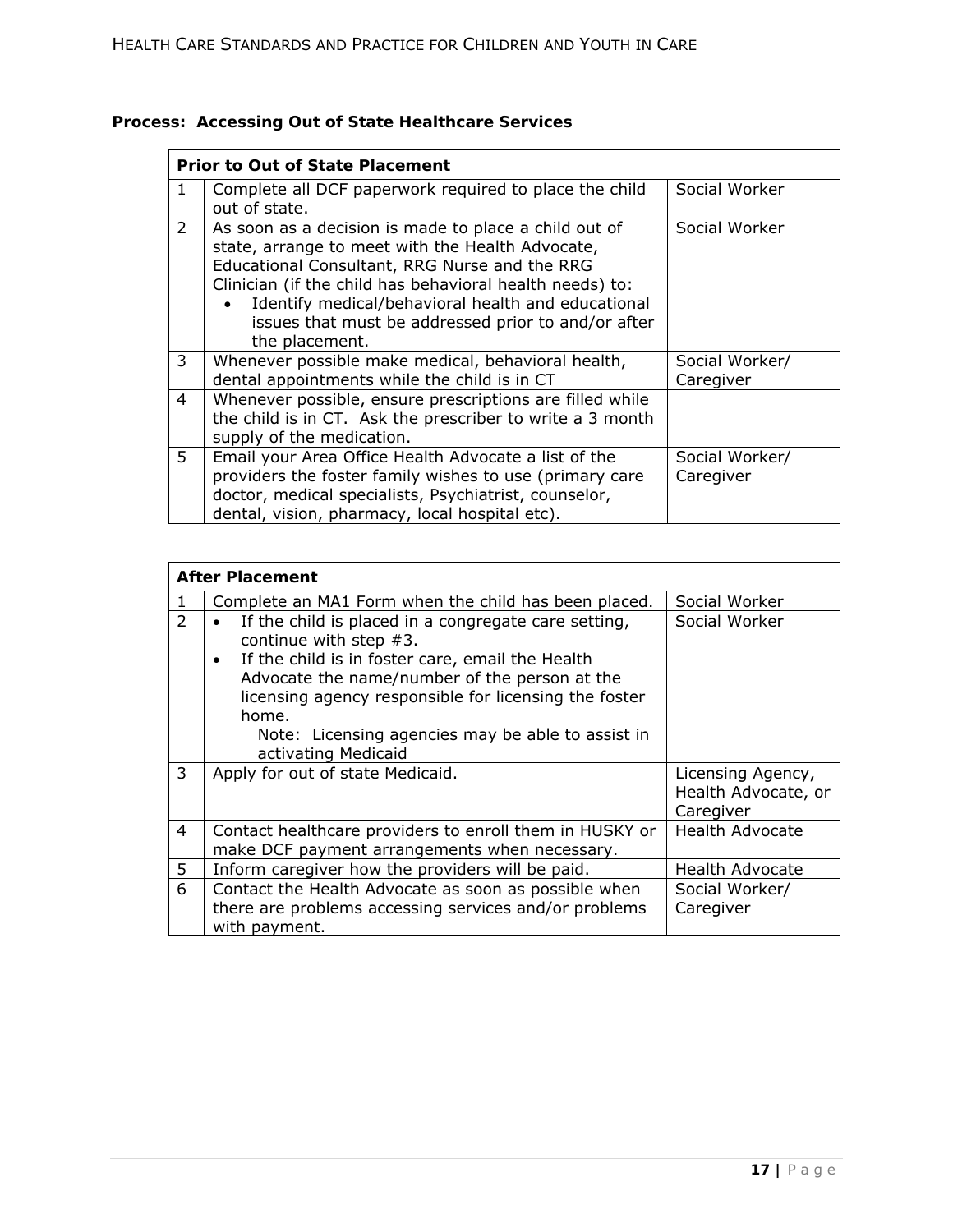# **Adoptions/Subsidized Adoptions – Medical Coverage**

#### **Purpose:**

Children who have been adopted from the Department of Children and Families (DCF) foster care system and/or a private Connecticut licensed child-placing agency who have special needs are eligible for the subsidized adoption program. This program provides a financial subsidy and/or a medical subsidy to the family to provide for the child's needs.

Cross-reference: DCF Policy 41: Post Adoption Services – Financial & Medical Subsidies

When a DCF child is adopted, the DCF Subsidy Unit discontinues medical coverage under the child's biological name and activates new medical coverage using the child's adoptive name. A new HUSKY number is assigned and medical cards with the adoptive name are sent to the adoptive parents.

Establishing medical under the new adoptive name may take more than four months.

For this reason the adoptive parents shall continue to use the medical card with the child's biological name and HUSKY number issued prior to the adoption until the new medical card arrives. Parents shall contact the DCF Subsidy Unit to inquire about insurance cards that have not been received. To avoid problems accessing healthcare services, parents **should not call HUSKY or Department of Social Services to inquire about insurance cards.** 

Adoptive parents shall contact the DCF Subsidy Unit or a DCF Health Advocate if they have difficulty accessing healthcare services or other Husky benefits.

#### **Immigrant Families**

#### **Immigrant Families/Undocumented (non-citizen) children**

#### **Purpose:**

DCF provides medical coverage for children in our legal care regardless of U.S. citizenship.

However, supports for immigrant, undocumented and uninsured children who are **not** in DCF legal care are often difficult to find. The Health Advocates can assist DCF Social Workers by helping to identify resources available for undocumented and uninsured families who are involved with DCF but are not in DCF legal care. The DCF Office of Multicultural Affairs is also a valuable resource.

Cross References: Policy 10-1: Multicultural Services - Office of Multicultural Affairs & Immigrant Practice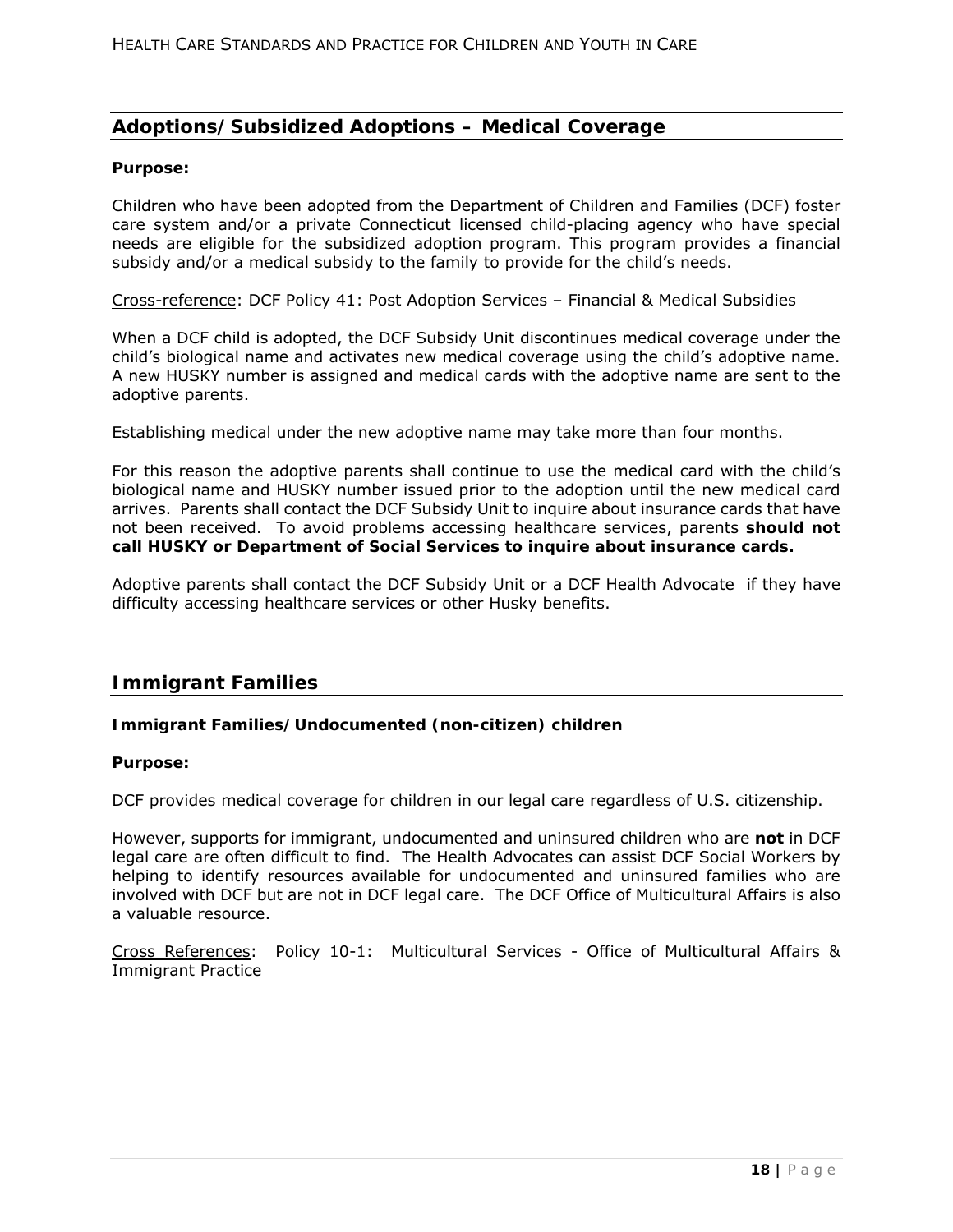# **Securing Permissions and Authorizations of Specific Health Services**

### **Informed Consent**

#### **Purpose:**

It is the responsibility of DCF to ensure that informed consent is obtained before permitting health care treatment for a child in its custody.

Note: This policy does not apply to the involuntary administration of psychotropic medication. In such cases consult DCF Policy 44-5-2.2, Involuntary Administration of Psychotropic Medications.

# **Legal Status of the Child and Consent**

The following chart indicates, according to the legal status of the child, who is responsible for providing consent for treatment.

Note: In some circumstances, as outlined later in this Practice Guide, minors may provide consent for health care treatment.

Important Note: For those children in DCF's care, consent can only be on DCF approved consent forms.

| <b>Legal Status of Child</b>                                | <b>Who Can Give Consent</b>  |
|-------------------------------------------------------------|------------------------------|
| 96-Hour Hold                                                | Parent or Legal Guardian     |
| Order of Temporary Custody                                  | Parent or Legal Guardian     |
| Abuse, Neglect or Uncared-for (CPS)<br>Commitment           | DCF Commissioner or Designee |
| Statutory Parent (Termination of Parental<br>Right Granted) | DCF Commissioner or Designee |

# **Authority to Provide Informed Consent**

The DCF designee shall not provide consent for any medical or mental health care for a child without first obtaining an explanation from the health care provider.

When consent is provided by DCF, such consent may be given by the Commissioner or designee at the level of a Social Work Supervisor (SWS) or higher DCF administrator. Once a DCF 460R consent has been signed for routine health care, a foster parent or other agency authorized caregiver (such as a congregate care provider) may sign a provider's consent for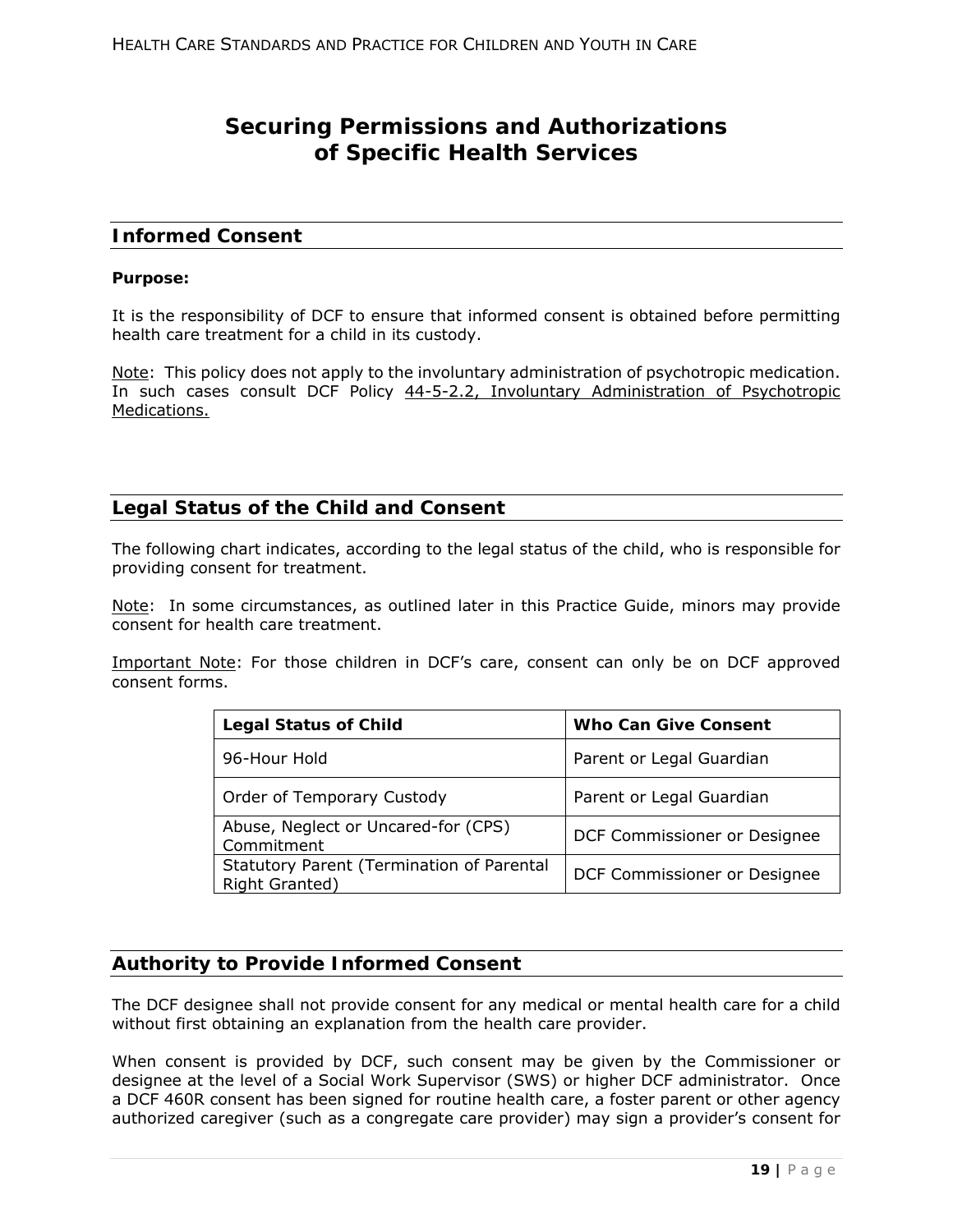routine care. This excludes genetic/genomic testing and surgeries/procedures. Additionally, caregivers can only consent for children and youth whose legal status falls under those where the Commissioner or their designee can give consent (see chart above).

# **Social Worker Responsibility: Obtaining Proper Forms**

The DCF-460, "Informed Consent for Necessary or Emergency Health Care Medical or Dental" shall be used to provide informed consent for all necessary and emergency health care procedures, surgery, and treatment that include use of sedation for children that are legally committed to DCF. Sedation includes general anesthesia, intravenous (IV) sedation and/or nitrous oxide (gas used in dental procedures). The top portion of the DCF-460 is completed by the DCF SW and forwarded to the licensed medical provider to complete the middle portion. Provider notes/summary reports may be requested to capture all information needed for consent. Once reviewed by the RRG nurse, the DCF 460 is signed by the Commissioner or designee at the level of a Program Supervisor (PS) or higher DCF administrator.

Note: The above should be completed in advance of a scheduled procedure to allow time for review and approval unless it is an emergency procedure. In this instance, verbal authorization may be needed with written consent completed within 24 hours.

The DCF-460R, "Permission to Deliver or Obtain Routine/Specialty Health Care and MDE" shall be used for permission for routine medical, specialty and mental health screening and care and Multi-Disciplinary Evaluation (MDE). The Social Worker shall provide the foster parent or other DCF-authorized caregiver with the DCF-460R at the time a child enters DCF care. Signing of the form is dependent upon the child's legal status. See legal status chart in the prior section. The form authorizes the foster parent, other DCF-authorized caregiver, and/or congregate care setting to provide informed consent for routine medical, specialty and mental health screening and care and Multi-Disciplinary Evaluation. The DCF-460R shall expire when a child changes placement or 365 days after the date of signature.

At the time of placement on a 96-hour hold or order of temporary custody (OTC) the Social Worker shall request that a parent or legal guardian of the child sign the DCF-460R. The Social Worker shall provide this to the foster parent or other DCF-authorized caregiver so that the caregiver may access routine health care for the child.

The DCF 460R, shall also be used for permission to obtain specialty medical care. The DCF SW shall provide the foster parent or other DCF-authorized caregiver and/or the licensed specialty medical provider with the DCF-460R prior to the scheduled appointment. Signing of the form is dependent upon the child's legal status. See legal status chart in the prior section. If legal guardian is unavailable, Commissioner or DCF or designee at the level of a Social Work Supervisor (SWS) or higher DCF administrator can sign. The form authorizes the foster parent, other DCF-authorized caregiver, and/or congregate care setting to obtain specialty medical care. The form authorizes the licensed specialty medical provider informed consent for consultation, evaluation, and permission for specific testing such as x-rays, ultrasound, and other non-sedated procedures.

Note: If a child is subsequently committed to the Commissioner as a neglected, abused or uncared for child, the DCF SW shall provide the caregiver with a new DCF-460R signed by the Commissioner or designee at the level of a Social Work Supervisor or higher DCF administrator.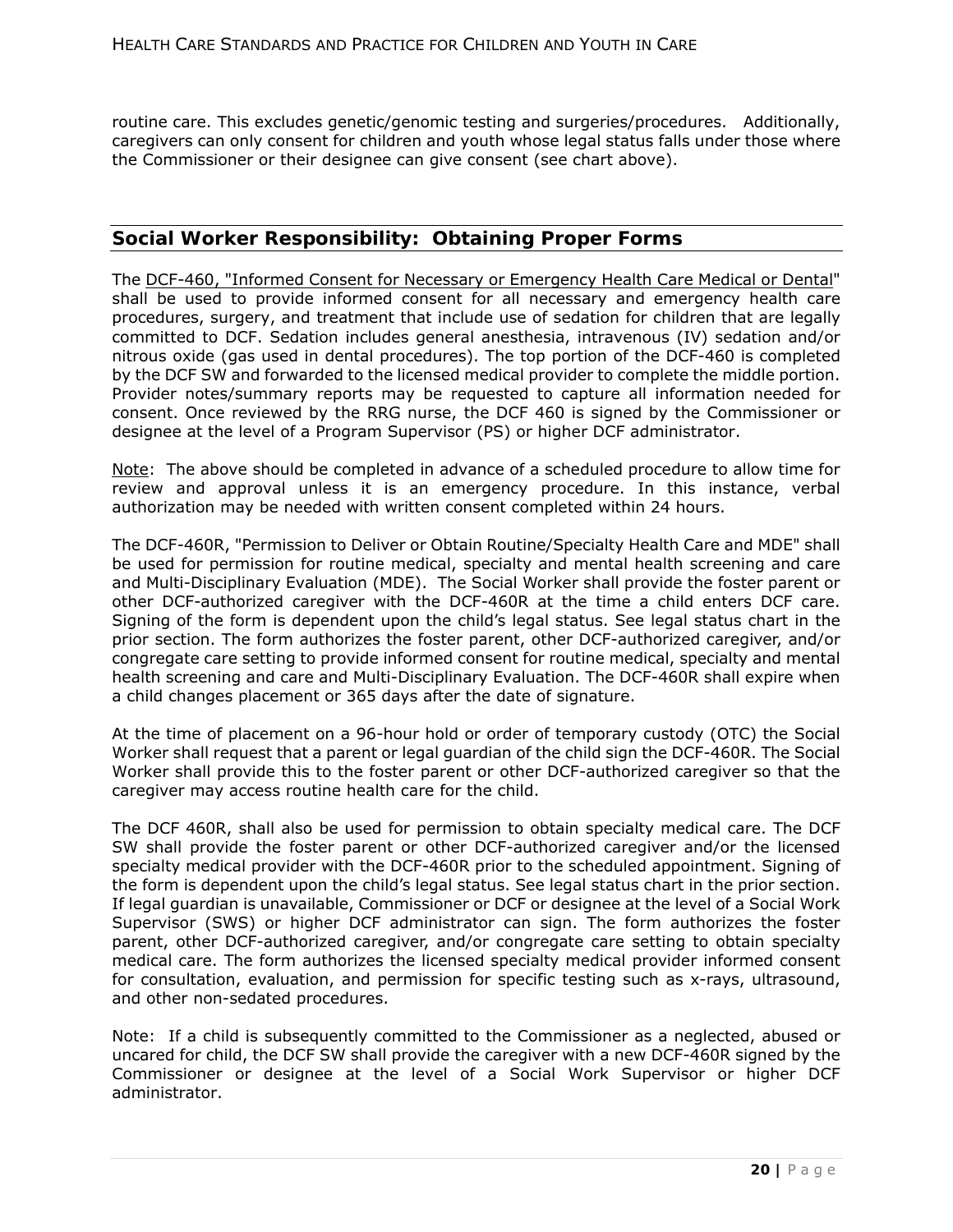Note: A separate DCF 460R is required for each Licensed Specialty Medical Provider and is completed per timeframes required by the provider. Additional consent is required for genetic testing.

Multi-Disciplinary Evaluation (MDE) Consideration

Consent from a parent is required for any child for whom the Commissioner is not the legal guardian (most children getting MDEs will not be committed to DCF).

The Social Worker who removed the child shall obtain the signed DCF-460R. Prior to obtaining consent, the Social Worker shall provide the parent or guardian with the MDE informational material describing the MDE clinic, its purpose and importance, and discuss any questions.

If a parent is not available to provide consent or will not sign consent at removal, the DCF-460R consent should be reviewed at the ten day hearing in court and consent from the parent or guardian obtained at that time.

If the parents or guardian are still refusing to sign or cannot be located and the OTC is sustained by the court, DCF social worker, social worker supervisor or the program supervisor cannot sign the 460R for MDE visits and routine medical care. The Department must seek permission from the court for the MDE and to obtain routine medical care. In such circumstances, the area office attorney should be consulted.

(**See** MDE Report section of this Practice Guide for details about adolescent consent required for release of information to DCF about any disclosures of substance use or reproductive health issues.)

#### **Immunizations Consideration**

Though immunizations are required for school attendance, parents and legal guardians have the right to exempt their children from receiving vaccines. The 460R enables parents and legal guardians to provide their consent for immunizations when their child is removed from their care and therefore indicate their vaccination preference. Parents or guardians will need to consent and sign the immunization provision on the 460R to allow for the child to receive immunizations as recommended by the child's medical provider. Children on an OTC or 96 hour hold should not receive immunizations as part of the EPSDT or other health visit if their parent/guardian have not consent for vaccines. If the child is committed to the Department and the parent or guardian refuses to consent and sign the immunization provision on the 460R, the Department shall offer the parent or guardian a treatment plan hearing before proceeding with any immunizations.

## **Consents Forms from Health Care Providers**

Some health care providers may require that their institutional forms be signed in addition to the official DCF form. Whenever possible, these forms shall be reviewed by a DCF licensed health professional before providing informed consent to ensure that they comport with DCF medical requirements. DCF Social Workers shall confer with the RRG Nurse to review any non-DCF forms prior to signing, except forms related to the provision of psychiatric care.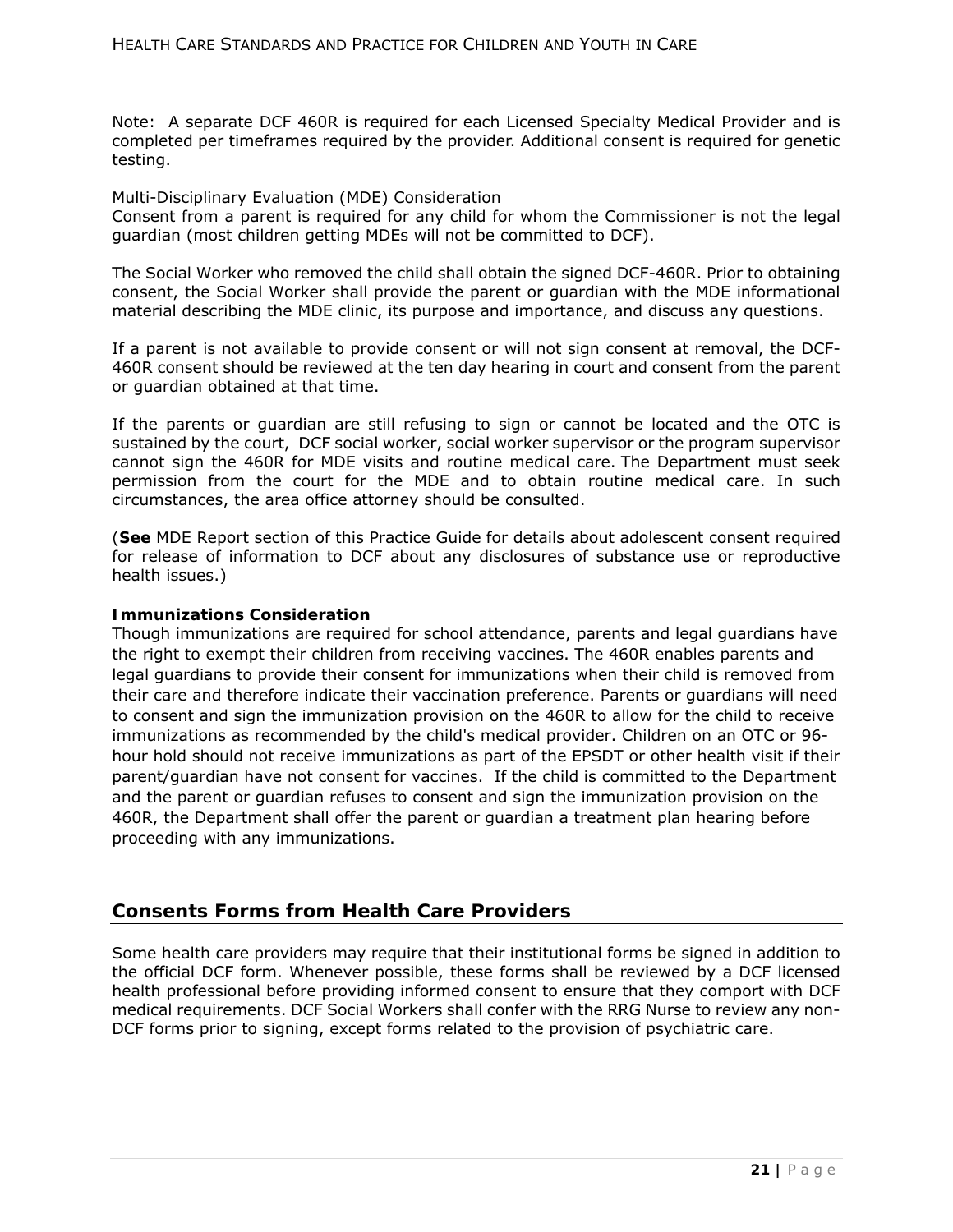# **When DCF is Not the Legal Guardian**

Circumstances in which DCF is not the legal guardian or statutory parent but the child is in DCF's physical custody are in the legal status chart. Reasonable efforts to secure consent of the parent or guardian may include but are not limited to:

- attempting to locate a parent or legal guardian by telephone or in person;
- communication with a parent's or legal guardian's attorney;
- sending a certified letter to a parent's or guardian's last known address;
- providing a parent or guardian with the name and telephone number of the qualified health care provider; and
- obtaining an interpreter where appropriate.

If DCF is unable to get permission from a parent or legal guardian, the Social Worker shall seek a court order prior to providing informed consent for any health care, including for routine health care.

**Important Note About Emergencies:** Notwithstanding the general rules set forth above, emergency health care shall never be delayed because of the unavailability of a parent or legal guardian or insufficient time to access the court system. In any case in which the need for health care is an emergency and there is insufficient time to get informed consent from a parent or legal guardian or a court order, the Commissioner or designee shall provide consent using the DCF-460. If a parent or legal guardian subsequently provides consent, a new DCF-460 shall be signed and shall replace the consent granted by DCF.

| Caregiver<br><b>Responsibilities</b>              | • Caregiver will bring the DCF 460R to all routine medical, dental<br>and mental health appointments for use as consent to treat.<br>Caregiver will notify DCF SW of any planned procedures that<br>$\bullet$<br>include sedation so a DCF 460 can be completed by the<br>provider and legal guardian/DCF.<br>• Caregiver will notify DCF SW of any planned specialty<br>consultations so a DCF 460R can be completed. |  |
|---------------------------------------------------|------------------------------------------------------------------------------------------------------------------------------------------------------------------------------------------------------------------------------------------------------------------------------------------------------------------------------------------------------------------------------------------------------------------------|--|
| <b>RRG Nurse</b><br><b>Responsibilities</b>       | • RRG nurse is available for consultation to assist the SW with<br>the DCF 460R.<br>• RRG nurse should be consulted to review and initial the DCF<br>460 prior to signature by DCF program supervisor.                                                                                                                                                                                                                 |  |
| <b>Health Advocate</b><br><b>Responsibilities</b> | HA is available for consultation to help resolve barriers to care<br>$\bullet$<br>including insurance, transportation and available providers.                                                                                                                                                                                                                                                                         |  |

#### **What to Expect from Health Care Providers**

- A health care provider is required to provide information to a patient and the patient's parent or legal guardian about the proposed treatment or procedure, consistent with his or her health care license, including the specifics of the proposed procedure or treatment, reasonably foreseeable risks, and the reasonable alternatives for care.
- A health care provider is required by law to get the informed consent of the patient's parent or legal guardian before any procedure or treatment is provided and to show written evidence of that consent in the patient's medical record.
- When age and developmentally appropriate, assent of a patient who is a minor is recommended and should be obtained whenever possible.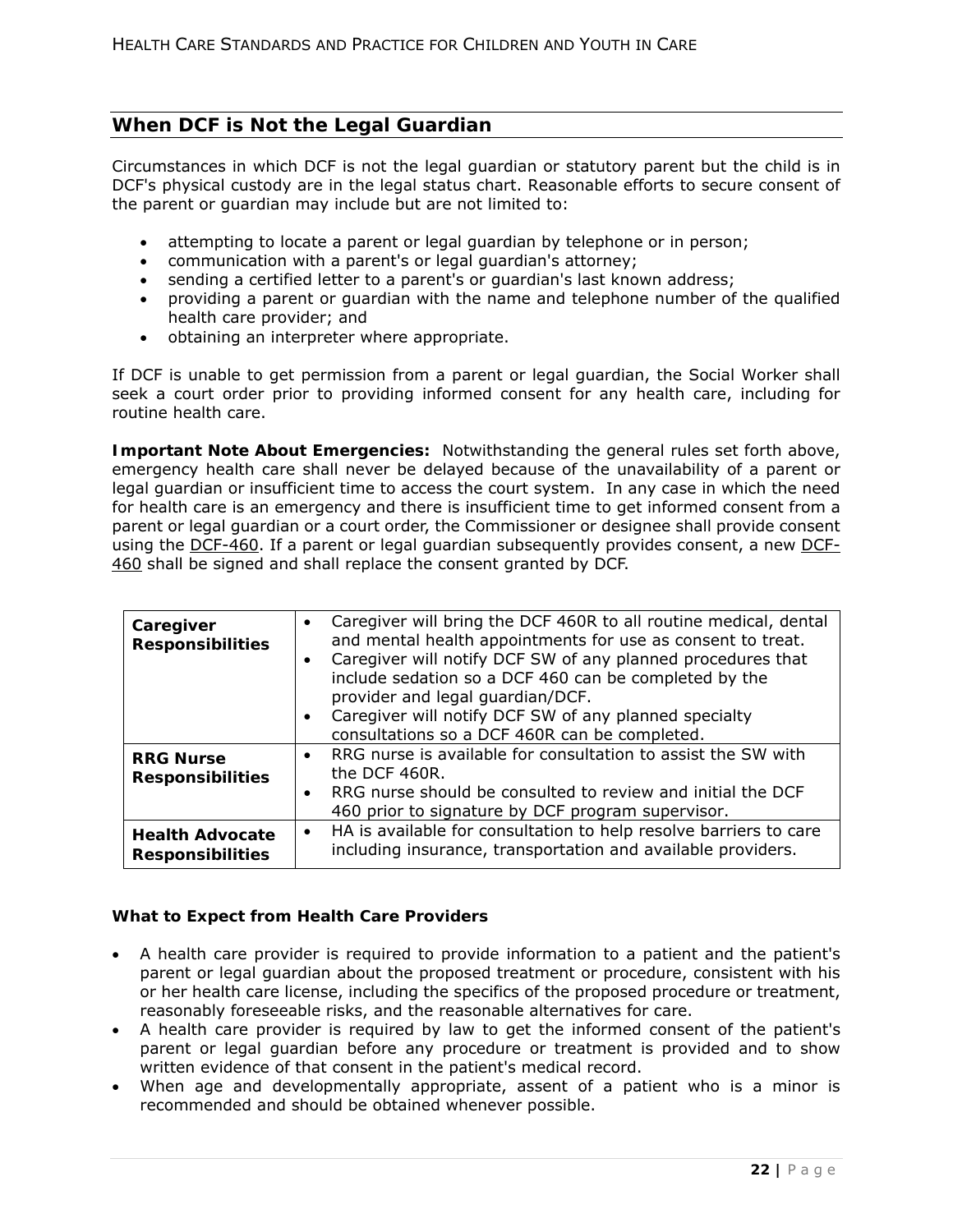# **Parental Denial or Rescission of Informed Consent**

A parent or legal guardian may object to health care for his or her child for any reason, including religious tenets, values or beliefs.

A parent or legal guardian may rescind and revoke any previously-given consent in writing.

If a parent or guardian objects to or revokes consent for health care, the Social Worker shall consult with the Area Office Attorney or Assistant Attorney General to determine if court action is necessary to obtain health care for the child.

Cross reference: DCF Policy 34-12-7, "Religious Beliefs of Parents Preventing Necessary Medical Care."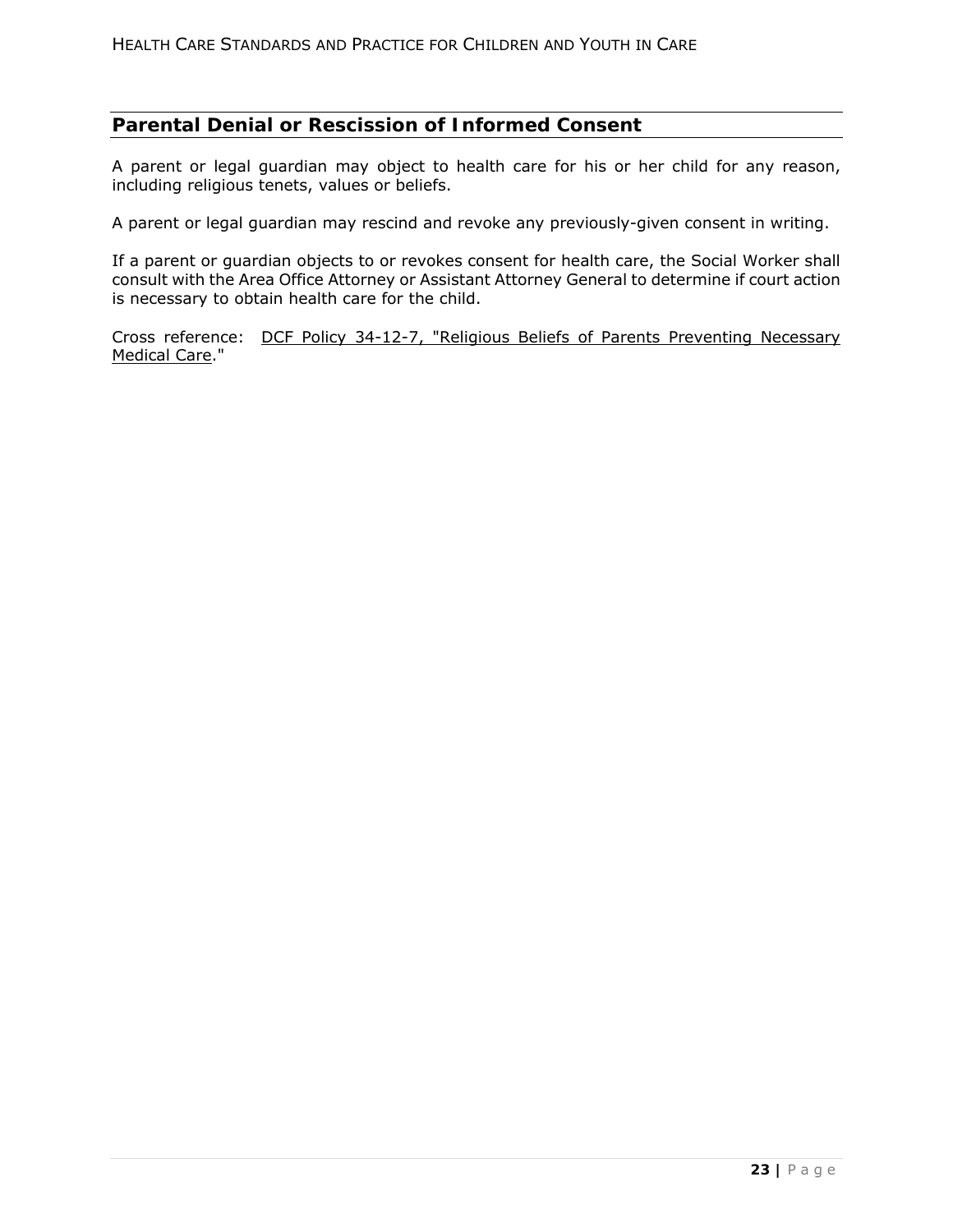# **Psychotropic Medication Approval**

## **Monitoring of and Consent to Prescribe**

#### **Purpose:**

Medical oversight of the consent to and monitoring of psychotropic medication is required by state law.

DCF has established a centralized mechanism, via a computerized database, to quantify the use of psychotropic medications for children committed to DCF. This database contains all requests, the class of medication, the setting and the decisions made regarding those requests.

The following Practice Guide sections provide a streamlined process through which providers may interact directly with DCF medical and nursing staff who are trained and board certified in psychiatric and behavioral health care.

Legal reference: Conn. Gen. Stat. §17a-21a.

#### **Introduction:**

DCF requires that prescribing practitioners obtain appropriate informed consent regarding a child in the care of DCF who requires medically-necessary psychotropic medication.

DCF shall make available to practitioners treating children in the care of DCF a copy of the DCF "Guidelines for Psychotropic Medication Use for Children and Adolescents."

#### **Definitions:**

**"Assent"** means agreement with the medication being prescribed and is required for all youth ages 14 and up. It is the responsibility of the prescriber to document assent and also the risks and benefits of the proposed medication in the medical records.

**"CMCU APRN"** means an Advanced Practice Registered Nurse who serves as the Commissioner's designee in reviewing and approving the use of psychotropic medications.

**"Centralized Medication Consent Unit" or "CMCU"** means a centralized unit that is responsible for the receipt, triage, communication, data collection and decision-making processes used to provide consent to treat children with psychotropic medications. The CMCU is staffed by psychiatric nurses and child psychiatrists, who have been designated by the Commissioner to provide consent for psychotropic medication requests.

**"Chief of Psychiatry"** means the child and adolescent psychiatrist who is responsible for oversight of the Regional Medical Directors and the Centralized Medication Consent Unit.

**"Designee,"** as used in this section, means a representative of the Commissioner who has been given authority to review and provide consent for psychotropic medications. Designees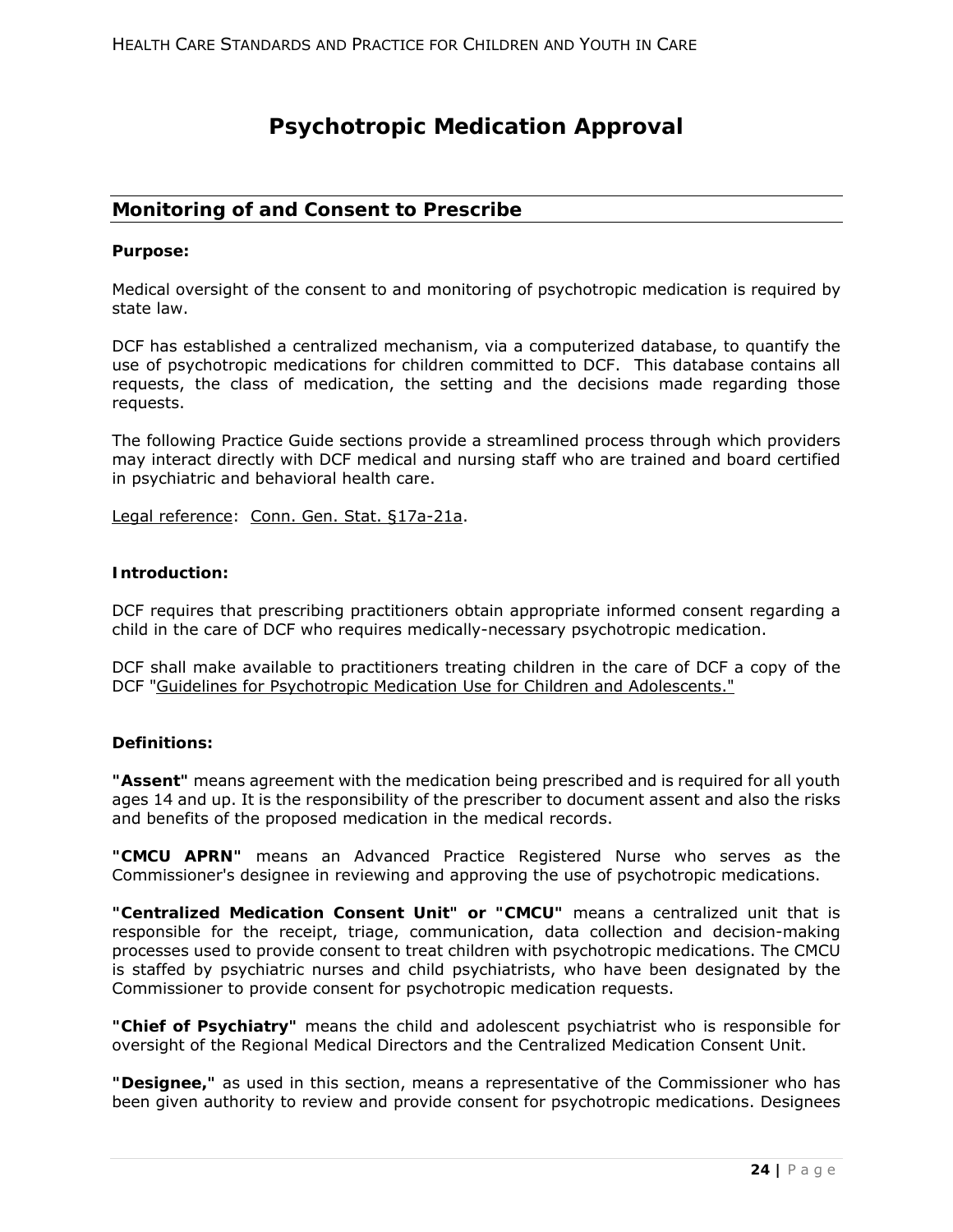are the Chief of Psychiatry, Regional Medical Directors, CMCU Nursing Staff, Careline staff and senior medical staff who are on call after hours.

**"Informed consent"** means permission granted by a child's guardian to prescribe psychotropic medication. As part of the consent process, the prescriber shall provide the patient or the patient's representative with the following:

- the nature and seriousness of the diagnosis;
- the nature of the medication;
- the risks of the medication;
- the expected benefits of the medication;
- any reasonable alternative treatments other than medication; and
- the possible common, long-term or infrequent side effects of the medication.

**"Non-business hours"** means Monday through Friday after 5:00 PM, weekends, state holidays**,** and other times when normal day-to-day business is not being conducted.

**"Psychotropic medications"** means medications prescribed for psychiatric purposes that affect the central nervous system and influence thought processes, emotions and behaviors.

**"Reasonable efforts (to gain consent)"** means the strategies employed by DCF staff to contact and inform a child's parent or guardian, and to inform a child over the age of 14, of the reason for the psychotropic medication and the risks and benefits of the administration of the psychotropic medication. What is "reasonable" depends on the circumstances of the case, including time of day, the condition of the child, whether the child will suffer serious physical or mental harm if administration of medication is delayed and the availability of a parent or guardian. "Reasonable efforts" include, but are not limited to, telephone calls or in-person visits to any person who is likely to know how to contact a parent or guardian.

**"Regional Medical Director"** means a child and adolescent psychiatrist assigned to designated regions, each consisting of a grouping of DCF Area Offices. The Regional Medical Director may act as the Commissioner's designee for purposes of the medication approval process.

**"Request for Review"** means a request made by a provider to the Chief of Psychiatry to review and, if appropriate, overturn the denial of a medication request by a medical designee.

**"Timely manner"** means the expected time frame to obtain consent for medication treatment. Whenever possible, requests shall be processed within 24 business hours if requested from a hospital setting (urgent requests), and within 72 business hours for nonurgent requests. Requests that require consultation with the provider or contain insufficient information may not be completed within that timeframe.

#### **Forms**

DCF-465 - The "Psychotropic Medication Consent Request" must be submitted by the provider for each request to prescribe a psychotropic medication. The final outcome of the request is also recorded on the DCF-465 by the Regional Medical Director or CMCU APRN and a copy is returned to the prescribing provider.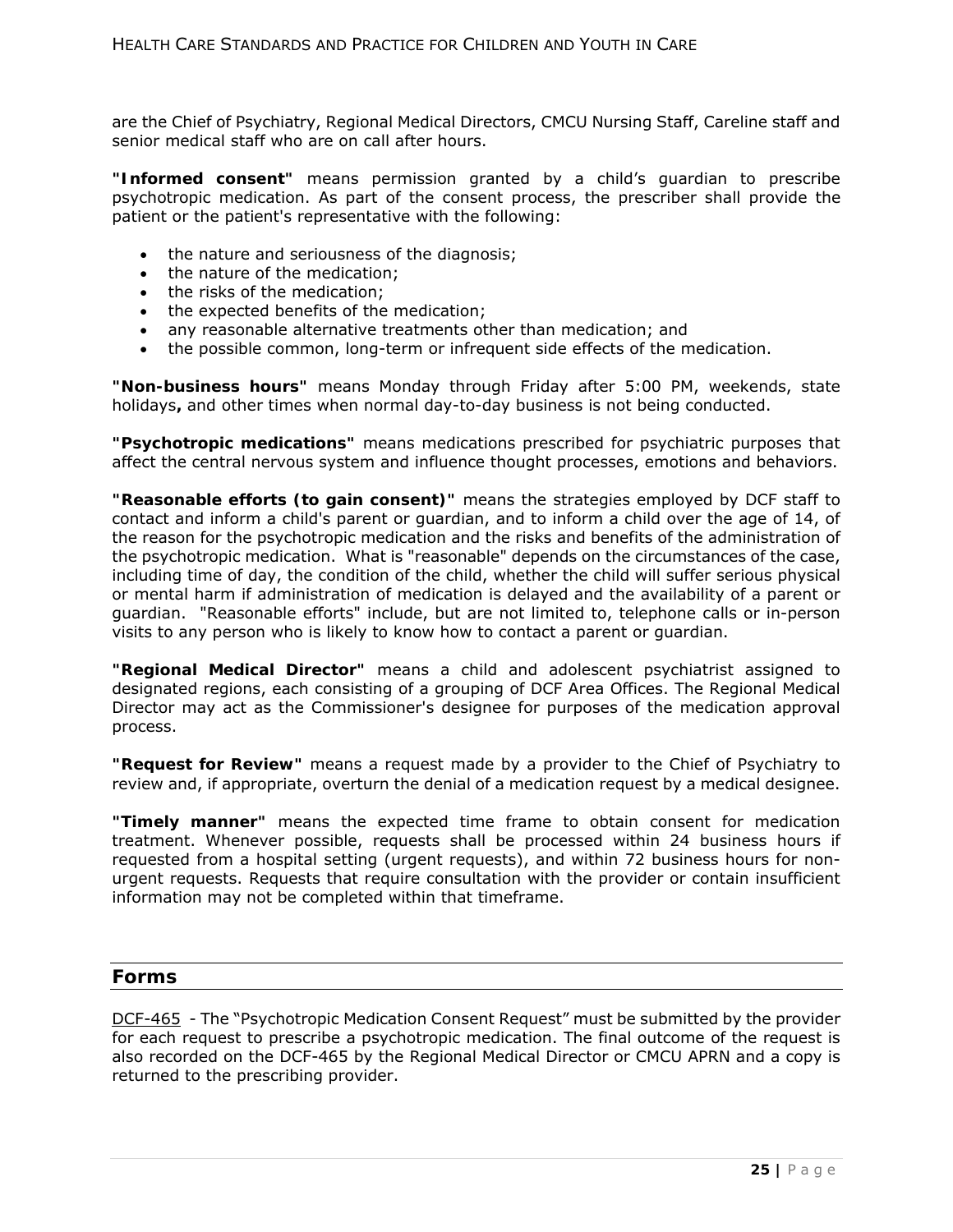**Important:** The DCF-465, "Psychotropic Medication Consent Request," must be used for informed consent to administer psychotropic medication.

DCF 465A – The "Notification – Discontinuation of a Psychotropic Medication" should be completed by the prescribing provider whenever discontinuing a psychotropic medication for which consent has been previously received.

DCF 465B – The "Suspected Adverse Drug Reaction Reporting Form" must be submitted to the CMCU by the prescriber whenever a child has or is suspected of having an adverse reaction to a psychotropic medication.

### **Protocols for Consent**

The DCF Commissioner or designee shall make a determination regarding the use of psychotropic medication in a timely manner, consistent with the best interests of the child.

A Regional Medical Director or a CMCU APRN shall review each request for the use of psychotropic medication prior to making a determination regarding consent.

### **Requests for Review**

A Request for Review may be submitted to the Chief of Psychiatry:

- when the prescribing provider disagrees with a DCF designee's denial of consent to prescribe a psychotropic medication; or
- when requested by the DCF Commissioner, a DCF Regional Administrator or a DCF Facility Superintendent.

# **Responsibilities of the Centralized Medication Consent Unit**

The Centralized Medication Consent Unit (CMCU) shall ensure that requests for consent to prescribe psychotropic medications are received and reviewed and final decisions are sent to the prescribing providers in a timely manner as follows:

- the CMCU shall accept medication requests from the prescribing provider on the DCF-465;
- the CMCU shall verify the child's demographic information, assigned Area Office and legal status in LINK;
- based on the child's legal status, the CMCU shall determine the steps necessary to make a decision regarding the medication request; and
- the CMCU shall triage and communicate appropriate decisions regarding each medication request.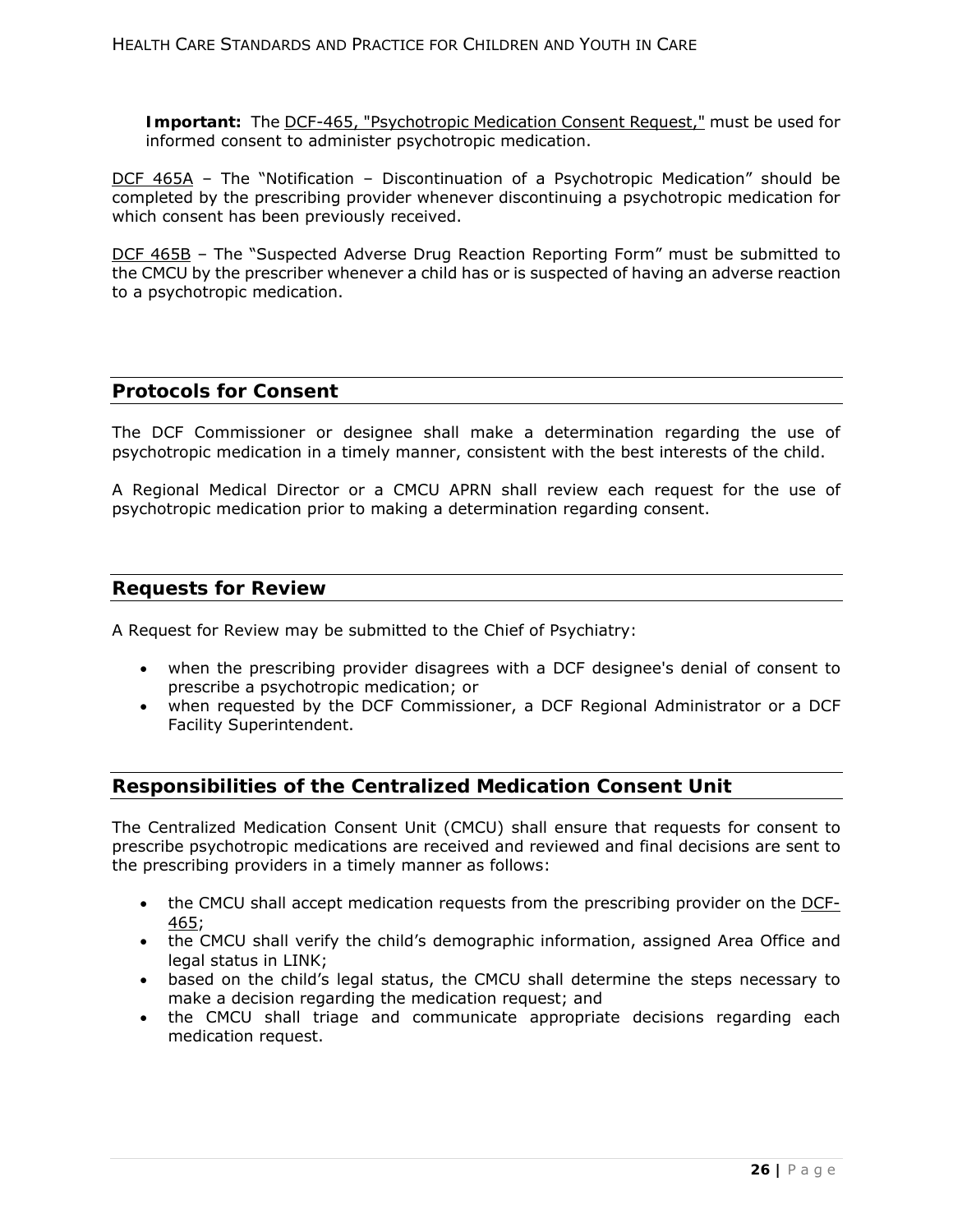# **Legal Status of the Child and Consent**

The following chart indicates, according to the legal status of the child, who may provide informed consent.

| <b>Legal Status of Child</b>                                  | <b>Who May Give Consent</b>                              |
|---------------------------------------------------------------|----------------------------------------------------------|
| <b>Voluntary Services Placement</b>                           | Parent or Legal Guardian                                 |
| Family with Service Needs Commitment                          | Parent or Legal Guardian                                 |
| Delinquency Commitment<br>see below for special instructions) | DCF Commissioner (see below<br>for special instructions) |
| 96-Hour Hold                                                  | Parent or Legal Guardian                                 |
| Order of Temporary Custody                                    | Parent or Legal Guardian                                 |
| Abuse, Neglect or Uncared-for (CPS)<br>Commitment             | DCF Commissioner or Designee                             |
| Statutory Parent (Termination of Parental<br>Right Granted)   | DCF Commissioner or Designee                             |

#### **Child Whose Legal Status Requires Parental Consent**

For any child whose legal status requires parent or guardian consent, the Social Worker shall make reasonable efforts to obtain the informed consent of the child's parent or guardian, and the child if he or she is over 14 years of age.

If the parent or guardian is not available to provide consent, the Social Worker shall:

- ensure that the child is provided with all necessary medical care, which may include an examination by a physician or mental health professional;
- consult with an Area Office Attorney or Assistant Attorney General for further advice regarding reasonable efforts to obtain consent, potential court proceedings to obtain judicial authorization and any other legal issues that may arise;
- when appropriate, seek a court order authorizing the use of psychotropic medication; and
- document all efforts to gain informed consent from a parent or guardian, and a child over 14 years of age, as well as any refusals.

Note: A physician may authorize emergency medical care without the consent of a parent or guardian while the Social Worker continues to make reasonable efforts to inform the parent or guardian. The authorization for treatment during an emergency shall last only as long as the emergency exists.

Note: For after-hours emergencies, consultation with a DCF legal manager is recommended, but not required. However, legal staff shall be consulted the next business day following the after-hours emergency.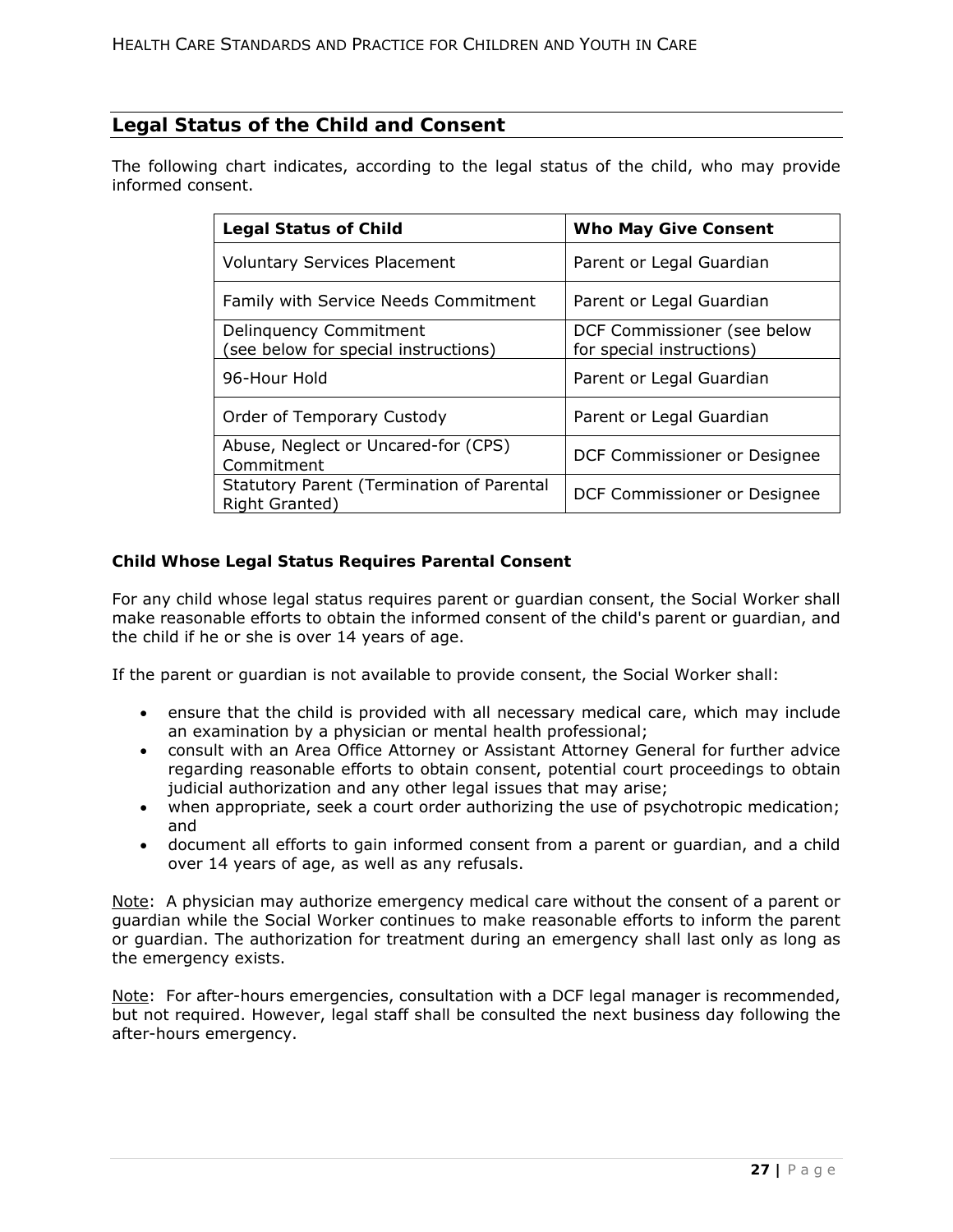## **Child whose Legal Status Permits DCF Consent**

In the case of a child whose legal status permits DCF to provide consent, the CMCU shall:

- enter the medication consent request, and all information related to the medication request, in the computerized database;
- review the medication consent request;
- if additional information is required, request information from the Area Office Social Worker, the RRG Nurse or the provider;
- make and enter the decision into the computerized database and document in LINK the reasons for any denials;
- fax or email the finalized DCF-465 to the prescribing provider; and
- send notification of the final outcome to the CMCU, Regional Clinical Manager, Area Office Social Worker and RRG nurse.

#### **Children Committed Delinquent**

In the case of a child who has been committed to DCF as a delinquent, the Commissioner or designee may authorize medical treatment, including medication, of the child without the consent of the parent or guardian as long as DCF makes reasonable efforts to inform a parent or guardian of the need for treatment prior to the treatment being administered.

Following treatment, DCF shall notify a parent or legal guardian in writing of the treatment provided, the necessity for the treatment and the outcome of the treatment.

**Legal reference:** Conn. Gen. Stat. §17a-10(c).

## **Protocol for Non-Business Hours**

The Careline Social Work Supervisor shall ensure that reasonable efforts are made to gain consent for administration of medication from the parent or guardian of a child whose legal status so requires.

When DCF is the legal guardian, the Careline Social Work Supervisor shall determine whether the request is an urgent request to start a new medication. If so, the Careline Supervisor will ensure that:

- the requesting prescriber has faxed or emailed a completed DCF-465 to Careline;
- all pertinent and available information regarding the child is gathered prior to contacting the on-call DCF physician; and
- the DCF on-call physician is consulted regarding all new urgent consent requests for psychotropic medication made during non-business hours.

When an after-hours psychotropic medication request to start a new medication is not urgent, the Careline Social Work Supervisor shall inform the prescriber that:

- the DCF-465 should be submitted for processing the following business day;
- all requests to continue previously prescribed medication shall also be processed by the CMCU the following business day; and
- current medications without any changes may be continued until the new request is reviewed by the CMCU the next business day.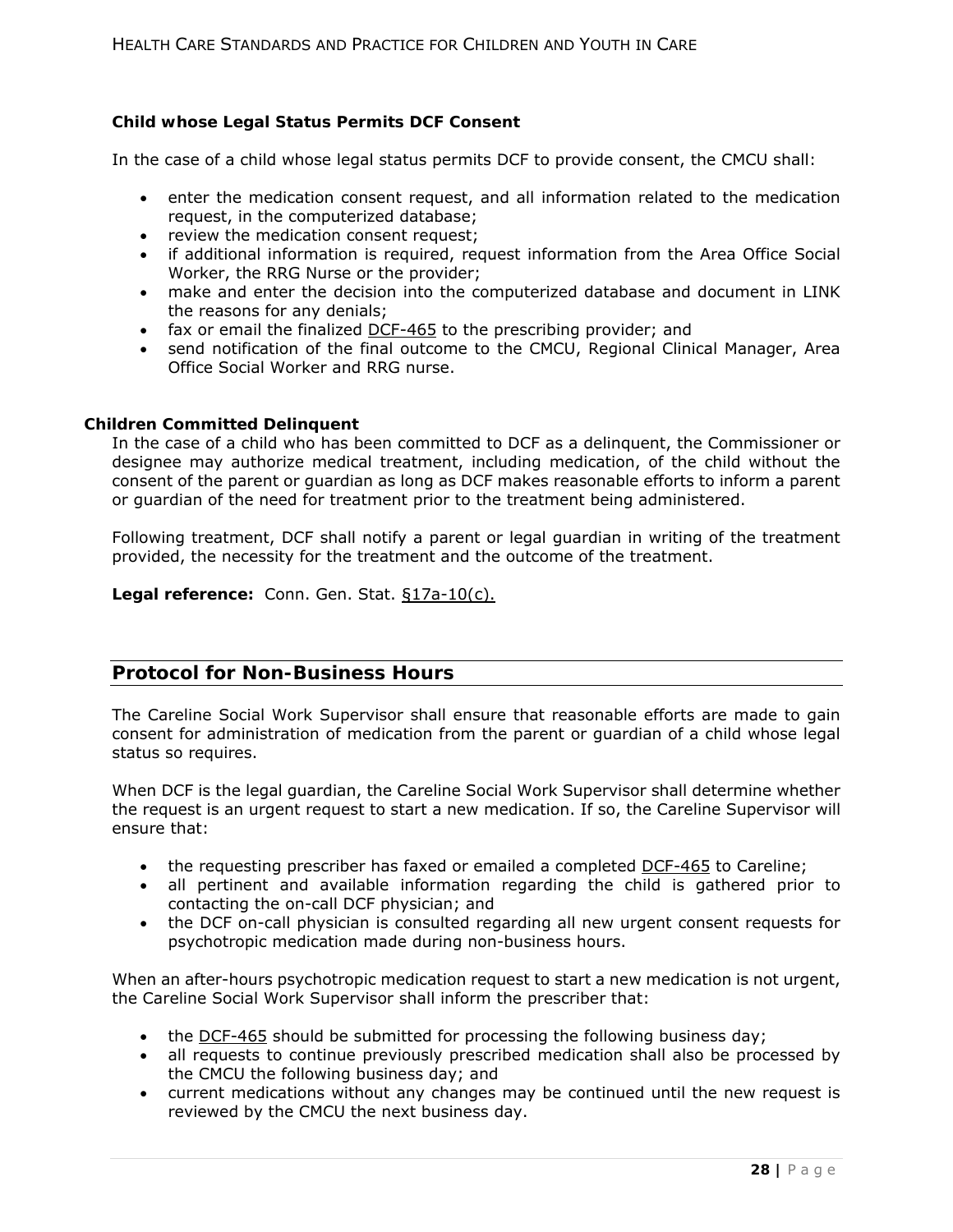## **Notification of Discontinuation of Psychotropic Medication**

The prescribing provider is expected to notify DCF whenever discontinuing a psychotropic medication. Notification may be part of other changes already requested on a new DCF-465. However, if the discontinuation is the only change, notification to DCF should be made by faxing or emailing the **DCF-465A** to the CMCU APRN.

Note: While the prescribing provider is not required to seek informed consent for discontinuation of a medication, the child's parent or guardian and the child, if appropriate, shall be informed of the decision and the reasons, as soon as practical, by the provider or DCF.

The CMCU shall:

- receive the DCF-465A notification form;
- enter the information in the computerized database and in LINK; and
- send notification of the medication discontinuation to the Area Office Social Worker.

# **Appeal of CMCU Denial**

A prescribing provider may request an appeal of a denial made by a CMCU designee.

A review of the decision of a CMCU designee shall be assessed by the Chief of Psychiatry and the decision of the Chief of Psychiatry shall be final.

The CMCU shall:

send notification of the final decision to the provider and to the Area Office staff.

#### **Adverse Drug Reaction**

The prescribing provider must submit the DCF-465B whenever there is a known or suspected adverse drug reaction to a psychotropic medication.

A complete description of signs and symptoms of the adverse reaction, along with treatment received, must be submitted on DCF-465B for CMCU collection and review.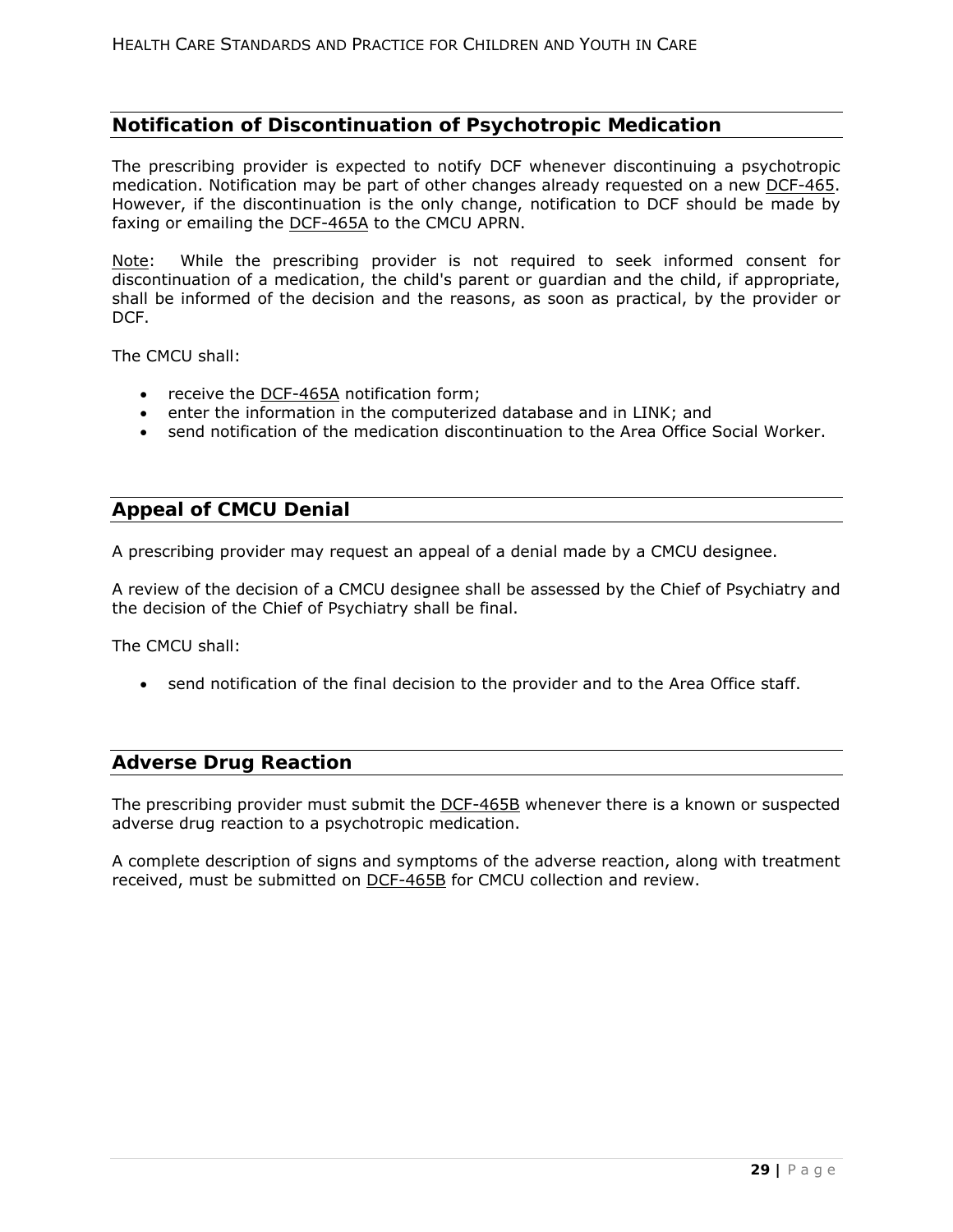# **Involuntary Administration of Psychotropic Medication**

# **Involuntary Administration of Psychotropic Medication**

#### **Purpose**

The decision to administer involuntary psychotropic medication to a child in non-emergency situations requires weighing the child's right to refuse psychiatric medications against the need to provide necessary treatment to a child with a serious mental disorder. DCF has defined a process that utilizes professional clinical judgment and practice standards to make decisions regarding involuntary psychotropic medications that are then presented to the Superior Court for an independent judicial determination of the necessity for the medication.

#### **Background**

Involuntary medication treatment by its nature is controversial. When someone considered to be mentally ill disagrees with an assessment of his or her medication needs, the right to refuse medication is sometimes challenged by the treatment provider on the grounds that the illness has robbed the person of the ability to understand the condition and to make appropriate decisions about treatment.

Patients older than age 14 and their parents or guardians have the right, in most cases, to refuse to consent and they must be taken seriously when they express concerns about the need for or the psychological and physical effects of medications.

Pursuant to Conn. Gen. Stat. §17a-543, "No patient shall receive medication for the treatment of the psychiatric disabilities of such patient without the informed consent of such patient, except in accordance with [statutory] procedures ...."

Conn. Gen. Stat. §17a-540(8) defines **"informed consent"** as "permission given competently and voluntarily after a patient has been informed of the reason for treatment, the nature of the proposed treatment, the advantages or disadvantages of the treatment, medically acceptable alternative treatment, the risks associated with receiving the proposed treatment and the risk of no treatment."

The use of involuntary medication, administered against a patient's, parent's or guardian's wishes, shall be fully discussed with all treatment team members, with the child, with parents or guardians, with the Area Office Social Work staff and with legal representatives for the child, parents and guardians.

# **Emergency Administration of Involuntary Medication**

Involuntary medication may be administered to a child in an emergency situation.

**"Emergency situation"** means the circumstance in which a physician determines that treatment, including medication, is necessary to prevent serious harm to a child.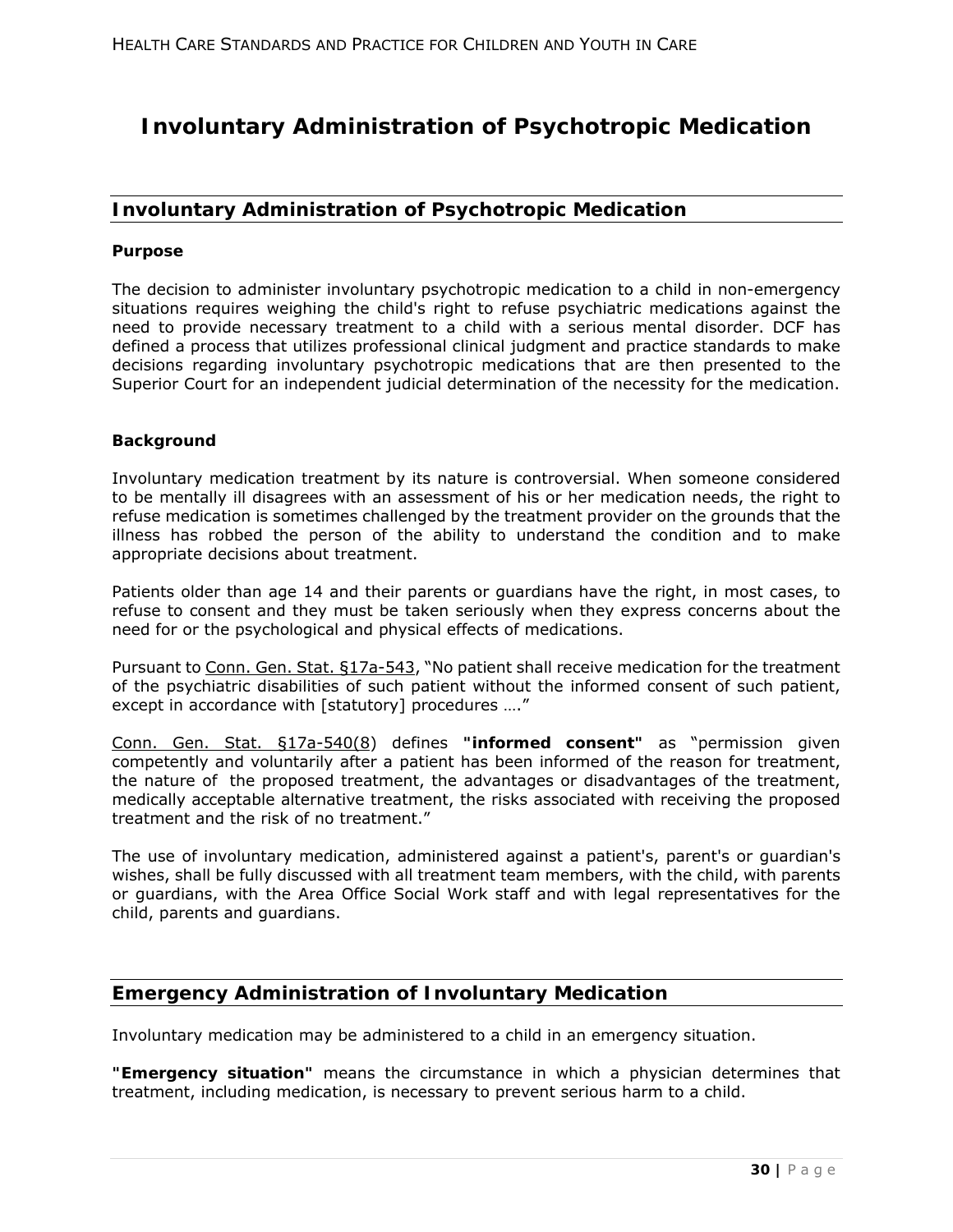Such emergency treatment may be administered pending receipt of or in the absence of parental consent, for only so long as the emergency lasts.

#### **Legal reference:** Conn. Gen. Stat. §17a-81

## **Non-Emergency Medication of Uncommitted Children**

DCF shall not consider the non-emergency involuntary administration of psychotropic medications to an uncommitted child unless the child is a patient at Albert J. Solnit Psychiatric Hospital.

If the patient is younger than age 14, written consent to administer psychotropic medication is required only from the parent or guardian.

If the patient is age 14 or over, written consent must also be obtained from the child.

If written consent is requested from the patient or patient's parent or guardian, the DCF attending physician shall review with the patient and the parent or guardian:

- the risks and benefits of the psychotropic medication;
- side effects from the medication;
- the preferences of the patient;
- the patient's religious and cultural views about the medication; and
- the prognosis with and without the medication.

In a case in which

- the parent or guardian refuses to consent to medication, **or**
- the patient, regardless of age, refuses to take the medication, **and**
- the patient is sufficiently ill that the DCF attending physician believes that the administration of the medication is medically necessary and in the best interest of the patient,

the DCF physician shall request a second opinion by a child and adolescent psychiatrist not employed by DCF regarding the need for medication. The DCF attending physician shall also notify the Solnit Medical Director and the DCF Medical Director.

If the independent child and adolescent psychiatrist is in agreement regarding the need for medication, and the DCF Medical Director concurs with the DCF attending physician, Solnit medical staff shall apply to the DCF Medical Review Board for a recommendation.

If the DCF Medical Review Board recommends involuntary medication, Solnit staff shall then contact the DCF Office of Legal Affairs for a legal consultation. If the decision is made to proceed with court action, the Office of Legal Affairs shall contact the Office of the Attorney General to initiate an application to the appropriate court for a court order for the involuntary administration of psychotropic medication against the parent's or patient's wishes.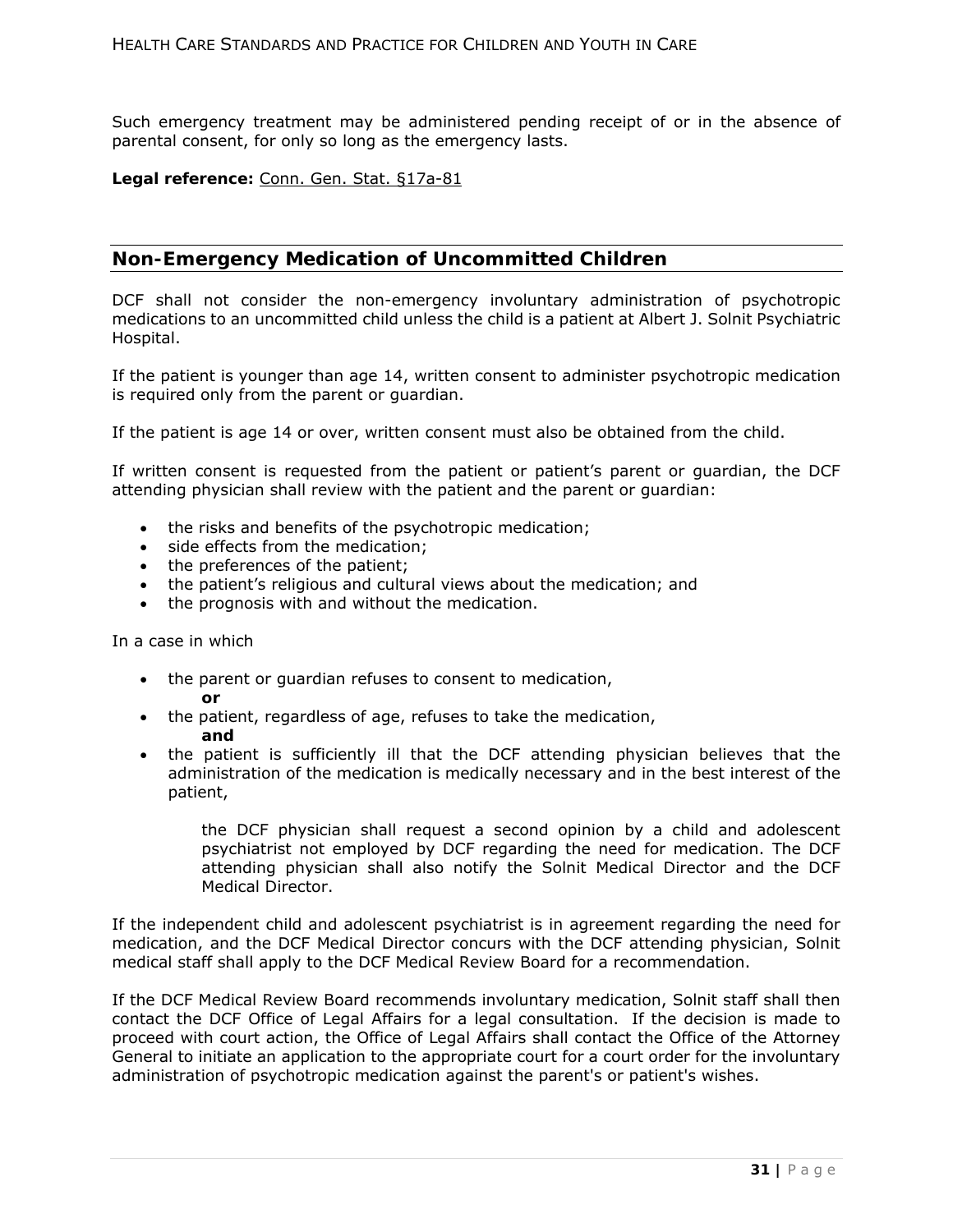If there is disagreement among the physicians consulted as to the necessity for involuntary medication, a court order will not be pursued.

If there is agreement between the attending physician and the independent physician, but the Agency Medical Director or the Medical Review Board disagrees, then the DCF Commissioner shall make the final decision whether or not to seek a court order for involuntary medication administration.

## **Administration of Psychotropic Medication to Committed Children**

Providers caring for children under the guardianship of DCF shall request consent for psychotropic medication administration from the DCF Central Medication Consent Unit.

A DCF physician shall review with the patient and, where appropriate, the parent:

- the risks and benefits from the medication;
- side effects from the medication;
- the preferences of the patient;
- the patient's religious and cultural views about the medication; and
- the prognosis with and without the medication.

In cases in which consent is obtained from the Central Medication Consent Unit but the patient, regardless of age, refuses to take the prescribed medication, and the patient is sufficiently ill that a DCF physician reasonably believes the administration of the medication is medically necessary and in the best interest of the patient, the DCF physician shall immediately notify the Area Office Social Worker and, additionally, shall request a second opinion by a child and adolescent psychiatrist not employed by DCF. The DCF physician shall also notify the facility Medical Director, if applicable, and the DCF Agency Medical Director.

If the independent child and adolescent psychiatrist, the DCF Medical Directors and the DCF physician are all in agreement that the medication should be administered involuntarily, the recommendation of the DCF Medical Review Board shall be sought.

If the Medical Review Board also recommends involuntary administration, the DCF medical staff and the Area Office Social Worker shall consult with the DCF Office of Legal Affairs. If the decision is made to seek a court order, the Office of Legal Affairs shall contact the Office of the Attorney General to initiate an application to the appropriate court for a court order for the involuntary administration of psychotropic medication against the patient's wishes.

If there is disagreement between the independent psychiatrist and the DCF physician, a court order will not be pursued. If there is agreement between the physicians, but disagreement by the Medical Review Board or the Agency Medical Director, the Commissioner shall make the final decision as to whether to seek a court order for involuntary medication administration.

#### **Documentation for Court Action**

When the decision has been made to seek a court order to administer medication involuntarily, the Area Office Social Worker and the DCF medical staff, with the assistance of the DCF Office of Legal Affairs and the Office of the Attorney General, shall collaborate to submit to the court,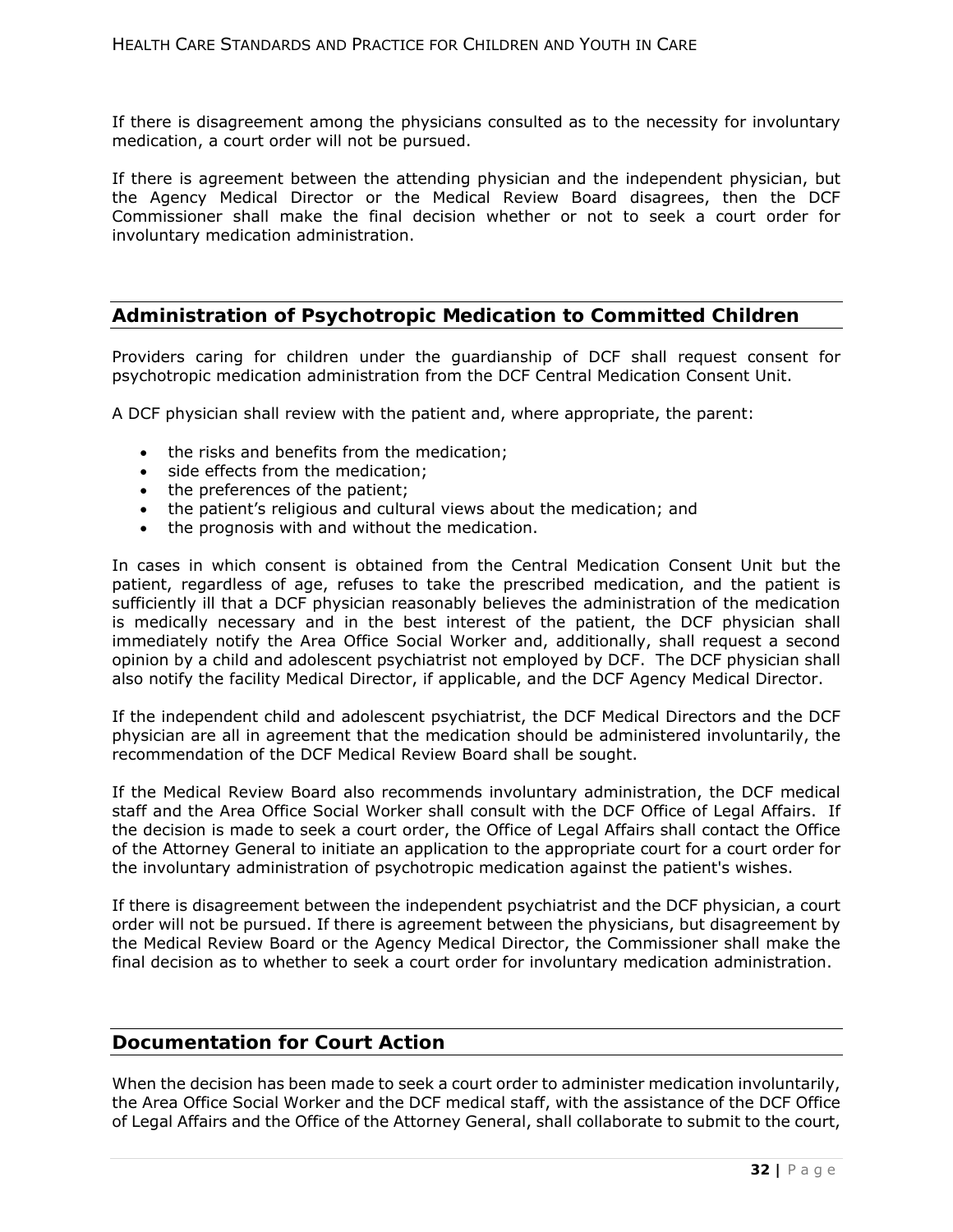in support of the motion, affidavits and other documentation sufficient for the court to determine whether:

- the proposed medication is in the best interests of the patient; and
- there is no less intrusive course of treatment available.

The affidavits and documentation submitted shall include, at a minimum, the following information:

- an explanation of the patient's diagnosis and prognosis, or his or her predominant symptoms, with and without the medication;
- information about the proposed medication, its purpose, the method of its administration, the recommended range of dosages, possible side effects and benefits, ways to treat side effects, and risks of other conditions such as tardive dyskinesia;
- a review of the patient's history, including medication history and previous side effects from medication;
- an explanation of interactions with other drugs including over-the-counter drugs, street drugs and alcohol; and
- information about alternative treatments and their risks, side effects and benefits including the risks of no treatment.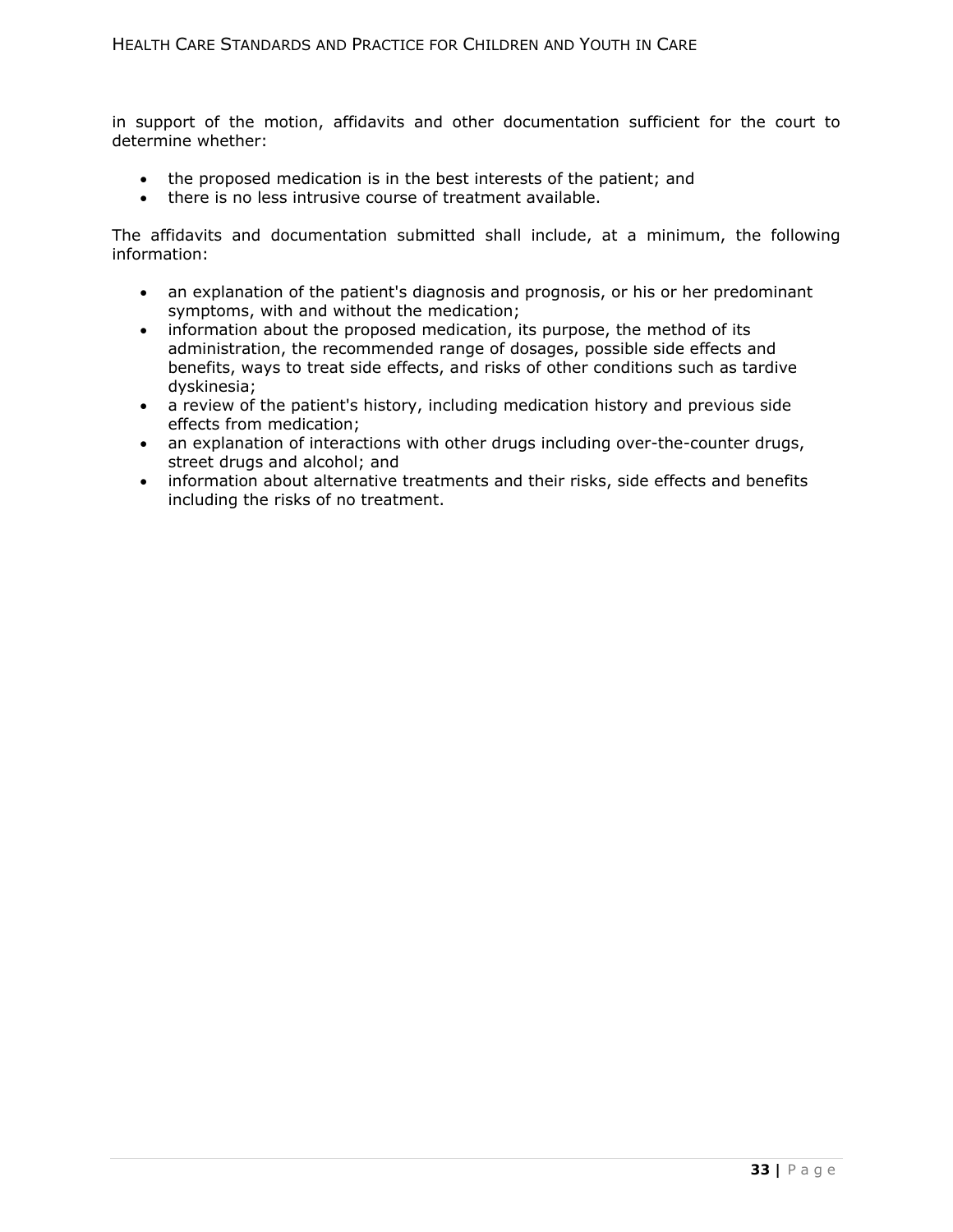# **Request for Medical Information**

## **Request for Medical Information**

#### **Purpose**

Upon a child's entry into care, the intake Social Worker shall obtain a release of information from the child's parent or legal guardian and send to the child's medical provider the "Request for Medical Information" (DCF-2147) with a request for a medical examination of the child.

Cross Reference: DCF Policy 34-11

### **Process**

The Investigation's Social Worker seeks permission for a medical examination and ensures it is scheduled. The examination should be with the child's medical provider who provides regular pediatric care. If not available another provider will be sought.

The medical provider completing the examination will document their findings on the "Medical Request for Information" DCF 2147 form.

On consultation requested by the Social Worker, the RRG nurse reviews of the "Medical Request for Information" DCF 2147. The RRG nurse evaluates the available information and perform any of the following:

- Provides interpretation of medical information to the Social Worker
- Consults with the DCF contracted Child Abuse Pediatrician, if they had not been previously involved
- Contact the medical provider who did the examination for additional information, or per their request to be contacted
- With assistance of the Health Advocate, collaborate with the Social Worker in arranging community medical resources
- If child is medically complex, initiate medically complex processes
- May participate in legal activities, as needed

Cross Reference: see in this Practice Guide section on Children with Complex Medically Needs

## **Release of Medical Information**

#### **Purpose**

DCF ensures the protection of children's and families' protected health information by following applicable state and federal laws. The department has established protocols for the acquiring and disclosing of health information to other entities and/or individuals. The disclosure of health information is with the child's legal guardian's consent, unless otherwise mandated by statute.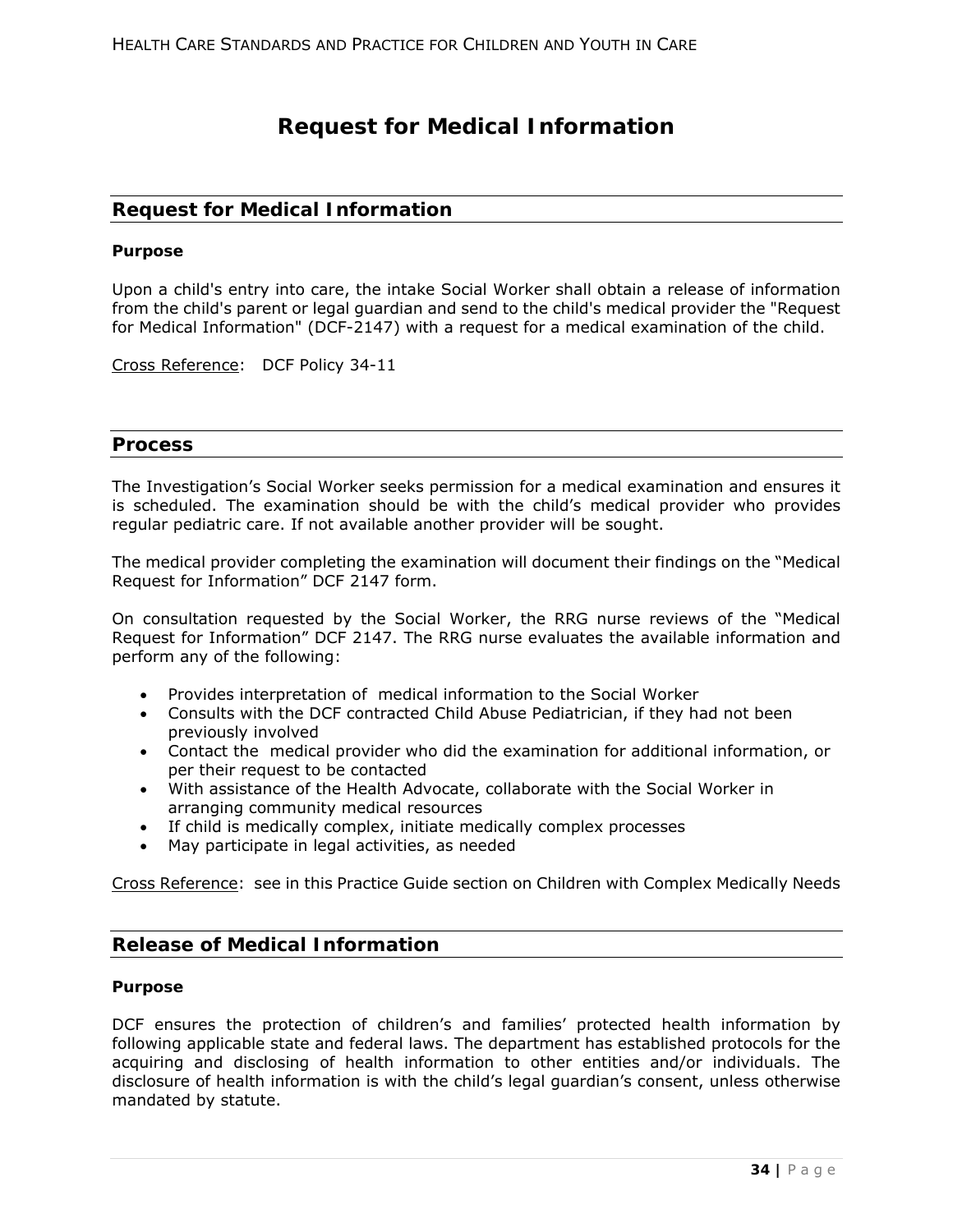Cross Reference: DCF Policy 34-11, Conn. Gen. Stat. §17a-28

#### **Process**

The child's Social Worker will initiate the process to seek authorization for release of information to or from DCF through the "Authorization for Release of Information to the Department of Children and Families" DCF-1231 T and/or "Authorization for Release of Information from the Department of Children and Families" DCF-1231 F. The Social Worker may then disclose the medical information received either verbally or in the form of a document in consultation with the RRG nurse, as needed.

#### **Cases receiving Adoption or Guardianship Subsid**y:

Cross Reference in this Practice Guide - Children with Complex Medical Needs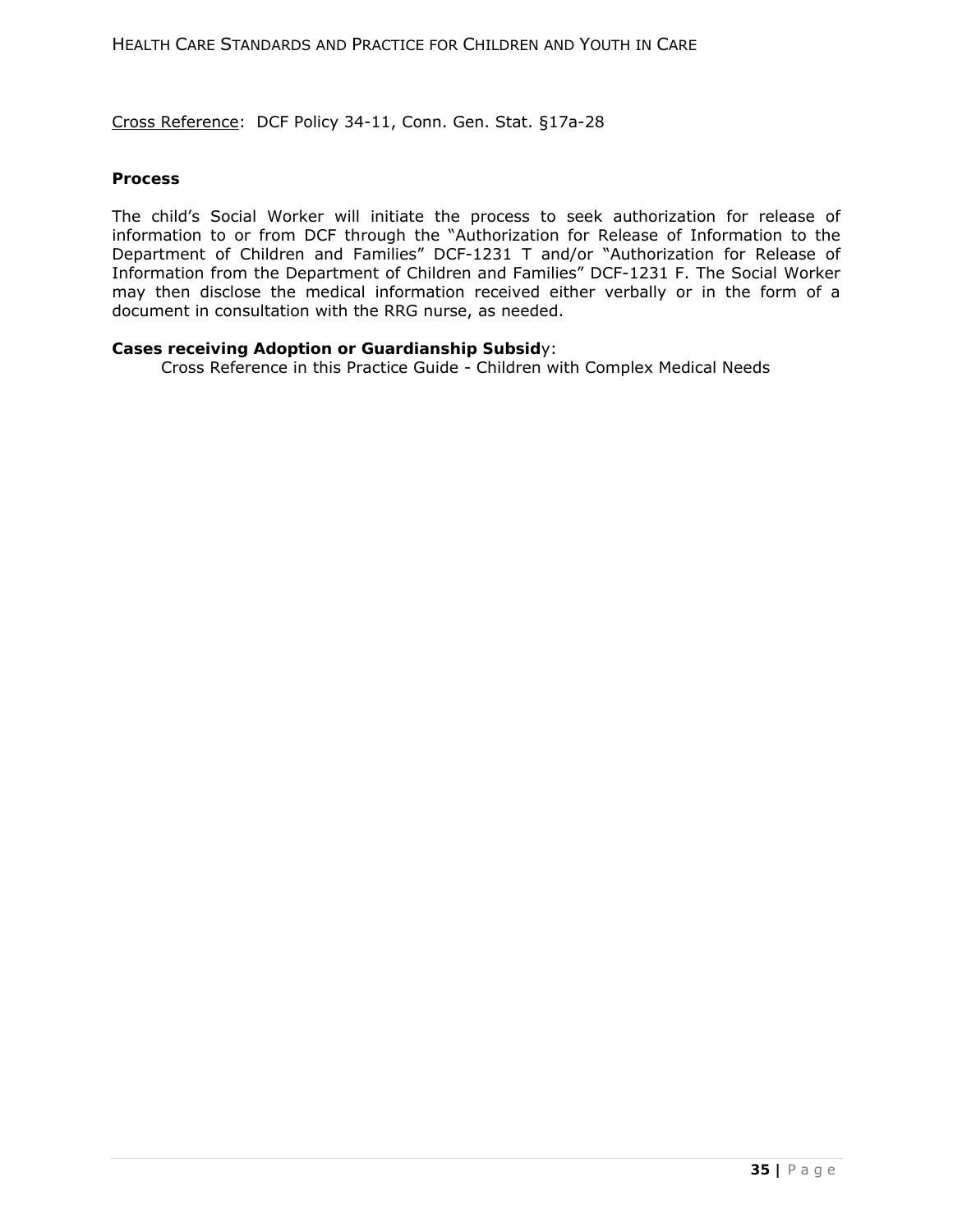# **Multidisciplinary Evaluation (MDE)**

## **Introduction**

Each child (0 through 17 years old) placed in out-of-home care shall, within 30 days of such placement, receive a trauma-informed Multidisciplinary Evaluation (MDE), the purpose of which is to screen the multiple dimensions of a child including the:

- Physical;
- Dental;
- Developmental;
- Educational;
- Behavioral;
- Emotional; and
- Child traumatic stress components.

Children who re-enter care will have another MDE performed unless the Area Office determines that a repeat MDE is unnecessary and an exemption is granted.

Children who are placed through the Voluntary Services Program and for whom parents have given consent will also receive an MDE.

#### **Purpose:**

A complete screen shall be performed by a contracted Multidisciplinary Evaluation site to:

- Identify, assess and recommend treatment for any acute or chronic medical, educational, developmental, dental or behavioral health condition in a child placed outside of his or her home and identify any child who could benefit from a more comprehensive trauma-focused assessment.
- Identify health condition that requires prompt medical attention such acute illnesses, chronic diseases requiring therapy (e.g. asthma, diabetes) signs of infections, nutritional problems developmental or mental health conditions and/or ongoing treatment needs.
- To inform planning and assist DCF in developing case plan to meet the child's acute and chronic treatment needs

#### **Exemptions**

In the case of an exemption, the DCF Area Office is still responsible for collecting information similar to that required of the MDE clinic including information about screens for medical, behavioral health, development, dental and educational issues.

Exemptions:

- May be granted by a Program Manager in consultation with the RRG Nurse; and
- Shall be documented in the managerial conference note as to why the child is exempt. Documentation must also include details of an assessment of potential emotional trauma associated with the child's removal.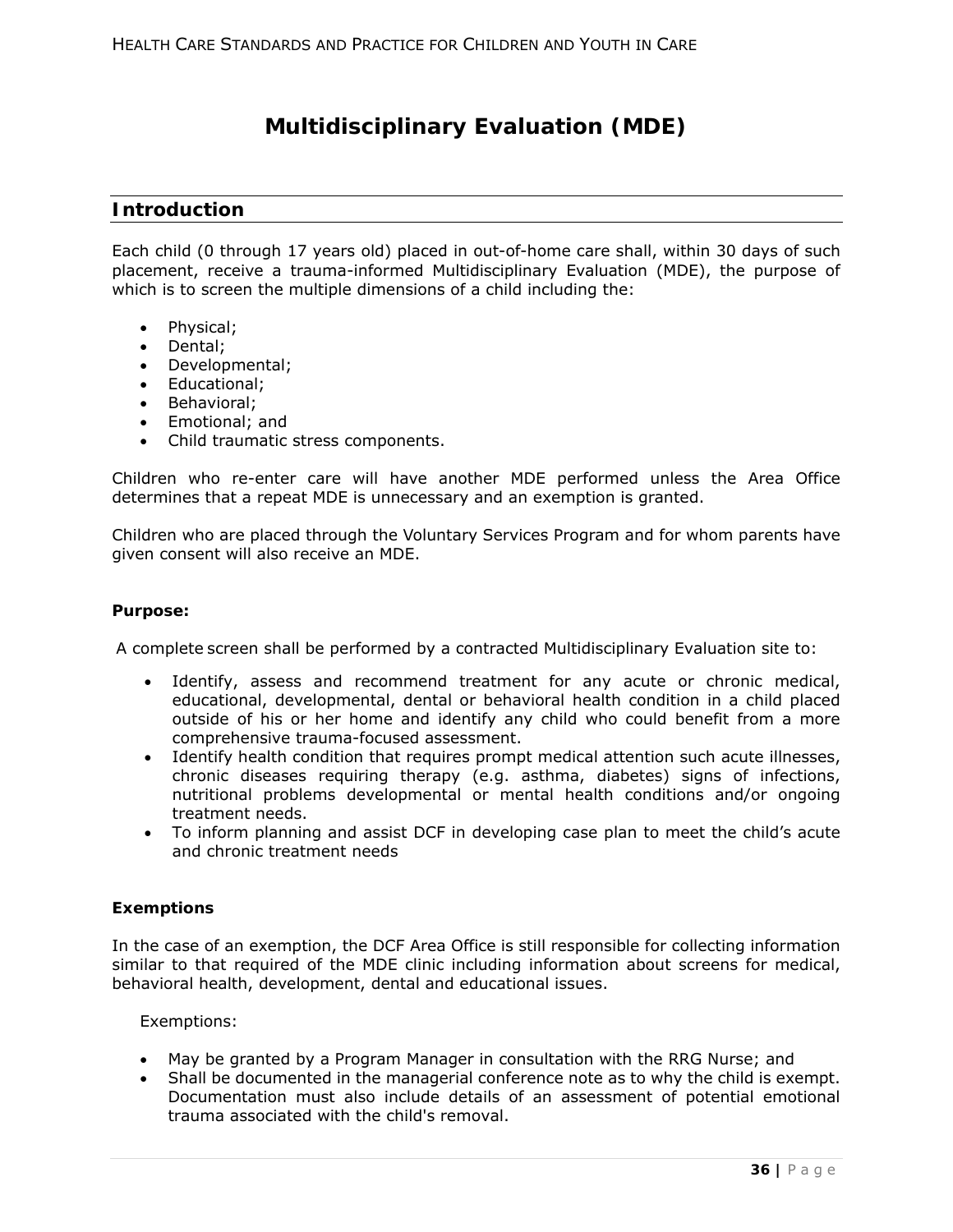## **Exemptions to MDEs being Performed within 30 Days at MDE- Contracted Clinics**

The following children are exempted from having a MDE performed at a contracted clinic within 30 days of placement:

- **NA Code 1** Newborns placed directly from a hospital
- **NA Code 2** Children who are placed in detention for more than 30 days
- **NA Code 3** Children placed directly into or from a DCF facility (Solnit Centers,) and for whom DCF has age appropriate/applicable documented medical, behavioral health, development, dental and educational assessments
- **NA Code 4** Children placed in group homes or residential settings for whom DCF has age appropriate/applicable documented medical, behavioral health, development, dental and educational assessments and for whom Program Supervisor determines an MDE is not necessary
- **NA Code 5** Children who are re-entering DCF care, have previously had an MDE, and for whom DCF has age appropriate/applicable documented medical, behavioral health, development, dental and educational assessments and for whom the Program Supervisor determines an MDE is not necessary
- **NA Code 6** Children who are placed in a long term, (i.e. several months) special hospital setting or other unique setting for whom DCF has age appropriate/applicable documented medical, behavioral health, development, dental and educational assessments and for whom the Program Supervisor determines an MDE is not necessary
- **NA Code 7** Children in placement who are receiving voluntary services
- **NA Code 8**  Children who were placed in DCF care between the dates of February 15th and May 7<sup>th</sup> 2020, at which time the MDE's were postponed due to the COVID-19 Pandemic. In addition when the postponement period was no longer in effect (June  $1<sup>st</sup>$ , 2020) had appropriate/applicable and documented medical, behavioral health, developmental and educational assessments/services in place and for whom the Program Supervisor determines an MDE was not necessary.

## **Delays**

The expectation is that the MDE will occur within 30 days of a child entering care.

In the rare event that a delay of the MDE is needed, the Program Manager shall document in the MDE icon the reason for the delay and projected deadline for its completion.

Updates on scheduling and completion shall be documented in LINK weekly until the MDE is completed.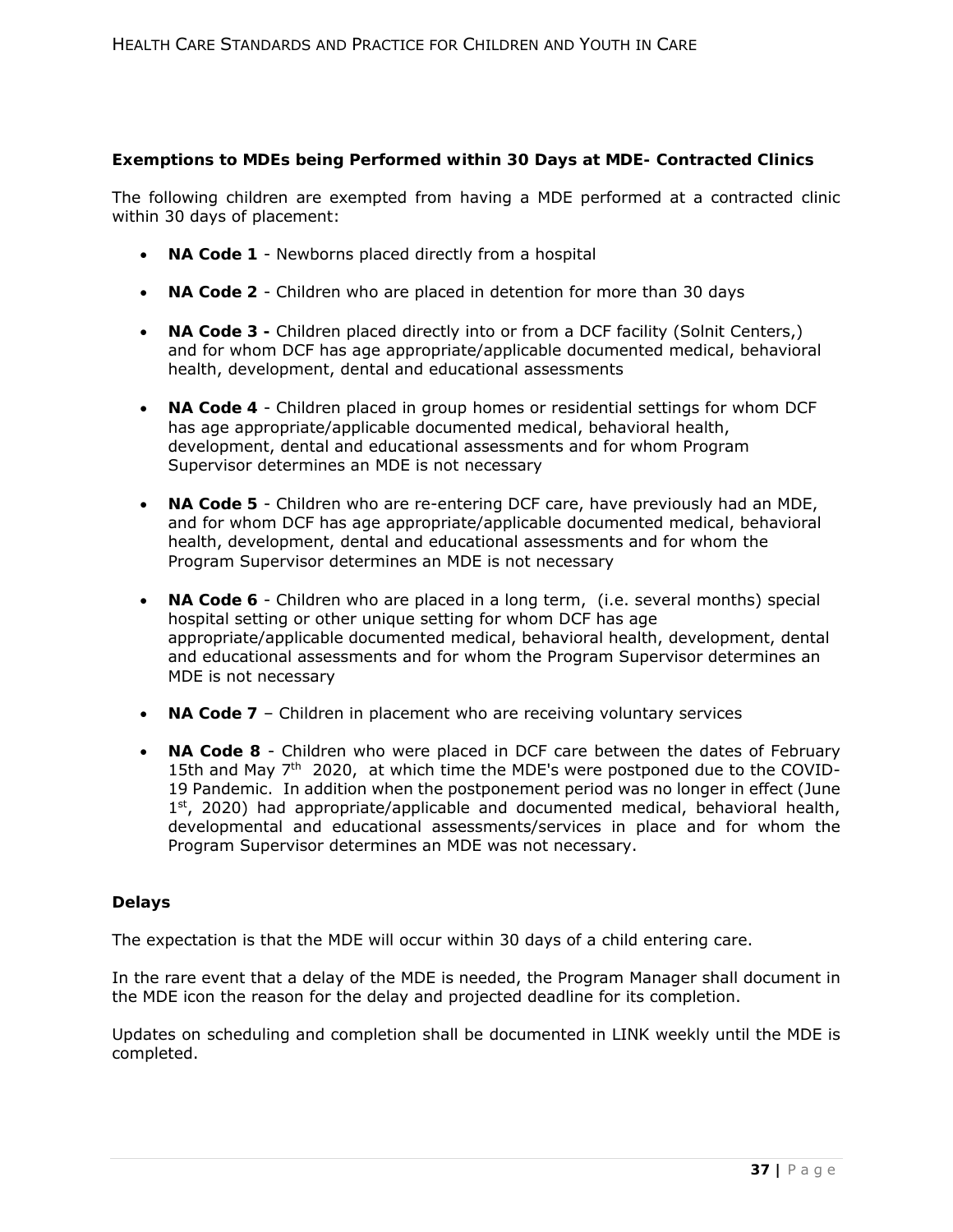### **Who May Conduct a MDE**

Multidisciplinary Evaluations may only be conducted at DCF-contracted MDE sites by licensed DCF-contracted providers.

### **Components of the MDE**

DCF shall require contracted MDE providers to include the following components in all MDEs:

- Review of all available past medical, behavioral health, social and trauma history at or prior to clinic visit;
- Complete medical examination including vital signs, height and weight, BMI%, hearing and vision screens;
- Developmental assessment that includes the use of approved MDE tools (unless child is already being seen by birth to three or DCF has documentation of recent involvement with birth to three);
- Behavioral health assessment, mental status exam and diagnostic formulation that includes the use of approved MDE tools;
- Complete dental screening; and
- Documentation of any trauma exposure history and any current child traumatic stress symptoms, as well as administration of the Child Trauma Screen (CTS) for those children ages seven and above *or the* Child Trauma Screen for young Children CTS-YC for children ages three to six.

**Note**: The MDE does not take the place of routine EPSDT exams

#### **Consent**

Consent from a parent is required for any child for whom the Commissioner is not the legal guardian (most children getting MDEs will not be committed to DCF).

The Social Worker who removed the child shall obtain the signed DCF-MDE-460R," Permission to Deliver or Obtain Routine/Specialty Health Care and MDE ."

Prior to obtaining consent, the Social Worker shall provide the parent or guardian with the MDE informational material describing the MDE clinic, its purpose and importance, and discuss any questions.

If a parent is not available to provide consent or will not sign consent at removal, the MDE consent should be reviewed at the ten day hearing in court and consent from the parent or guardian obtained at that time.

DCF social worker, social worker supervisor or the program supervisor cannot sign the 460R for MDE visits and routine medical care when a child is under an order of temporary custody if the bio parent/s have not signed a consent form (**regardless of whether they refuse to consent or are unavailable to consent**). When routine care or an MDE visit is needed for a child whose parents have not signed a consent, the area office attorney should be consulted

(**See** MDE Report section of this Practice Guide for details about adolescent consent required for release of information to DCF about any disclosures of substance use or reproductive health issues.)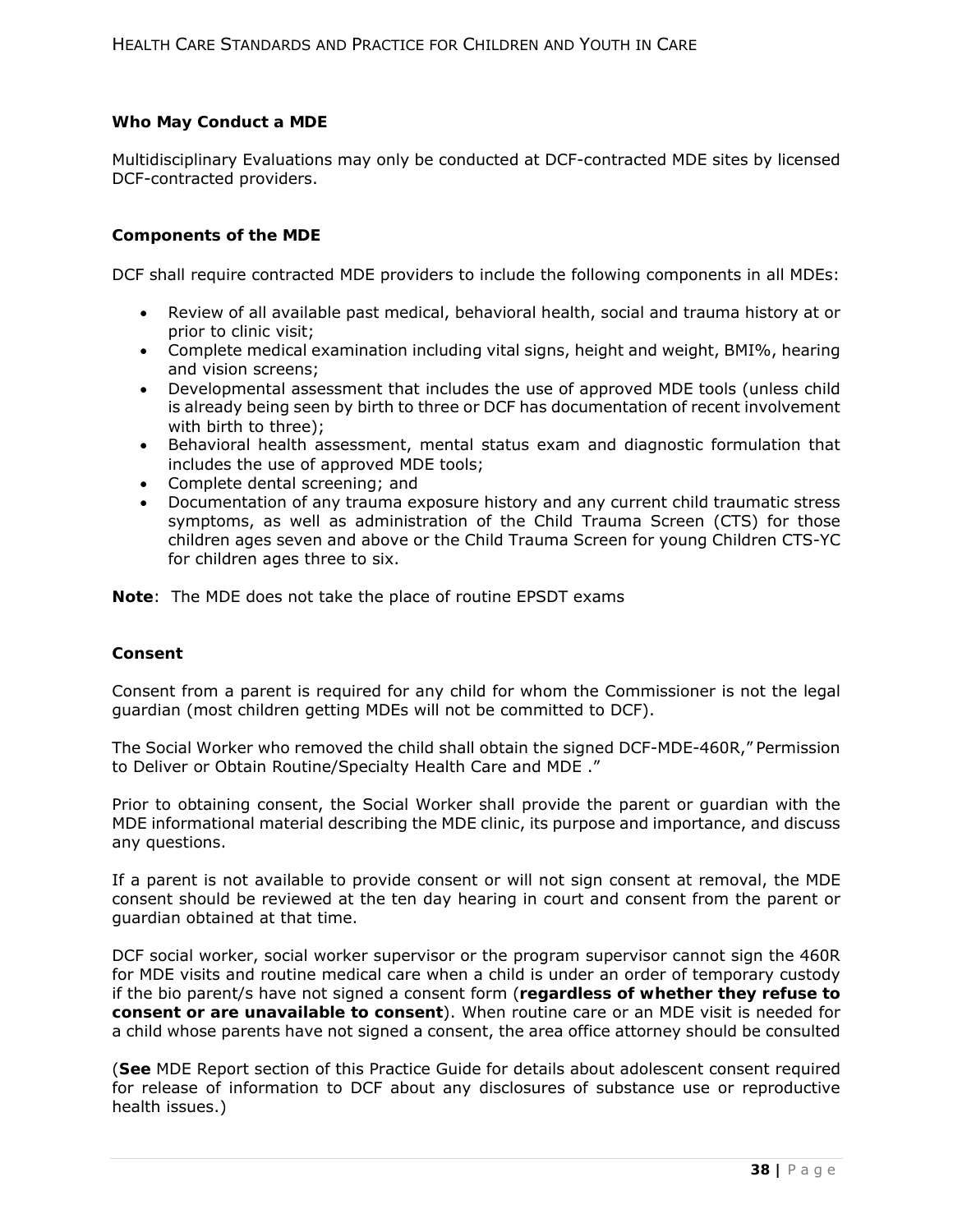### **Procedure upon Placement**

At the time of placement, the Social Worker shall provide the foster parent or placement provider with the pamphlet describing the MDE and will review the MDE process and its importance. (Education about the MDE should have occurred in PRIDE or other training.)

The FASU matcher (or other designated staff) in the Area Office shall complete Section I - Part A of the MDE Report template (DCF-746).

The FASU matcher shall email the MDE referral (page 1 of the MDE Report) to the MDE clinic and copy the Social Worker, Social Work Supervisor, FASU Support Worker, Healthcare Advocate and RRG Nurse on the email. In the email "subject" line, the Social Worker shall write "[secure] MDE Referral -  $\qquad \qquad$  (child's last name), (placement date)."

The Health Advocate shall check the referral  $(DCF-746)$  to ensure that Section I - Part B (insurance information), primary care provider information (PCP name, phone number, date of last visit) and dental information (dentist name, date of last exam) are documented on the MDE Report template. The Health Advocate shall provide or correct the child's name, date of birth, and Medicaid insurance information and any missing PCP and dental information in the email.

The Health Advocate shall forward the MDE Report template to the appropriate MDE clinic, assigned Social Worker, Social Work Supervisor and FASU matcher (or other designated staff).

The MDE clinic coordinator or designee will schedule the MDE appointment with the DCF Social Worker or foster parent/caregiver depending on the Area Office's MDE Protocol. The clinic coordinator or designee will review the pamphlet and review purpose of MDE with the foster parent or other caregiver.

When children are placed outside of the Region, the Area Office chain of command, with assistance from the Health advocate *and* in collaboration with the MDE Clinic, shall decide where the MDE will be performed. Once the site is determined, the Area Office will request that the Health Advocate send the referral to the MDE clinic of choice.

The MDE clinic coordinator or designee will send an email to the Social Worker, Social Work Supervisor, RRG Nurse and FASU support worker with the date and time of the MDE and attach the sections to be completed by the Social Worker along with the consent form.

The Social Worker who had the case at the time of removal shall complete section I, Parts C, D, E and F of DCF-746 and fax or email (using the secure email system) the information to the MDE clinic along with the signed **DCF-460R** at least five days before the MDE appointment.

The RRG Nurse shall assist the Social Worker as needed in obtaining the child's medical and behavioral health history in order to complete the MDE packet (Parts C, D, and E).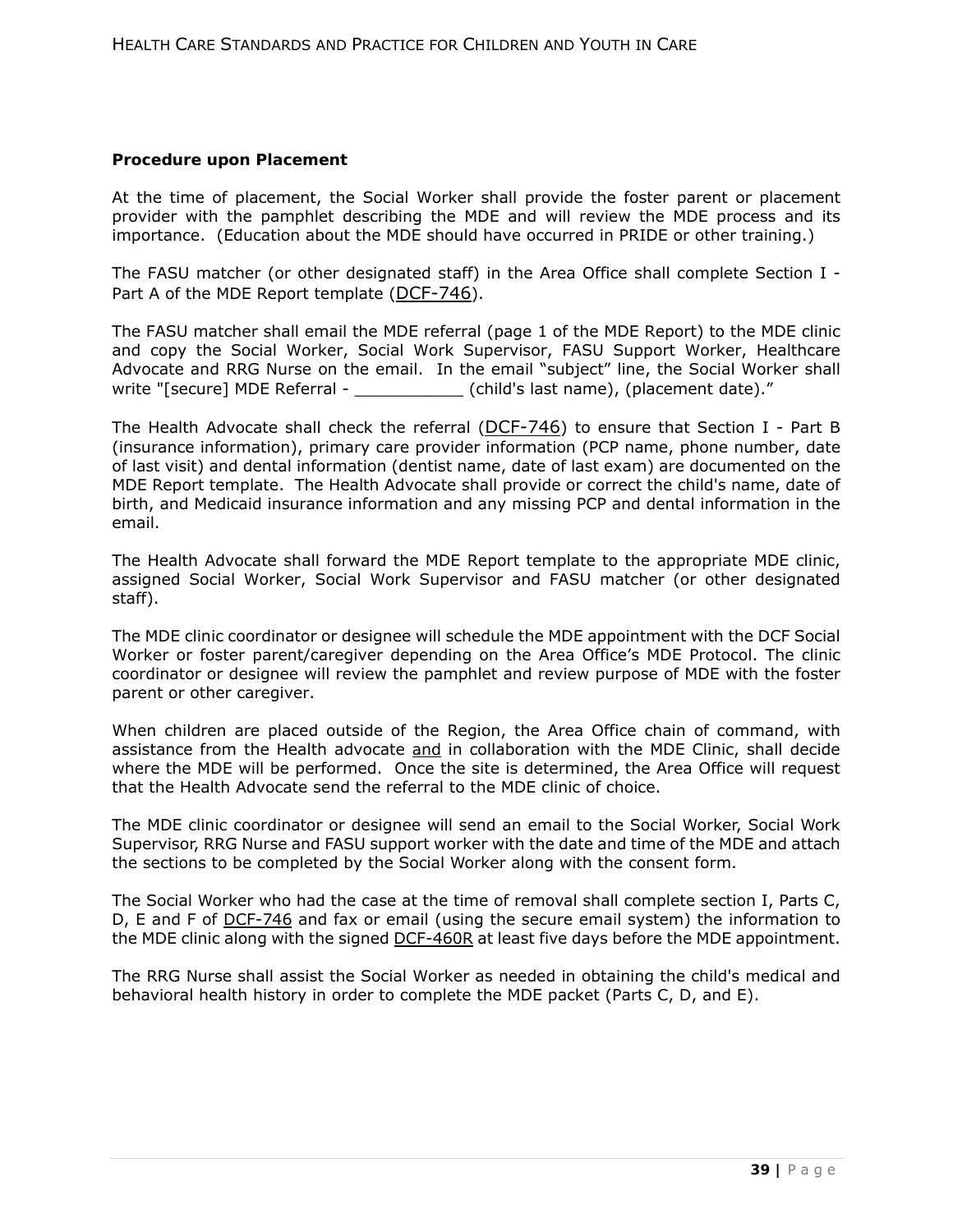## **Day of the MDE Appointment**

A person familiar with the child, preferably the foster parent or assigned Social Worker and, if appropriate, the biological parent, shall accompany the child to the MDE visit and meet with MDE staff

### **Medical Component of MDE Process**

**Purpose:** to identify any medical conditions and review any available data and medical history about the child.

**Qualifications of evaluator:** a pediatrician, Doctor of Osteopathy, pediatric APRN, family physician or family nurse practitioner (all are knowledgeable about the unique needs of this population).

#### **Components include:**

- Review of systems including allergies;
- Complete unclothed physical exam (vital signs as appropriate for age including OFC, height, weight and BMI% with graphing on age appropriate charts) that is conducted in a trauma-informed manner.
- **See** Centers for Disease Control BMI calculator:
- http://www.cdc.gov/healthyweight/assessing/bmi/;
- Immunization review:
- Medication review:
- Hearing and vision screening, with referral if needed;
- Anticipatory guidance;
- Review of universal precautions; and
- Recommendations for referrals as needed.

If while examining the child, the provider has questions or identifies urgent or emergent issues, he or she, or the clinic coordinator, will follow up with the child's primary care provider.

Attention will also be paid to identification of children who require immediate behavioral health intervention.

# **Behavioral Health, Developmental and Educational Component of MDE**

**Purpose:** To determine whether there is a need for a full examination for disorders common in this population including those relating to:

- Fetal alcohol and drug exposure;
- Substance abuse;
- Trauma;
- Behavioral health; and
- Behavioral challenges.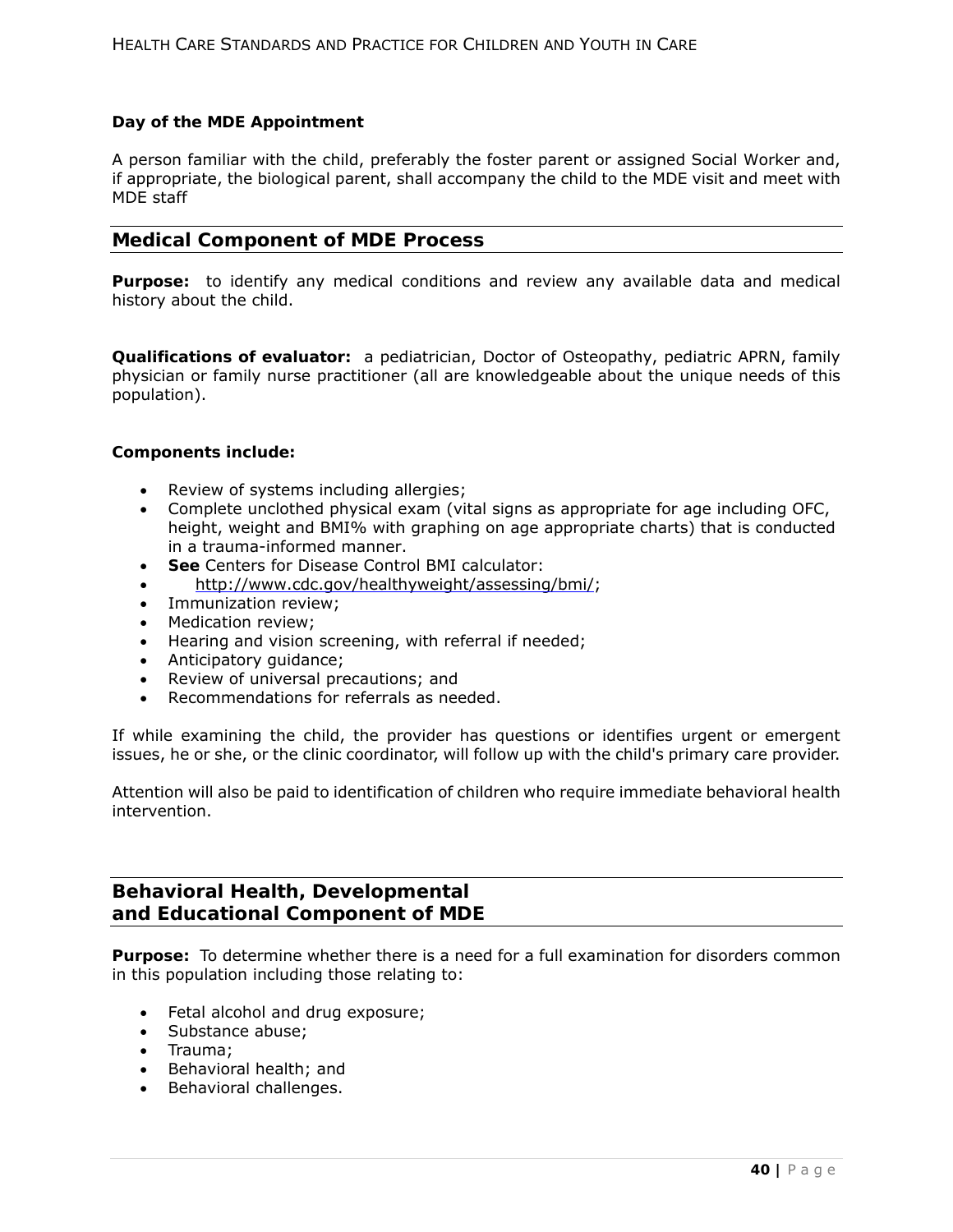Attention will also be paid to identification of children who require immediate behavioral health intervention.

**Qualifications of evaluator**: masters-level or above licensed behavioral health clinician with formal training in the administration, scoring and interpretation of the tools being utilized.

An exception may be granted to allow qualified unlicensed individuals (*e.g.,* post-doctoral students) to perform the behavioral health, developmental and educational components if:

- DCF grants an exception;
- The unlicensed provider is supervised by a licensed clinician; and
- The licensed clinician also signs the Summary and Recommendations section of the report.

## **Components include:**

- Complete developmentally-based mental status exam;
- Review of trauma history exposure and any current child traumatic stress symptoms;
- Standardized measures as identified by DCF;
- Assessment of school issues to attempt to define whether there is a need for follow up in specific areas (*e.g.,* need for additional information if the problem presents in the school setting, need to request a team meeting or PPT to secure additional support in school);
- Collateral interviews with adults (DCF Social Worker, foster parent, biological parent) in person or on the phone limited to brief questions about strengths and areas of concern; and
- Recommendation(s) for referral(s) as needed.

# **Behavioral Health Developmental And Educational Screens to be Conducted**

| <b>Measure</b>                                                                                                  | Domain: What needs<br>are being identified | <b>Age Range</b>             |
|-----------------------------------------------------------------------------------------------------------------|--------------------------------------------|------------------------------|
| Peabody Picture Vocabulary Test-<br>Fourth Edition (PPVT-4)                                                     | Cognitive: Verbal                          | 2 years-6 months to<br>adult |
| Test of Non-Verbal Intelligence-<br>Fourth Edition (TONI-4)                                                     | Cognitive: Non-Verbal                      | 6 years to adult             |
| Ages and Stages Questionnaire<br>(ASQ) - 3                                                                      | Developmental-General                      | 1 to 66 months               |
| Battelle Screen (portions as<br>needed at evaluator's discretion if<br>ASQ not felt to be valid or<br>complete) |                                            | $0-8$ years                  |
| Ages and Stages Questionnaire:<br><b>SE</b>                                                                     | Developmental<br>Social-Emotional          | 3-66 months                  |
| M-CHAT                                                                                                          | Developmental: Autism<br>Spectrum          | 16-30 months                 |
| <b>BASC-3 Parent</b>                                                                                            | Behavioral: Pre-School                     | 2-5 years                    |
| <b>BASC-3 Parent</b>                                                                                            | Behavioral: Child                          | $6-11$ years                 |
| <b>BASC-3 Parent</b>                                                                                            | Behavioral: Adolescent                     | $12-21$ years                |
| <i>BASC-3 Self Report</i>                                                                                       |                                            | 6-25 years                   |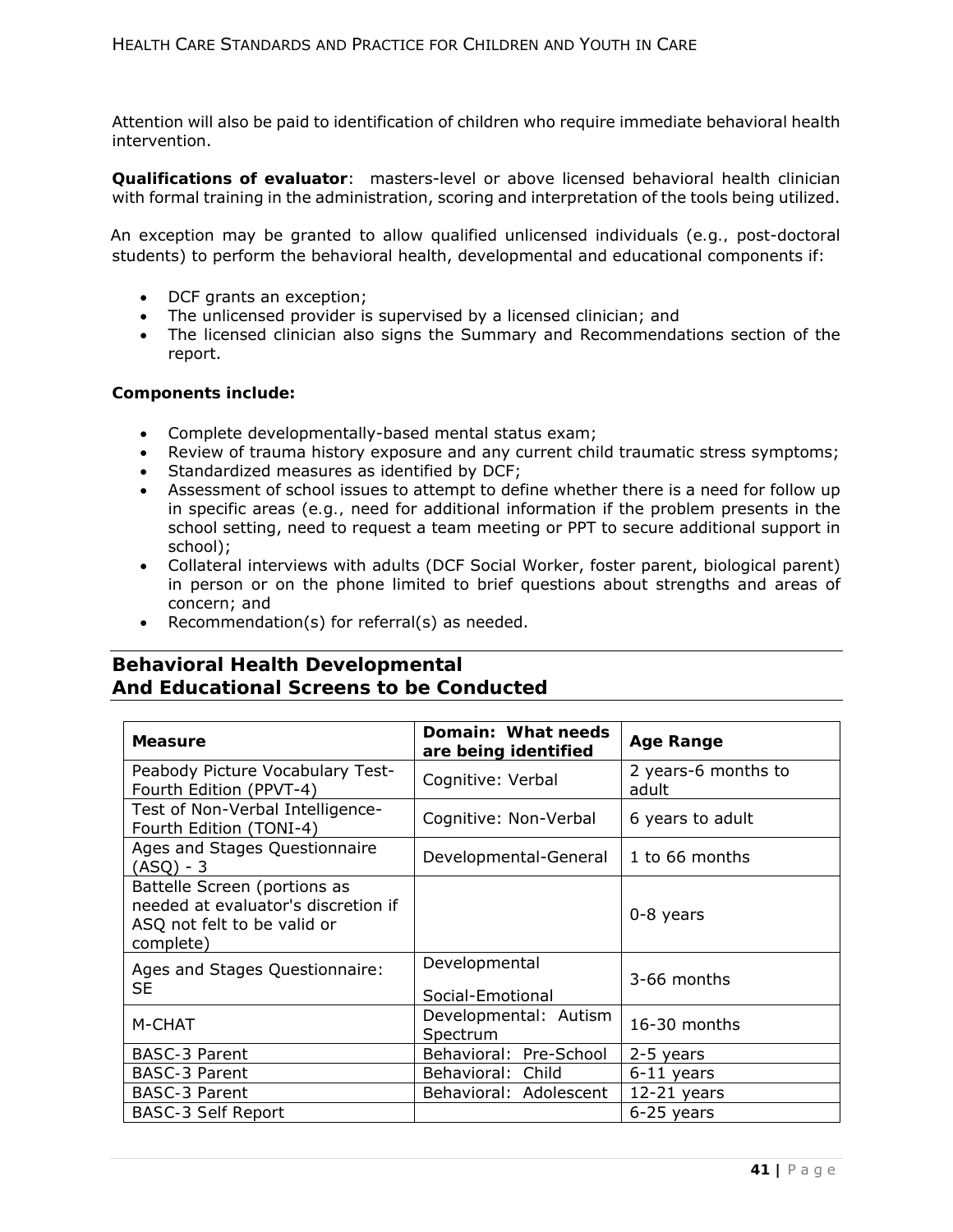| <b>Measure</b>                                 | Domain: What needs<br>are being identified | <b>Age Range</b>  |
|------------------------------------------------|--------------------------------------------|-------------------|
| <b>GAIN Short Screener (domain 3)</b><br>only) | Substance Abuse                            | 12 years to adult |
| Mental Status Exam                             | General                                    | All               |
| Child Trauma Screen (CTS)                      | <b>Trauma History</b>                      | Ages 7 to adult   |
| Child Trauma Screen Young Child<br>$(CTS-YC)$  | <b>Trauma History</b>                      | Ages 3 to 6       |

# **Trauma Screen Component of MDE**

**Purpose**: To identify children who may benefit from a more comprehensive trauma-focused assessment by a trained clinician.

**Qualifications of Evaluator**: a masters-level or above licensed behavioral health clinician with basic training in child traumatic stress, how to use the trauma screen to engage children and caregivers, and how to manage responses and disclosures of trauma.

### **Components Include:**

- Child Trauma Screen Child Report (Age 7+);
- Child Trauma Screen Young Child (Age 3-6)
- Review of trauma history exposure and any current child traumatic stress symptoms; and
- Recommendation for referral as needed**Dental Health Component of MDE**

**Purpose:** To identify urgent and ongoing dental needs.

**Qualifications of evaluator**: dentist; public health dental hygienist; or a provider certified in the DSS-certified "Open Wide" curriculum.

#### **Components include:**

- Oral assessment (dental decay, gum health); and
- Recommendation(s) for referral(s) as needed.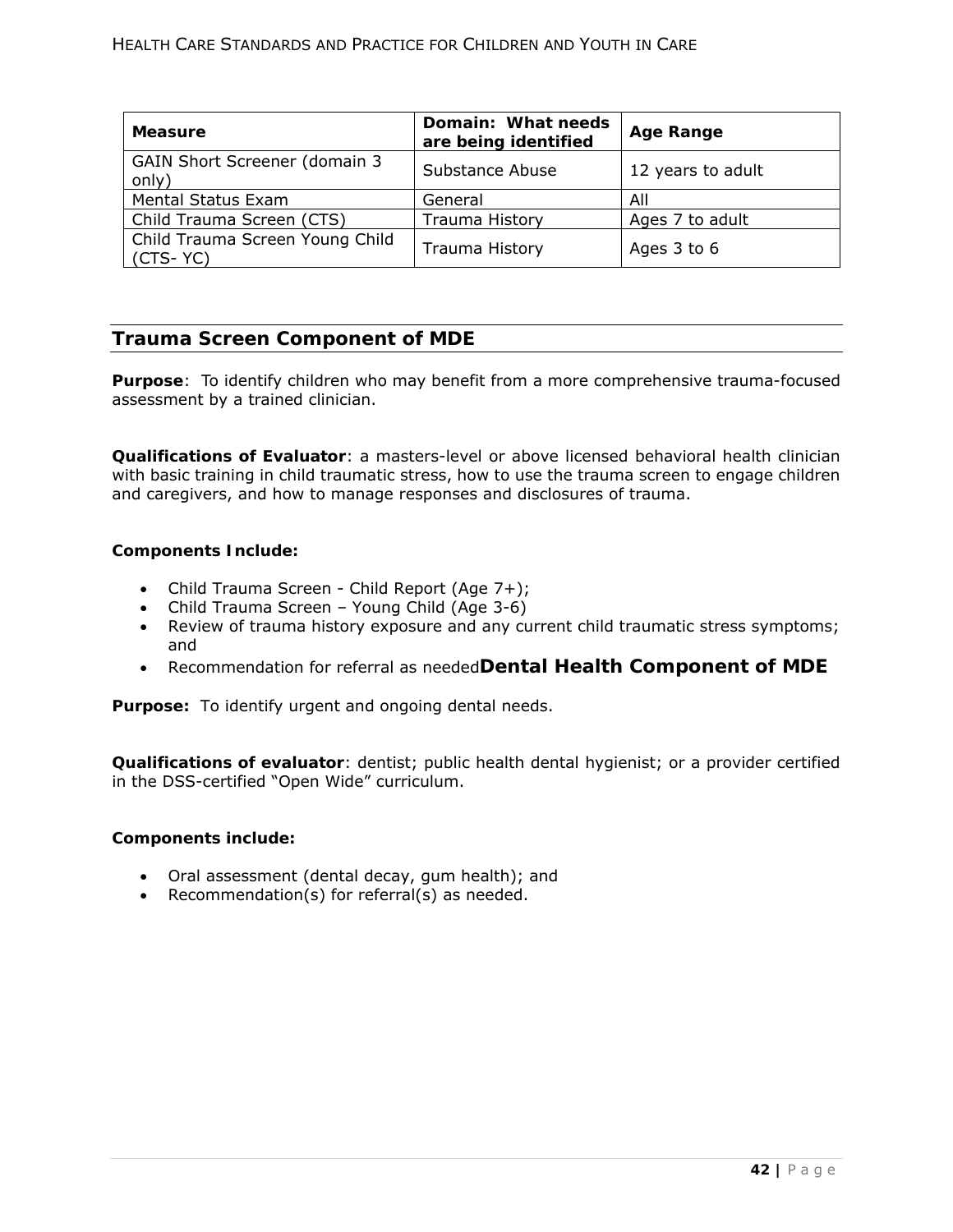# **MDE Clinic Responsibilities Following the Evaluation**

Following an evaluation, the MDE clinic will:

- Work with the Area Office to develop a plan for follow up including mechanisms for reviewing decisions about recommendations;
- Hold an MDE team meeting to discuss the child's status and to identify any urgent needs that require immediate attention;
- If emergent needs are identified (while or immediately after attending to the needs of the child), the MDE clinic coordinator or provider will contact the RRG Nurse and utilize the chain of command to alert DCF immediately (an email documenting the emergent need must be sent to the Social Worker, Social Work Supervisor, RRG Nurse and Behavioral Health Program Manager within two hours and must contain specific information about the emergent need and where the child was sent);
- If urgent needs are identified, the MDE clinic coordinator or provider will contact the RRG nurse and utilize the chain of command to alert DCF within 48 hours (an email documenting the urgent needs must be sent to the Social Worker, Social Work Supervisor, RRG Nurse and Behavioral Health Program Manager within 48 hours and contain specific information about the urgent need and any steps taken;
- Fax or email the completed Trauma Screen to the identified fax or secure email contact located at the bottom of the Connecticut Trauma Screen;
- When requested, ensure that the clinic coordinator will be available to attend the Case Planning Conference in person or by phone; and
- At the end of each MDE clinic day, the MDE clinic coordinator will email a list of children who had MDEs completed that day to the identified DCF liaison.

# **MDE Clinic Responsibilities: MDE Report**

The completed MDE report will be provided to DCF for each child referred for services. This report will:

- Follow the required DCF template (DCF-747);
- Include a comprehensive summary report of findings for medical, dental, developmental, behavioral health, educational and trauma screen components of the MDE with a "needs" list, recommendations for addressing each problem and timeframes for completion;
- Include guidance around developmental issues for children up to three years of age based on performance on the Ages and Stages Questionnaire and other developmental assessment (if this includes a Birth to Three referral, it should be indicated the "Summary and Recommendations" section of the MDE Report, DCF-747);
- Be submitted to DCF within two weeks of the MDE visit;
- Be emailed by the MDE clinic to the Social Worker, Social Work Supervisor, RRG Nurse, FASU support worker, Behavioral Health Program Director, Quality Assurance Program Director or Manager, the identified DCF MDE liaison and clerical support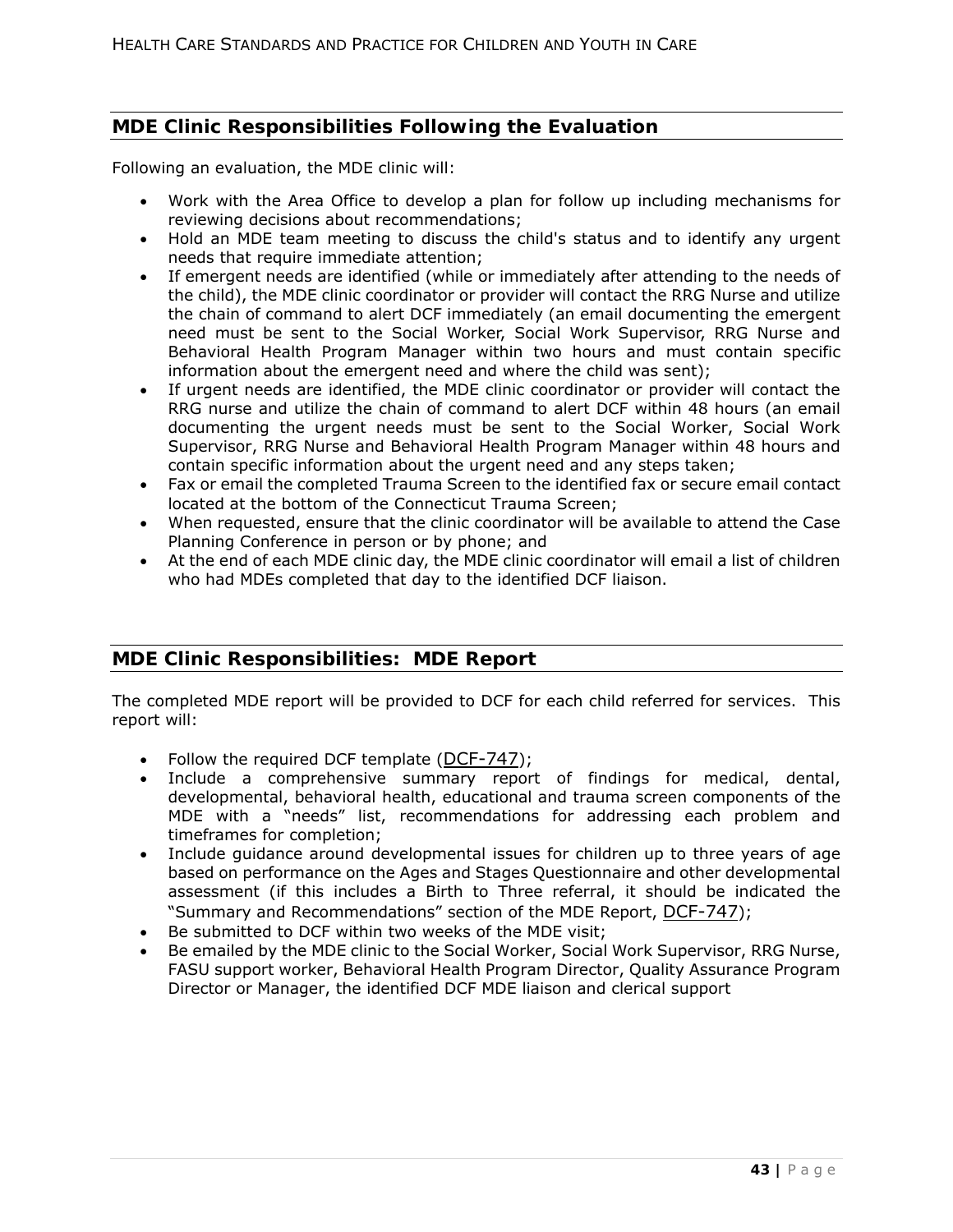# **DCF Responsibilities Following the Evaluation**

Following an evaluation, DCF will:

- Follow up on urgent and emergent needs within specified timeframes; and
- Enter the location and date the MDE occurred in LINK within two days of the MDE.
- The assigned Social Worker will print out the electronically-sent MDE report and place it in the case record.

The Area Office will send a copy of the "Summary and Recommendations" sections to the child's primary care provider and foster parent or placement provider within five days of receipt and review of the completed MDE report.

## **Child Permission to Release Information**

When a Multidisciplinary Evaluation is performed on a child aged 13 to 17 years, the MDE clinic must obtain a signed DCF-460-MDE-A, Multidisciplinary Evaluation Child Permission for Release of Information.

This gives the clinic permission to disclose to DCF information pertaining to substance abuse (alcohol or drug use and treatment) and reproductive health (sexual activity, sexually transmitted diseases and birth control).

# **Area Office Follow Up and Care Planning**

Each Area Office will develop procedures to ensure the following occur:

- There is an identified MDE liaison in each Area Office;
- The MDE reports are reviewed by staff familiar with the child;
- A plan is developed for responding to each recommendation made in the MDE report that includes specific steps, time frames and the name of the persons responsible;
- Immediate referrals to Birth to Three are made if recommended by the MDE clinic;
- A manager reviews the "Summary and Recommendations" section of the MDE report prior to its distribution to the primary care provider and foster parents;
- The "Summary and Recommendations" section is reviewed with the child's foster parent or placement provider;
- The child is referred to an RRG clinician or to DCF Regional Education Services when needed;
- Recommendations that are not accepted are reviewed with the MDE clinic;
- Consultation with the Health Advocate when needed to:
	- − Assist in resolving problems that arise which prevent access to timely healthcare services that are needed; and
	- − Inform the DCF Social Worker and, when needed, other Area Office staff of the outcomes after the consultation;
- Dissemination of the MDE "Summary and Recommendations" to additional stakeholders as appropriate *(e.g.,* child's attorney);
- Incorporation of the MDE recommendations into the 60 day Case Plan;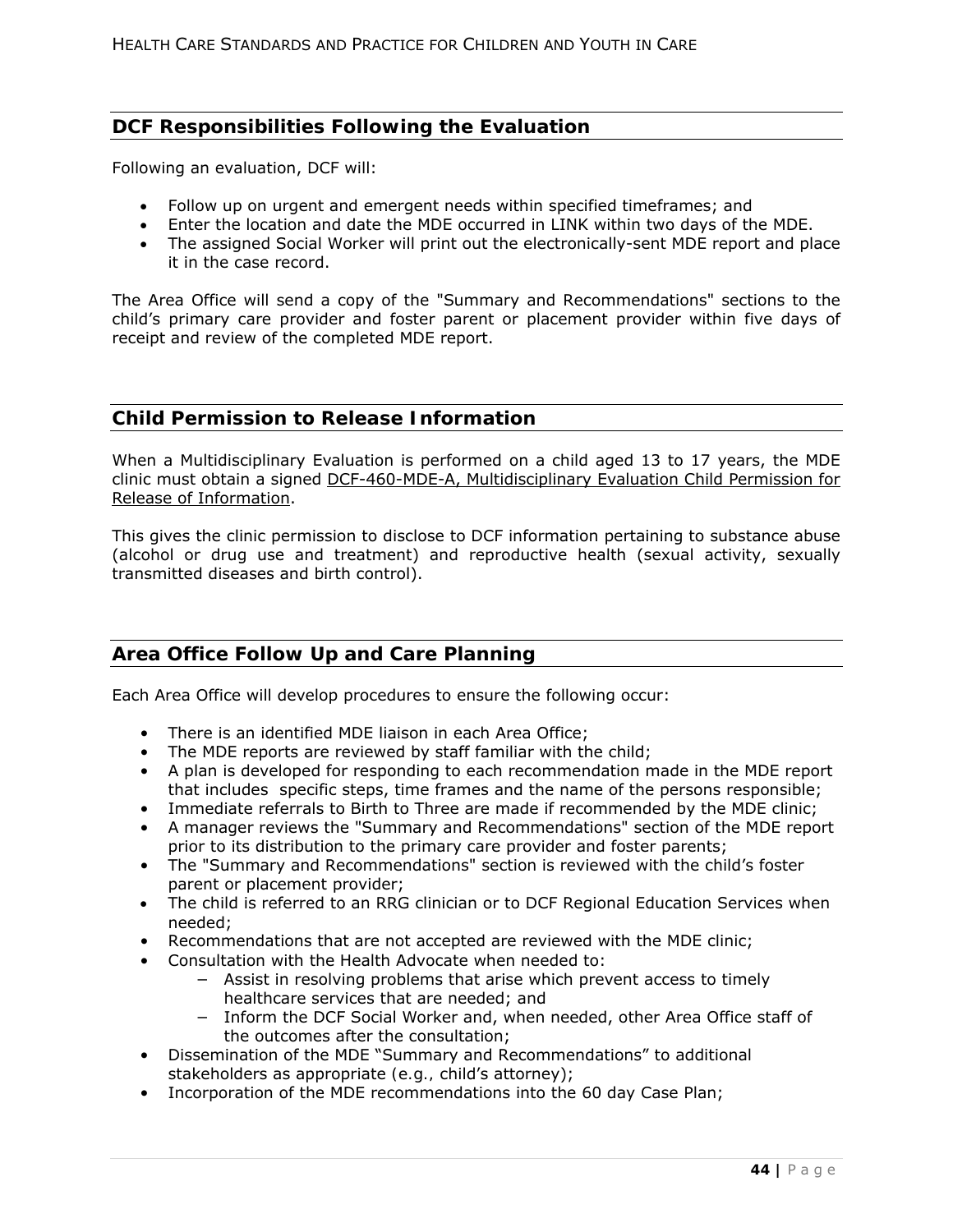- Discussion and documentation of progress on each of the MDE recommendations at the six-month ACR and at subsequent ACRs until the recommendation(s) are completed;
- Consultation with the RRG Nurse and RRG clinician when needed prior to the sixmonth ACR to review any unmet medical or behavioral health recommendations; and
- Consultation with the Health Advocate when needed prior to the six- month ACR to resolve unmet needs that are due to lack of access to health care services.

# **MDE Quality Improvement and Evaluation**

Quality improvement and evaluation of MDEs will occur as part of contracting process at Central Office and at the Regional or Area Office level.

Components of MDE quality improvement and evaluation will include quarterly meetings between MDE providers and the Area Offices, yearly audit meetings, and implementation of tools which will monitor process and outcome measures incorporating Results-Based Accountability (RBA).

Mechanisms for the collection of data will include customer and consumer satisfaction surveys, audits and chart reviews.

**Note:** The MDE liaison acts as the main contact person for MDE questions and concerns for both the Area Office staff and the MDE clinic. This person assists in the development and implementation of the MDE protocol and also provides on-going monitoring of the established process. The MDE liaisons are actively involved in the MDE quality improvement and evaluation process including collection and review of MDE data and coordination of weekly and bi-annual meetings with MDE clinics and the Area Office to discuss quality improvement activities.

# **Quarterly Meeting with Area Office and MDE Clinic**

The Area Office shall arrange for quarterly meetings with MDE clinics to discuss issues related to the MDE process to include but not be limited to:

- How the process is going;
- Communication;
- Quality of the reports;
- Outstanding MDE components; and
- Any other issues that require addressing

# **Yearly Audit Meetings**

The DCF MDE program leads and the MDE audit workgroup (representatives from the larger MDE workgroup) will arrange for a yearly audit meeting to discuss quality assurance and improvement topics and to review MDE functioning including specific Area Office and MDE roles and responsibilities and components outlined in this Practice Guide regarding performance and practice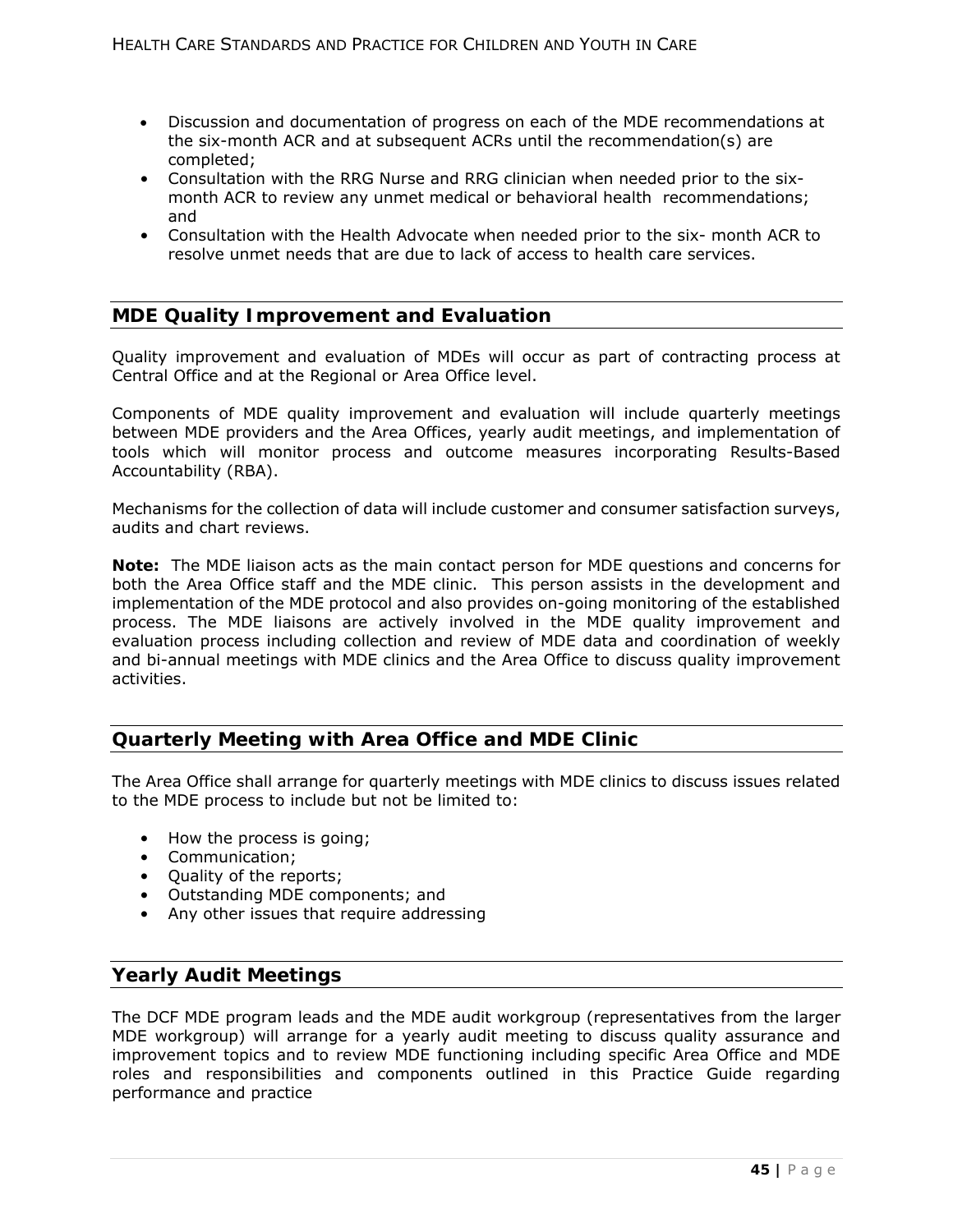# **Health Supervision and Well Child Care**

### **Purpose**

Children in out-of-home care shall receive health supervision and well-child care including prevention services consistent with Early Periodic Screening, Diagnosis and Treatment (EPSDT). Immunizations shall be provided consistent with the guidelines and schedules of the Advisory Committee on Immunization Practices (ACIP).

### **Components of Care**

Standard health supervision and well-child care shall include:

- routine and preventative care consistent with "Bright Futures: Guidelines for Health Supervision of Infants, Children & Adolescents" (http://brightfutures.aap.org/3rd\_edition\_guidelines\_and\_pocket\_guide.html and Fostering Health: Health Care for Children and Adolescents in Foster Care, 2nd Edition, Task Force on Health Care for Children in Foster Care, American Academy of Pediatrics (http://www.aap.org/en-us/advocacy-and-policy/aap-health-initiatives/healthy-fostercare-america/Documents/FosteringHealthBook.pdf
- immunizations based on guidelines and recommendations of the ACIP (CDC Vaccines Immunization Schedules main page

#### **Process**

- Routine scheduled health supervision and well child care, including an age-appropriate review of systems, screening consistent with best practices and, as needed, physical examination, mental health status examination and anticipatory health guidance, shall be conducted by the child's health care provider.
- The child's foster parent shall accompany the child to each appointment. If the foster parent is unable to attend, arrangements shall be made through the DCF Social Worker.
- The Social Worker or foster parent shall request that the health care provider complete the DCF-742, "Report of Health Care Visit."
- The Social Worker shall ensure that any recommendations are discussed with the child, foster parent and biological parents, if appropriate.
- The Social Worker in collaboration with the foster parent shall ensure that recommended lab studies are arranged and referral appointments or follow-up visits are scheduled.
- The Social Worker and the foster parent shall each retain a copy of the DCF-742.
- The Social Worker shall enter the information into the LINK medical narrative and if needed, update the DCF Medical Alert (DCF-741). A copy of the DCF Medical Alert will be given to the caregiver to add to the child's Health Passport as a health summary. The healthcare elements of the child's case plan will be updated with help from the RRG Nurse if indicated.

Consultation should be arranged with the RRG Nurse and/or Health Advocate as needed.

For information and guidelines for foster parents on the use of Over the Counter (OTC) medication see this Practice Guide, section Medication Monitoring of Children in Youth in Care."

(**See** this Practice Guide, Health Passport section for guidance.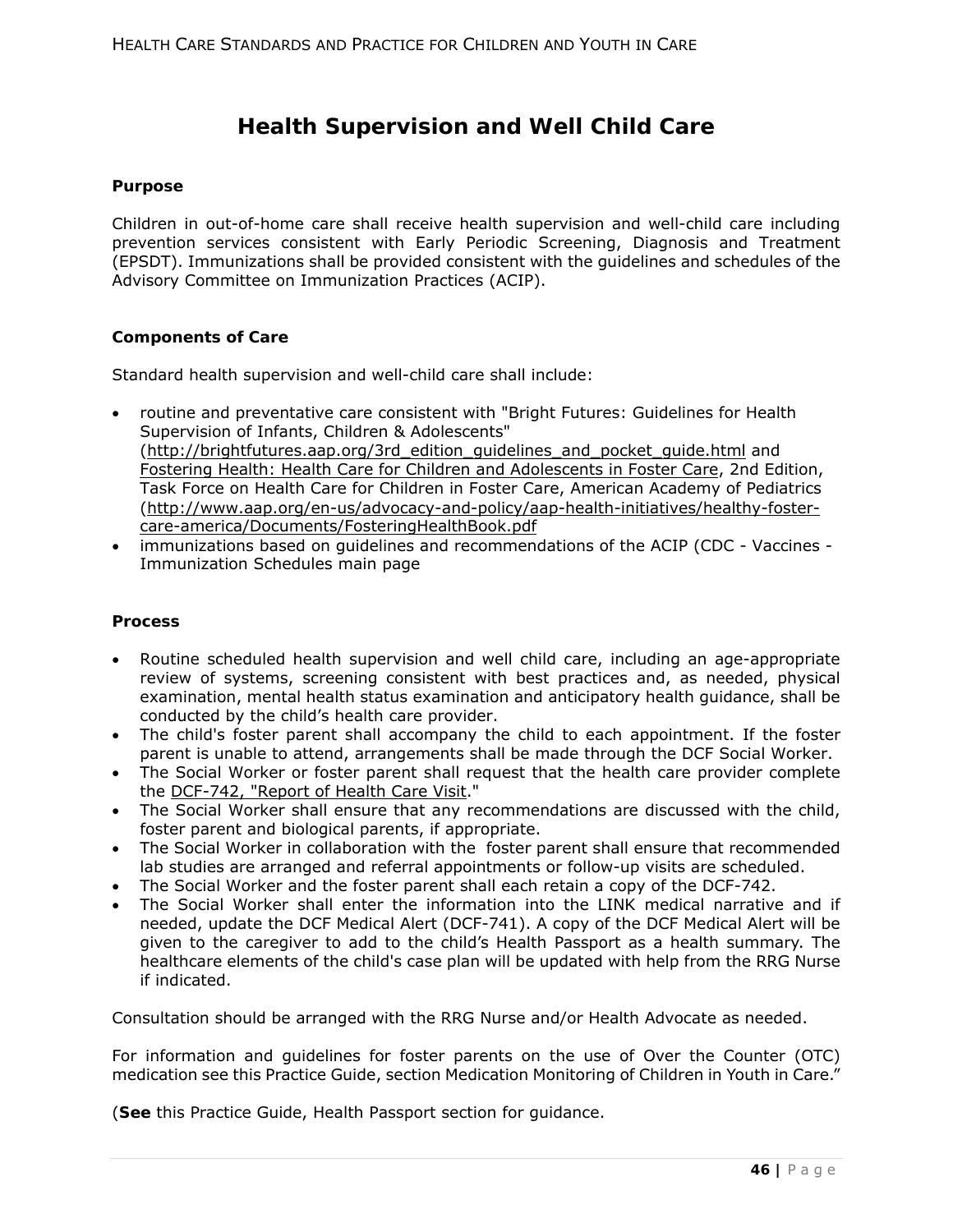# **Surgeries and Procedures**

# **Area Office Approved Surgeries/Procedures**

#### **Purpose**

The department will collaborate with community medical providers to ensure that children in DCF care who are identified for a surgery/procedure have a safe and optimal outcome. DCF shall ensure that informed consent is obtained and provided prior to a surgery/procedure for any child in custody.

### **Process**

The Social Worker shall consult with the RRG nurse when a child's medical provider has identified that the child may need an emergency or non-emergent procedure, surgery, dental procedure or treatment that is invasive and/or may include the use of sedation.

The Social Worker will make every effort to obtain consent from the child's legal guardian and assent from the foster parents for the proposed treatment plan. In those cases where DCF has authority to provide informed consent, the Social Worker initiates completion of the DCF-460, "Informed Consent for Necessary or Emergency Health Care Medical or Dental" by completing the Section I and then forwarding the document to the medical provider to complete Section II. The RRG nurse reviews the form returned from the medical provider and documents their review in Link

If sedation is to be used, a pre-op physical exam must occur. The Social Worker shall communicate with the child's primary care physician as to the treatment plan and seek their input and agreement. The Social Worker documents the PCP's agreement in LINK.

The Social Worker consults with the RRG nurse regarding the hospital plan for visitation and post-operative needs, if applicable. The Social Worker and RRG nurse collaborate and coordinate communication with the medical provider as to the child's response to the procedure and anticipated discharge planning.

RRG nurse in collaboration with SW and provider(s) ensures readiness for discharge:

- Caregivers have been provided discharge medical instructions. If child has complex medical needs, ensure child specific medical training has occurred;
- Medications and medical equipment has been obtained;
- In-home services are arranged and
- Caregiver is aware of post-surgery care expectations, is able to implement the plan and is in agreement.

Cross Reference: see Practice Guide Section:

Informed Consent and Permission to Treat Hospital Support and Visitation Plan Children with Complex Medical Needs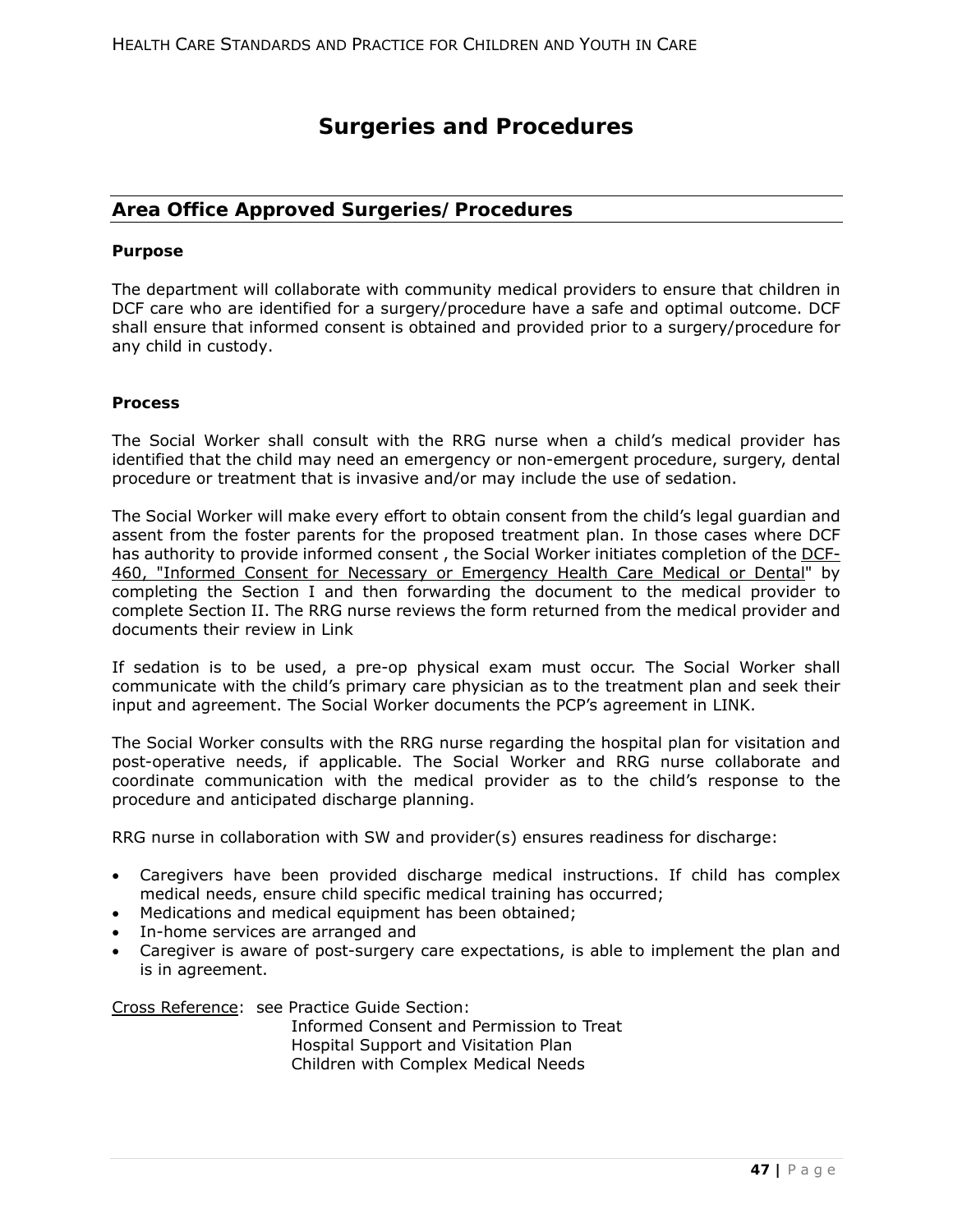# **Genetic/Genomic Testing**

#### **Purpose**

DCF takes our responsibilities seriously regarding consenting for testing involving genetic material for children committed to the Department. Requirements are that there must be clear benefits to the child, that samples cannot be stored or used for research and there is a plan to share the results with bio-family, if indicated.

### **Process**

Genetic testing identifies abnormalities or predispositions an individual has been born with, and how these might affect their health. It refers to the genetic markers for certain diseases and disorders that may be passed down from parents to children. The results of a genetic test can confirm or rule out a suspected genetic condition or help determine a person's chance of developing or passing on a genetic disorder. It can then help guide treatment for symptoms expressed by that genetic condition.

Genomic testing allows the physician to tailor targeted medication treatment appropriate to the particular genetic biomarkers that help predict the response to specific medications. **Pharmacogenomics is the study of how genes affect a person's response to drugs.**

### **A third but less common request for genetic testing is seen in clinical trials or studies that are disease based.**

The Social Worker upon obtaining a request for genetic/genomic testing for the purpose of diagnoses and/or treatment from a medical provider shall consult with the RRG nurse. The Social Worker begins the process of filling out the DCF 460, "Informed Consent for Necessary or Emergency Health Care Medical or Dental". The following information should be collected related to genetic/genomic testing:

- Documentation from provider requesting the testing includes:
	- Description of the testing being requested.
	- Detailed rationale for testing from the geneticist or ordering physician.
	- Detailed description of risks and benefits of testing the child.
	- Information about the child's medical history, symptoms, diagnosis, etc. relevant to the testing.
	- Details about the child including: race, ethnicity, familial history and whether these factors genetically predispose the child to their presenting health problems or impact response to psychotropic medications.
	- Details about any implications of the test results for the bio-family and a plan for how results will be handled in the event that there are implications for the bio-family.

Additional information from the medical provider for genomics testing includes the following:

- Describe what meds have been tried previously including doses, timeframes and outcomes.
- Describe prior medication trials:
	- Number of trials
	- Medications used in each (details about maximum doses achieved for each medication)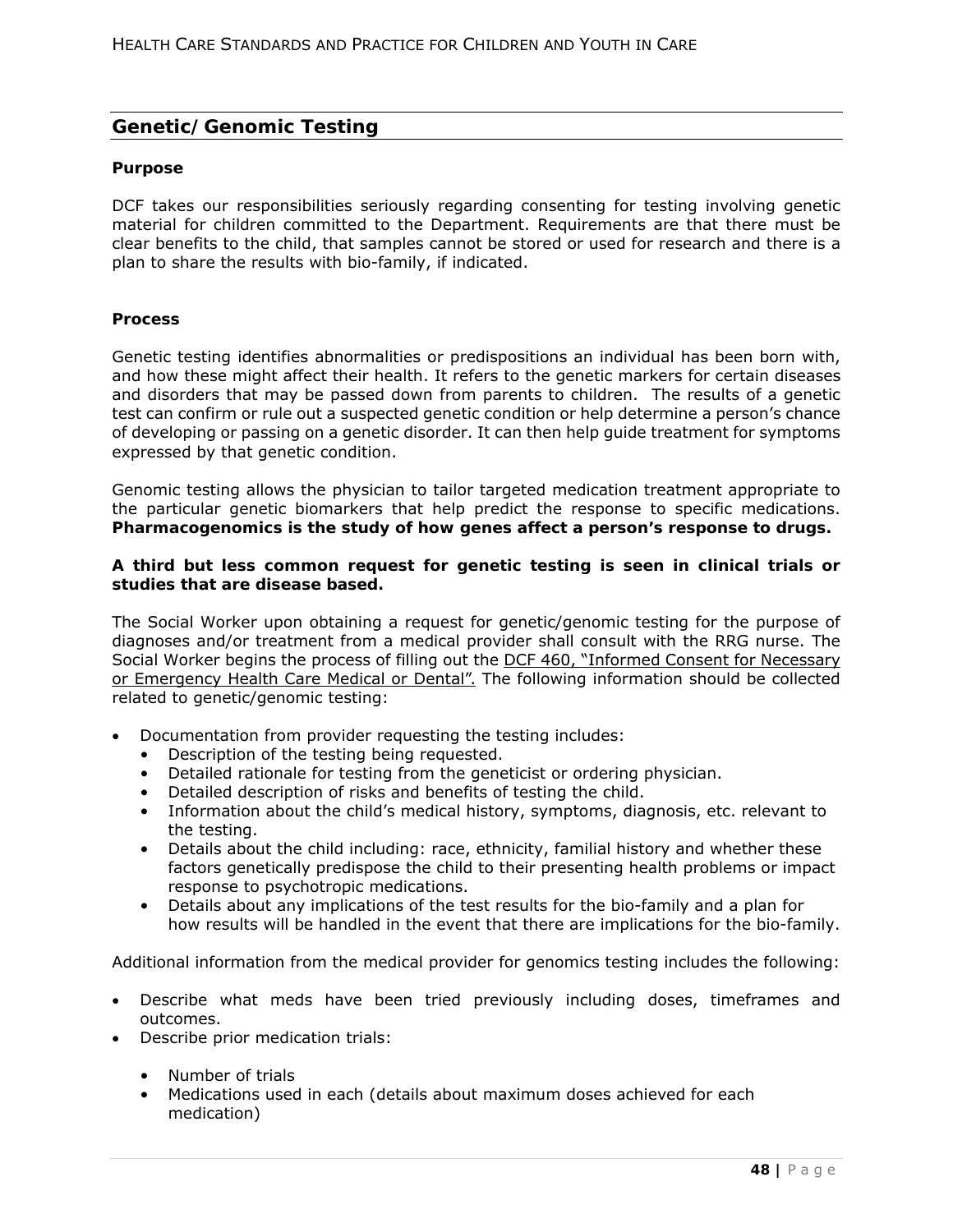- Duration/timeframes of the medication trial and the sequence of the trials must be included
- Details of side effects the child has experienced
- When in the course of treatment the side effects occurred
- At what dose of medication.
- Describe the basis for the youth's psychiatric diagnoses and whether or not there are questions about the diagnosis in light of prior medication failures.
- Provide information about what specific symptoms are being targeted with medication.
- The Social Worker shall acquire a copy of the performing laboratory's consent form for the identified tests and consult with the RRG nurse on the following:
	- $\circ$  A review of the consent form for language regarding storing or using samples for research. If there is no language, request a letter from the lab that the specimen will not be stored/banked or used for research.
	- o Legal assurance that the laboratory will not use sample for research and will destroy sample after the results of the current testing request are obtained (a defined period of time post testing)
		- Contact laboratory to determine how to legally amend consent.
		- If unable to amend consent form then request a letter from the laboratory stating that they will not store/ use samples for research.

The Health Advocate shall be consulted about insurance coverage for the testing.

The Social Worker shall ensure the PCP is aware and in letter of agreement or disagreement for testing is obtained from PCP. The Social Worker will documented this information in LINK.

The Social Worker is responsible for ensuring the bio family, if appropriate, are aware of the testing and whether or not they agree/consent, and document this in LINK. The Social Worker in consultation with the medical provider, will establish a plan on informing the bio family of the testing results. If the involved youth is of the age of assent, he or she need be part of the decision making process.

The Social Worker will ensure the Office Director has been informed. Approval of genetic/genomic testing is by the Area Office Program Supervisor and documentation of support for testing should be entered into LINK.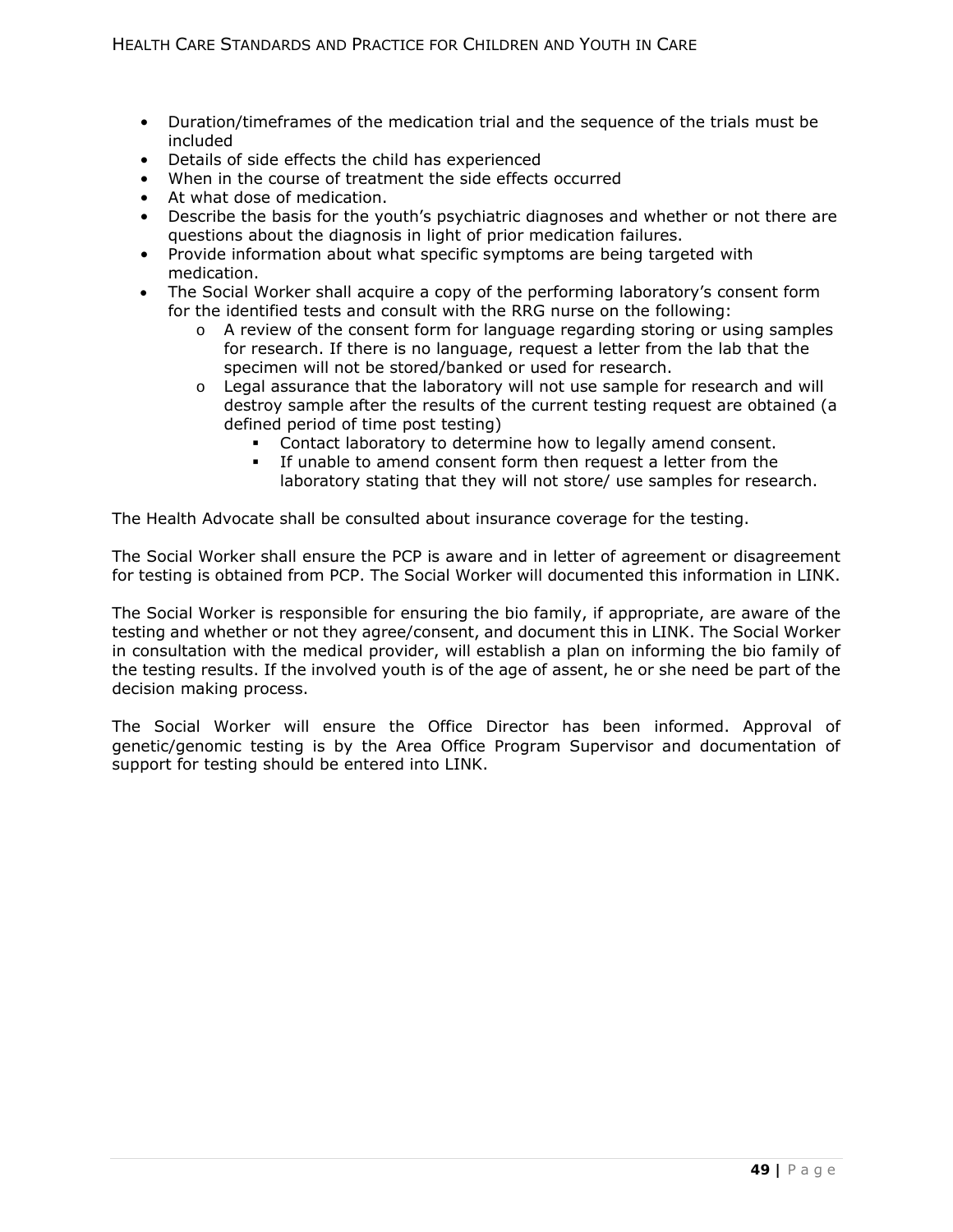# **Medical Review Board**

#### **Purpose**

The Medical Review Board (MRB) is established by the Commissioner of the Department of Children and Families (DCF).

In selected cases, the MRB shall make recommendations to the Commissioner or designee in matters concerning the medical care and treatment of children in the care and custody of DCF when their health situations are exceptionally complex or present other ethical or legal issues.

# **Composition of Medical Review Board**

The Medical Review Board's standing members, appointed by the Commissioner, shall include:

- The DCF Director of Pediatrics (chairperson);
- The DCF Principal Psychiatrist;
- The DCF Clinical Program Director and/or Division Program Director or designee;
- The Agency Legal Director or designee;
- A pediatric intensive care specialist, preferably board-certified in critical care medicine;
- A community-based, board-certified child and adolescent psychiatrist;
- A board-certified pediatrician or APRN skilled in the care of children with complex medical needs;
- A board-certified pediatric neurologist; and
- A biomedical ethics expert.

Note: A single MRB member may fill more than one of the designated specialties. The Chairperson shall designate another DCF medical professional at the Director level, or another alternate, to act as the chairperson in the chairperson's absence. Reasonable efforts shall be made to ensure MRB member representation is from throughout the State of Connecticut.

# **Selection of Case-Specific or Ad Hoc MRB Members**

In addition to the standing members of the Medical Review Board, the chairperson may, as necessary for a specific case, add case-specific or ad hoc members to the MRB to inform the specific individualized questions relevant to the case being considered.

The designation of Medical Review Board members for any individual case shall be made by the chairperson with consideration of the unique elements of each situation.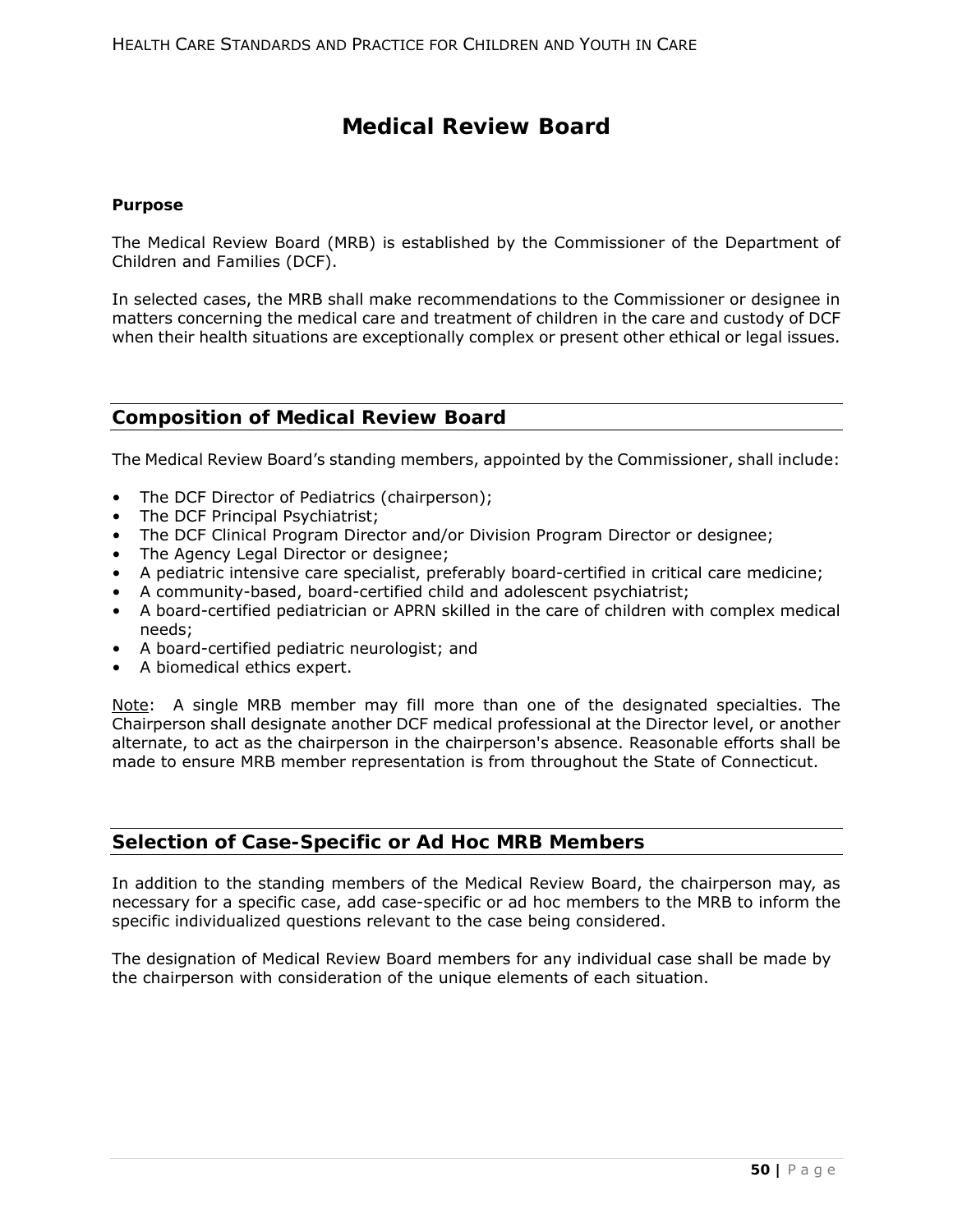# **Administration**

The Medical Review Board shall be administered by the DCF Director of Pediatrics. The Medical Review Board shall convene twice a year to review outcomes and, if needed, address any needed changes to policy and procedures. Following each semi-annual meeting, the Director of Pediatrics shall send a report to the Commissioner which shall include statistics and recommendations for improvement of policy and procedures.

# **Authority of MRB to Review Cases**

The MRB shall review cases involving any child committed to DCF as abused, neglected or uncared for and any child for whom the Commissioner is the statutory parent that meet the criteria outlined in this Practice Guide.

The MRB may review cases involving a child who is committed delinquent or Family with Service Needs, or is in the care and custody of DCF as a Voluntary Services client or on an Order of Temporary Custody that meet the criteria outlined in this Practice Guide.

Note: If the MRB declines to review the case of a delinquent, FWSN committed, Voluntary Services client or child on an OTC, the Chairperson shall so inform the requestor and provide guidance regarding the requestor's next steps.

# **When to Make a Referral to the MRB**

The Area Office Social Worker in consultation with the RRG nurse may refer a case to the Medical Review Board when:

- Authorization is being sought for medical or surgical treatment of a child that is exceptionally complex, high risk, unusual or complicated by ethical or legal issues, as determined through consultation with the RRG Nurse;
- A medical or surgical remedy with a high likelihood of long-term or irreversible life-altering implications is being proposed such as, but not limited to, chemotherapy and organ transplants;
- Authorization for organ donation is being sought;
- the case involves questions regarding religious and cultural practices that have an impact on medical or psychiatric care (e.g., children who are Seventh Day Adventists or Christian Scientists);
- A medical, surgical or psychological procedure that is considered non-traditional is being proposed;
- A psychiatric treatment that is exceptionally complex, unusual, controversial, experimental or complicated by ethical or legal issues is being proposed;
- Electroconvulsive therapy is being proposed;
- Authorization for a child's inclusion in a drug trial or medical study is being sought or
- Life plans or end-of-life decisions are being considered.

Note: The Social Worker shall consult with legal staff for children who are in DCF custody pursuant to a 96-hour hold or Order of Temporary Custody because it may be necessary to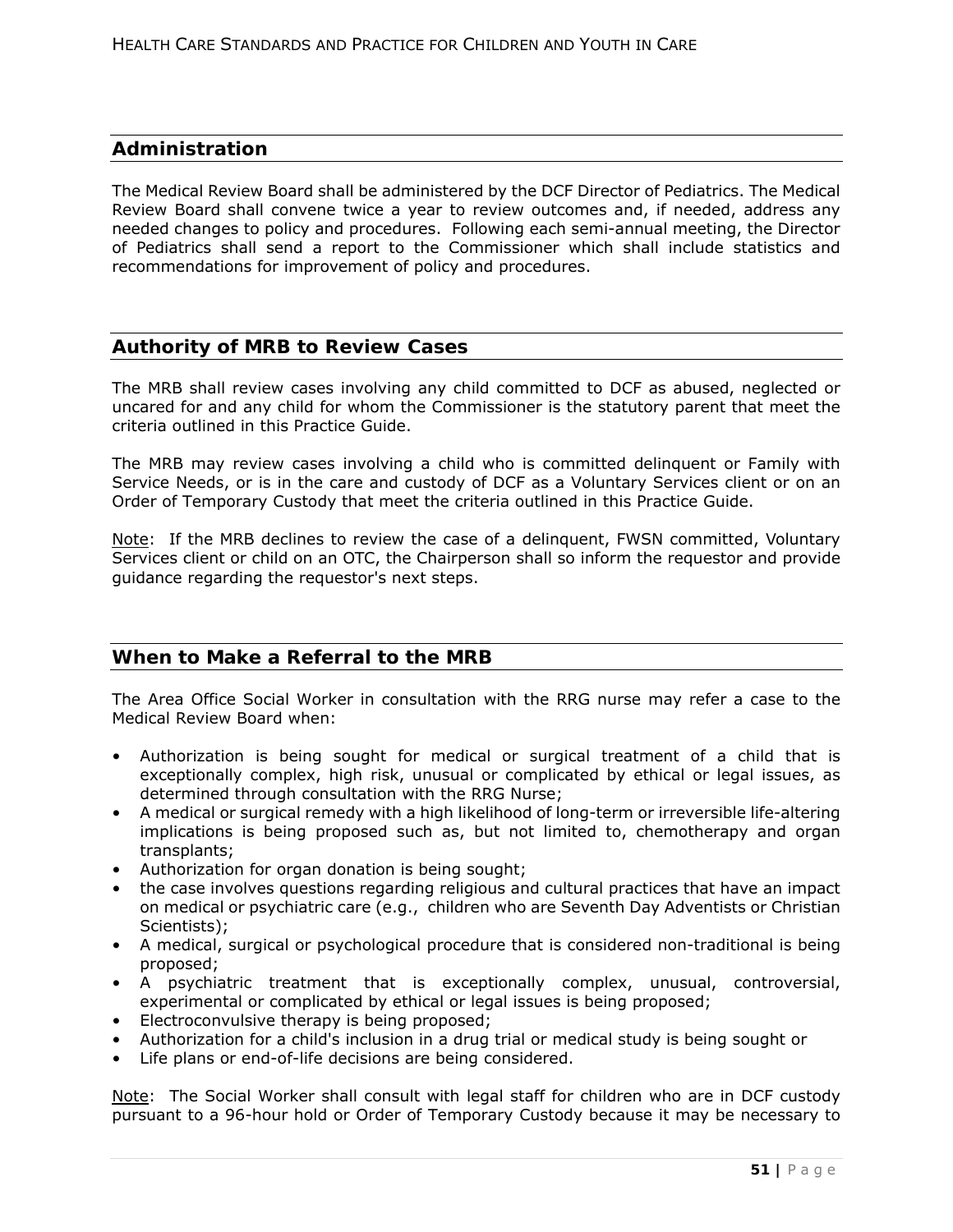obtain a court order. If any party objects to the medical plan, the Social Worker shall consult with legal staff to determine whether a court order is necessary to proceed.

The Social Worker shall consult with the regional Health Advocate if there is a question about Medicaid coverage, especially if the procedure is new or experimental.

## **MRB Referral Process**

Area Office Social Worker who refers a case to the MRB shall consult with the RRG nurse in completing the DCF-785, "Medical Review Board Referral."

The Social Worker shall attach all documentation necessary to fully inform the MRB of the circumstances.

The Social Worker shall work with the RRG Nurse to make personal contact with the parents or legal guardians and the parents' or legal guardians' attorneys, the foster parents (if appropriate), and the child's attorney and GAL to ensure they each understand the medical plan and the risks and benefits and are in agreement with and consent to the plan. Documentation of these contacts must be attached to the DCF-785.

Note: the attorneys of the parents will confirm their clients' consents, as opposed to consenting themselves.

The DCF-785 Medical Review Board Referral shall be signed by the Social Worker and the RRG Nurse. The RRG Nurse will submit the MRB packet to their supervisor for review before it is submitted to the MRB chairperson.

## **Reviewing the Referral**

Upon receipt of the referral, the chairperson or designee shall review the material for completeness and assist the requestor, when necessary, in identifying additional necessary documentation or determining if additional ad hoc committee members will be needed to assist with the review.

## **Response Time**

The chairperson or designee shall begin reviewing and gathering information for all completed referrals within a maximum of ten working days for non-emergency cases.

Emergency cases shall be reviewed immediately.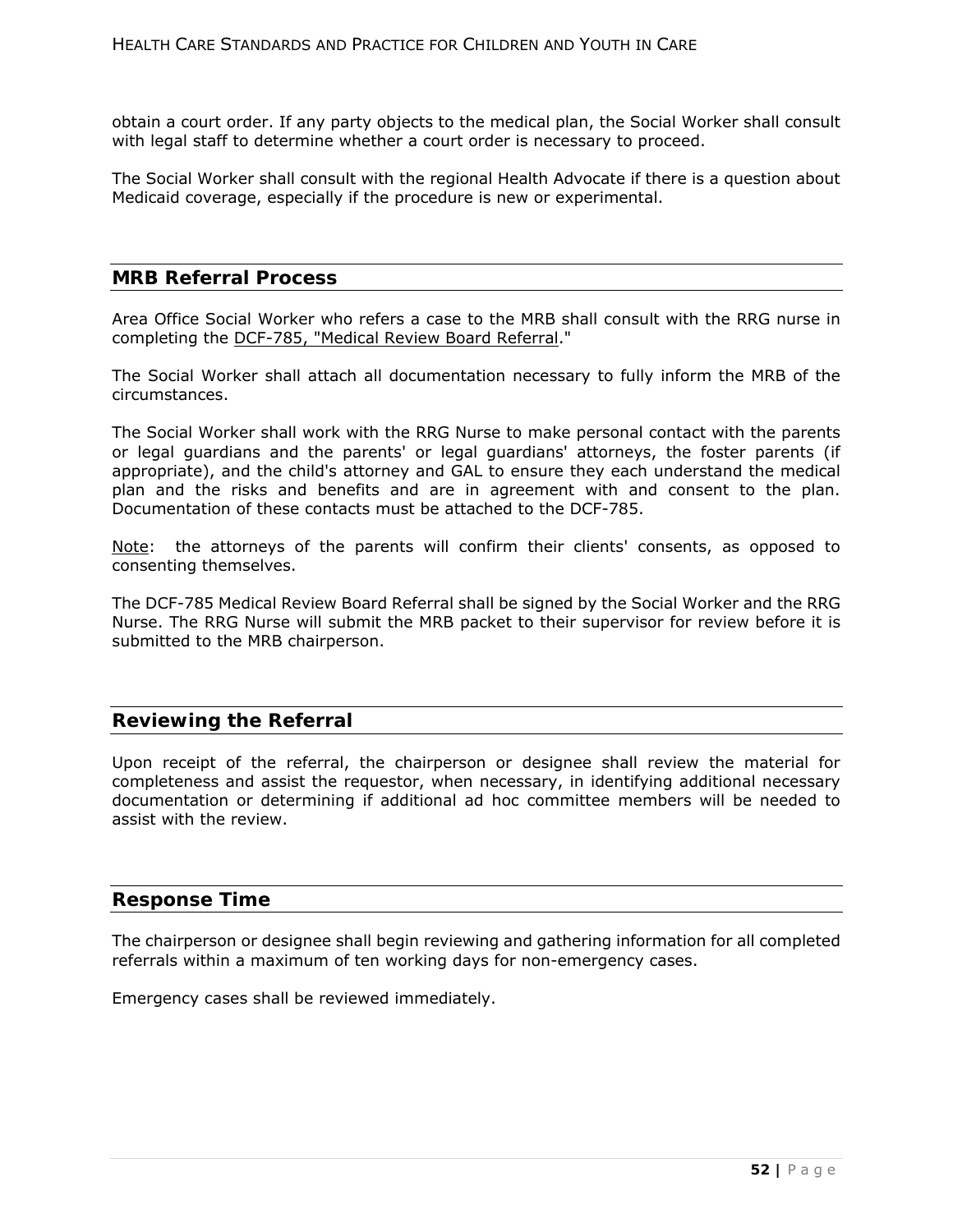# **Review and Recommendation**

The chairperson may convene a Medical Review Board meeting at his or her discretion. A minimum of four MRB members shall meet to develop a recommendation to the Commissioner. At least one of these MRB members shall be a board-certified pediatrician who is a standing member of the MRB.

In evaluating the referral, it may be necessary for the MRB chairperson to contact casespecific attorneys, medical providers, mental health providers, primary physicians, parents, caregivers, foster parents, the child or others to obtain additional information and clarification regarding the child's current status which should include any potential impact of the medical treatment on the child's mental and emotional health.

Whenever possible, recommendations of the Medical Review Board shall be made by consensus. If consensus cannot be reached, the MRB Chairperson or designee shall develop a specific recommendation for review by the Commissioner or designee.

The Medical Review Board Coordinator shall complete the applicable sections of the DCF-786, "Medical Review Board Recommendation: Commissioner's Decision." The chairperson or designee shall sign and date the DCF-786 and forward it to the Commissioner or designee with the MRB's recommendation and supporting documents, if requested, including other opinions, if any, expressed by MRB members.

## **Decision by the Commissioner**

The decision of the Commissioner or designee shall be recorded on the DCF-786 which shall be returned to the chairperson.

# **Distribution and Filing of the Decision**

The chairperson, designee shall provide the Commissioner's decision to the requestor. The DCF Social Worker in consultation with the RRG Nurse will recommend the completion of the DCF 460 based on the decision of the Commissioner. The DCF 786 is an internal document, it does not provide consent and should not be shared with outside providers.

A copy of the decision shall be retained by the chairperson. In all cases, a copy of the DCF-786 and accompanying documentation shall be filed in the medical section of the child's Uniform Case Record.

The requesting Social Worker shall inform the Area Office Director, the parents, the parents' and caregivers' attorneys, the child, the child's attorney, any guardian ad litem and the foster parents of the decision of the Commissioner's.

If any party objects to the medical plan, the Social Worker shall notify the MRB and consult with legal staff to determine whether a court order is necessary to proceed.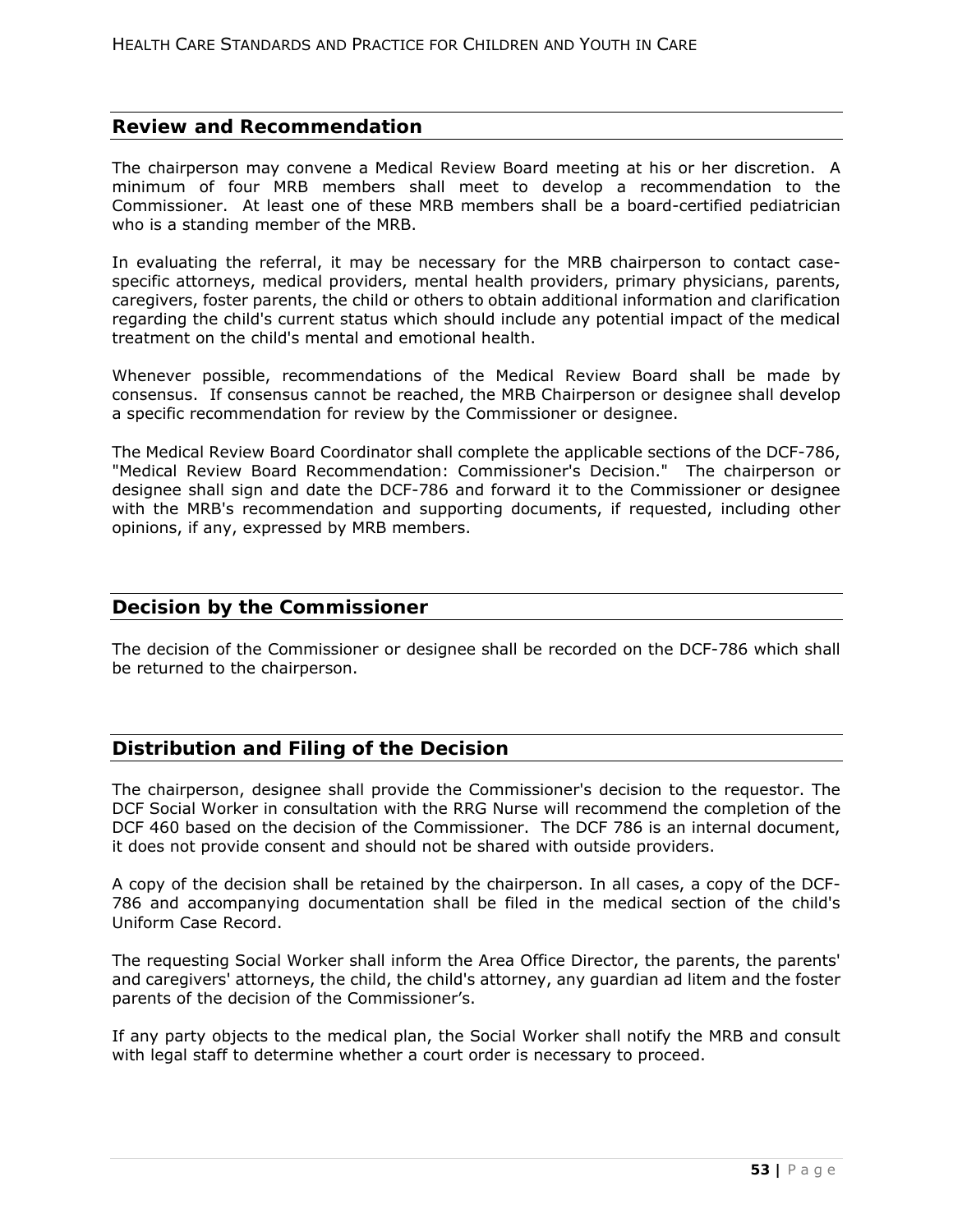# **Follow Up on Referrals**

Follow up on each case referred to the Medical Review Board shall be provided.

Within two weeks of the medical intervention approved by the Commissioner, information from the RRG Nurse responsible for the case shall be provided to the Medical Review Board chairperson. This information shall include but not be limited to:

- The child's response to the intervention;
- Whether the intended goal of the intervention was achieved; and
- The child's current medical and mental condition.

Once a referral is initiated, and especially for end-of-life interventions, the Medical Review Board shall be kept abreast of any changes or new information regarding the case.

The RRG Nurse or Nurse Practitioner shall be responsible for providing follow-up information to the Medical Review Board chairperson as requested.

**\_\_\_\_\_\_\_\_\_\_\_\_\_\_\_\_\_\_\_\_\_\_\_\_\_\_\_\_\_\_\_\_\_\_\_\_\_\_\_\_\_\_\_\_\_\_\_\_\_\_\_\_\_\_\_\_\_\_\_** 

# **Guidelines for the Development of a Life Plan**

## **Definition of a Life Plan**

A Life Plan:

- is an individualized set of decisions expressing appropriate agreed-upon levels of medical intervention or care limitations for a given child at a given time;
- contains interventions that are individually evaluated for the benefit and burden they present to the child;
- may be considered for children with a life-limiting condition (one for which there is currently no cure available and the likelihood is that the condition will lead to the child dying prematurely);
- evolves over time through shared decision-making;
- is a written, dated document that summarizes the demographics, family members, legal status, history of DCF involvement, medical history, health care providers' recommendations and the results of all discussions by relevant parties that have previously taken place;
- is a document that allows parents or guardians, and perhaps the child, to make decisions and express their wishes in a way that will facilitate decision-making in the event of an emergency or an acute worsening of the child's chronic condition (advanced directive); and
- may be revised at any time but must be reviewed every six months by the Social Worker in consultation with the RRG Nurse. If changed, the Medical Review Board must review and approve.

A flexible and person-specific Life Plan stating what interventions may be initiated *e.g.,*  airway clearance, facial oxygen, trial of bag and mask ventilation, is preferable to a Do Not Resuscitate (DNR) order which is an "all-or-nothing system" and can seem very negative to families.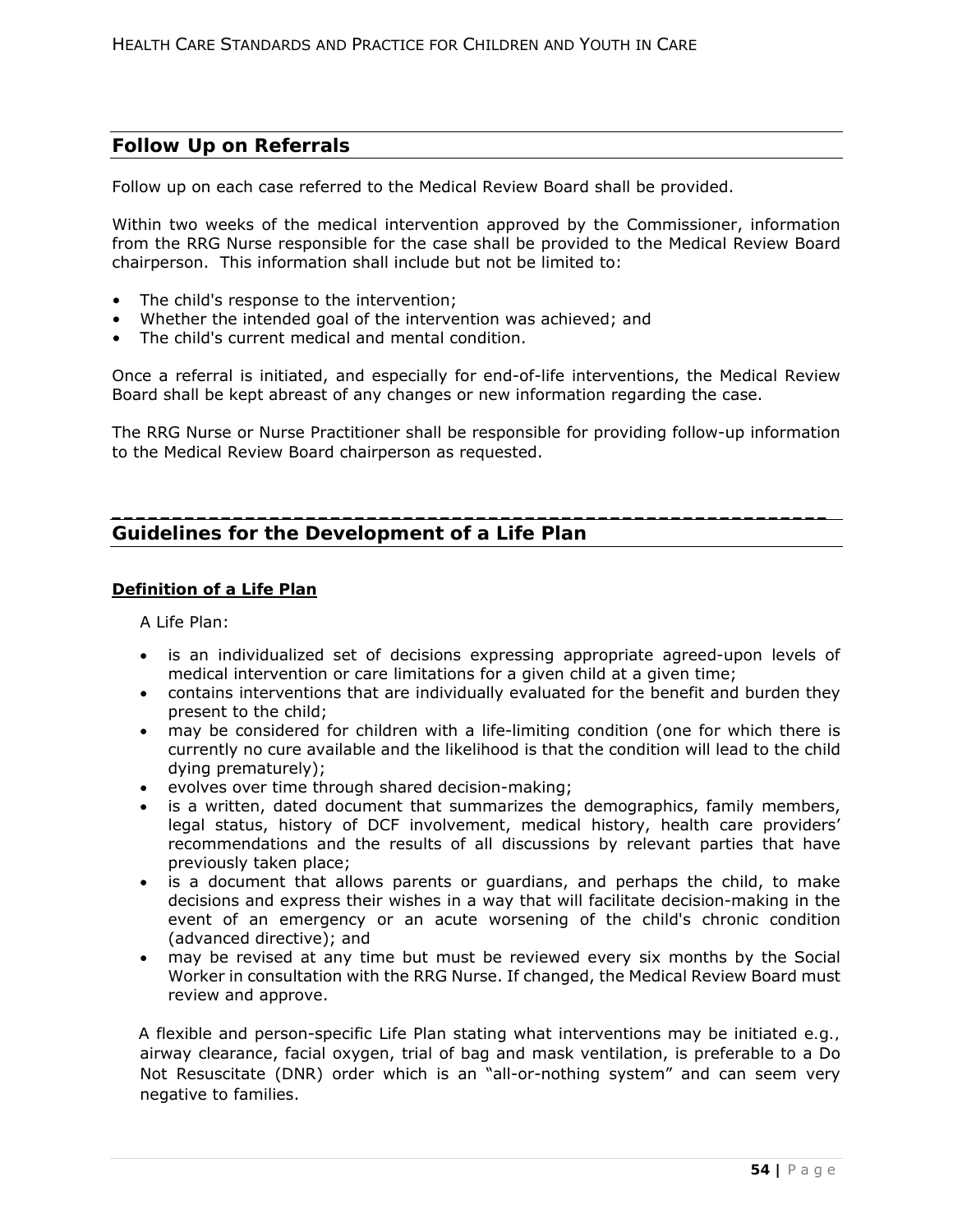Similar documents may be referred to as Advance Care Plans, End-of-Life Plans and Wishes documents. Each represents a person-specific plan.

#### **Life Plan Guiding Principles**

- There is a general presumption that all children in the custody of DCF will be fully resuscitated.
- There are times, however, when aggressive treatment of children with terminal or degenerative illnesses may be inappropriate and there may be times when a different approach is desirable.
- Seriously ill children with life-threatening conditions or facing terminal stages of an illness, and their families, have a variety of needs that require a collaborative and cooperative effort from many disciplines.
- The dignity of children and their families and caregivers is respected.
- The wishes of children and their families are approached with sensitivity.
- The alleviation of pain and suffering is the primary goal (palliative care).
- Individualized and compassionate care is delivered with consideration to cultural and religious beliefs.

## **End-of-Life Planning and the Initiation of a Life Plan**

Discussions about end-of-life planning generally begin with the child's primary medical providers.

When the child is committed to DCF, these discussions initially involve the child's Social Worker who will then consult with the Regional Resource Group Nurse.

Decisions about limitations or withdrawal of therapy should take place in a non-crisis situation so that the health care providers and families can discuss the medical realities and the available choices without the emotional burden of an urgent life-threatening exacerbation or impending death.

The discussions and plan development should be led by the child's Social Worker and the child's health care team. They should include the input of biological parents and their attorneys (unless TPR'd), the child's attorney and GAL, foster parents, the Regional DCF team and the DCF Director of Pediatrics.

Biological parents who have not been TPR'd and other relatives should be encouraged to participate in these discussions and their wishes should be respected at every stage of the process.

An ethicist or hospital ethics board should be consulted.

Others familiar with the child may also be invited to participate including the child's specialty health, mental health or developmental providers, teachers, physical and occupational therapists, religious leaders and other significant community providers.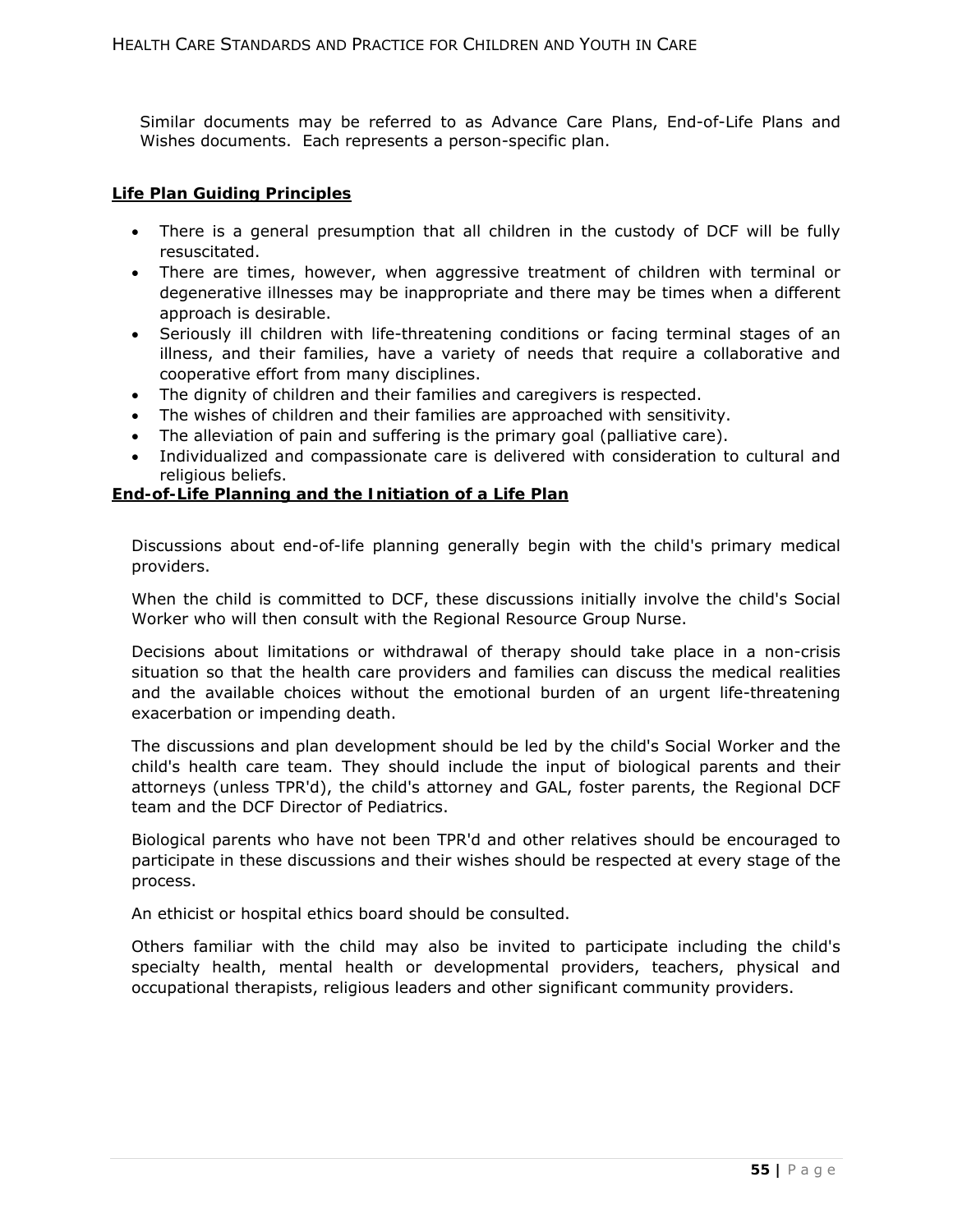## **Referral (DCF-785) to the DCF Medical Review Board to Approve or Review a Life Plan**

The MRB must be involved in reviewing and making recommendations for the approval of a Life Plan.

The referral packet must contain:

- documentation of the child's medical condition and overall prognosis provided by the child's medical provider including specifics about a child's health condition(s) leading to life planning;
- a comprehensive medical evaluation and opinion about current level of functioning including description of behavior being interpreted as indicating pain or discomfort and successful strategies for relieving this pain or discomfort;
- a description of the child's level of functioning including objective information about the child's life, *e.g.,* whether he or she interacts with peers or adults, whether he or she enjoys certain things of interest, whether he or she recognizes people;
- a brief overview of the child's circumstances including social background, caregivers, why he or she entered care, placement history;
- additional documentation as needed from the child's specialty providers and those individuals who are most familiar with the child such as teachers, physical and occupational therapists and other caregivers;
- a brief description of the child's current health circumstances and probable prognosis;
- specific wishes of the family and child; and
- a draft Life Plan outlining medical intervention(s) that are felt to be appropriate as well as treatments or interventions that have been determined to be associated with unnecessary pain and suffering, significant burden on the child or not in his or her best interests.

**Note:** Comfort measures, including nutrition and hydration parameters, must be included in the Life Plan.

## **Review of the Referral**

Members of the MRB shall review the referral packet and make a recommendation to the chairperson of the Medical Review Board within 72 hours.

When necessary, the MRB chairperson will convene a meeting or conference call to permit MRB discussion. The MRB chairperson may invite others (such as Area Office staff, care providers, family members) to participate, as requested by the MRB.

Urgent reviews of referrals for Life Plan initiation or revision will take place within 24 hours.

MRB members may request additional information from the MRB chairperson or the RRG Nurse.

A DCF-786, "Commissioner's Decision," will be prepared and signed by the chairperson of the MRB before it is forwarded to the Commissioner or designee for review.

A quorum of MRB members is necessary for a recommendation for approval to be formally made and forwarded to the Commissioner or designee.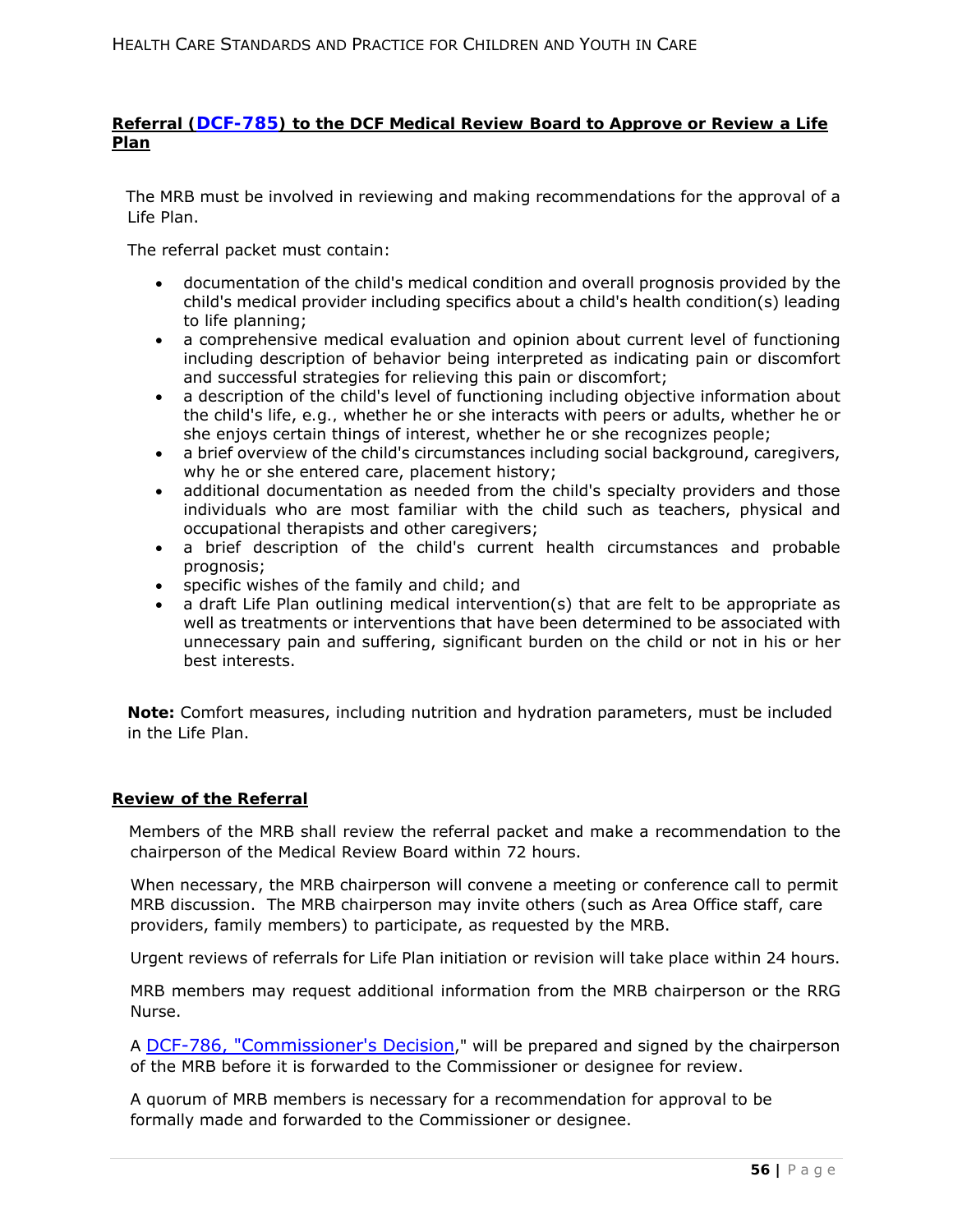### **Approval of the Life Plan**

Upon approval by the Commissioner or designee, the DCF-786 will be signed and provided to the MRB chairperson.

The Area Office will be informed of the Commissioner's decision and provided a copy of the DCF-786.

The Social Worker collaborating with the RRG nurse is responsible for communicating the Commissioner's decision to medical staff caring for the child.

If approval of the Life Plan is denied, the Commissioner or designee will document the denial and rationale on the DCF-786 and communicate that to the MRB chairperson,

### **Routine Renewal of Life Plan**

A referral (DCF-785) should be made for review and renewal of the Life Plan. The process as described above should be followed.

Changes in the child's condition and current clinical status must be documented by the medical provider caring for the child.

The providers shall communicate any desire to revise or modify the Life Plan in any way.

Comfort measures must always be addressed.

The child's biological parents and their attorneys (if not TPR'd) and the foster parents must be consulted by the Social Worker regarding their wishes to continue or modify the Life Plan.

### **Discontinuation of Life Plan**

Under certain conditions, such as remission of symptoms or the changed wishes of the parent or child, discontinuation of the Life Plan may be considered.

## **Do Not Resuscitate (DNR)**

When a child is terminally ill and prolongation of life would only cause further pain and suffering, the legal guardian may agree to allow the physician to write a medical order that states "Do Not Resuscitate" (DNR).

This order must have clear details that specify the level of intensive intervention permitted.

The American Heart Association standards require that a DNR order is:

- in writing;
- signed by the patient's attending physician; and
- based on documentation that the patient is irreparably, irreversibly and terminally ill.

A DNR order might be written for: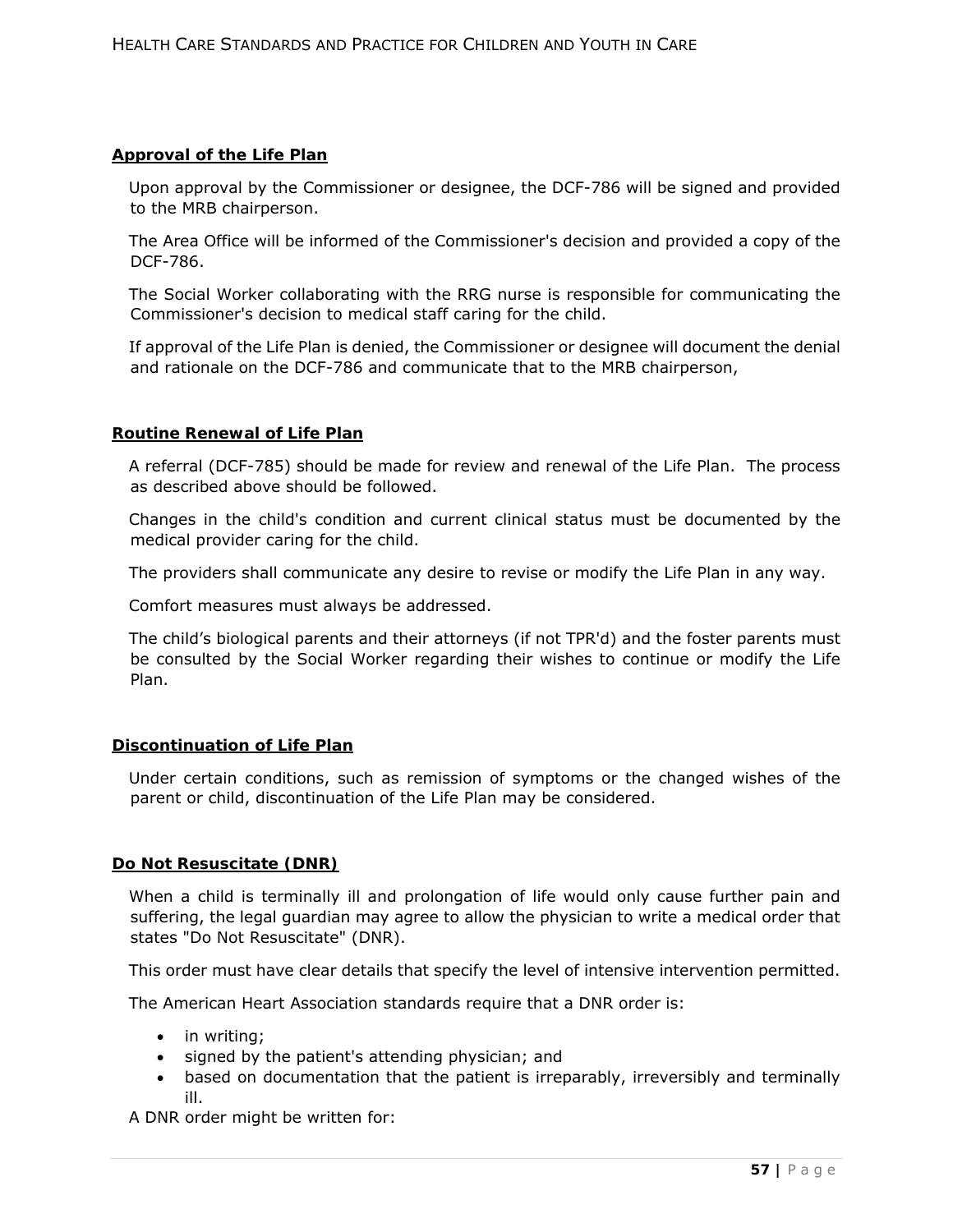- a child receiving palliative or hospice care;
- a terminally ill child on a ventilator in the ICU;
- a child determined to be brain dead; or
- a terminally ill child in a chronic care facility.

Comfort and pain alleviation, as well as nutrition and hydration, shall be provided in every situation.

DNR orders are clinically and ethically appropriate when the burdens of resuscitation exceed the expected benefit.

A DNR order precludes resuscitative efforts being undertaken in the event of cardiopulmonary arrest and does not have implications regarding the use of other therapeutic interventions that may be appropriate for the patient. When anticipated, decisions regarding these other interventions should already be addressed in the Life Plan.

## **Required Reconsideration of Life Plan or DNR Orders for Operative Procedures**

Life Plans and DNR orders should be reevaluated for a child who requires an operative procedure. This process is called "required reconsideration" and should be incorporated into the informed consent process for surgery and anesthesia.

If DNR orders are suspended during surgery and anesthesia, it is important to define the duration of suspension.

The American Academy of Pediatrics recommends that suspension of DNR orders should continue until the post-anesthetic visit, until the patient has been weaned from mechanical ventilation or until the primary physician and the family agree to reinstate the DNR order.

# **Medical Marijuana**

#### **Purpose**

There will be occasions when a child's medical provider(s) may recommend medical marijuana for a child in DCF's care. This will require approval from the DCF Area Office, Medical Review Board, and Commissioner. The Area Office should review the Department of Consumer Protection (DCP) Medical Marijuana Program website and familiarize themselves with the process and components.

Pharmacists at Medical Marijuana Dispensaries are responsible for prescribing medical marijuana based on the recommendation of a child's medical provider. Marijuana is unique in that the medical provider does not prescribe the medical marijuana rather he/she recommends and certifies the child on the DCP website. The pharmacist at the DCP licensed Medical Marijuana Dispensary is responsible for determining type and dose of medical marijuana.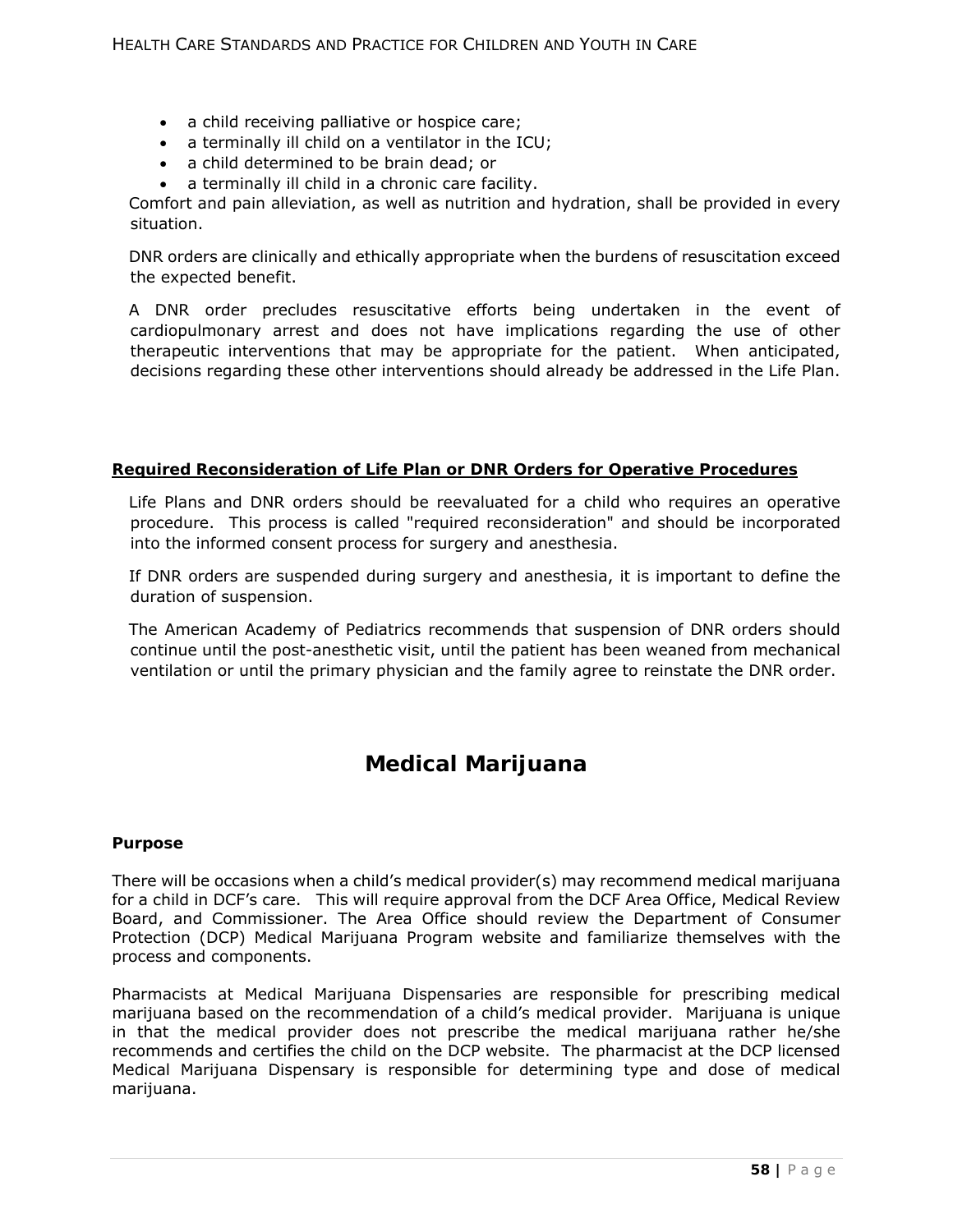Note: Medicaid and other third party insurances do not cover the cost of medical marijuana products. The Area Office must therefore make arrangements to pay for the Medical Marijuana, which is a cash only payment. Payment is required at the time that the certified caregiver receives the medical marijuana from the Medical Marijuana Dispensary.

#### **Process**

Steps in the process include:

- The identification of the primary caregiver who will register as the DCP certified caregiver and is responsible acquiring the medical marijuana from the dispensary, for administering the medical marijuana to the registered child and for safe storage of the medical marijuana;
- Submission of the referral to the Medical Review Board (MRB) for review and approval;
- Primary caregiver registration of the child/youth as patient on the DCP website;
- Primary caregiver registration as the DCP certified caregiver; and
- Supporting the caregiver in accessing, administering and storing the medical marijuana.

# **Identification of the Primary Caregiver Who will Register as the DCP Certified Caregiver**

To begin the process, the Social Worker, in consultation with their Supervisor, the RRG nurse, and the foster family must identify the primary caregiver who will be the Department of Consumer Protection (DCP) certified caregiver.

Note: Per state statute, an applicant is prohibited from becoming certified by DCP if they have been convicted of a violation of any law pertaining to the illegal manufacture, sale or distribution of a controlled substance. A person ever convicted of a violation of any law pertaining to the illegal manufacture, sale or distribution of a controlled substance will not be approved.

## **Medical Review Board**

Once the primary caregiver who will be serving as the DCP certified caregiver is identified, the Area Office should proceed with the MRB referral.

In addition to the submission expectation for an MRB referral, the MRB referral for medical marijuana should include:

- The identified need for treatment
- Medical Review Board Referral DCF- 785 referral form should be completed and include the following information:
	- o The Connecticut licensed physician, who must certify the patient has an approved debilitating condition by Department of Consumer Protection (DCP) will submit a letter which will provide:
		- Written documentation of the child's current health status, recommendations regarding the rationale, risks, benefits, alternatives and prognosis.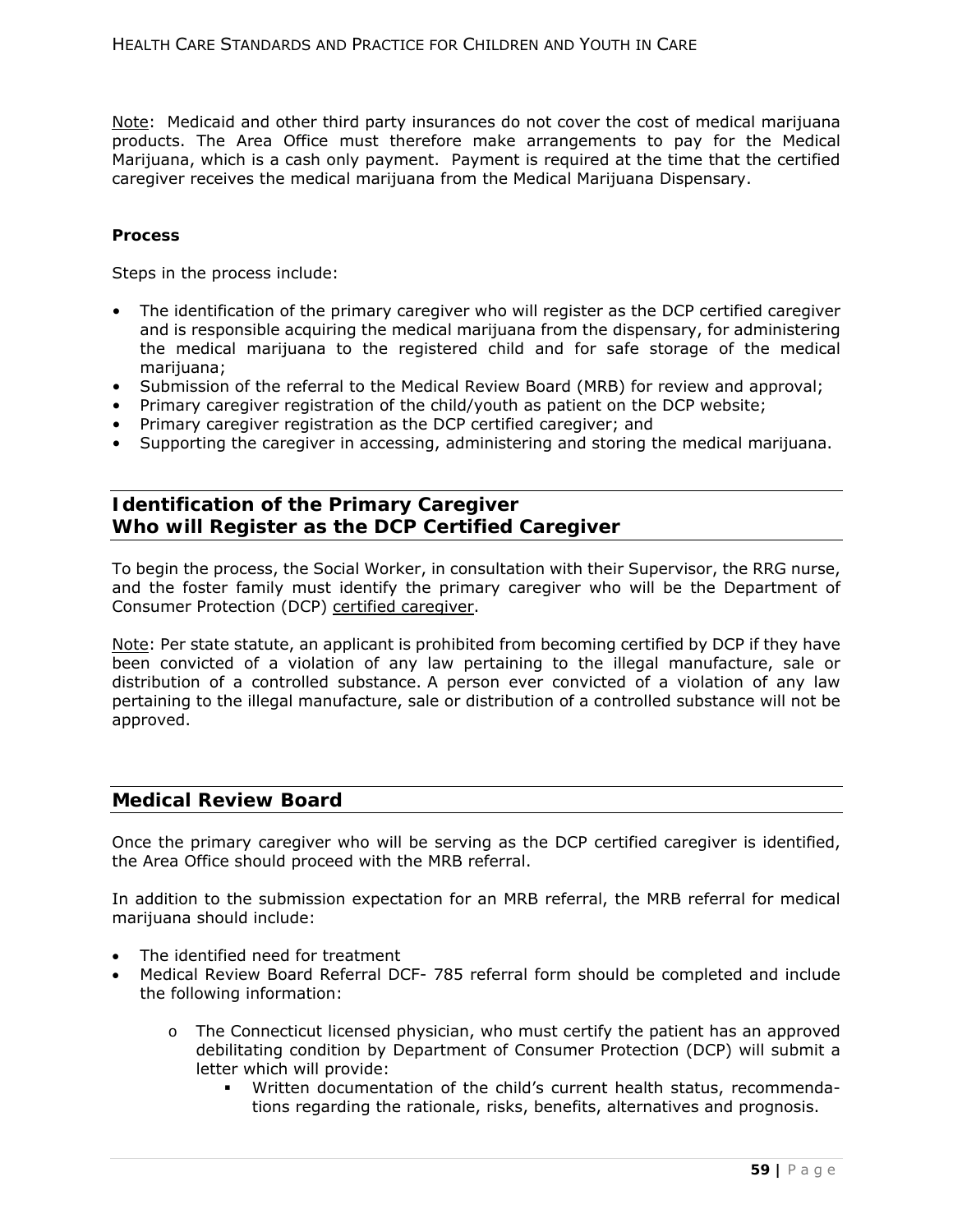- That the certifying provider agrees to take the lead in monitoring the child during the prescribed period.
- The certifying provider identifies that they will follow-up with the pharmacy and other providers regarding the dose and type of medical marijuana dispensed and the child's response to the medical marijuana.
- The certifying provider will collaborate with the child's other providers including specialists to coordinate decisions about ongoing interventions for the condition/s for which the medical marijuana was recommended.
- The certifying provider should also have plan for following up with AO and this should include identification of a primary Area Office contact.
- o The Social Worker document in LINK that the foster home and/or facility have been informed, involved, and in agreement with the plan and able to provide identified care. Identify any barriers and the plan to resolve them.
- The name of the primary caregiver who will be registering as the DCP certified caregiver.
- Submit a written monitoring plan.

# **Considerations for Individual Medical Marijuana Monitoring Plan**

When a minor child committed to DCF is recommended for a medical marijuana treatment a written monitoring plan is developed by the Social Worker in collaboration with the RRG nurse and certified caregiver that describes the plan for monitoring the child while s/he is on medical marijuana. The plan should include:

- The child's certified caregiver
- The Social Worker, RRG nurse and caregiver plan to communicate with and/or visit the dispensary to talk with the pharmacist about the child's needs
- The Social Worker will communicate with the caregiver to monitor and collect information related to: form of medical marijuana used, route, dose and effects. The Social Worker will review this tracked information, received from the caregiver during every child in placement visit. The caregiver will share this information with the child's treating physician and the Social Worker will document the information in LINK. The documentation should include form of medical marijuana, route, dose and effects.
- Timeframes for routine communication to ensure collaboration between the certifying provider, the child's PCP, the medical marijuana dispensary, the primary caregiver, and Social Worker. This includes regular updates to the Social Worker from the child's treating physician.
- The Social Worker will accompany the caregiver to the dispensary for the initial appointments, and then as needed.
- An initial joint child in placement visit by the RRG Nurse and the Social Worker shall occur within one month after initiation of treatment. The Social Worker and RRG nurse will routinely visit per the visitation guidelines or sooner in response to changes in the child's clinical condition. The RRG nurse will document the child's response to the medical marijuana and any adjustments/changes to the treatment plan for the condition/s for which the medical marijuana was dispensed.
- The Social Worker will update LINK with current prescriptions and anytime there is a change.
- FASU (or TFC Support Worker) will continue to conduct monthly support home visits that include monitoring the safe storage of the medication.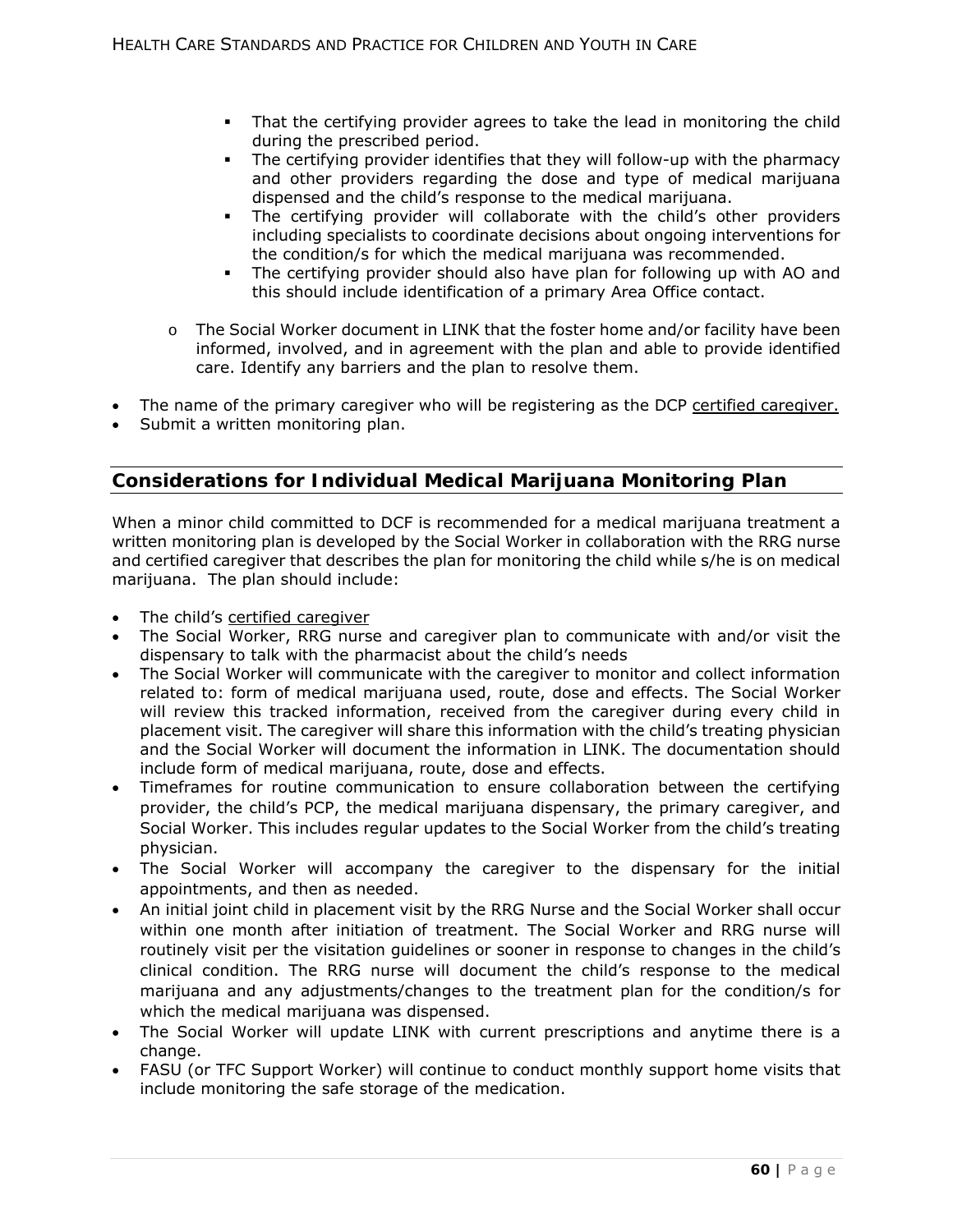A letter is sent by the Social Worker to the pharmacist stipulating that changes in cannabis dosage outside of the initial treatment plan parameters must be approved by DCF.

The DCF Director of Pediatrics shall be updated at least quarterly of the child's progress by the Social Worker. Any changes to the treatment plan may require a re-referral to the MRB.

# **Applying for DCP Patient Registration**

Following MRB approval, the primary caregiver identified to be the DCP certified caregiver must begin the DCP registration process. The first step is to register the child:

- The primary caregiver must complete the DCP patient registration for patients under 18.
- The Social Worker and primary caregiver should confirm the certifying provider has certified the child through the DCP process. The physician recommending the medical marijuana should have already certified the child through the DCP process so the child should have a record in DCP's medical marijuana registration system.
- There is an application fee and a dispensing cost. The Social Worker consults with DCF Central Office Fiscal and Child Welfare Accounting. It is important that the Director of Fiscal in DCF's Central Office is notified so they can alert Child Welfare Accounting of this payment.

# **Applying for DCP Caregiver Certification**

After registering the child on DCP's website, the primary caregiver identified by DCF must apply to be a DCP certified caregiver:

- The identified primary caregiver must complete the online caregiver certification process. The certification process can take up to 14 business days.
- In order to complete the process, the individual applying has to upload documentation of proof of the relationship to the qualifying patient. The Social Worker shall ensure that the identified applicant has the legal paperwork to complete the process. Documents the Social Worker needs to provide include:
	- o A copy of the commitment order;
	- o A copy of the foster care license; and
	- $\circ$  A letter from the commissioner/designee that states that the child has been placed with the foster parent by the commissioner.
- The primary caregiver must submit to a criminal background check (state, local and FBI). This background check is a requirement of DCP and must occur regardless of DCF's having completed a prior background check.
- Approved caregiver certifications are in place for one calendar year. Applicants must reapply annually.
- There is an application fee and the Social Worker shall arrange payment. The application process is completed on line and the primary caregiver will be reimbursed by DCF.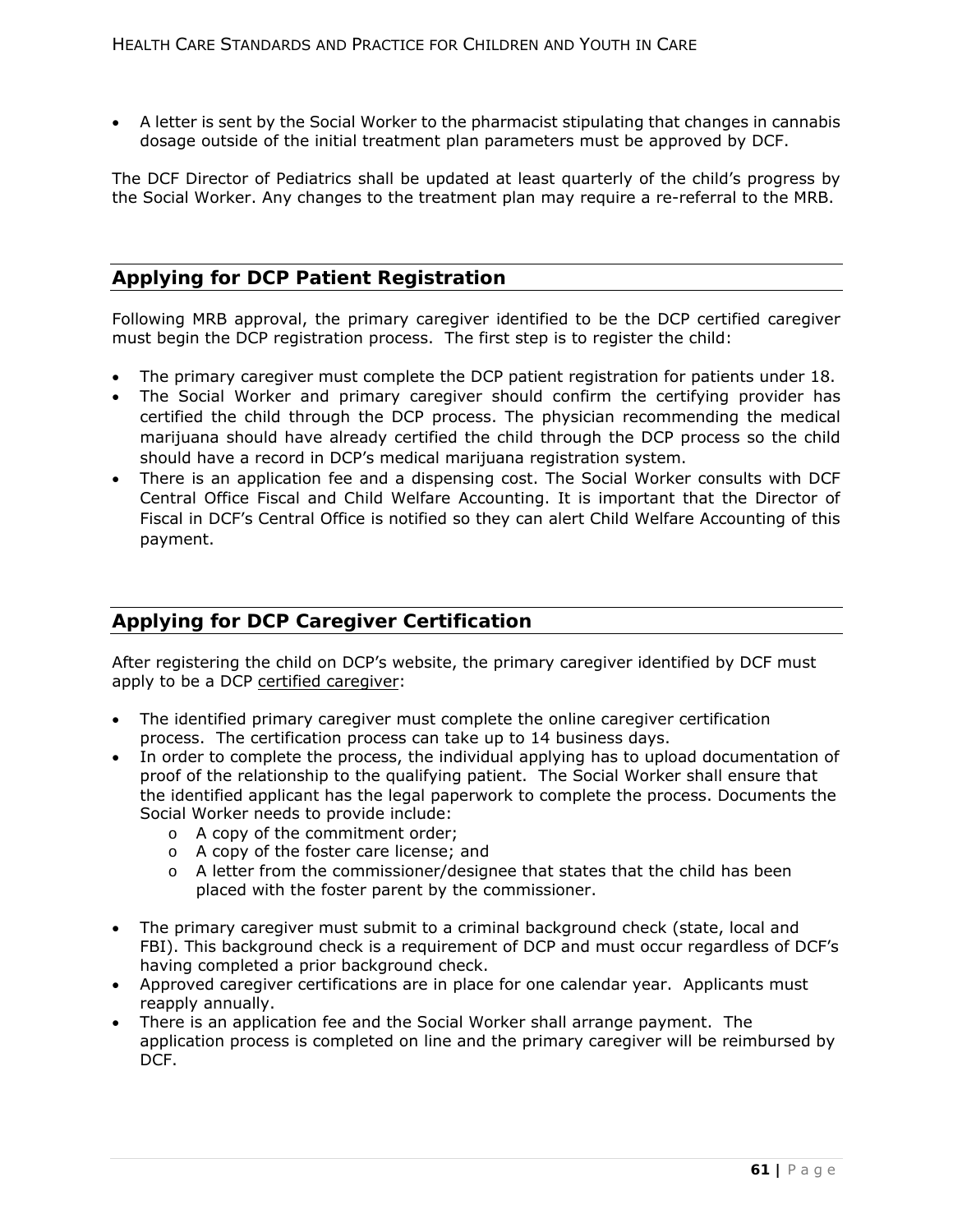# **Roles/Responsibilities for Children and Youth in Placement**

#### **Role of Foster Parents**

Consistent with current practice and regulations (Section 17a-145-151) and in partnership with the Social Worker and the child's certifying physician, the foster parent will assure that medication is administered as directed, stored safely ensuring that children cannot access the medical marijuana product, and that the child is monitored per the physician's schedule to assure the child's needs are met.

Once identified, the foster parent who is the DCP certified caregiver is responsible for:

- Securing the medical marijuana product from dispensary, (medical marijuana is dispensed in a one-month supply)
- Having the medical marijuana product available to the child and administering,
- Ensuring the safe storage of the medical marijuana product. Safe storage includes: medication is kept in its original container with label, safely stored out of the reach of children, secured, and in a medication lock box.
- Following the documented plan for monitoring of the child while he/she is on medical marijuana

### **Role of Congregate Care Providers**

In the event that a provider is recommending medical marijuana for a child in congregate care, DCF will work with DCP on processes for registration. Social Worker in collaboration with the RRG nurse, will work with MRB chairperson, DCF Licensing Unit, DCF Nurse Consultant to the Licensing Unit and the congregate care facility to develop a plan for administration of medical marijuana and the monitoring of the child while he/she is in that facility.

Child caring facilities will maintain the same standards as outlined in the Child Caring Facility licensing regulations 17a-145-75: Health and Medical Treatment. This includes practice consistent with the DCF Medication Administration (see section – Medication Management of Youth in Congregate Care within this practice guide).

## **Role of the Area Office (AO)**

The AO needs to ensure that the medical marijuana monitoring plan is developed and provided to the MRB and that the plan is followed as approved by the MRB. Once the medical marijuana is started, a schedule of updates to DCF Director of Pediatrics is required. Updates should include information about the child's response to the medical marijuana and details about the type and dose of medical marijuana dispensed, any changes or recommendations from the certifying provider, and any plans for other interventions targeting the condition for which the medical marijuana was begun. Updates should be developed by the Social Worker and the RRG nurses from information provided by the certified caregiver and medical provider. Updates must be entered into LINK under the medical icon.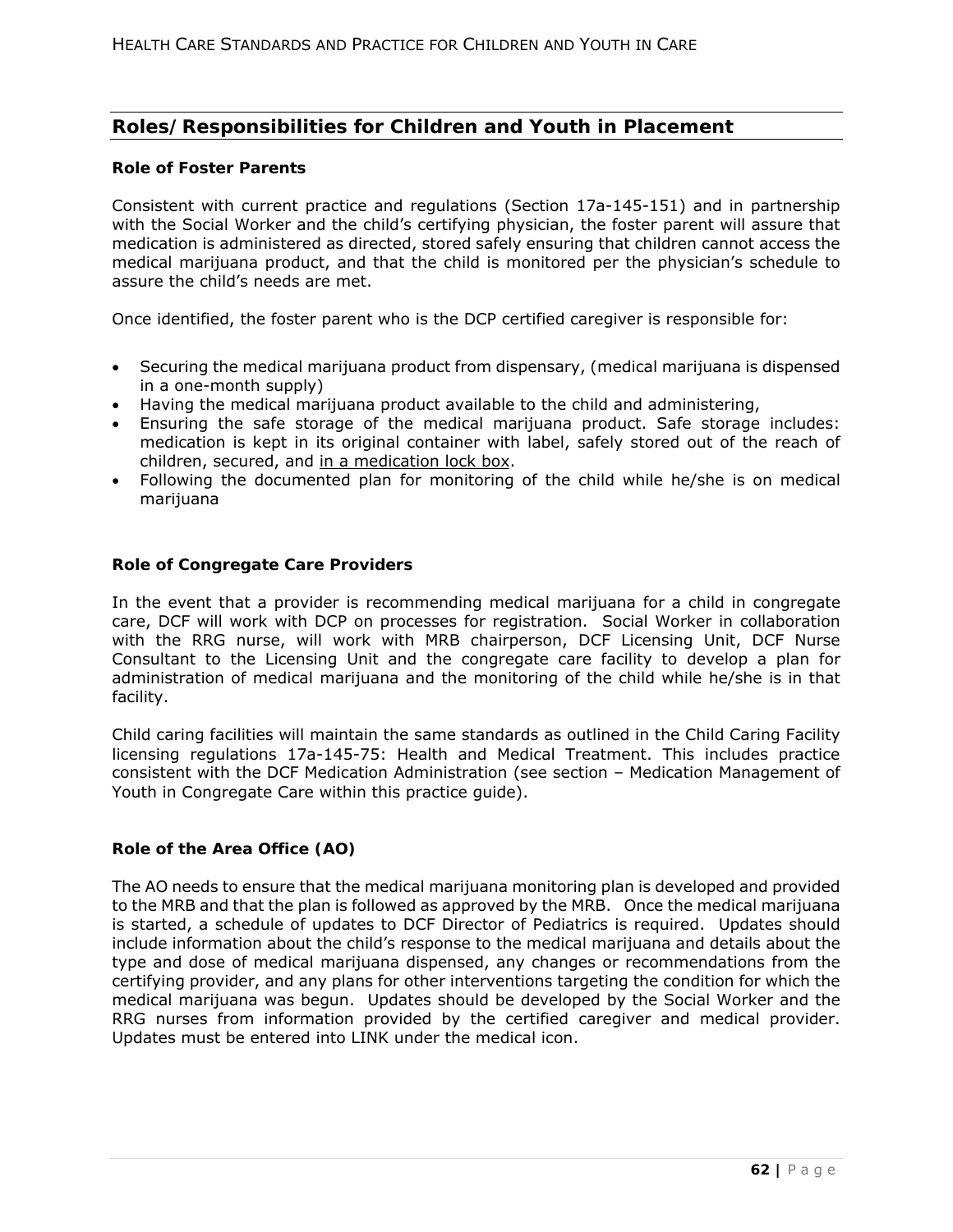## **IMPORTANT REMINDERS:**

Travel out of state and hospitalizations: While the use of medical marijuana is legal in the state of Connecticut, at the federal level, it is classified as a Schedule 1 controlled substance and remains illegal. It is a federal crime to transport it from one state to another, including when both states have legalized use of marijuana. Entities that receive federal funding are also at risk of losing such funding if the use of marijuana is permitted and thus are likely not to endorse its use in their settings.

It is therefore important to ensure that there is conversation in advance of any travel out of state of children who are receiving medical marijuana. And it is important to understand that hospitals have varying approaches to the use of medical marijuana and that the AO will need to work directly with the hospital in the event that a child who is receiving medical marijuana is hospitalized.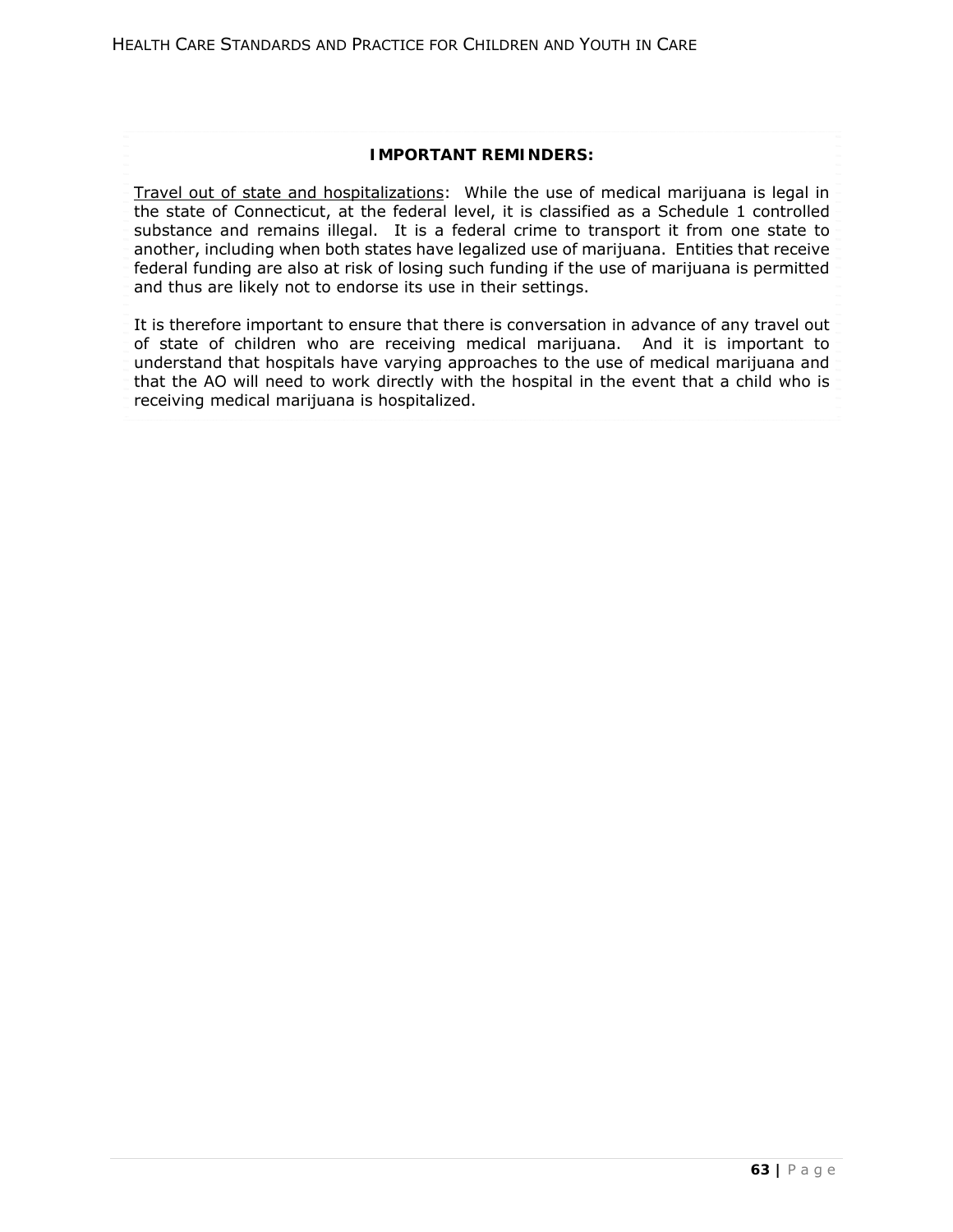# **MRB Review of Therapeutic Procedures for Gender Dysphoria**

#### **Purpose**

The DCF is dedicated to support youth who identify themselves as Transgender. The department strives to ensure fair, equal and non-discriminatory treatment of all individuals. To that end DCF provides supports to youth who seek corrective procedures to address gender dysmorphia.

#### Process

Physical interventions for adolescents fall into three categories or stages:

- 1. Fully reversible interventions. These involve the use of GnRH analogues to suppress estrogen or testosterone production and consequently delay the physical changes of puberty. Alternative treatment options include progestin's such as medroxyprogesterone, or other medications, such as spironolactone that decrease the effects of androgens secreted by the testicles of adolescents who are not receiving GnRH analogues. Continuous oral contraceptives or depot medroxyprogesterone may be used to suppress menses.
- 2. Partially reversible interventions. These include hormone therapy to masculinize or feminize the body. Some hormone-induced changes may need reconstructive surgery to reverse the effect (e.g., gynecomastia caused by estrogens), while other changes are not reversible (e.g., deepening of the voice caused by testosterone).
- 3. Irreversible interventions. These are surgical procedures.

## **MRB Referral**

The MRB referral requirements are the same as other procedures that require MRB approval. The Social Worker in consultation with the RRG nurse completes the "Medical Review Board Referral" DCF- 785 and provides other documents identified the MRB. DCF follows guidelines set forth by World Professional Association for Transgender Health in their "Standards of Care for the Health of Transsexual, Transgender, and Gender Nonconforming People". The following additional consideration have been added to the MRB referral requirements:

- Mental health professional: Child must be connected with a therapist skilled in working with gender congruent adolescents and the WPATH Standards of Care. Prior to medical intervention initiation, therapist should discuss options to preserve reproduction. Documentation should include: Youth's gender identity, social history, mental health history, gender identity history, social transition, goals, patient supports, patient strengths, patient stressors, and the provider's assessment.
- Pediatric Endocrinologist: An essential member of the team to coordinate appropriate care for corrective procedures. Prior to medical intervention initiation, the endocrinologist should discuss options to preserve reproduction.
- Reproductive Endocrinologist: Prior to medical intervention initiation referred for an evaluation for preservation of fertility before initiation of hormone therapy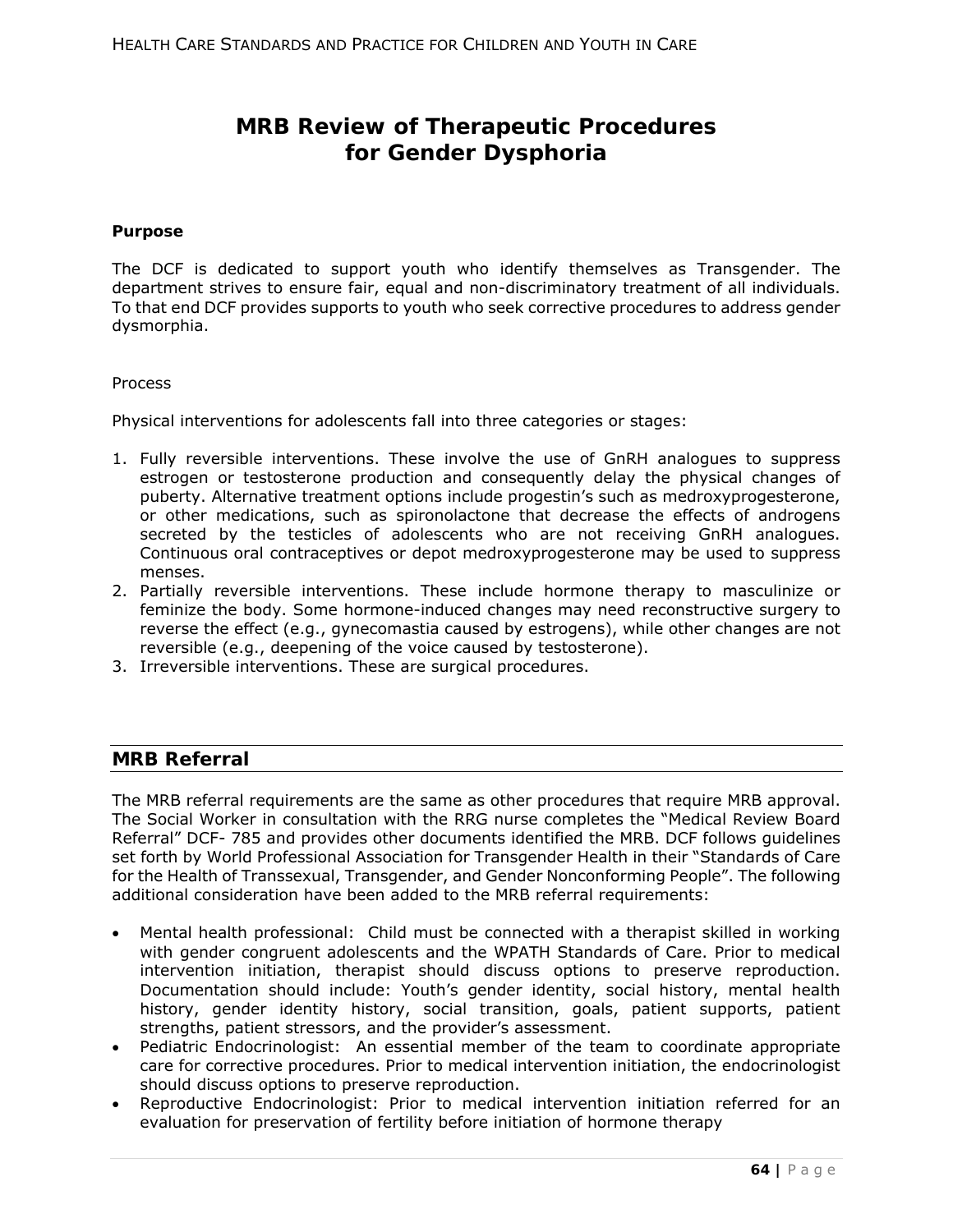- Surgical team: Plastic surgeon, as needed for corrective surgeries
- DCF Health Advocate: Consult with health advocate regarding insurance coverage, finding providers and/or banking of biologic reproductive material.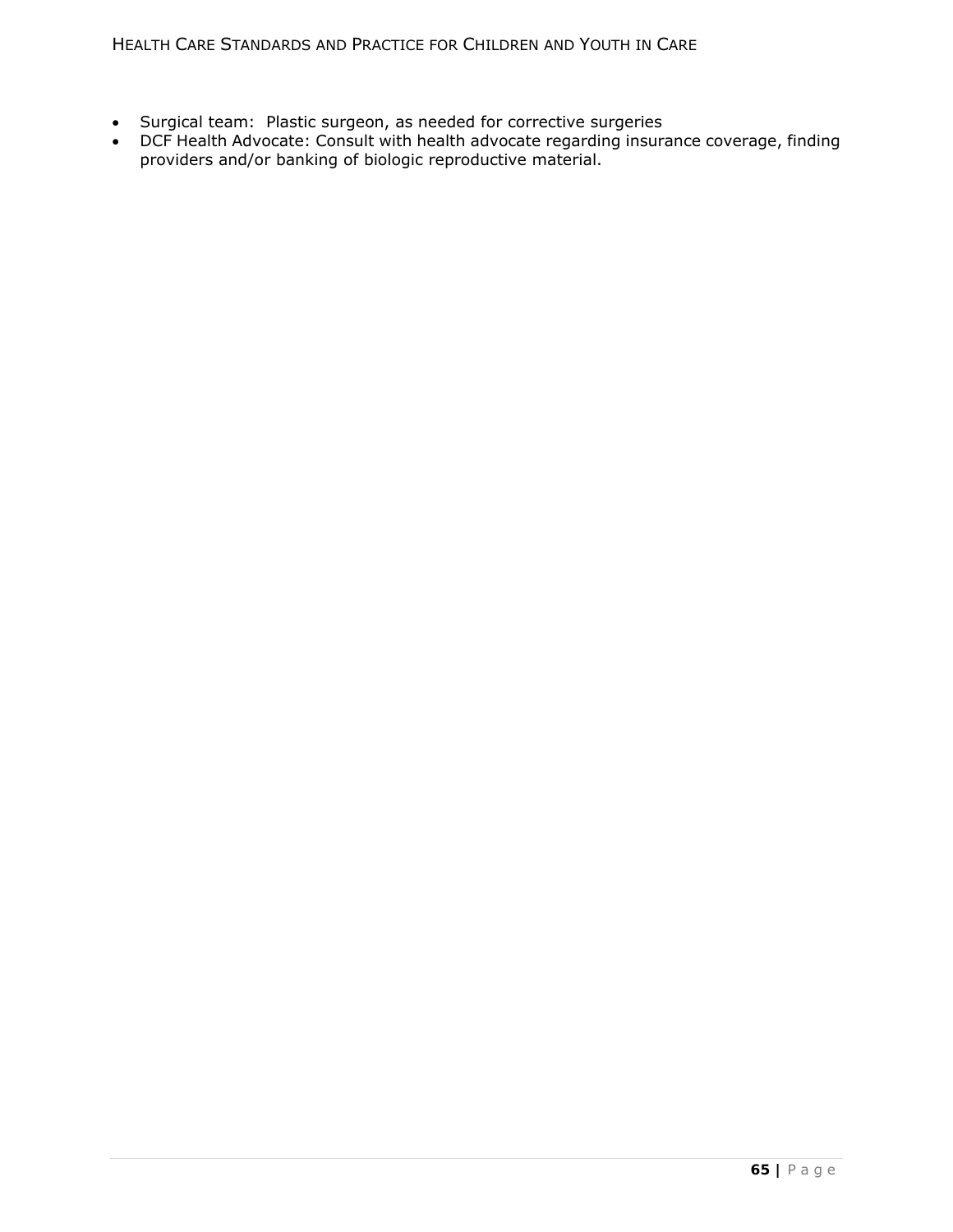# **Hospital Support and Visitation Plan**

### **Purpose**

On the occasion that a child is hospitalized, it is essential that he or she receive support from individuals with whom the child has a relationship. DCF is responsible for partnering with foster families, biological families, caregivers and other resources to develop an ongoing plan for visitation and support responsive to a child's individual needs.

Goal: Provide children in DCF care with the support they need during hospitalizations and ensure that appropriate documents are entered in the child's LINK record.

Whenever a child in DCF's care is hospitalized, a formal plan for support and visitation must be developed and implemented within two business days of admission for unplanned or emergency admissions and at the time of admission for planned admissions.

The plan will be informed by appropriate medical, mental health and clinical consults involved in the child's care and the nature of the child's primary relationships and existing supports. The assigned Social Worker and Social Work Supervisor are responsible for the formulation, execution and documentation of the plan (DCF-462, "Hospital Support and Visitation Plan").

## **Planned Hospitalizations**

A Hospital Support and Visitation Plan should be developed in advance of the hospitalization and implemented upon admission.

# **Unplanned and Emergency Admissions**

A DCF Social Worker should go to the hospital to see the child at the time of admission but no later than the end of the same day. (This applies to emergency admissions and not to the Emergency Department itself where a child must have supervision and support at all times.)

A "Hospital Support and Visitation Plan" (DCF-462) must be developed and implemented within two business days of admission.

Upon receiving the information of an **after-hours admission** to the hospital (weekends and holidays), the Careline will contact the foster parents or facility where the child is placed to ensure that the child is provided with adequate support and visitation during the hospital stay. If no supports are available at the time of admission, the Careline will dispatch an oncall Social Worker to visit the child.

Further visits will be determined by the Careline after an assessment of available resources. The Careline will also promptly inform the Area Office Director of the child's admission. The Area Office will begin development of the Hospital Support and Visitation Plan the next business day.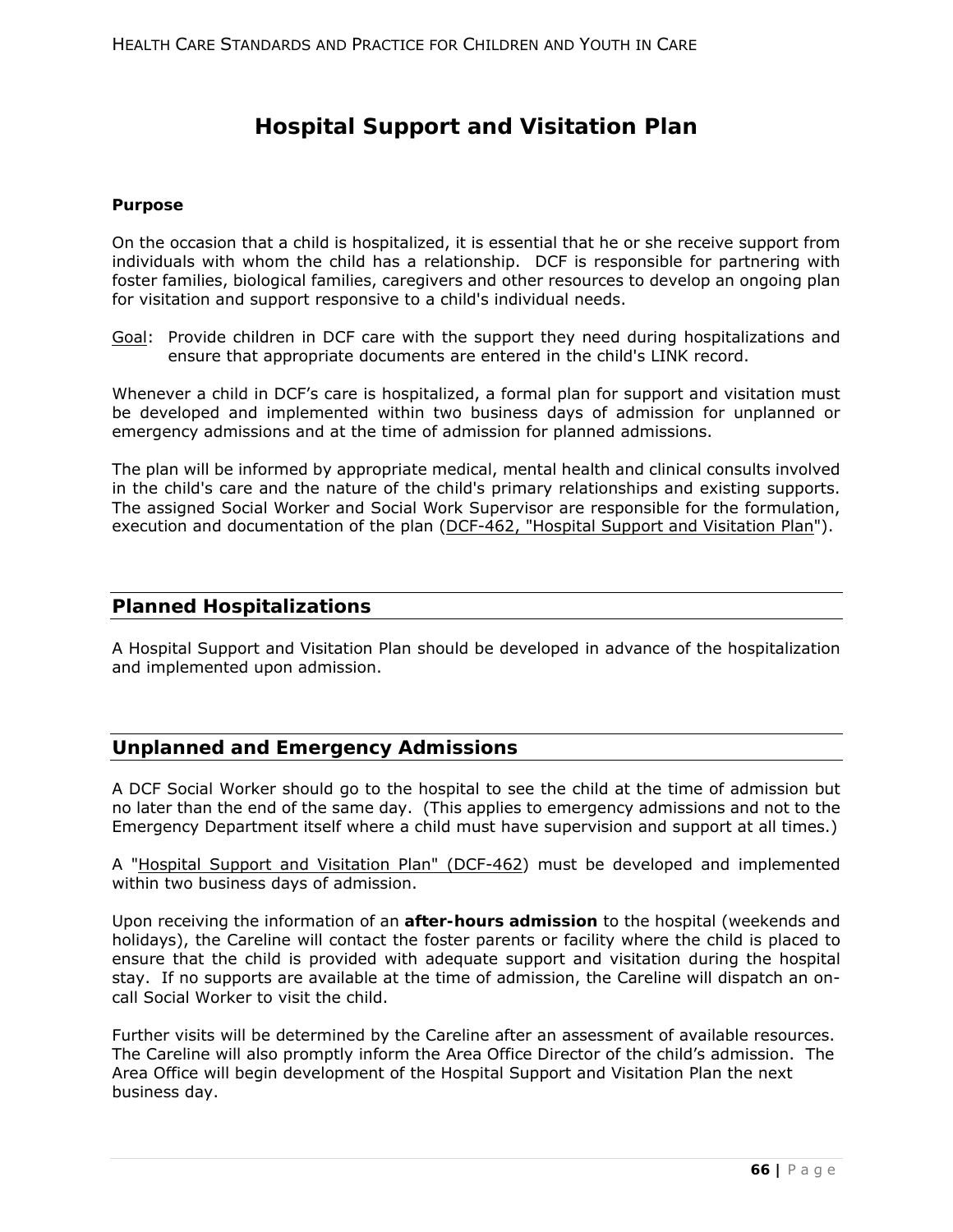# **Process for Developing a Hospital Support and Visitation Plan**

The Social Worker and Social Work Supervisor, FASU Social Worker and Supervisor and RRG staff will meet to discuss the child and the current hospitalization. The child's attorney should be invited. Topics should include:

- reason for admission and anticipated treatment or procedure;
- child's needs (both emotional and safety);
- child's baseline medical and mental health;
- anticipated duration of stay;
- available resources including foster and biological family members, other significant people in the child's life, DCF and other professionals known to the child;
- any visitation restrictions;
- legal status; and
- plan for continuation of child's pre-hospitalization medication regimen, including continuation of psychotropic medication and a plan for support of the child if medication is discontinued during hospitalization.

The RRG Nurse or clinical social worker should speak with the hospital medical provider to gather details including the extent of treatment or procedure and post-operative and hospital course.

Following this meeting, designated staff will follow up with the specific resources identified. Resources will vary depending on the specific needs of the child. (Assessment of the needs of the foster family or other caregiver should also occur if there are other children in the home. Those children's Social Workers should also be involved to support the caregiver.)

The biological family should be involved in the development of the visitation plan if appropriate. If not, the Social Worker will determine how the biological family can be included (*e.g.,* visits, phone contact) and the need for supervision of the visitors.

Resources to consider for visitation and support include:

- the foster parents or other caregivers and their extended families;
- biological parents and their extended family; and
- other significant people in the child's life (e.g., mentors, coaches, teachers, supports through church, baby-sitters, daycare staff, DCF).

The hospital social worker, nursing and medical providers must be consulted and their input included in the development of the plan.

The plan will establish the amount of visitation required each day for the child based on his or her needs and wishes.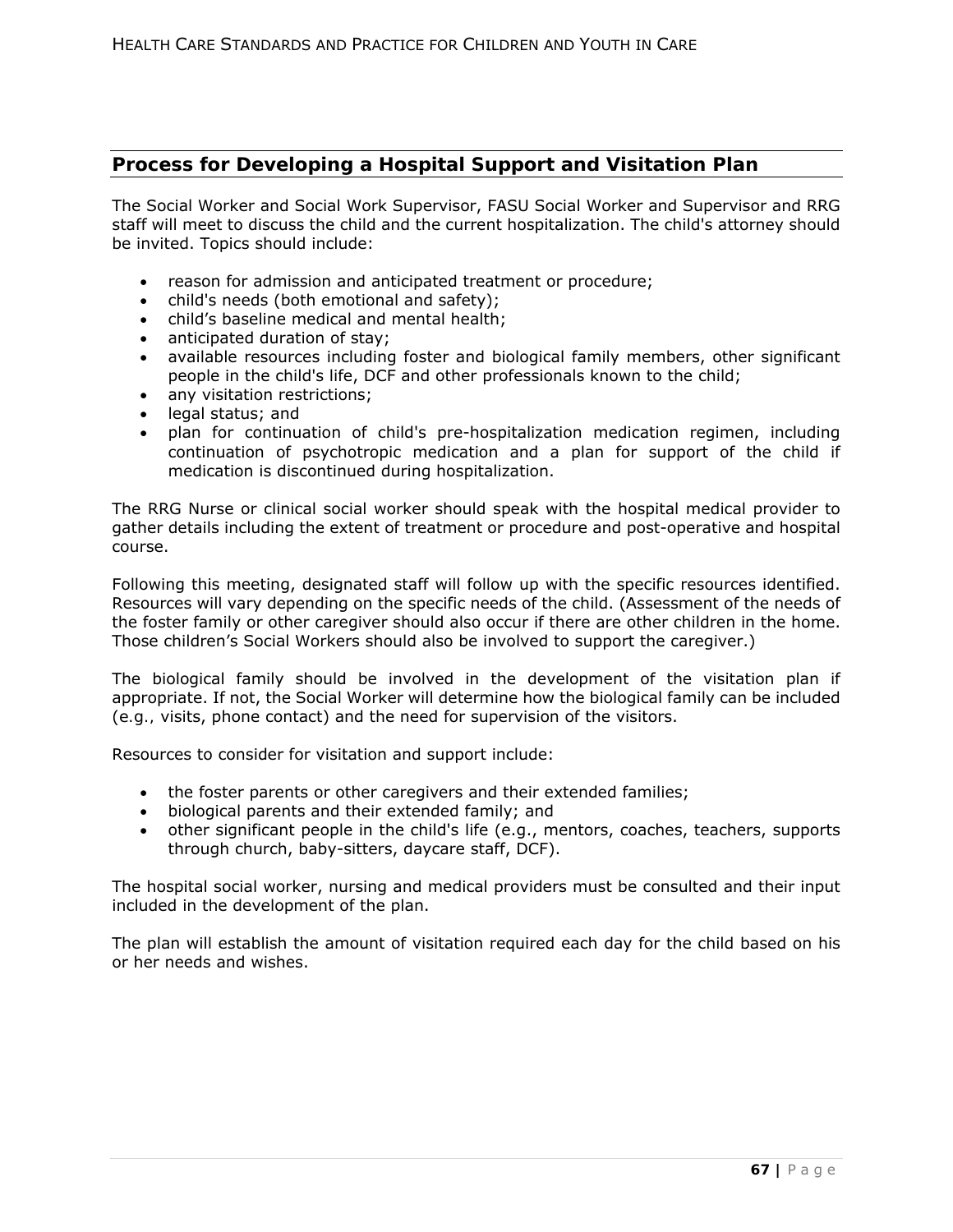# **Process for Implementation of the Completed DCF Hospital Support and Visitation Plan (DCF-462)**

The completed written plan (DCF-462, "DCF Hospital Support and Visitation Plan") will be:

- documented in LINK in the medical narrative and the supervisory note;
- provided to the hospital and placed in the child's chart;
- reviewed with the hospital social worker, nursing manager and medical provider;
- sent to the DCF Chief of Pediatrics (email or fax); and
- made available to the child's foster parent or other caregiver.

# **Components of the Written DCF Hospital Support and Visitation Plan (DCF-462)**

The DCF Hospital Support and Visitation Plan (DCF-462) shall include:

- the schedule for visitation (*e.g.,* daily, every other day);
- the DCF staff scheduled for visitation (e.g., Social Worker, RRG Nurse);
- foster parents', biological parents', siblings' and other resources' schedule for visitation;
- DCF daily phone contact plan (this will occur at an agreed-upon time with the hospital provider to receive updates about the child's status);
- a list of individuals other than DCF who can visit;
- a list of individuals who cannot visit:
- any restrictions on visitation and, where needed, a plan for accompanying individuals during supervised visits;
- any restrictions on telephone contacts;
- plan for continued mental health treatment, if necessary; and
- contact information for Social Worker, Social Work Supervisor, RRG Nurse, Program Manager, Area Office Director, foster parent or other caregiver, biological parent, child's attorney and the DCF Chief of Pediatrics.

# **Planned Admissions to St. Vincent's Special Needs Services (SVSNS)**

Admission to St. Vincent's Special Needs Services (SVSNS) are for a planned placements and respite admissions.

SVSNS provides pediatric care for children, ages three through twenty one, with complex medical needs such as children who are non-ambulatory with physical disabilities and intellectual disabilities

SVSNS has their own state approved special education school program

Admissions are best arranged between Mondays - Thursday's. SVSNS is not staffed to take emergency placements.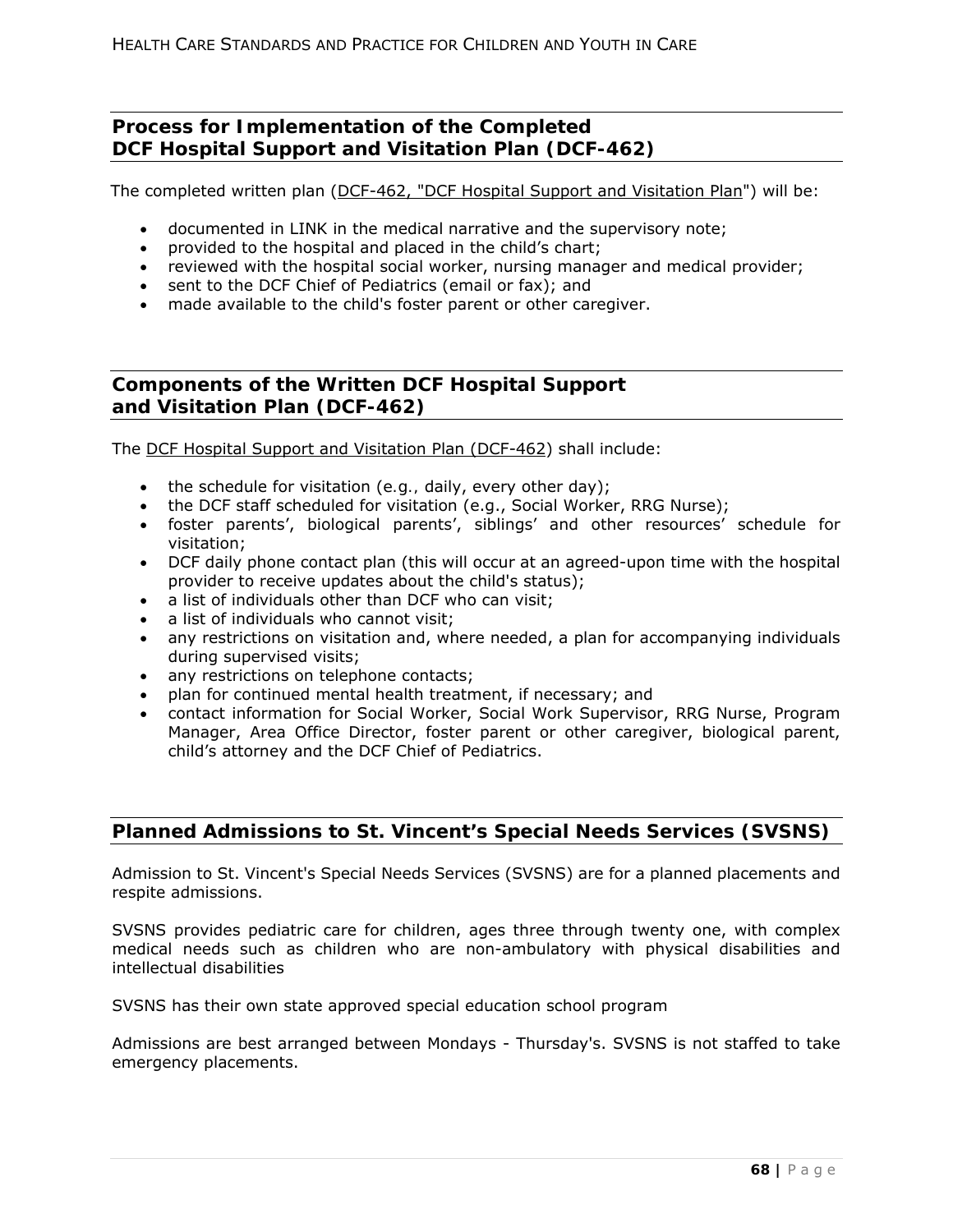### **Process for Placement Approval**:

Contact is made with SVSNS' Case Management to inquire if a bed is available. If a bed is available, they will arrange for a team from SVSNS to visit your child. Area Office Social Worker will participate in this meeting

If determined by SVSNS that placement is appropriate, they will contact DCF Director of Pediatrics to discuss possible placement. If DCF Director of Pediatrics agrees with placement, SVSNS will contact the Area Office Social Worker and/or RRG Nurse involved in the case to begin placement proceedings.

#### **Process for Placement:**

The child's DCF Social Worker will arrange for a pre-placement conference call meeting with the DCF Team and SVSNS. SVSNS requires the following documentation prior to admission:

- Medical orders
- Most recent PPT
- Most recent IEP
- Copy of immunization records
- Copy of last physical exam
- Copy of any recent radiological exams or scans
- Prescriptions (meds, diapers for incontinence care, DME, etc.),
- Medication prescriptions should be obtained in advance so pharmacy can prepare them in blister-packs.
- Obtaining Medical Equipment:
	- $\circ$  A letter of medical necessity for a hospital bed and a prescription for the hospital bed is required

DCF Licensing Unit needs to be contacted if a placement will result in going over License Bed Capacity (LBC). A DCF-2153 is required and submitted to DCF Licensing Unit. The form will be initiated by SVSNS and Area Office Management will need to sign.

# **Planned Hospitalizations to Hospital for Special Care (HSC)**

Admission to Hospital for Special Care (HSC) are for planned placements and respite placements.

HSC is a long- term acute/sub-acute -care hospital that provides services to children and adults.

Admissions are best arranged between Mondays - Thursday's. HSC is not staffed to take emergency placements.

#### **Process for Placement Approval**:

Contact is made with HSC Admission's office to inquire if a bed is available. If there is a bed available there will be an assigned admissions coordinator to assist. Placement must occur from an acute or sub-acute care facility.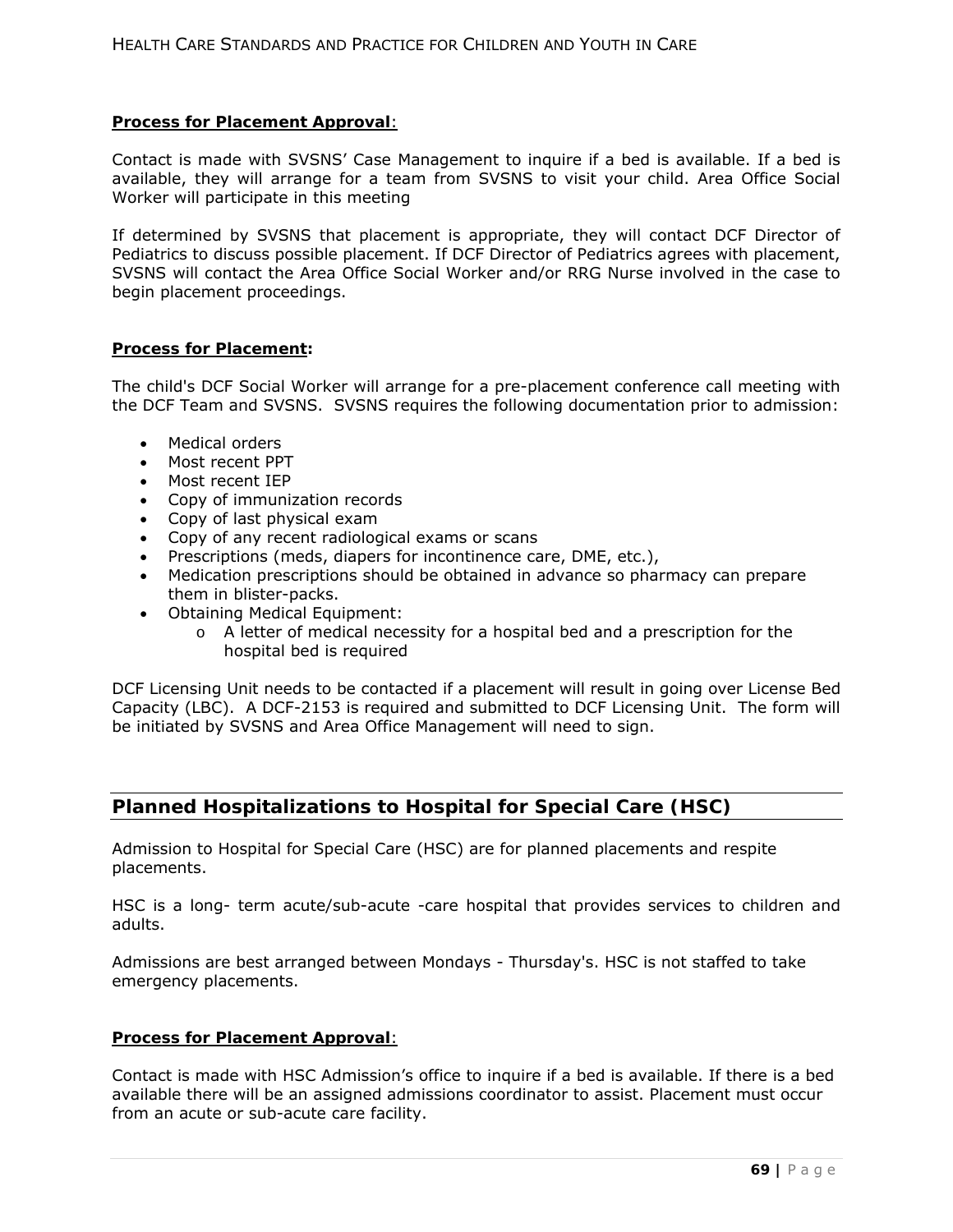Legal guardian must sign a release of information for HSC to obtain medical information to determine appropriateness for placement.

#### **Process for Placement:**

Placement will be coordinated by HSC and the acute/sub-acute care facility.

Legal guardian will need to sign admission paperwork at the time of placement.

For respite placements HSC requires the following documentation prior to admission:

- Medical orders
- Copy of immunization records
- Copy of last physical exam
- Prescriptions (meds, diapers for incontinence care, DME, etc.),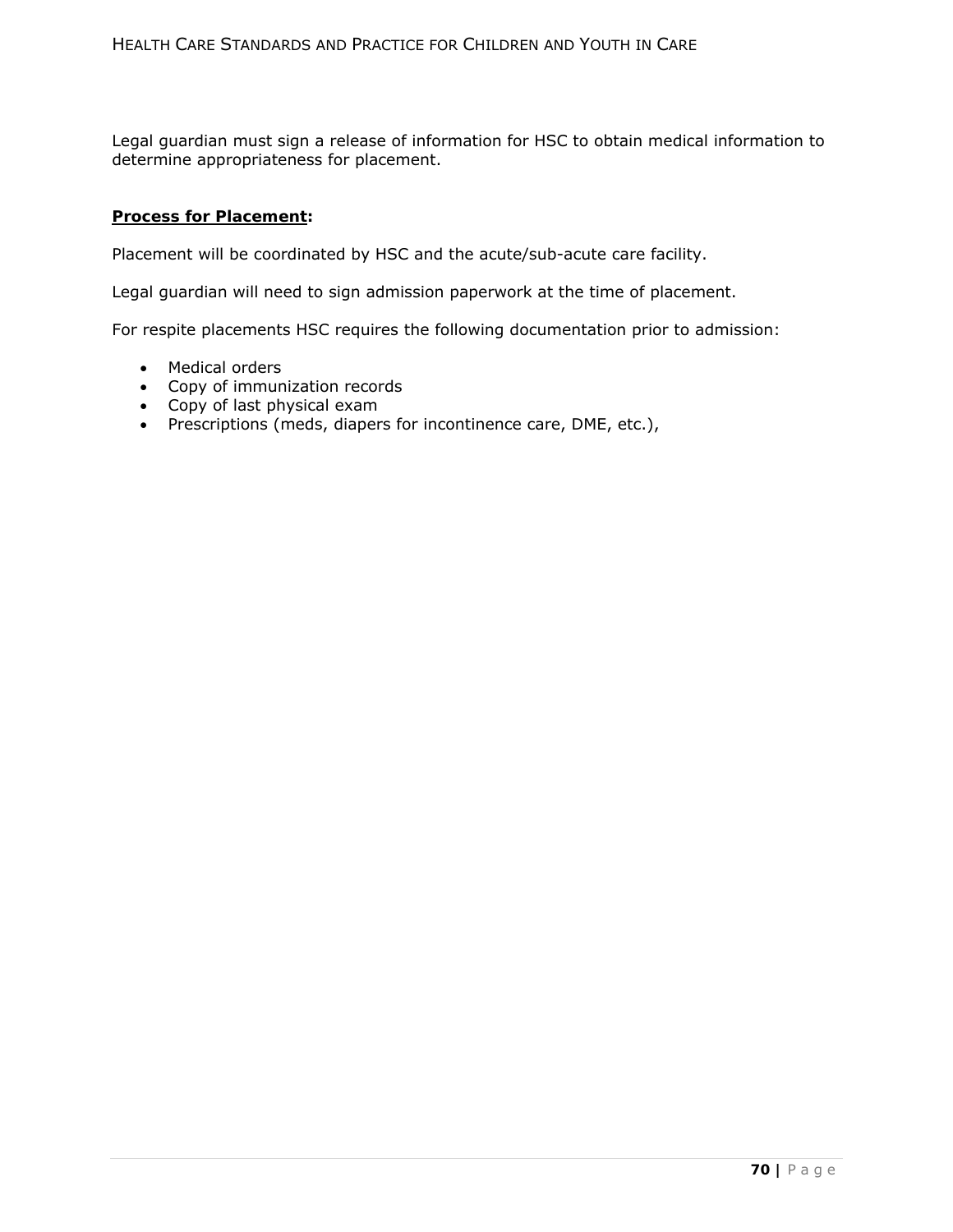# **Discharge from Care**

#### **Purpose**

Prior to discharge from DCF care, a child and his or her parents or legal guardian shall be provided with an up-to-date DCF Medical Alert (DCF-741) (health summary) including recommendations for ongoing medical and mental health care and contact information for the primary care provider or medical home (referred to as the "health care provider" in this Practice Guide) as well as any specialty providers who will be providing ongoing care to the child after discharge.

### **Who Develops the Discharge DCF Medical Alert**

The Social Worker in collaboration with the RRG Nurse, the child, their health care provider and the parents or guardian shall update the child's DCF Medical Alert.

### **Process**

The Social Worker shall inform the child's current health care provider of the plan to discharge the child from DCF care.

Reasonable efforts shall be made to maintain the same health care provider if appropriate. If the health care provider needs to change, the child's case plan shall be shared with the current health care provider so that a new provider can be identified, in consultation with the parent or legal guardian to whom the child will be discharged. DCF staff shall encourage current and successor health care providers to communicate directly about concerns or ongoing medical or mental health care needs whenever possible. An appointment should be scheduled with the successor health care provider prior to or soon after the child is discharged from care. In all communications the team needs to be aware of privacy and adolescent rights.

The Social Worker, with assistance from the RRG Nurse and the Health Advocate, if appropriate, are available to assist the family or youth in identifying a new provider. A summary of the child's health care and recommendations shall be forwarded to the successor health care provider.

For adolescents who are transitioning based on age, this process should start at age sixteen and be reviewed annually.

Once updated, the medical and mental health information and recommendations shall become part of the child's case record, entered into LINK and the DCF Medical Alert.

Cross references: DCF Policy 42-7 Practice Guide Section: Health Insurance – Discharge from Care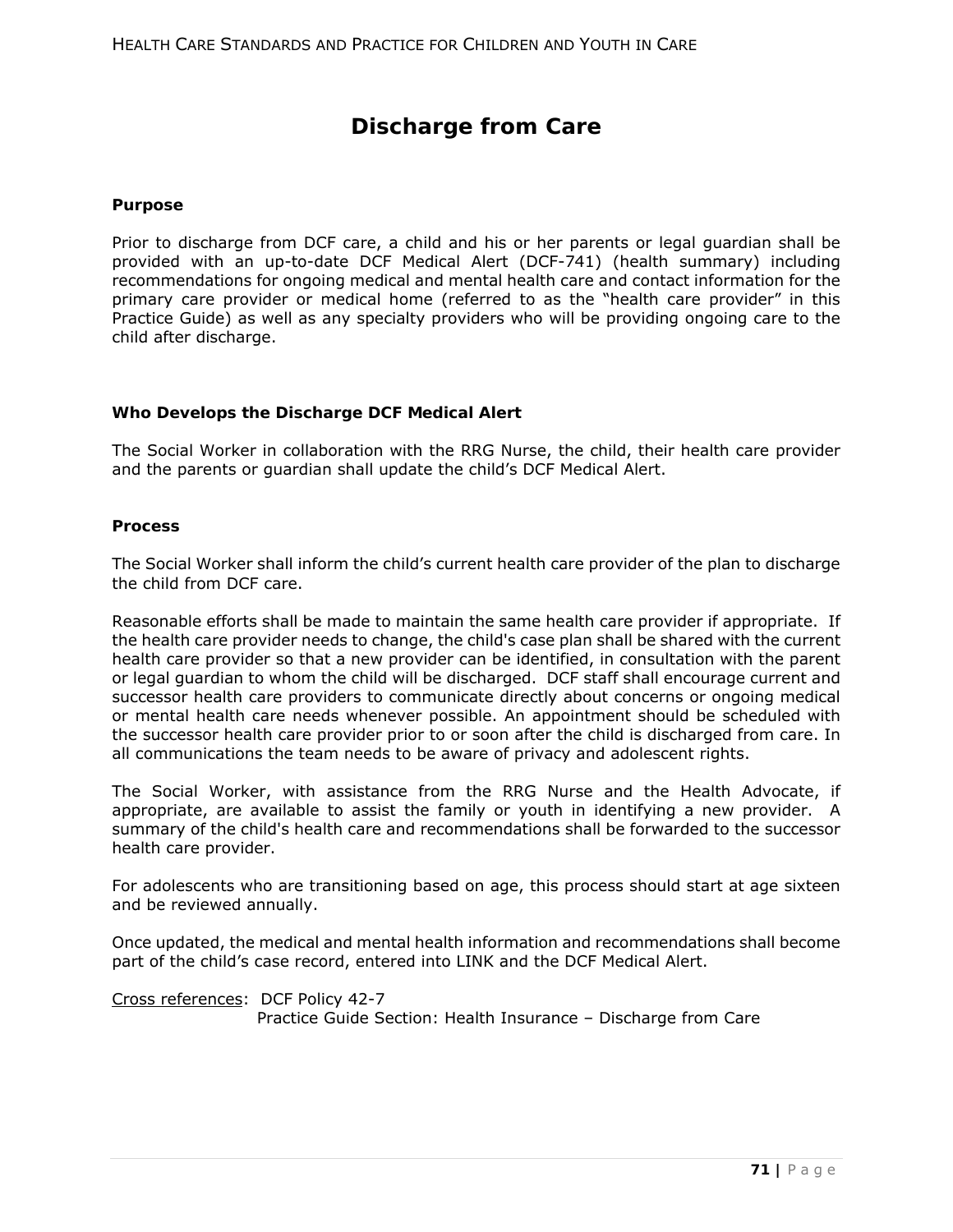# **Healthcare Proxy**

A healthcare proxy is a legal document with which an individual appoints an agent to legally make healthcare decisions on their behalf when he or she is incapable of making and executing healthcare decisions stipulated in the proxy. A healthcare proxy (also referred to as a durable power of attorney for healthcare) is a document that appoints someone to make medical decisions for you, if you are in a situation where you can't make them yourself.

Youth exiting DCF care should be advised to consider identifying an individual who can act as their healthcare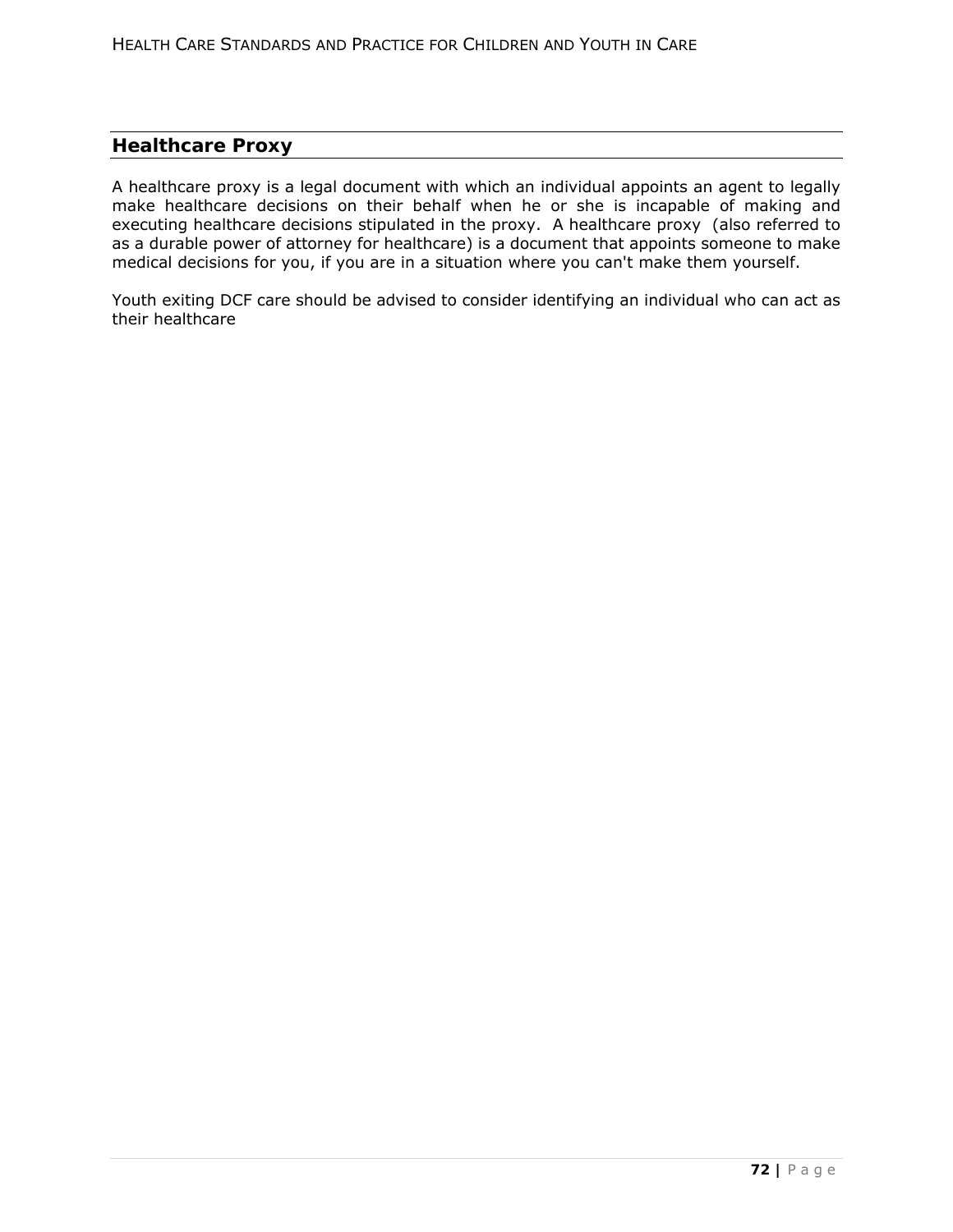# **Special Health Topics**

# **Religious Beliefs of Parents Preventing Necessary Medical or Mental Health Care**

### **Requirement to Investigate**

A DCF investigator shall investigate reports alleging that a child is suspected of not receiving necessary medical or mental health care because of the religious beliefs of the parents or other caregivers when the child:

- is in a life-threatening condition;
- is suffering harm;
- is suffering pain;
- will suffer increased seriousness of a medical or mental health condition.

#### **Definition**

**Necessary health care** means medical, mental health or dental care that is not necessarily emergent but that would adversely affect the child's health if not provided within a reasonable time, as determined by a qualified medical provider.

#### **Medical Consultation**

The investigation shall include consultation with the medical or mental health providers who are treating the child and any other medical or mental health experts as needed to adequately investigate the case.

#### **Religious Consultation**

The investigation shall include developing an understanding of the religious beliefs relied upon by the parents or other caregiver for the denial of medical treatment, a discussion with the parents about those beliefs and, if approved by the parents, a consultation with their clergy or religious advisor about alternatives to treatment that are approved by the family's religion.

#### **Findings of Medical Neglect**

If medical neglect is substantiated, the investigator shall:

- work with the family to obtain permission for treatment if the child is not in a lifethreatening condition; or
- file a Motion for Order of Temporary Custody immediately if the child is in a lifethreatening condition.

Prior to filing an OTC, the investigator shall obtain affidavits from two physicians (which may include psychiatrists, if applicable) that describe the child's condition, the need for treatment,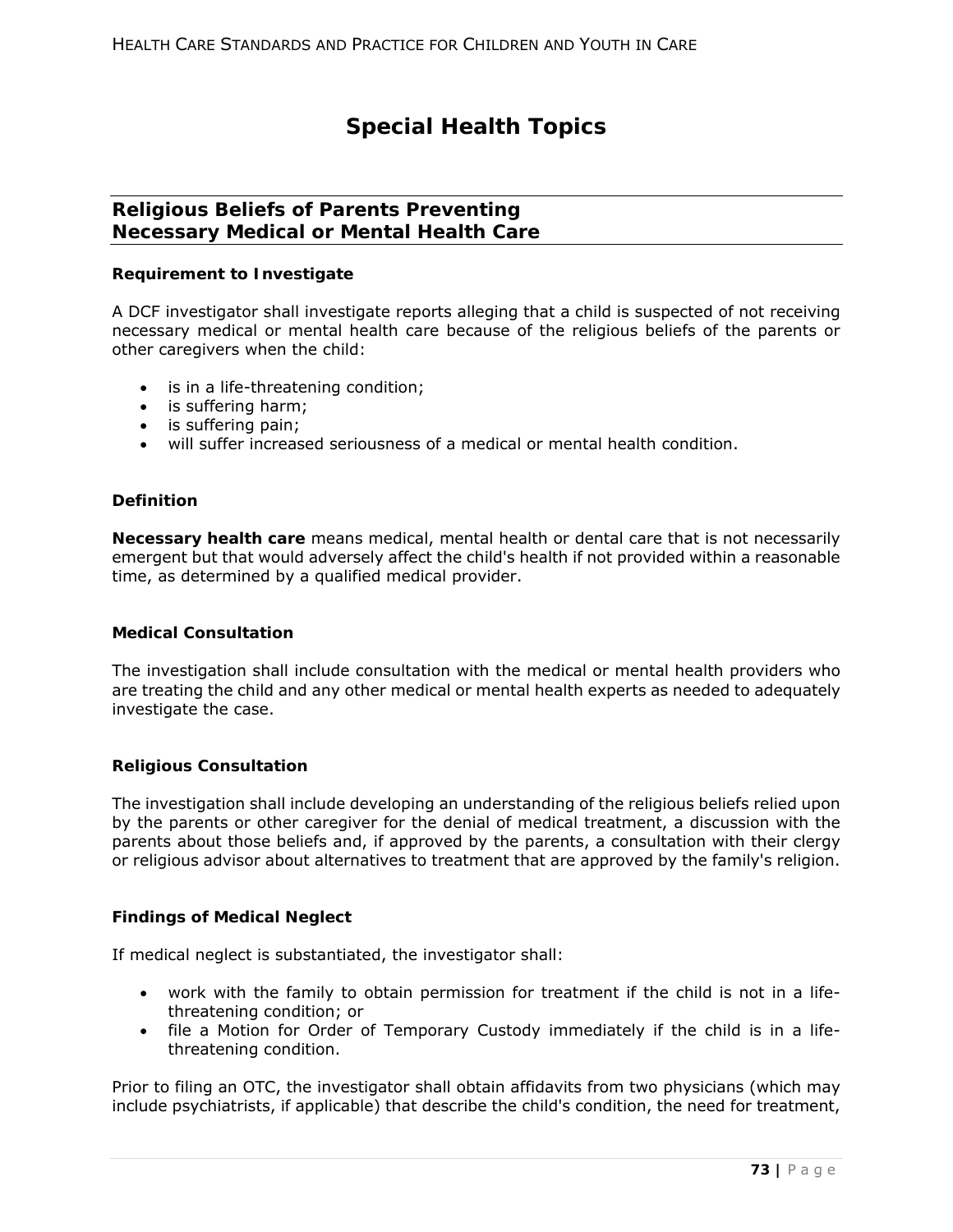the urgency of the treatment and what would happen to the child if the treatment is delayed or denied and the parents' or caregiver's refusal to authorize treatment after being fully informed of the child's conditions and need for treatment.

### **Procedures for Cases of Denial Based on Religious Beliefs**

Connecticut Practice Book §33a-8 sets out the procedure for obtaining an order from the Superior Court whenever there is an emergency life-threatening situation.

The investigator shall consult with the Area Office Attorney or Assistant Attorney General to determine the procedure to be followed.

### **Jehovah's Witnesses' Refusal to Permit Blood Transfusion**

In a case in which the issue is the ability to obtain permission for a blood transfusion for a child who is a Jehovah's Witness, the investigator shall ascertain that:

- the parents or caregiver have denied permission based on religious beliefs;
- non-blood medical alternatives and treatment have been discussed between the parents and the caregiver and physicians;
- contact has been made with the Hospital Liaison Committee of Jehovah's Witnesses; and
- necessary medical care cannot be managed without a blood transfusion.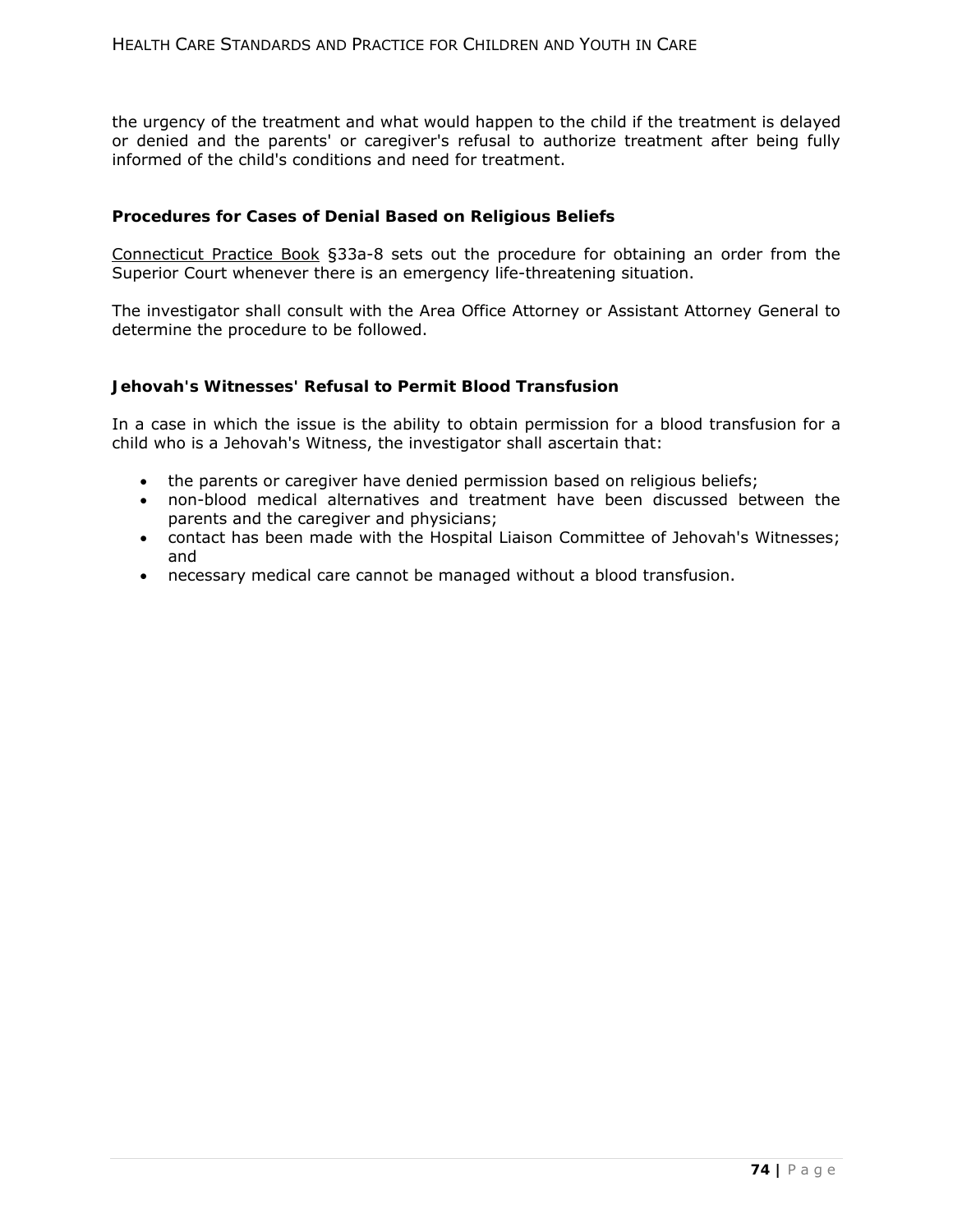# **Termination of Pregnancy**

### **Introduction**

Connecticut law states that the decision to terminate a pregnancy shall be solely that of the pregnant woman in consultation with her doctor. The law requires youth under 16 years of age to receive specific pregnancy information and counseling from their health care providers before terminating a pregnancy.

Temporary caregivers, statutory, natural, foster and adoptive parents and guardians have no legal role in the decision and do not have to be consulted with or notified of the decision. DCF may assist young women by providing access to appropriate medical and counseling services.

Legal reference:Conn. Gen. Stat. §19a-600, §19a-601 and §19a-602.

#### **Definition**

**Counselor** means a psychiatrist, licensed psychologist, licensed clinical social worker, certified guidance counselor, certified marriage and family therapist, ordained member of the clergy, certified physician's assistant, licensed nurse-midwife, and licensed registered or practical nurse.

### **Pregnancy Information and Counseling**

Pregnancy information and counseling prior to an abortion must be provided by a physician or counselor.

# **Counseling Requirements**

Physicians and counselors shall:

- explain that the information is intended to neither persuade the young woman to have an abortion nor to carry the pregnancy to term;
- explain to the young woman that if she does decide to have an abortion, she can change her mind at any time before the abortion;
- explain that if she decides not to have an abortion, she can change her mind at any time during which she can have a legal abortion;
- explain the alternatives to having an abortion including informing the young woman of the possibility of having the child and keeping it, putting the child up for adoption, or placing the child with a relative or in foster care;
- inform the young woman that public and private agencies are available to assist her with the alternative she chooses and that she can have a list of these agencies and their services;
- explain to the young woman that she can get birth control information from public and private agencies and that she can have a list of these agencies;
- discuss with the young woman the possibility of involving her parents, guardian or other adult family members in her decision about the pregnancy;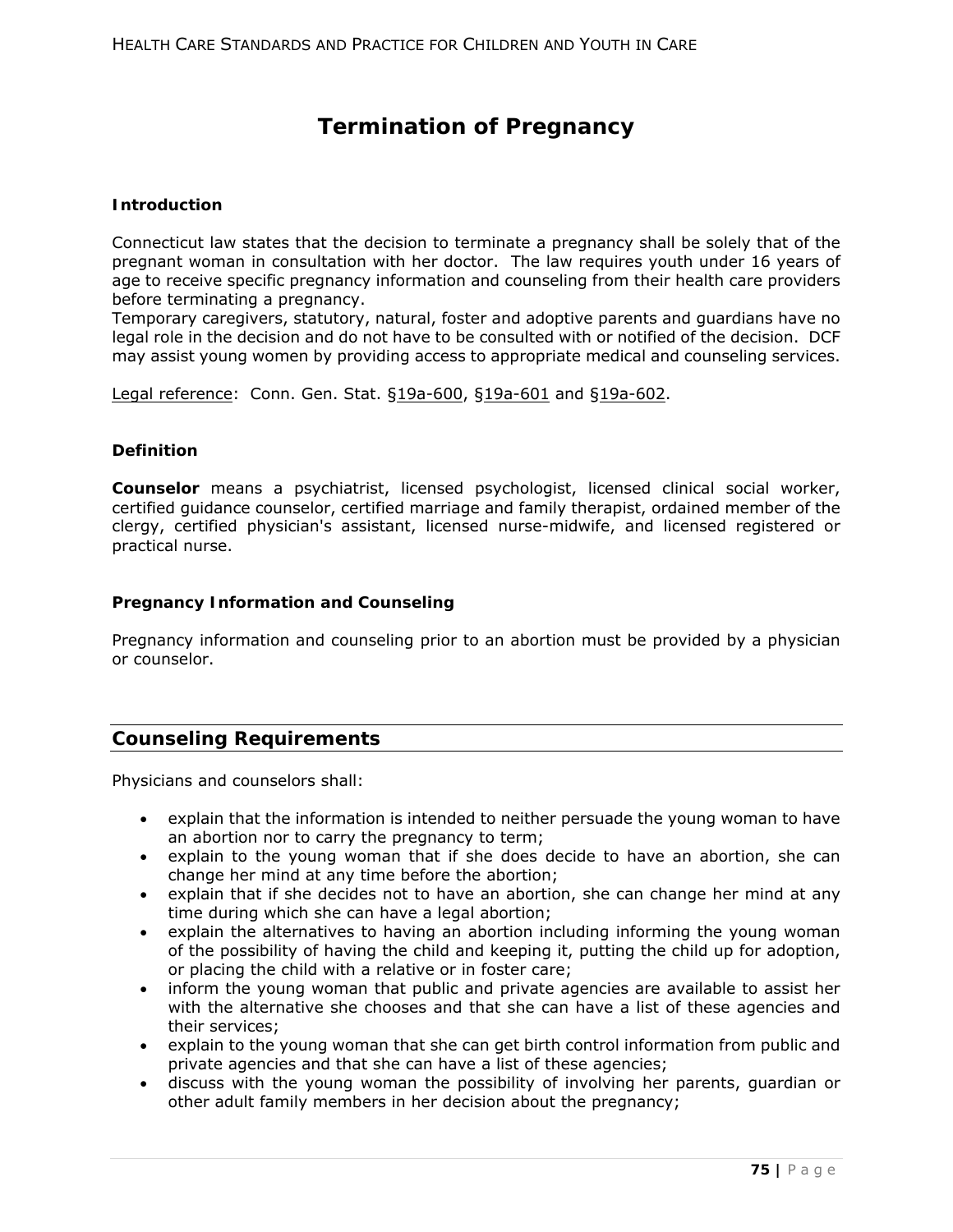- discuss with the young woman whether she thinks involving her parents or guardian would be in her best interests;
- give the young woman a chance to ask questions about pregnancy, abortion and child care; and
- give the young woman the information she wants or inform her where such information can be obtained.

# **Affirming Receipt of Information and Counseling**

Following the receipt of information and counseling, the physician or counselor and the young woman must jointly sign and date a form attesting to the fact that the counseling requirements have been addressed to the satisfaction of the young woman. The physician or counselor's business address and telephone number must be included on the form.

# **Counseling Forms and Counseling Services**

Counseling forms developed by the Department of Public Health (DPH) are available at health clinics under the jurisdiction of DPH. Counseling services, prior to an abortion, must be provided by counselors in those facilities.

### **Emergency Exception**

Counseling procedures and forms are not required in medical emergencies that, for the young woman's safety or well-being, require an immediate abortion. A doctor performing such an abortion must indicate the medical emergency in the medical records.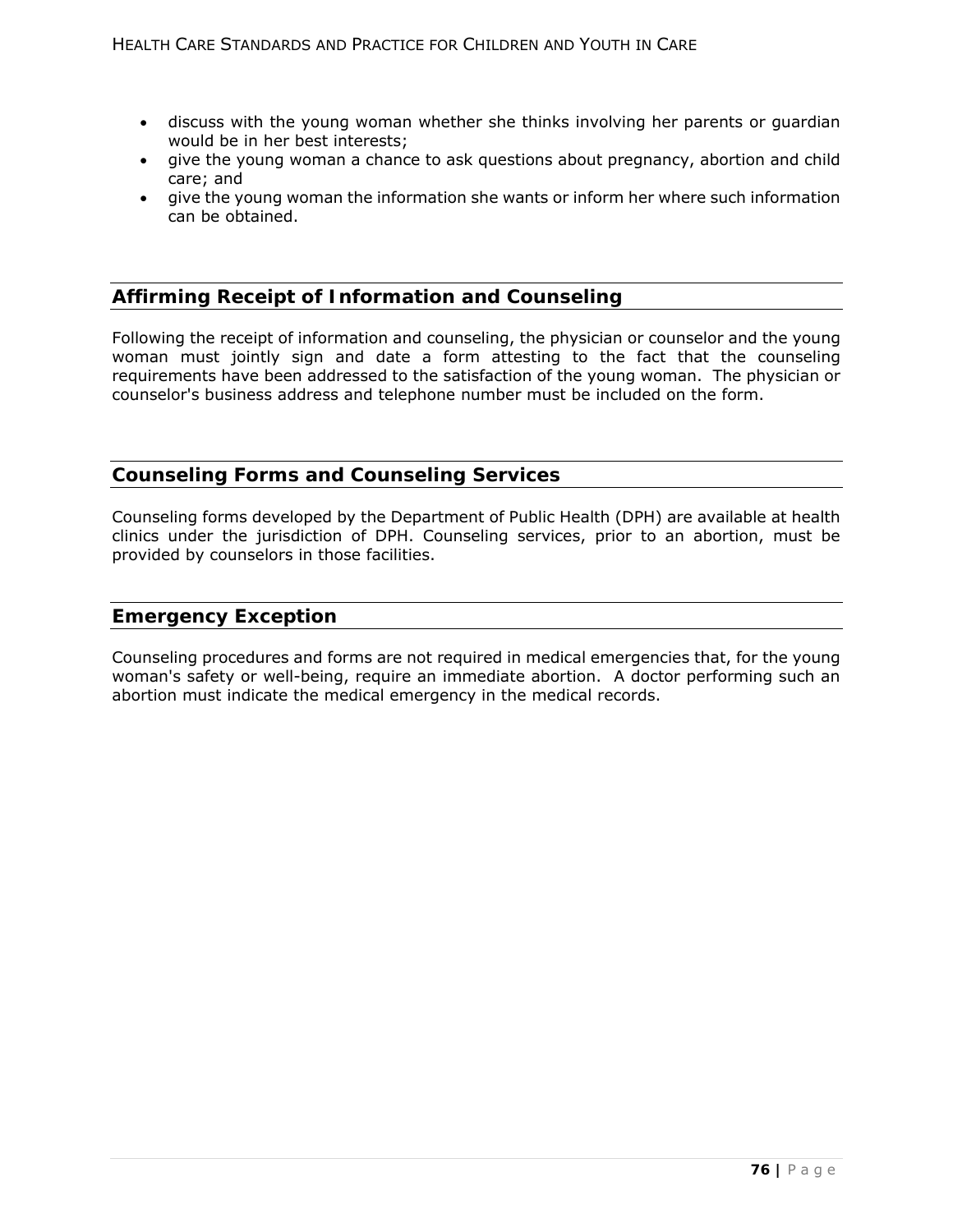# **Children and Youth Placed in Foster Care**

## **Initial Medical Screening**

#### **Purpose**

Each child placed in an out-of-home placement shall, within 3 business days of removal, receive an initial medical screening to identify if he or she has an acute medical, dental or mental health care need or has a chronic medical or mental health condition which requires medication.

The purpose of the initial health screen is to:

- identify any acute medical, dental, or urgent mental health needs and to assure the timely provision of necessary treatment;
- ensure the child has medications and/or treatments needed for any chronic medical or mental health conditions;
- identify signs and symptoms of maltreatment including physical, sexual and emotional abuse and neglect, and child traumatic stress symptoms;
- assess for any infections or communicable diseases

### **Exemptions**

Exemptions may be granted by a Program Supervisor in consultation with the RRG Clinical Team and shall be documented in the managerial conference note as to consideration why the child is exempt.

- A child who is placed directly from a hospital setting or a physician's office where a comprehensive initial screen was performed does not require an initial health screening provided that he or she has received all necessary treatments for acute problems during this period. Records of these treatment encounters shall become part of the child's DCF medical record.
- A child who has completed a forensic interview and/or evaluation by a CAPS team physician where an acute medical, dental or mental health need was not identified.
- A child who has completed a well child exam within 30 days of entering care with no change in condition or outstanding/chronic medical, dental or behavioral health concerns.

#### **Social Worker Responsibilities**

The SW shall, with the assistance of the caregiver, relatives, SWS, congregate care providers, RRG nurse, health advocate and providers:

- Complete DCF-460R, " Permission to Deliver or Obtain Routine/Specialty Health Care and MDE"
- Complete DCF 2131(T), "Authorization for Release of Information To DCF" and complete DCF 2131(F), "Authorization for Release of Information From DCF"
- SW will obtain the child's health insurance card
- Consult with the RRG nurse as needed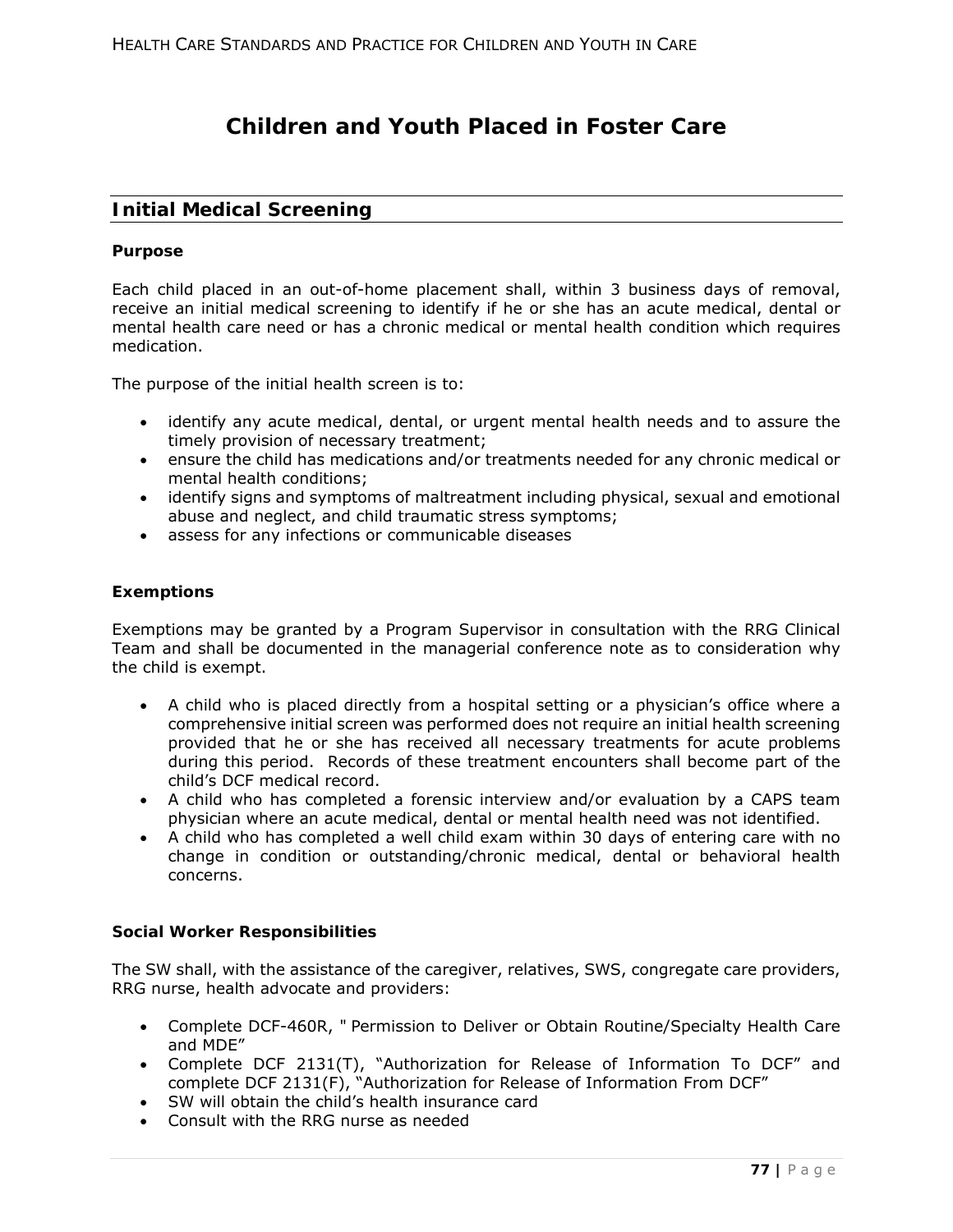- Consult with the Health Advocate as needed
- Consult with the RRG mental health clinician as needed
- Ensure the child has all medications, treatments and durable medical equipment available and the caregiver is trained to administer.
- Ensure that the initial health screening appointment is made within the above prescribed timeframe, ideally with the child's primary care provider.

### **Placement Responsibilities**

- It is the expectation that the care giver will make every attempt to attend all medical, dental and behavioral health appointments of the children in their care.
- The caregiver will participate in child specific medical training as indicated.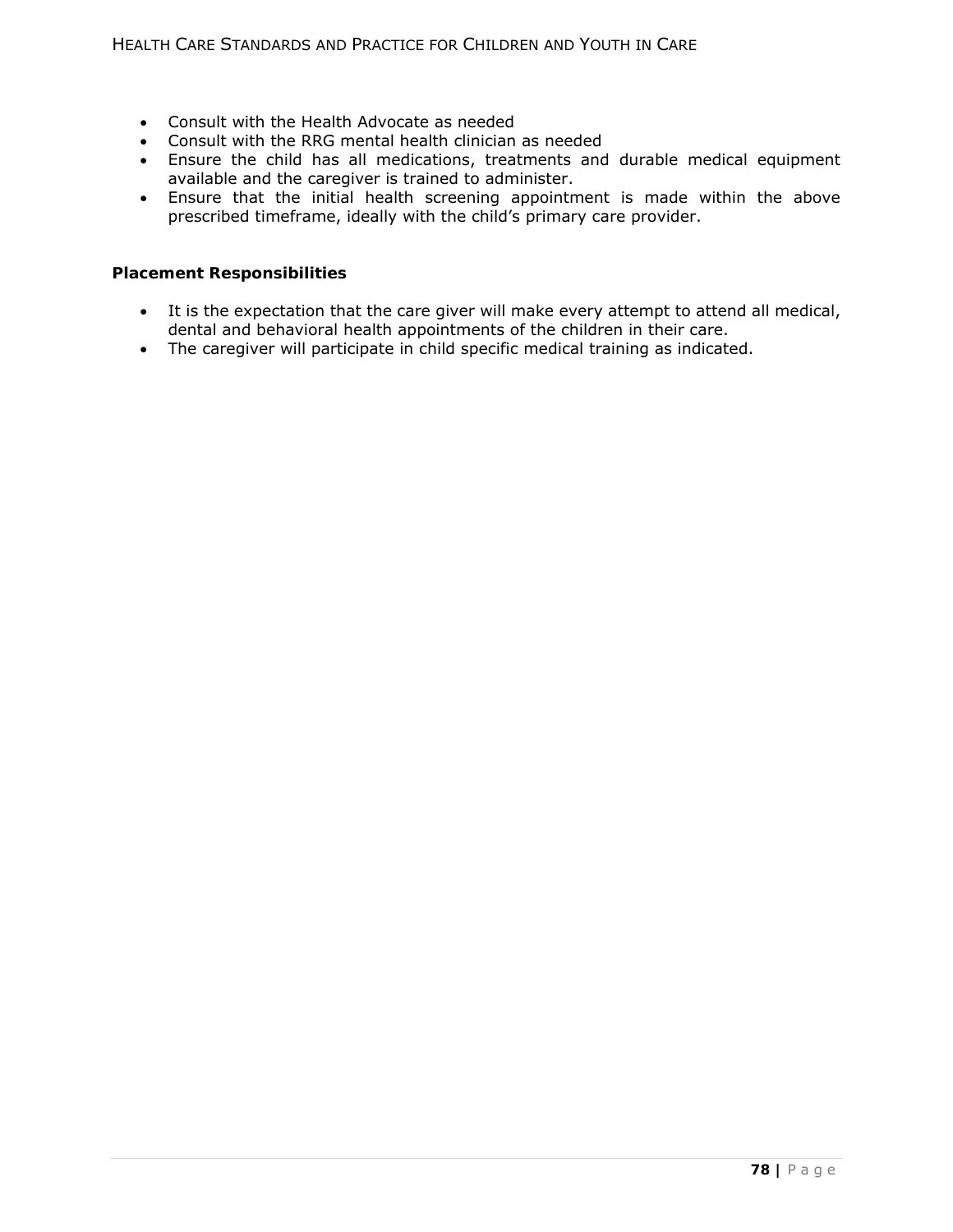# **Health Passport**

### **Purpose of Health Passport**

The purpose of maintaining health information in the Health Passport is to assist in the care, coordination and management of a child's medical and mental health care needs. The Health Passport contents comprise the information that should be entered into the LINK Medical Icon. The Health Passport shall be provided to the caregiver at the time of each placement and should accompany the child to all medical appointments. Health history that is not available at the time of placement shall be provided to the caregiver ASAP.

### **Contents of the Health Passport & LINK Medical Icon**

All children in an out-of-home placement shall have a Health Passport which has information necessary for the care of the child that includes:

- DCF Medical Alert (DCF-741) form (LINK Medical Icon) This contains medical, mental health history and current health status.
- DCF Report of Health Care Visit (742) form the caregiver completes for each medical appointment. A copy of the provider's electronic patient summary report can be substituted.
- DCF Caregiver Log of Visits to Provider (DCF 2127) form or a copy of the electronic patient summary report that contains the appointments.
- Child's Medical insurance card whether this is through Medicaid or private insurance. At a minimum, a member insurance number should be provided.

#### **Medical Records**

Prior to obtaining any medical and/or mental health records, a RRG Nurse and/or RRG mental health clinician consult should occur.

#### **Social Worker Responsibilities**

The Social Worker is responsible for creating and distributing the Health Passport.

- This can be done in conjunction with the caregiver, relatives, the Social Work Supervisor, congregate care providers, RRG Nurses, and the identified medical and mental health care providers
- Completing and updating the Health Passport/LINK Medical Icon
	- Every time a child enters a new placement
	- When there are changes in the medical and/or mental health plan of care.
	- When medication changes occur
- Review the information on the DCF-741/LINK Medical Icon, DCF-742, and Caregiver Log DCF-2127 with the caregiver and answer any questions. Ensure the caregiver has copies to maintain in the Health Passport.
- Contact DCF Health Advocate if Medical insurance card and/or member insurance number is needed.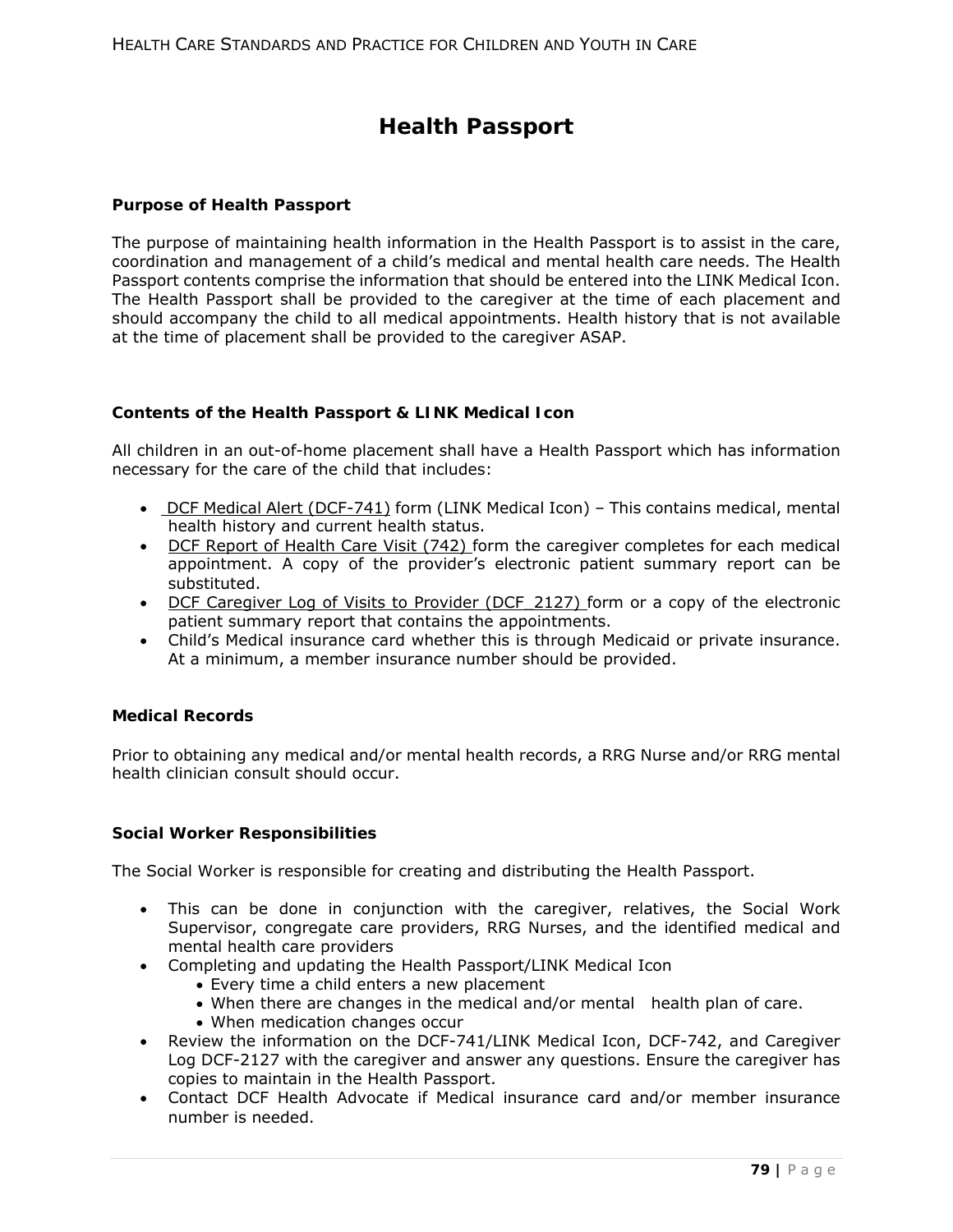- Consult with the RRG Nurse and/or RRG mental health clinician as necessary.
	- The medical and mental health records of children are confidential and may only be shared with caregivers and other providers as necessary with an appropriate release of information in place. The Social Worker shall explain to the caregiver that this information shall not be shared without DCF consent.
- All children in DCF care must have up-to-date immunization records and a current well child exam on file.
- Information concerning a child's HIV and AIDS status may be released on an as-needed basis when DCF has legal guardianship. When DCF does not have guardianship, a written release for disclosure of information from the parent or guardian must be obtained prior to any disclosure. Cross reference: DCF Policy 26-3, "HIV Testing."
- SW will ensure all children in DCF care have up-to-date immunization record and a current well child exam in the case record.

## **Placement Responsibilities**

It is the expectation that the caregiver will report all medical and mental health changes to the DCF Social Worker and appropriate provider in a timely manner and attend all medical and mental health appointments.

The caregiver shall with the assistance of the Social Worker and identified medical and mental health care providers:

- Maintain the DCF Caregiver Log of Visits to Providers (DCF-2127).
- Ensure DCF Report of Health Care Visit (742) form is completed by the provider for each medical appointment. A copy of the provider's electronic patient summary report can be substituted.

The caregiver must notify the DCF Social Worker when:

- The above is not possible.
- The medical and mental care provider has indicated on the DCF-742 that he or she needs to speak to the Social Worker.

| <b>RRG Nurse</b><br><b>Responsibilities</b>       | Available to consult upon request.                                                                                                                                              |
|---------------------------------------------------|---------------------------------------------------------------------------------------------------------------------------------------------------------------------------------|
| <b>Health Advocate</b><br><b>Responsibilities</b> | Assist SW to obtain the child's Medical insurance card whether<br>this is through Medicaid or private insurance. At a minimum, a<br>member insurance number should be provided. |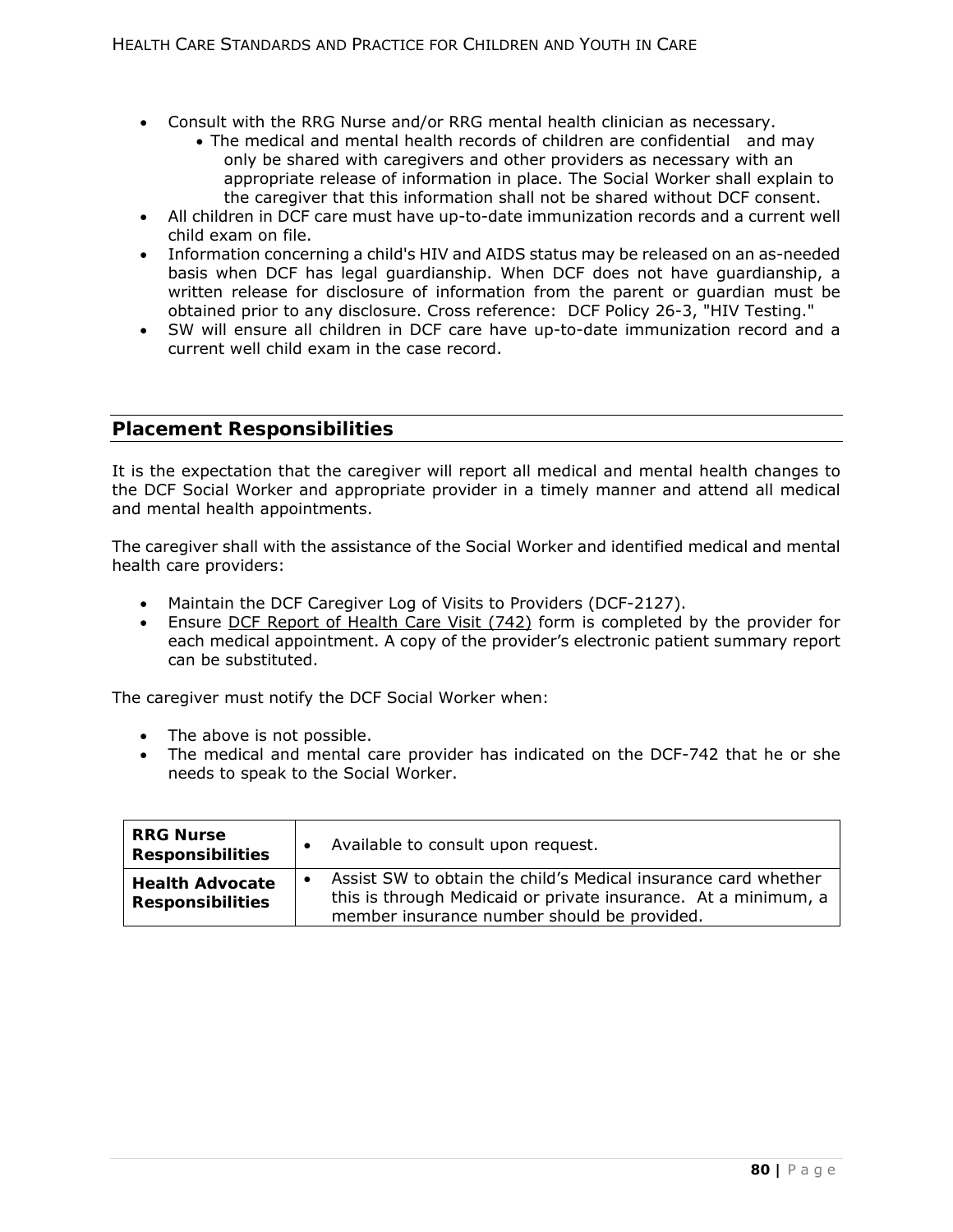# **Placement**

### **Foster Care**

### **Purpose**

To ensure that children safely transition into foster placement, DCF will provide the foster parents medical information, medications, medical equipment and medical training. Through the signed DCF-460R, " Permission to Deliver or Obtain Routine/Specialty Health Care and MDE " the foster parents have authority to approve routine medical care.

### **Process**

Prior to the placement of a child in a foster home the foster parents must receive trainings to prepare them to manage the child's medical needs. The following required trainings are:

- Fostering Health for Children in Foster Care This training is based on the health standards in the practice guide: "Standards and Practice Regarding the Health Care of Children in DCF's Care". The focus of the training is to instruct foster parents on DCF standards and practices as it relates to the health and wellness of DCF children in their care (e.g. MDE, safe sleep, etc.). This training is part of pre-licensure training for foster parents.
- Cardiopulmonary Resuscitation (CPR) The following are CPR recommendations for foster parents. Recommendations for laypersons are based on 2010 ILCOR's recommendations. DCF requires the following CPR standards:
	- Foster parents must be certified in CPR (age-appropriate).
	- CPR certification course must include a demonstration of skills competency that is observed by the certifying agency's authorized instructor. A written test is not required.
	- The following CPR certifying organizations offer trainings for laypersons consistent with DCF's expectations:
		- The American Red Cross, the American Heart Association, the National Safety Council, American Safety and Health Institute or Medic First Aid International, Inc.
	- CPR certification cards must be provided as documentation of course completion.
- Medication Safety for Foster Parents this training is optional, except for foster parents of children with complex medical needs classification 2-4. The goal of the training is to inform foster parents how to safely manage medications for the children in their care. The training also offers the foster parents information about classes of medications and safe medication administration practices.

DCF's expectation is that children in care are placed in homes were the foster family is fully immunized consistent with ACIP/AAP guidelines and the recommendations. The department will not place children in homes where the foster parents and/or their children are unimmunized or under immunized. The Social worker shall consult with the RRG nurse on cases where placement is considered in an under immunized or unimmunized home. An assessment will be made based on the child's age, immunization status, length of time in placement, and potentially other case permanency related issues. Conversely, children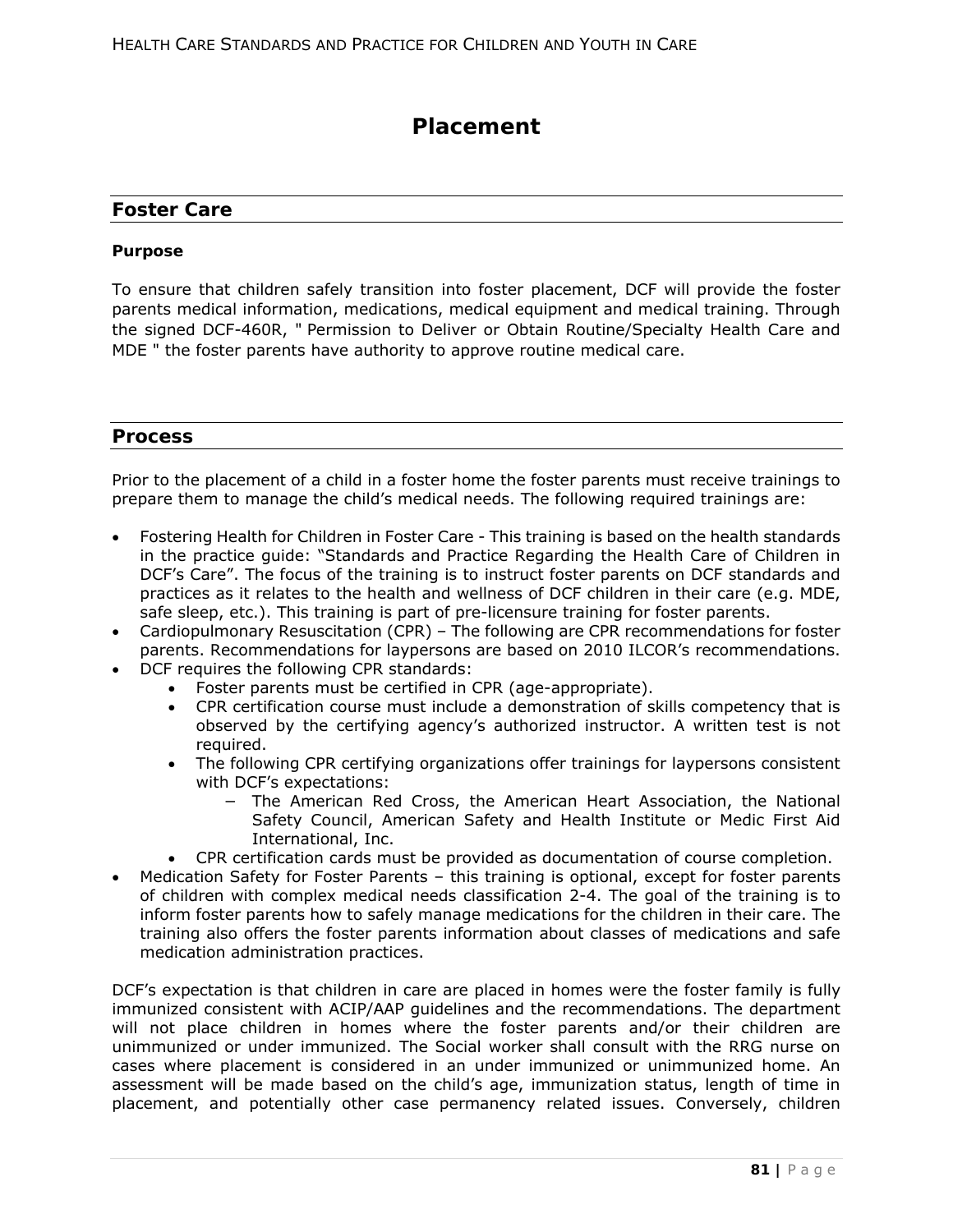entering foster care who are not immunized will not be placed in homes where there are infants or immunocompromised children. The RRG supervising nurse, DCF Director of Pediatrics and the DCF Legal Director will be consulted.

At the time of placement of a child into the foster home, the Social Worker provides the foster parent with a copy of the child's health passport containing any current medical information as to medical treatments and medications (e.g. information received on the "Request for Medical Information" (DCF-2147). The Social Worker provides the foster parents with medications and medical equipment that the child needs. The Social Worker will inform the foster parents who are the child's primary care physician, dentist and other providers are, if applicable. The Social Worker will give the foster parent the dates of last medical appointments and a copy of the child's immunization record, if available. DCF encourages foster parents to maintain the child's prior medical provider(s) for continuity of medical care. Any request to change a child's existing medical provider must be made to the Social Worker who shall consult with the RRG nurse. The Social Worker will inform the foster parent that it is their responsibility to take the child to medical appointments, if the foster parents are unable to bring the child they need to work with the Social Worker to make alternate arrangements if appropriate.

Cross Reference: See in this Practice Guide sections on: Inform Consents and Permission to Treat Children with Complex Medical Needs Request for Medical Information Initial Health Screening Health Passport DCF Policy 44-4-1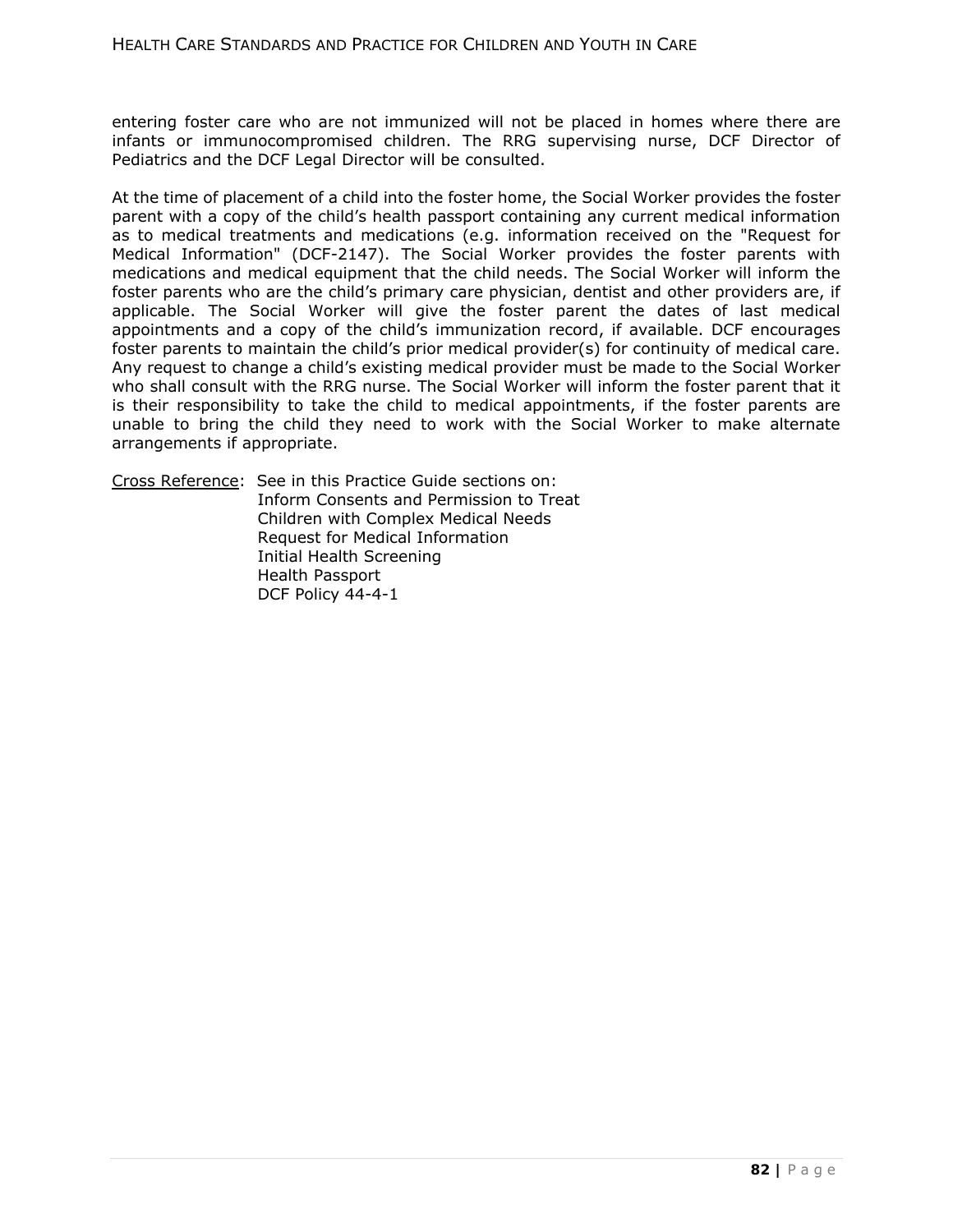# **Children with Complex Medical Needs**

### **Purpose**

Children with complex medical needs are particularly vulnerable and therefore require medical oversight and monitoring consistent with their level of complexity and risk. This will be done by the DCF Social Worker, a Regional Resource Group (RRG) Nurse and, as needed, DCF's Chief of Pediatrics and his or her staff.

## **Classification**

Whenever possible assignment should be to Social Workers with expertise working with children with complex medical needs would be preferred unless it's not in the child's best interest due to the stability of the relationship with the current social worker or for the nearterm accomplishment of permanency.

Monitoring and oversight of children who are designated as Classifications 3 and 4 will include scheduled RRG nurse consultation and visitation as per guidelines.

# **Classification Identification**

**"Child with complex medical needs"** means a child who has one or more of the following:

- a diagnosable, enduring, life-threatening medical condition;
- a medical condition that has resulted in substantial physical impairment;
- a medically-caused impediment to the performance of daily age-appropriate activities at home, school or in the community; or
- a need for medically-prescribed services as identified on the DCF-2101, "Certification of a Child with Complex Medical Needs."

Children with complex medical needs shall be classified into one of four classifications:

- **1. Potential Condition-Related Risk** means a child who has a chronic health condition which is under good control but requires an educated caregiver. Chronic diseases in this classification include but are not limited to mild or moderate persistent asthma, cancer in remission until the child is medically cleared by the medical provider, chronic infections such as Hepatitis C and latent tuberculosis which require monitoring but no treatment, well-identified allergies which require Epi-pen use, or a newborn with perinatal substance exposure requiring medication upon discharge.
- **2. Medically at Risk** means a premature infant (born at less than 32 weeks gestation) or a child who has a chronic health condition which may periodically become life-threatening such as well-controlled insulin-dependent diabetes, a well-controlled seizure disorder requiring medication, moderate-to-severe asthma that has not resulted in a pediatric intensive care (PICU) or acute hospitalization in the last six months or a chronic infection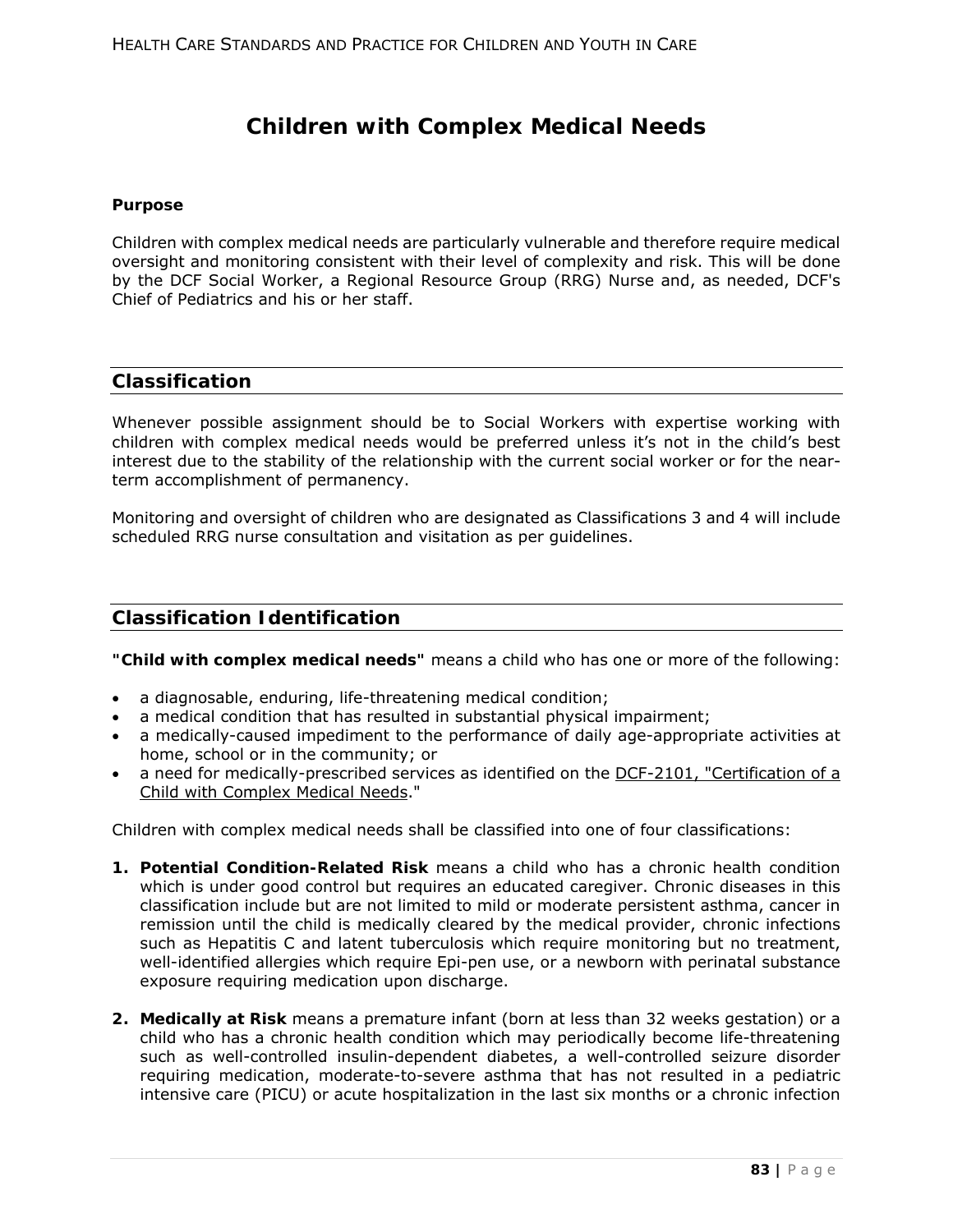such as hepatitis C or latent tuberculosis for which the child is receiving treatment. (**Note:**  Conditions resulting in repeated hospitalizations shall be classified as Level 3.)

**3. Intensive Medical Needs** means a child with a chronic condition that is not wellcontrolled or which requires daily or regular intensive medical follow-up or treatment, including severe forms of chronic disease such as poorly-controlled insulin-dependent diabetes, diabetes that requires the use of an insulin pump, a poorly controlled seizure disorder, hemophilia, an immune disorder, or severe persistent asthma which requires intensive and ongoing medical follow-up or has required an acute hospitalization or PICU admission in the past six months.

### **4. Technology-Dependent or Medically-Dependent:**

**Technology-Dependent** means a child who requires a mechanical device or special technological intervention to maintain or sustain life. Children in this classification require routine or periodic assistance from trained and licensed nursing personnel and the availability of professional skilled nursing personnel for assessment of the child's medical status. Examples of children who are technology-dependent are those who require substantial assistance with activities of daily living, those who are unable to ambulate independently due to cerebral palsy or developmental disabilities, and those who may be temporarily unable to ambulate independently due to an injury or surgery, but who are expected to remain in this status only temporarily.

**----- OR -----** 

**Medically-Dependent** means a child whose medical status requires specially-trained personnel immediately available to attend to the child, for whom a skilled nursing assessment may be needed as frequently as every two hours or for whom round-the-clock nursing care is required. Children who are medically-dependent may be able to live outside of a medical care facility, but are dependent upon a high level of care and assessment in order to sustain life, such as children with tracheostomies or on ventilators.

# **Process for Establishing a Child as Having Medically Complex needs**

DCF Social Worker obtains information from any number of sources which suggests that a child in DCF care may have complex medical needs-

After review of the information, the Social Worker shall:

- consult with the Regional Resource Group (RRG) Nurse to make a preliminary determination as to whether or not the child is medically complex.
- complete Section I of the DCF-2101, "Certification of a Child as Having Complex Medical Needs;"
- forward the DCF-2101 to the child's primary health care provider for completion.
- upon receipt of the signed DCF-2101 from the provider, submit the form to the RRG Nurse for review and signature. Then to Supervisor and Program Manager for review and signatures.
- document the child's complex medical needs status in the LINK medical profile, and document any consults and the completion of the DCF-2101 in the LINK medical narrative;
- file the original DCF-2101 in the child's case record;
- send a copy of DCF-2101 to the RRG Nurse; and
- notify FASU of the child's medically complex designation. FASU will notify Central Office Medically Complex Program Clinical Nurse Coordinator if the foster parents need Medically Complex Certification Training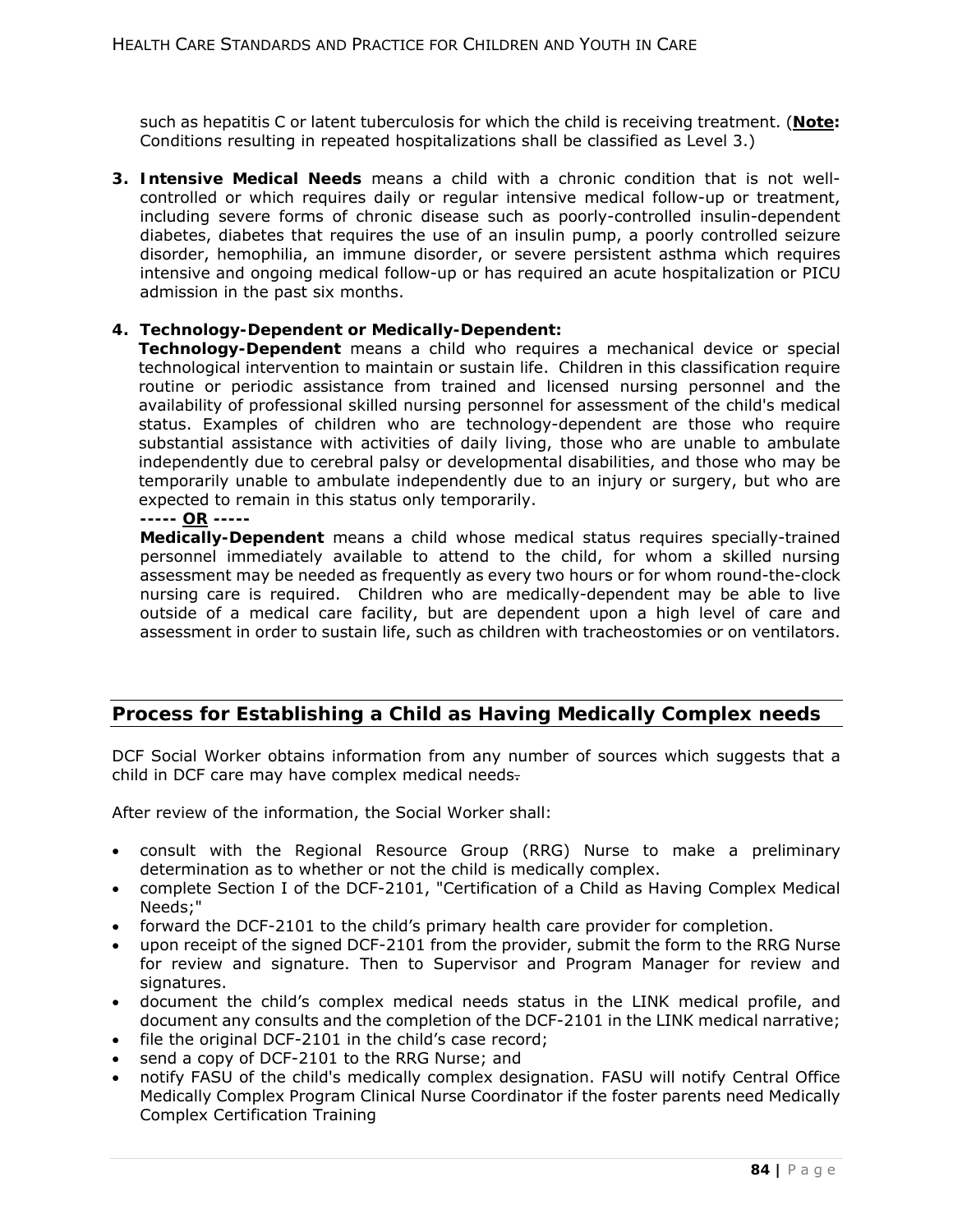notify the area office Health Advocate for outreach to the HUSKY (Medicaid) program to determine what level of supports this program may be able to offer.

### **Change in a Child's Medical Conditions**

Whenever there is a change in the child's medical condition which would cause a change in the rate, a new DCF-2101 must be signed by the primary health care provider and submitted for review and approval.

### **Disagreements with PCP**

If the RRG Nurse and primary health provider do not agree on the child's classification, the Nurse shall review the DCF-2101 with their RRG Nurse Supervisor. If the RRG Nurse Supervisor is in agreement with the classification, the RRG Nurse will reach out to the medical provider and explain why they see the level of medical complexity as being at the different recommended level. If the PCP still disagrees with this classification, the RRG Nurse will reach out to the DCF Chief of Pediatrics or designee to determine the appropriate classification.

### **Recertification**

The child's medical status must be reviewed and re-certified by the child's primary health care provider every six months. To obtain re-certification, the Social Worker shall follow the same procedures as for initial certification

To remove a child from medically complex status, the Social Worker must submit the DCF-2101 to the child's primary health care provider for verification that the child currently does not require any of the care listed on the DCF-2101.

The Social Worker shall document the change to the child's status in LINK and inform the foster parent. The Social Worker shall inform the FASU of the change in child's status.

In the cases of subsidized adoption or guardianship, whenever there is a change in the child's medical conditions the following should occur:

- annually, the DCF Subsidy Unit shall send a DCF-2131, "Release of Information," to the adoptive parent or relative guardian;
- the Subsidy Unit staff shall send the completed DCF-2131 and the DCF-2101 to the medical provider for completion; and
- if the child's provider determines that the child should no longer be classified as medically complex, the family shall be contacted by the Subsidy Unit and sent a DCF-800, "Notice of Proposed Denial, Suspension, Reduction or Discontinuance of DCF Benefits."

Note: The DCF-2131 allows the Subsidy Unit to contact the provider regarding the child's current medical condition.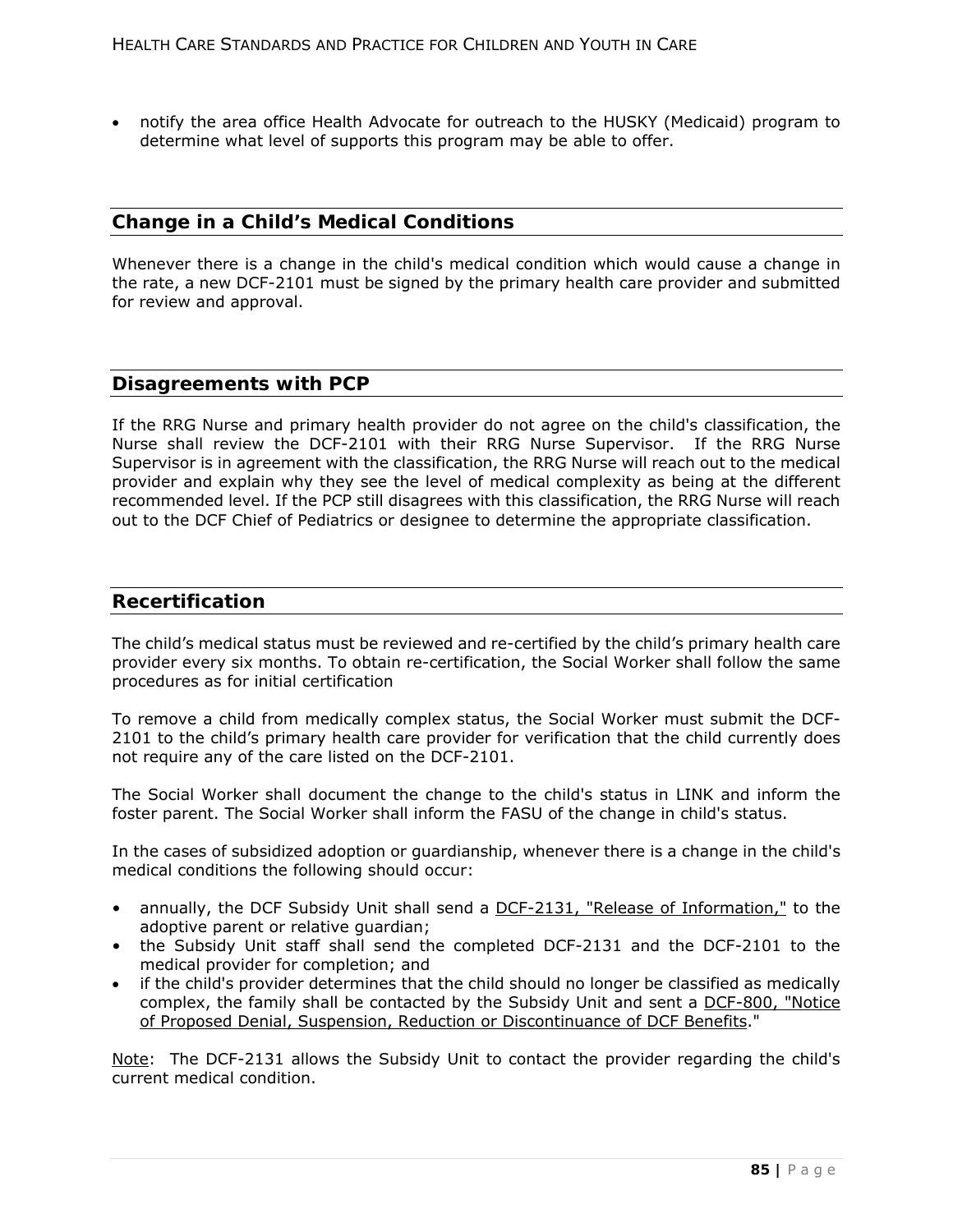- The foster care rate is paid monthly and is determined by the medically complex
- classification of the child. It shall be used to provide reimbursement of costs incurred
- for those foster or adopted children who meet the complex medical needs criteria on an
- ongoing basis.

## **Extraordinary Rate**

Extraordinary expenses are for items, environmental adaptations, services or equipment which are ordered by the child's primary care provider for the child's care and which would result in an additional cost to the foster family. These expenses include the rental or purchase of special medical supplies or equipment not provided through the child's medical insurance.

To request approval for extraordinary expenses, the child's Social Worker shall:

- consult with the Area Office Health Advocate;
- utilize the DCF-2103, "Extraordinary Expenses for the Care of a Child with Complex Medical Needs," to document the child's needs and all efforts to secure the needed resources through available funding sources; and
- submit the DCF-2103 to the Social Work Supervisor and Program Manager for review and approval.

## **Medically Complex Log**

A log shall be maintained of all children with complex medical needs known to the RRG nurse and updated regularly with current medical information. Each RRG Nurse will maintain a log of all children with complex medical needs in their Area Office.

## **Foster Parent Training Requirements**

### **Child Specific Medical Training**

Child-specific medical training" or **("CSMT)"** means a 1:1 training given to a caregiver and backup caregiver, prior to or on the day of placement, about the medical and associated care needs of a child with complex medical needs. Training should be given by a health care professional (physician or nurse outside of DCF) familiar with the child's care. This training is not provided by the RRG Nurse. Training will be determined by the child's individual plan of care and is based on their current medical and healthcare needs and licensed practitioners' orders

After training has been completed, the child's Social Worker shall be responsible for documenting the child-specific medical training in the LINK narrative. Documentation shall cover the following topics:

- name and qualification of licensed health care professional;
- components of the child-specific training;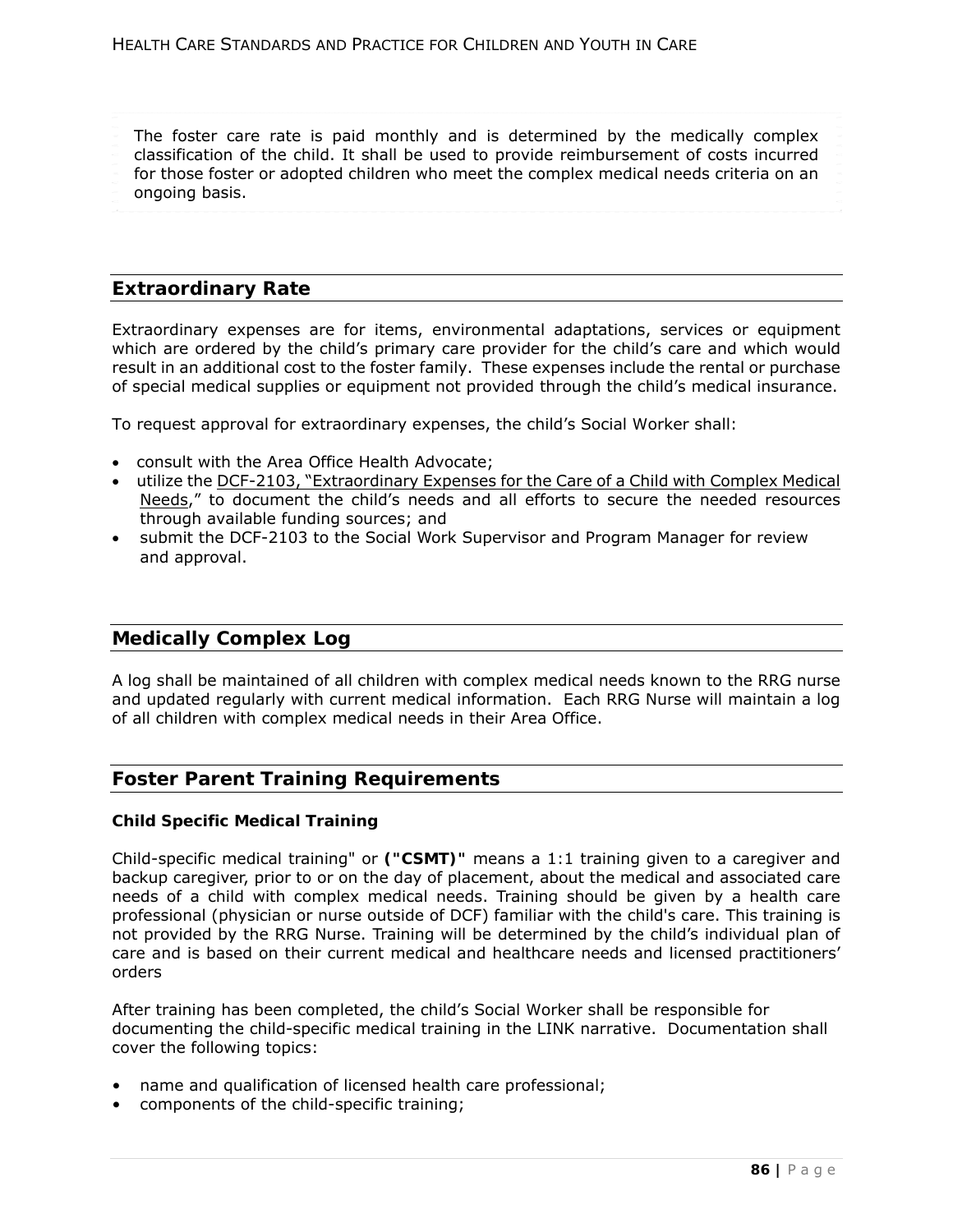- components of the trauma-specific training;
- location of trainings;
- lengths of training given to the foster parent and back-up caregiver during the childspecific training; and
- confirmation through the trainers that the foster parent and back-up caregiver have demonstrated a good understanding of the child's needs.

Ongoing documentation is required if any additional training has been provided to the parents after the placement, during doctor visits, home care visits, or any other training sessions, using the same criteria as above.

The Social Worker will verify that the foster parents have current CPR certification.

# **Medically Complex Certification Training Program**

The DCF Medically Complex Training Program shall provide post-licensing training and certification for families who wish to care for children with complex medical needs.

To become certified as a medically complex caregiver for children in Classifications 2, 3 and 4, the following requirements must be met unless a waiver has been granted (as specified below)

### **Classification 1**

### **This includes:** *All Foster Parents: DCF Core, TFC, Kinship and Pre-Adoptive, (includes: Backups, & Respite Providers)*

Training requirements:

- Fostering Health for Children in Foster Care
- Medication Safety for Foster Parents (recommended)
- CPR certification (age- appropriate)
- CSMT (Child Specific Medical Training)

## **Classification 2-4**

### **Training Requirements for: DCF Core and TFC Foster Parents,**  *(includes: Backups, & Respite Providers)*

- Medically Complex Certified- 1 Full day class and Prerequisites
	- Prerequisites to register for this 1 full day class are:
		- − Fostering Health for Children in Foster Care
		- − Module 28: Strategies and Resources for Managing Healthcare
		- − Medication Safety for Foster Parents
		- − CPR certification (age-appropriate)
- CSMT (Child Specific Medical Training)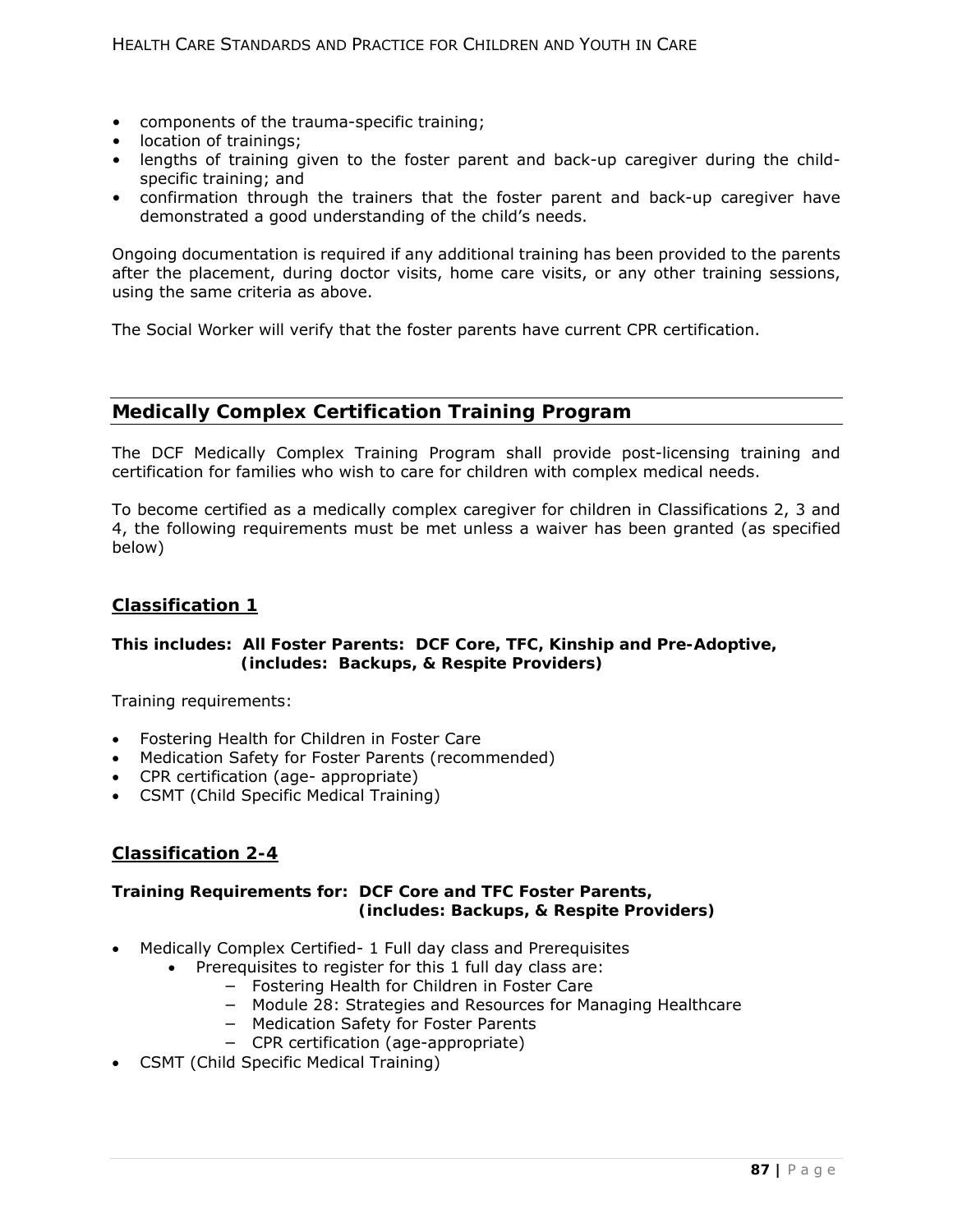### **Training Requirements for: Kinship and Pre-Adoptive Foster Parents,**  *(includes: Backups, & Respite Providers)*

- Fostering Health for Children in Foster Care
- Module 28: Strategies and Resources for Managing Healthcare
- Medication Safety for Foster Parents (recommended)
- CPR certification (age-appropriate)
- CMST (Child Specific Medical Training)

DCF foster parents, back-up caregivers and respite providers shall be paid a stipend of \$250.00 per person upon completion of the certificate training requirements.

Note**:** Transportation and child care expenses are incorporated into the stipend rate.

These re-certification requirements are in addition to the mandatory post-licensing requirements to maintain foster care licensure.

| <b>Time Frame</b> | <b>Re-certification Requirement</b>                                                                                                                                                              |
|-------------------|--------------------------------------------------------------------------------------------------------------------------------------------------------------------------------------------------|
| Ongoing           | Maintain current CPR certification                                                                                                                                                               |
| <b>Biennially</b> | Continuing education related to the needs of this population of children and<br>their caregivers.                                                                                                |
| Ongoing           | Demonstrate consistent, competent ability to care for children with complex<br>medical needs, including needs related to trauma, as determined by medical<br>and trauma treatment professionals. |

### **Respite**

Any person who wishes to provide respite care for children with complex medical needs in Classifications 2-4 must complete the training requirements for that level of classification.

# **Role of the Clinical Nurse Coordinator in the Medically Complex Training Program**

The Clinical Nurse Coordinator in the Division of Health and Wellness and the Office of Children and Youth in Placement shall coordinate the certification program.

The Central Office Clinical Nurse Coordinator shall:

- Coordinate Certification Classes for potential medically complex foster parents including ensuring eligibility for certification based on required pre-requisites
- make the final determination that the foster parent and back-up caregiver have successfully completed all requirements for certification; and
- provide the FASU Program Manager with the names of those foster parents and back-up caregivers who have been certified. The FASU Program Manager shall ensure that the foster parent's certification status is entered in LINK. The back-up caregiver's documentation shall be filed in the foster parent's licensing record.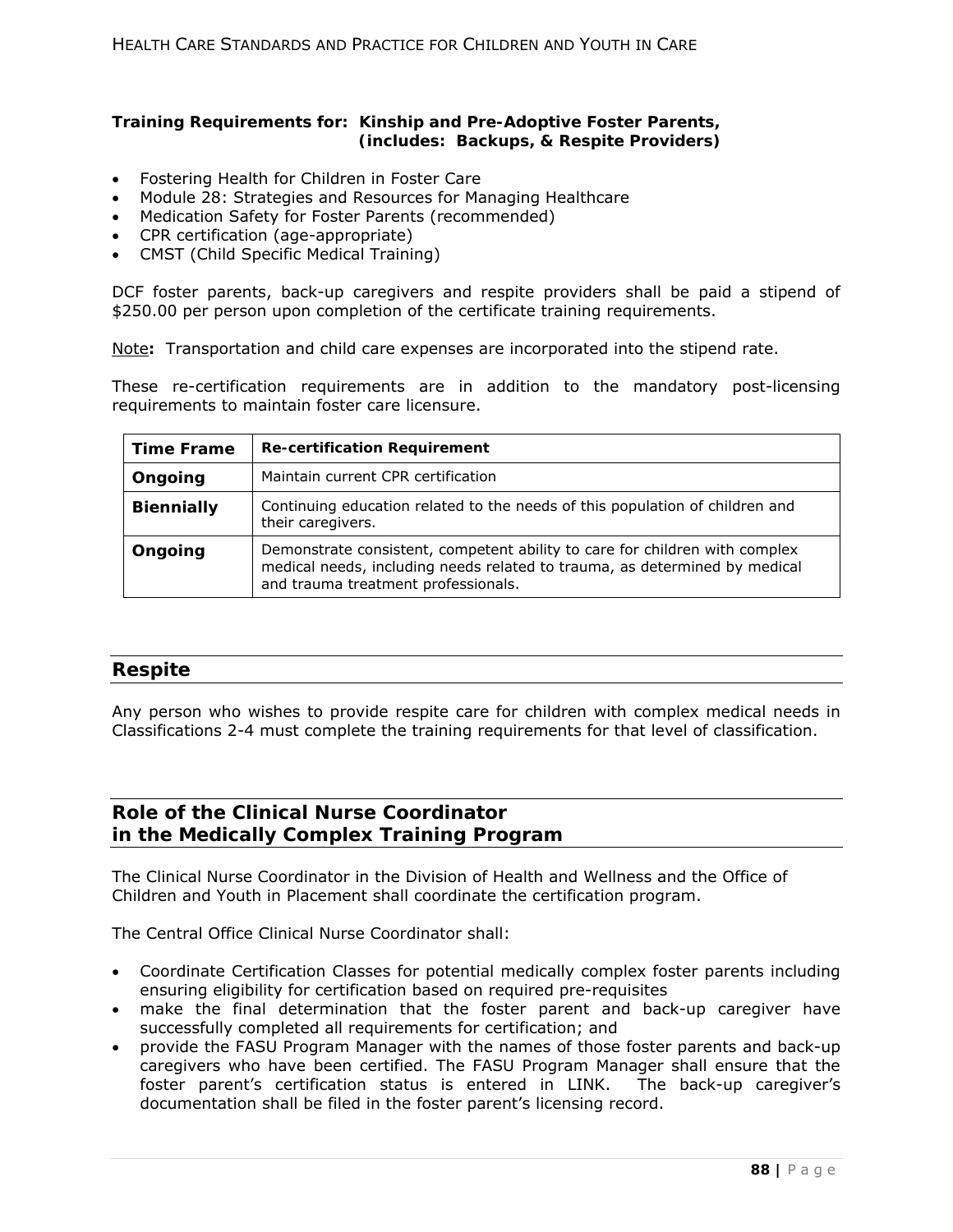### **Prior to Placement**

### **DCF-2102**

The child's Social Worker shall ensure that the DCF-2102 is completed and included with the Health Passport for classifications 2-4 only

The DCF-2102 shall be signed by the health care provider, reviewed by the RRG Nurse and approved by the Program Manager.

The child's Social Worker shall consult with the child's Social Work Supervisor, FASU support worker, FASU Supervisor, RRG Nurse, and Health Advocate to identify the home characteristics needed for the placement and the child-specific medical training required for the caregiver; and any barriers to placement.

## **Foster Care Placement**

#### **Back Up Caregiver**

All persons approved by DCF to care for a child with complex medical needs shall be supported by a back-up caregiver who has received the same level of training.

If there are two licensed foster parents in the home who have been certified to care for a child with complex medical needs, one parent will be considered the primary caregiver and the other will be the back-up caregiver.

If there is only one licensed foster parent in the home who has been certified to provide such care (the primary caregiver), a back-up caregiver must be available to assist the primary caregiver as needed.

The back-up caregiver:

- does not have to be a licensed foster parent, but must meet the same requirements as the foster parent for certification for the care of children with complex medical needs;
- must maintain current CPR certification;
- may live in the foster parent's home;
- if not a licensed foster parent, must provide care to the child in the licensed foster home; and
- must take all of the same training as the foster parent and have completed child-specific medical training and the "Medically Complex Certification" course.

The FASU Social Worker shall determine if the proposed back-up caregiver is an appropriate candidate for certification training and, if so, shall:

- notify the Central Office Medically Complex Unit Nurses, who will arrange for the certification training; and
- file the proposed back-up caregiver's documentation in the licensed foster parent's record.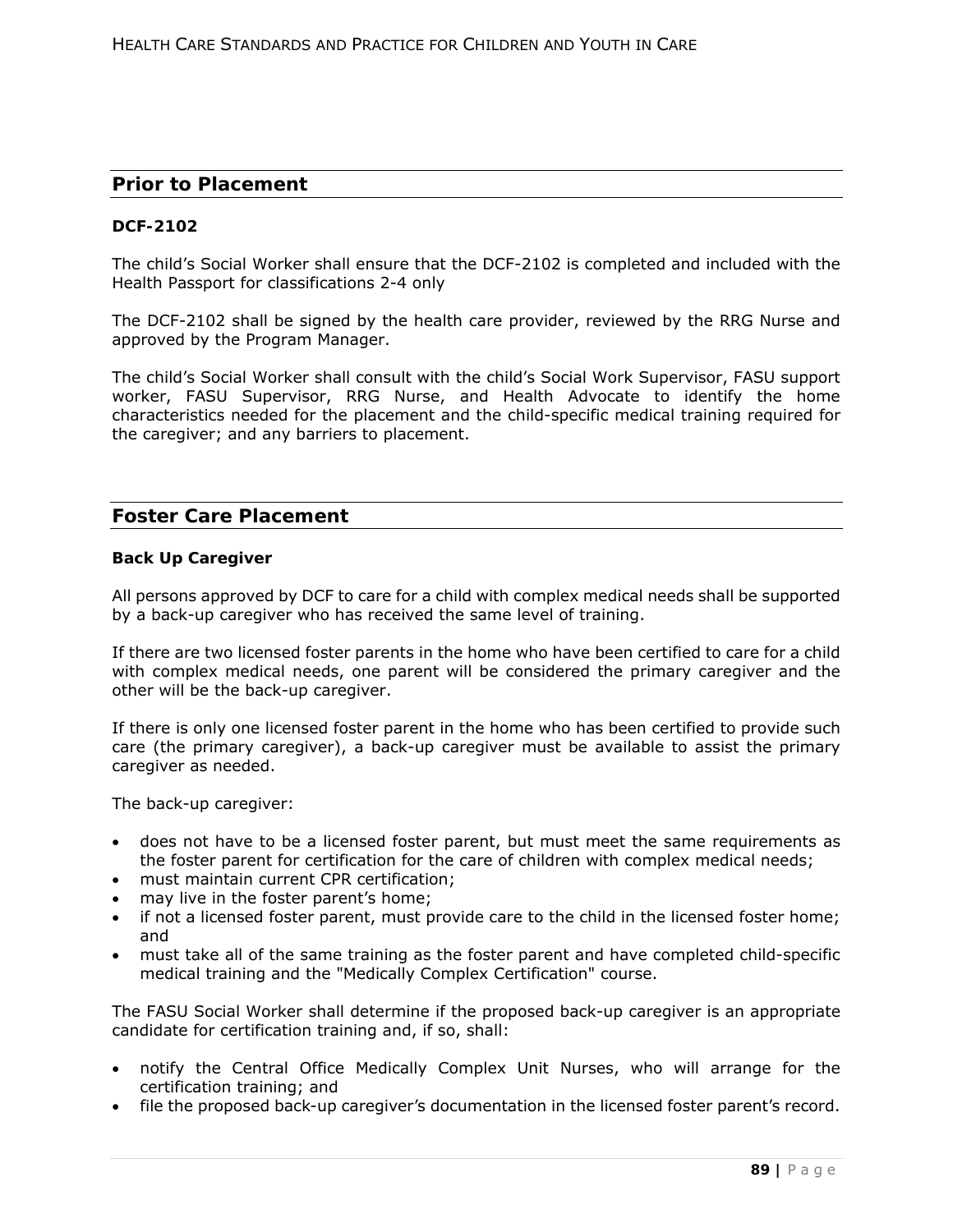# **Emergency Placement**

In the event that an appropriate home certified as medically complex is not available, and a non-certified resource is identified, then the FASU Program Manager, after consultation with the RRG Nurse, shall follow the principles of matching to:

- ensure that the foster family is willing to become certified as medically complex (not required for children in Classification 1);
- ensure that the foster family will participate in child-specific training and receive ageappropriate cardiopulmonary resuscitation (CPR) certification through an accredited organization;
- ensure that the foster parent has a qualified back-up caregiver willing to receive the same training; and
- notify the Central Office Medically Complex Program Nurses that the parents require medically complex certification.
- consult with the Health Advocate when there are barriers to accessing healthcare services.

The non-certified resource must complete child-specific medical training prior to the placement taking effect, in accordance with the Post-Licensing Certificate Training requirements outlined in this Practice Guide.

# **Discharge of a Child from the Hospital to a Medically Complex Foster Home**

If the child is being discharged from a hospital, the child's DCF Social Worker shall:

- make a referral to the RRG Nurse;
- ensure the DCF-2101, "Certification of a Child's Complex Medical Needs," is completed and signed by the child's health care provider
- work with the RRG Nurse and the hospital to ensure that an interdisciplinary discharge planning meeting is arranged that includes the child's medical team and other appropriate participants such as the parents, a managed care representative, a home care nurse, etc.;
- consult with the Health Advocate if needed;
- ensure that coverage of prescriptions, durable medical equipment and home nursing care has been approved prior to discharge;
- ensure that the child's primary care provider is informed of the hospital discharge;
- for a new placement, ensure that primary health care provider has been chosen and has agreed to care for the child after discharge;
- confirm with the hospital staff that the foster parents have received Child Specific Medical Training;
- confirm with the hospital staff or home care nurse that the necessary equipment and medications are available in the home;
- ensure referrals to appropriate clinics and physicians for follow-up care are scheduled;
- ensure emergency plans are in place to address power outages for those children who require electrical power;
- ensure that local emergency medical services are informed of the child's presence in the home;
- ensure that emergency plans for fire, unpassable roads, etc., have been established.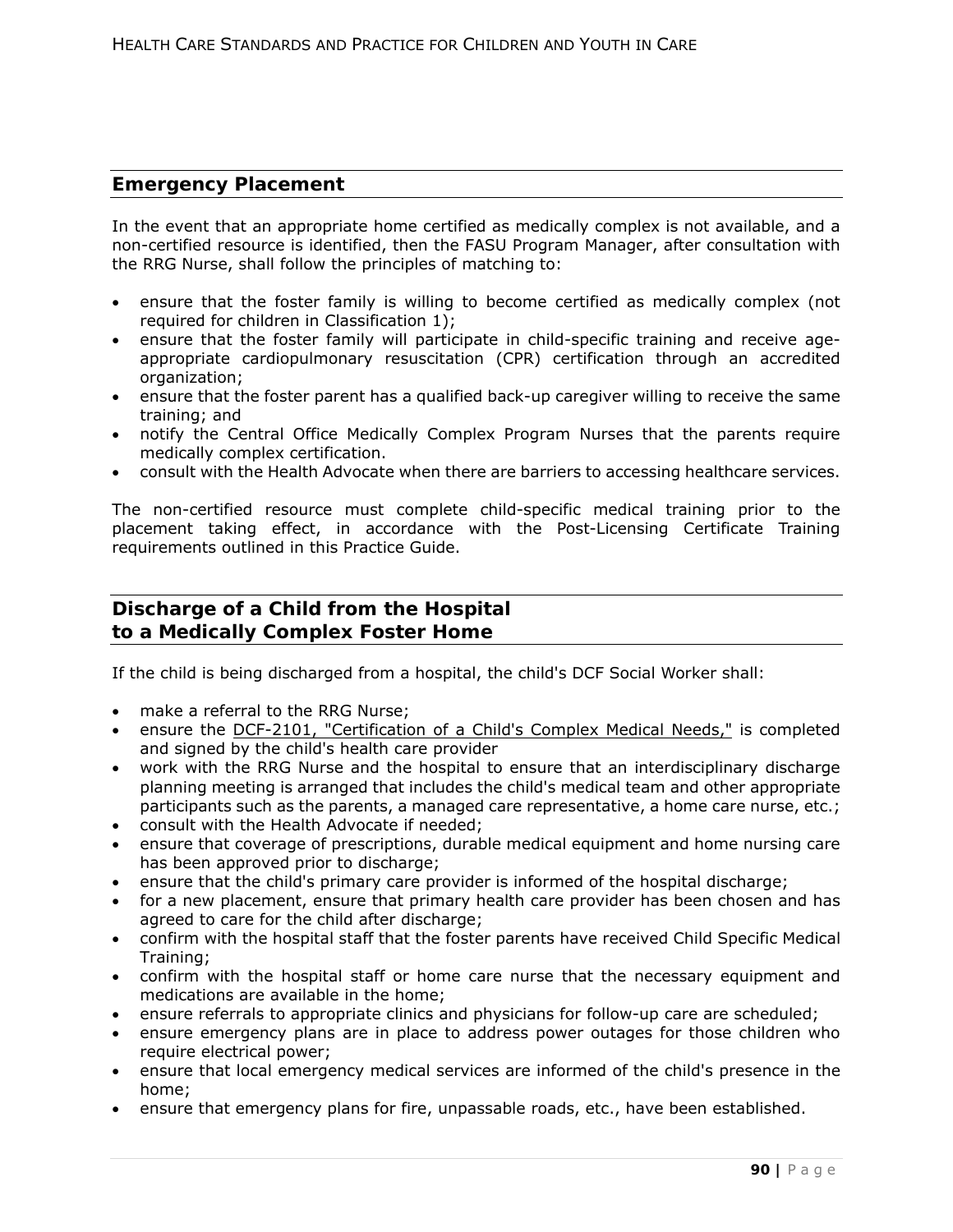Discharges of children who have been hospitalized for an extended period of time and who will need home nursing care or durable medical equipment should not occur on Fridays, Saturdays or Sundays nor during "off" hours unless otherwise planned and approved by appropriate DCF area office administrative staff.

When DCF is the child's legal guardian, the Social Worker or other representative shall go to the hospital to sign the required discharge forms.

The foster parent(s) should go to the hospital to receive the child being discharged into his or her care.

A contact at the hospital shall be identified to the foster parent(s) to answer questions and assist with problem resolution during the immediate post-discharge period.

The Social Worker shall provide the foster parents with a written summary of the child's medical information and history. This should include the Health Passport and DCF 2101

Cross Reference: see Practice Guide section on Social Admissions

## **Visitation Requirements**

### **Social Worker**

The child's Social Worker and the FASU Support Social Worker shall make home visits to the home of a newly-placed medically complex child in accordance with their respective practice guide(s). This visit should include:

- follow up on changes in status;
- offer additional supports as needed; and
- collect the DCF-742, "Report of Health Care Visit."

The information shall be documented in the medical section of LINK.

### **Regional Resource Group Nurse:**

An initial home visit by the RRG Nurse and child's social worker should occur shortly after placement.

Thereafter, visitation requirements are the following

- **for Classification 1,** RRG nurse will make a nursing assessment annually to determine if an in-person visit or phone contact is indicated
- **for Classification 2**, visit annually with additional visits or phone calls if the RRG Nurse deems it clinically necessary based on a review of the DCF-2101 or if a specific concern or question arises;
- **for Classifications 3 and 4** visit every six months with additional visits or phone calls if the RRG Nurse deems it clinically necessary based on a review of the DCF-2101 or if a specific concern or question arises.
- **As needed** based on a review of the DCF-2101 or if a specific concern or question arises; conduct annual visits with the child if deemed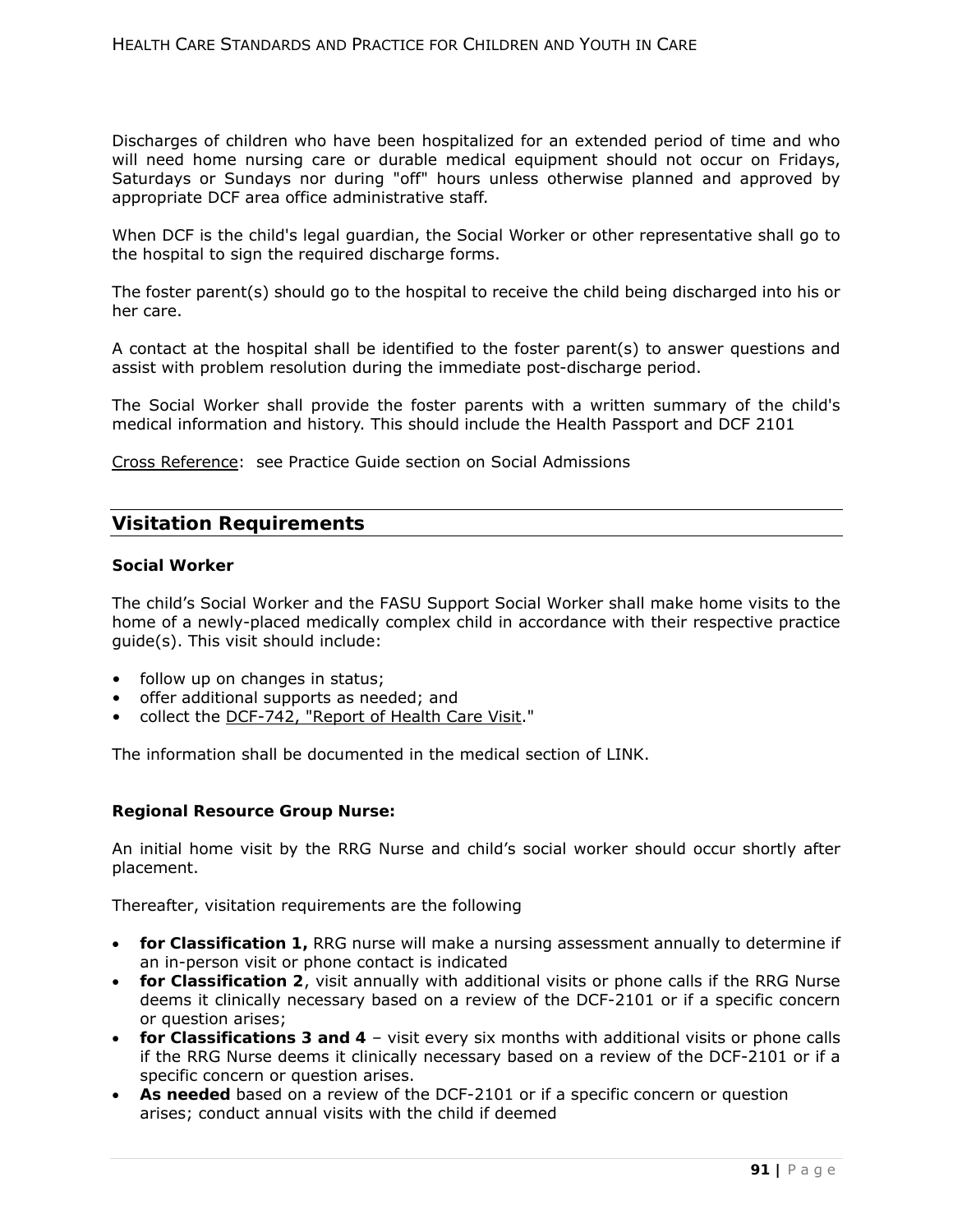The frequency of visits, contact with providers and other activities shall be determined on a case-by-case basis in consideration of the level of complexity and classification.

### **Out of State placement visit**

The RRG Nurse visitation standard shall be met regardless of the location of the child's placement or the type of placement unless a modification is approved by the Director of Nursing following consultation with the DCF Chief of Pediatrics or designee. All modifications shall be documented by the RRG Nurse in the LINK narrative.

## **RRG Nurse Oversight Activities**

### **The RRG oversight responsibilities include (but not limited to):**

- direct contact, as needed or when requested, with a child's primary health care provider, medical specialist or medical home to discuss the medical plan for care of the child;
- routine placement visits with the assigned Social Worker or other Area Office staff to assess the child's medical and mental health status and quality of care;
- documentation in LINK of the child's medical status, including specifics of care, services received and results of any site visits or medical planning meetings;
- involvement and assistance with permanency planning.
- review all medical documentation including the LINK Medical Alert for accuracy and completeness
- review results of any medical information provided by the Social Worker about a child with complex medical needs and assist in ensuring medical follow-up as needed.

# **Annual Case Review (ACR)**

Sixty days prior to the proposed ACR date for a child, the Social Worker and Social Work Supervisor will receive an email notification alerting them that an ACR will be scheduled for a specific case and informing them that they must identify participants to be included in the ACR including the RRG Nurse or Nurse Practitioner if the case involves a child with complex medical needs classifications 3-4. The Social Worker shall send an invitation email to the RRG Nurse no later than 21 days prior to the ACR.

Medical icons and the LINK Medical Profile will be updated by the Social Worker.

The most recent DCF-2101 shall be reviewed at each Administrative Case Review (ACR).

The medical icon and the LINK Medical Alert and shall be updated following the ACR and include plans as developed in the Comprehensive Health Plan portion of the Case Plan.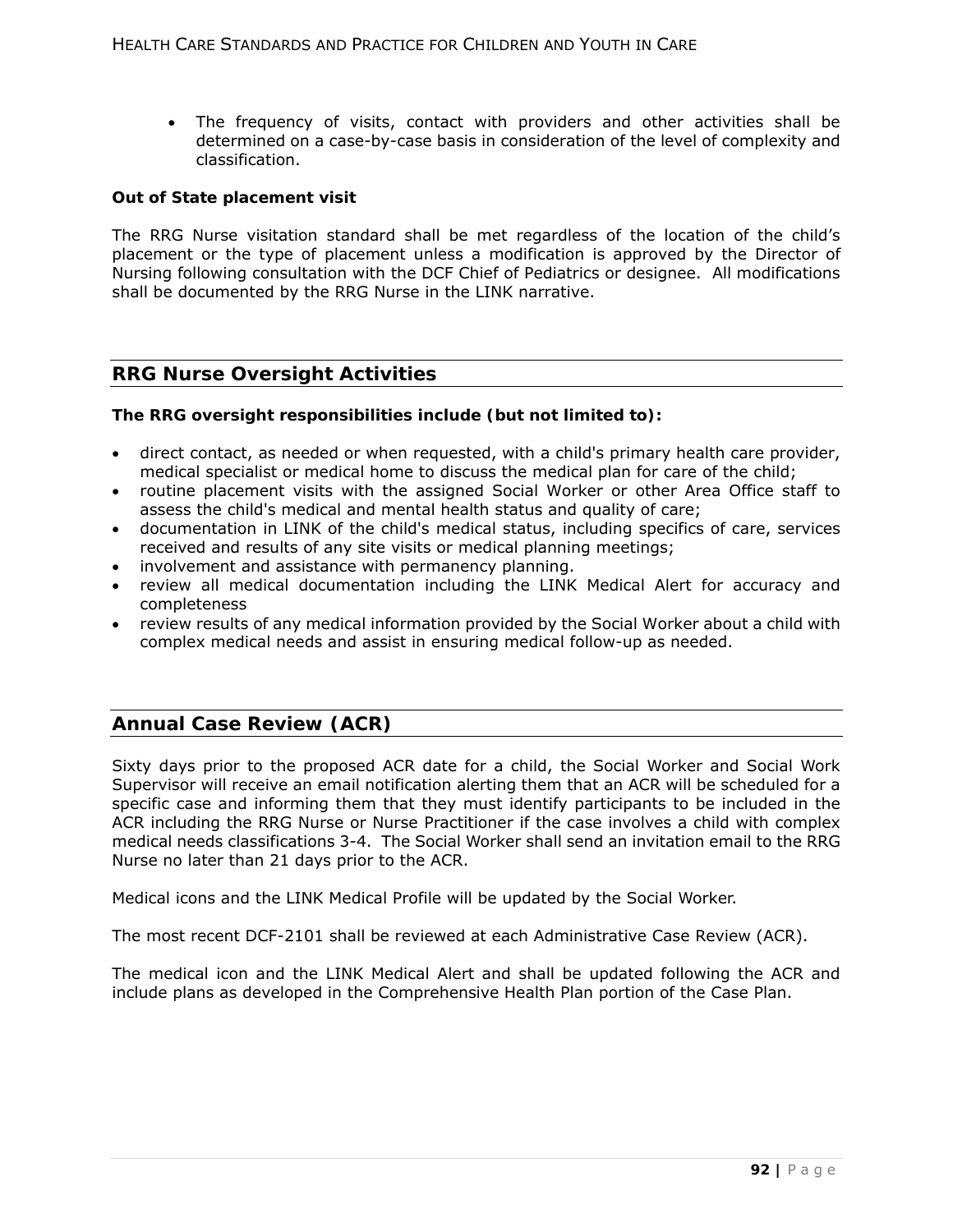# **RRG Nurses Role in the ACR**

The RRG Nurse will:

- review the child's medical history and develop a summary highlighting on-going or unmet needs which need to be addressed in the ACR, including needs related to any trauma reactions the child may be experiencing related to his or her medical condition;
- consult with the Health Advocate, if needed, to address insurance related barriers to meeting the child's needs;
- highlight unmet needs and outstanding issues requiring follow up by the Social Worker, including the need for EPSDT or dental preventative services; the need for medical follow up with the PCP or a specialist; and recommendations for permanency planning; and
- email the summary to the Social Worker, Social Work Supervisor and Program Director of Clinical Services at least two weeks prior to the ACR. (Note: In preparation for a child's first ACR, the MDE report will be sent along with the summary.)

The RRG Nurse shall be notified by the Social Worker of the ACR for all children with complex medical needs in Classifications 3 and 4.

The RRG Nurse will also be notified by the Social Worker to attend the ACR when:

- the RRG Nurse has provided assessment services to the child or family within the six months prior to the ACR; or
- upon reviewing the ACR list, the RRG Nurse identifies a child with significant unmet needs, including needs related to a child's reaction(s) to the traumatic effects of complex medical conditions.

Any questions about the summary should be reviewed with the RRG Nurse prior to the ACR.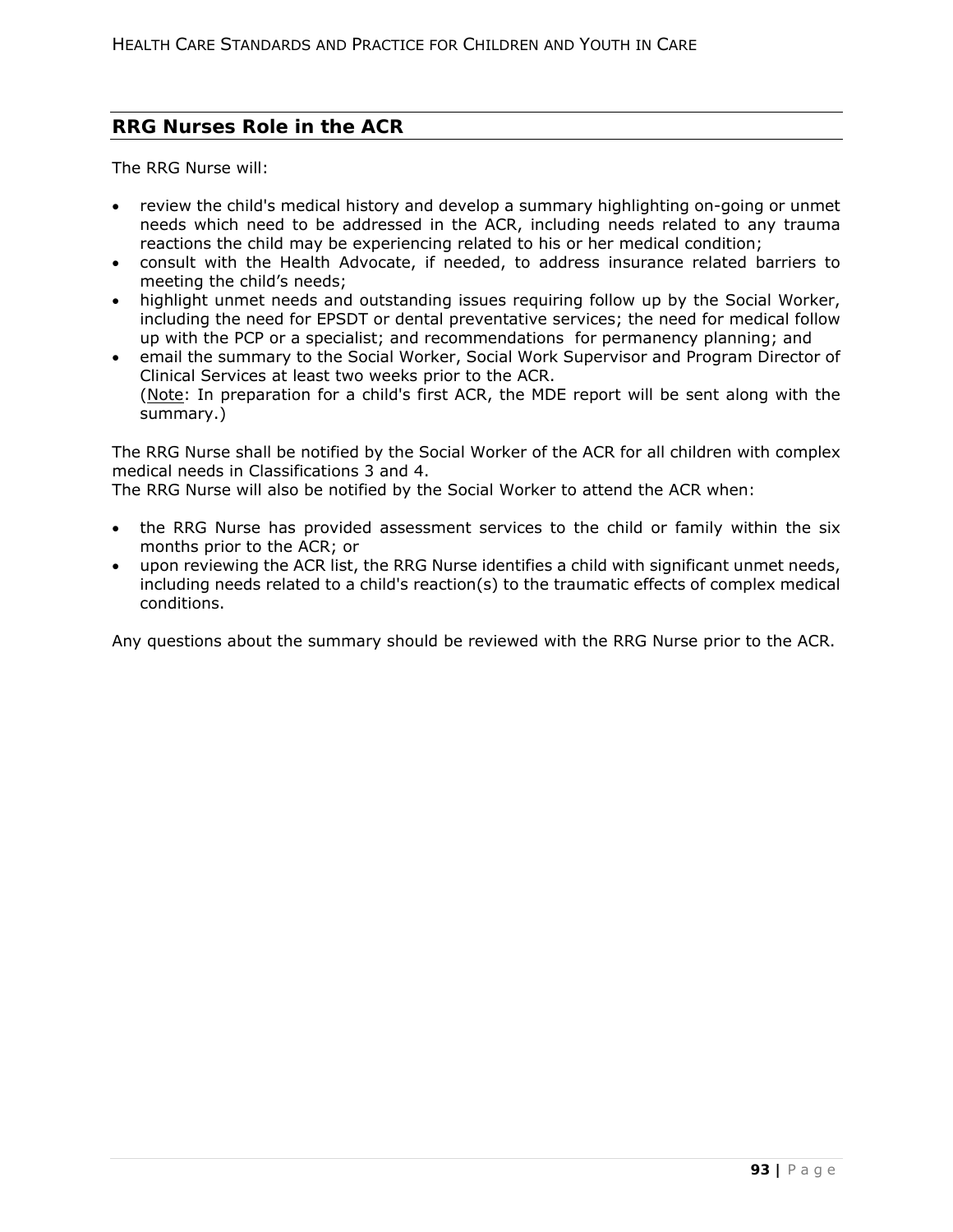# **Monitoring and Tracking**

# **Healthcare Elements of the Case Plan**

#### **Purpose**

The case plan shall include healthcare elements that are inclusive of medical, dental, developmental, behavioral and emotional health to ensure that child is receiving appropriate care and services.

#### **Process**

The healthcare elements of the case plan are developed based on the MDE recommendations and included as part of the case plan at the 45 day treatment planning conference and at each subsequent ACR.

The Social Worker, in consultation with the RRG Nurse as needed, will develop the healthcare elements and integrate them into the case plan.

The healthcare elements of the case plan shall be routinely updated by the Social Worker, in consultation with the RRG Nurse as needed, based on reports of health visits and other information obtained.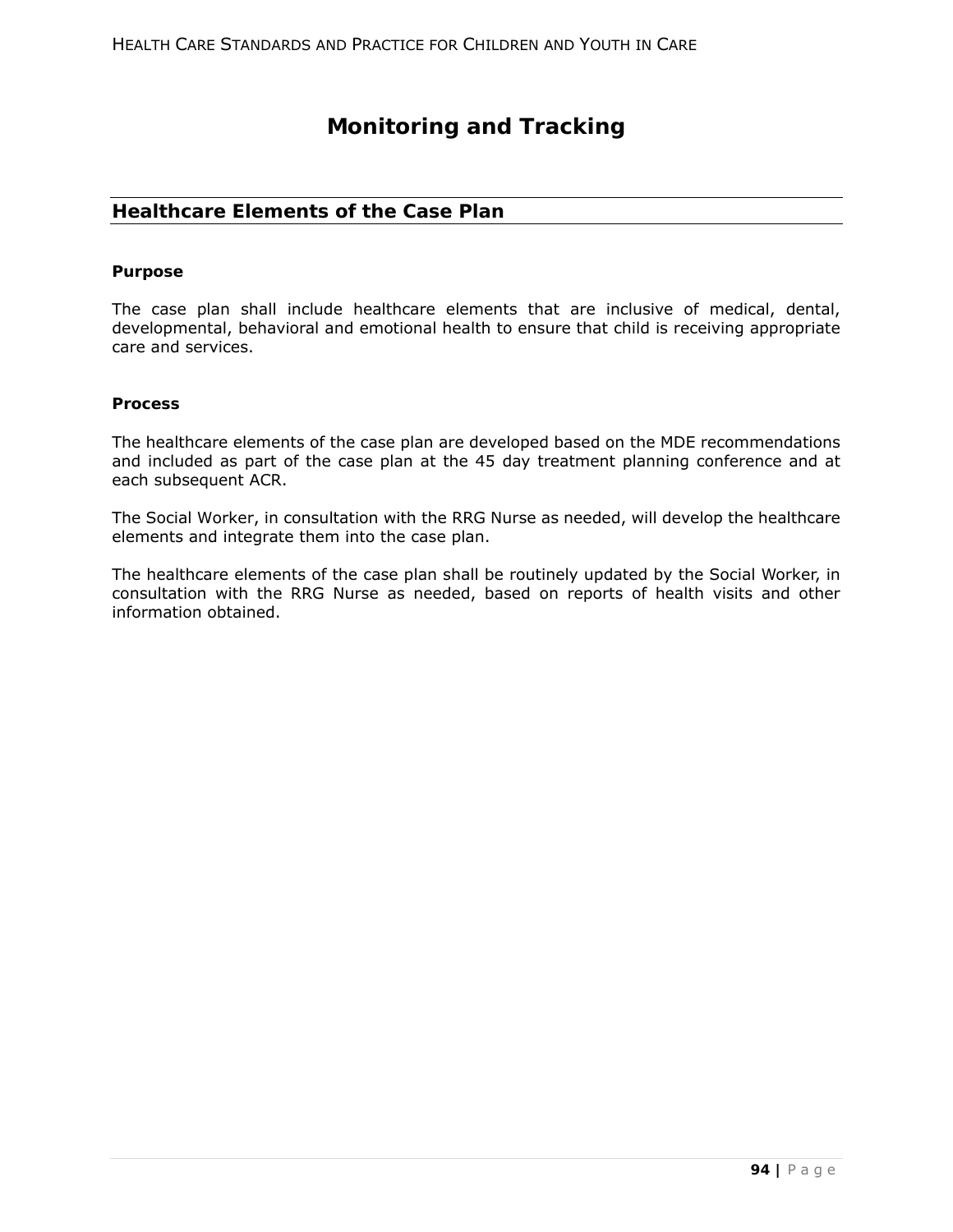# **Medication Monitoring of Youth in Foster Care**

### **Purpose**

To ensure that children in DCF's care have appropriate oversight of medications received while in care.

### **Process**

The child's foster parent or caregiver will maintain a medication monitoring record for the child in their care. That record should include:

- Child's current medications.
- Have there been any medication changes since last contact with DCF
- Were the changes in medication and/or dosage?
- Why did the medication change(s) occur?
- What symptoms are targeted by the medication(s)?
- How is the child doing on the current medications?
- Has the medication(s) had: desired effects, no effect, side effects, and/or adverse reactions?
- Has the foster parent contacted the child's prescriber about the medication(s) and/or no effect, side effects, and/or adverse reactions?
- Does the foster parent demonstrate a level of comfort knowledge of the child's medication treatment?
- Has the child been compliant in taking their prescribed medications?

The Social Worker as part of routine visitation with the child's foster parent or caregiver review the above list pertaining to the child's medication treatment. The Social Worker should also talk directly with the child about the medication(s), if appropriate. The Social Worker may consult with the RRG nurse related to the above medication information. The Social Worker will make changes to the Medical Icon in LINK and document the information on the child's medications and treatments into LINK.

### **Foster Parents and the Use of Over the Counter (OTC) Medications with Children and Youth**

Foster Parents may seek to use OTC medications for symptoms of illness that can be purchased without a licensed practitioner's order. These medications can cause harm if not used correctly and in consultation with the child's health care provider. DCF requires that foster parents follow the American Academy of Pediatrics (AAP) recommendation that foster parents talk with their child's health care provider before giving any OTC medication to a child or youth especially for the first time. In addition, they also recommend the following:

- Always check the product label for specific age-related dosing information;
- Call the health care provider immediately if there are any suspected side-effects such as vomiting or rash; and
- Consult child's health care provider to determine the best pain relief medication to use for pain and fever. Aspirin should never be administered unless recommended by the child's health care provider.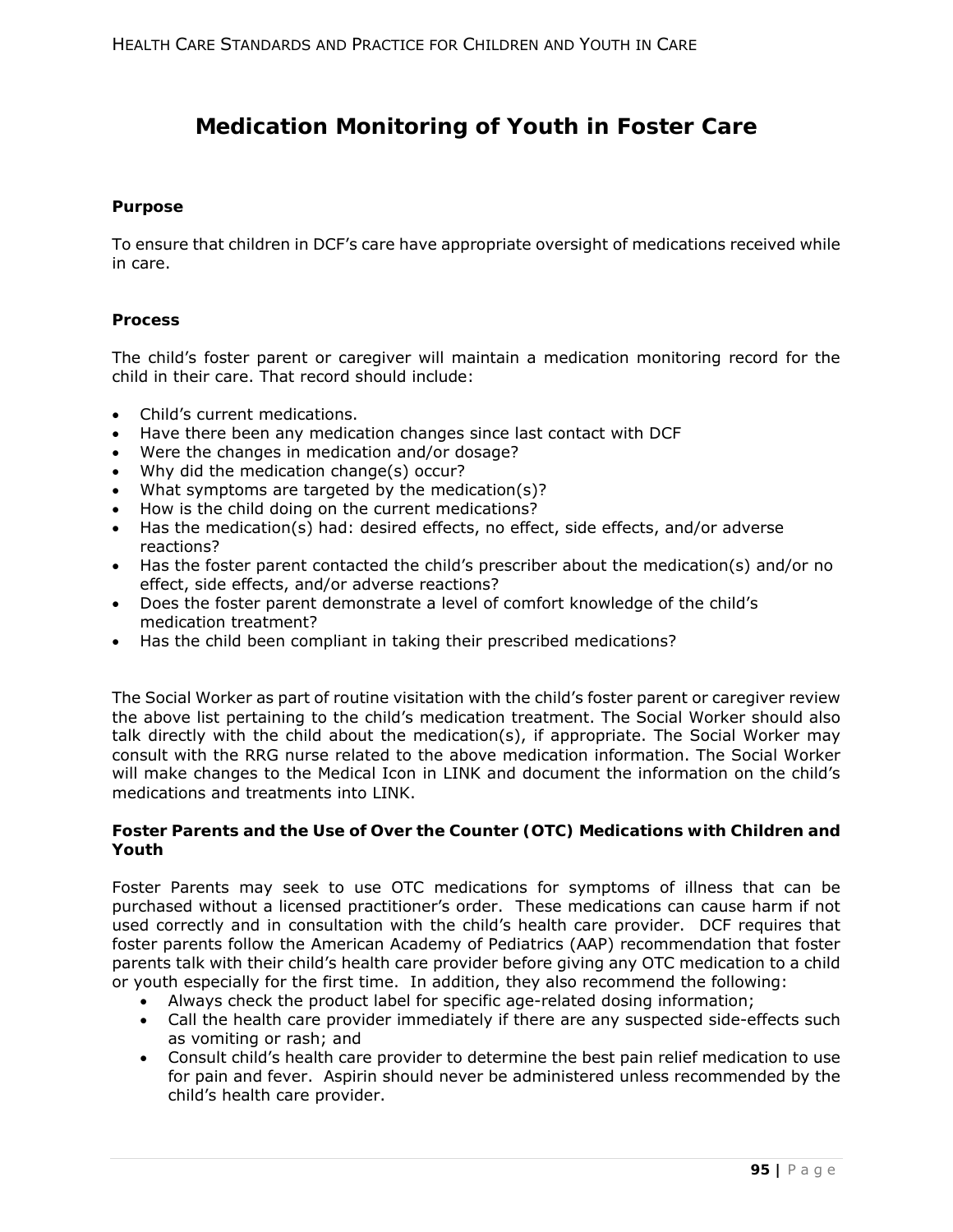DCF Social Workers should discuss these recommendations and guidelines with caregivers at each visit and refer them to the child healthcare provider for any further questions about their child's medications.

For more information on safety and medications go to www.healthychildren.org.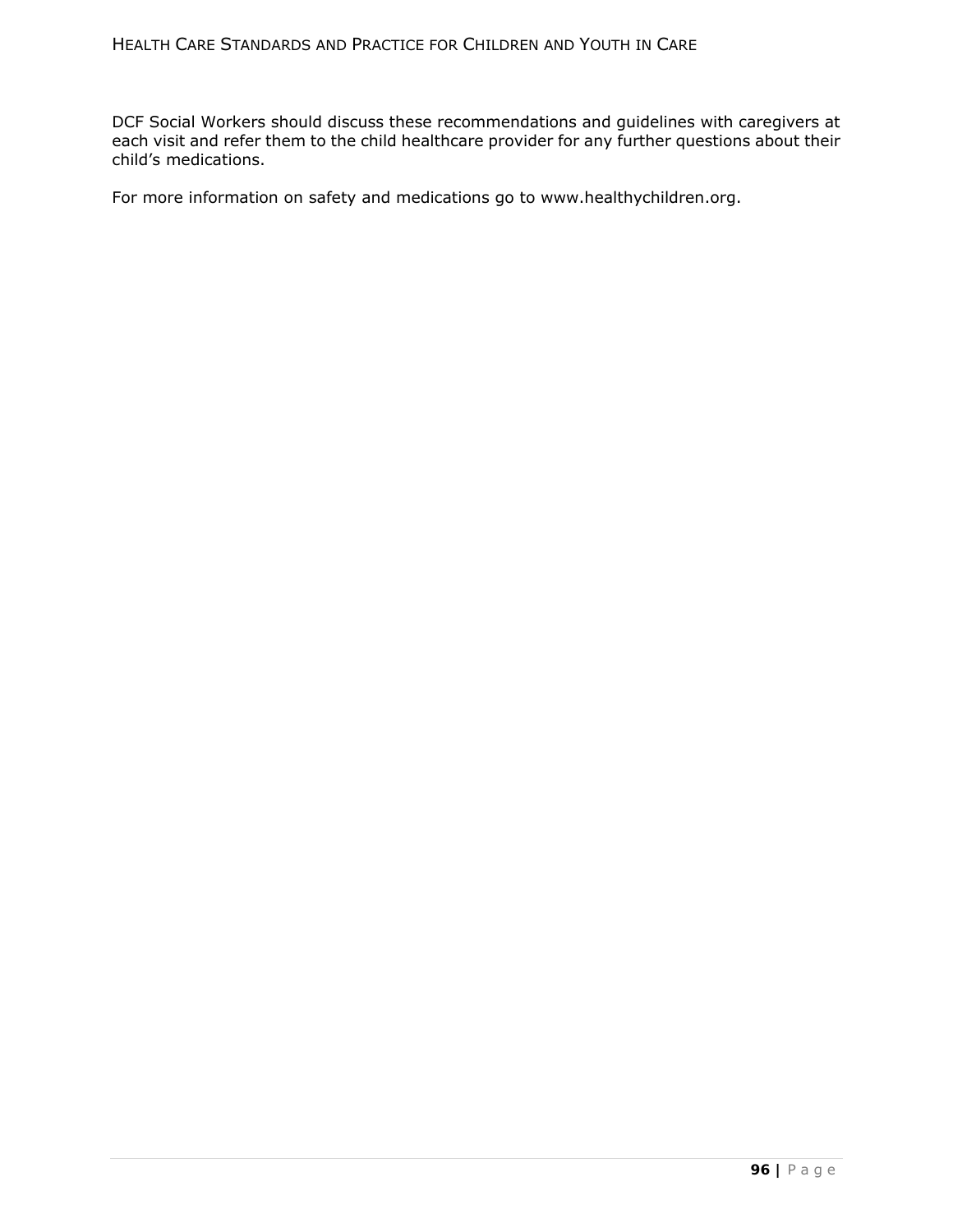# **Children and Youth Placed in a Congregate Care Facility**

### **Introduction**

Licensed congregate care settings are responsibility for the health and medical treatment needs of DCF children placed in their care. This is accomplished by having written policies and procedures that speak to delivery of that care for preventive, routine, elective and emergency medical care. Such procedures are reviewed by each facilities' Licensed Independent Practitioner. The arrangement for medical services for DCF children in residence also includes medical emergency treatment, on a 24-hour, 7-day-a-week basis. Those child caring facilities licensed by the Department of Children and Families' must follow the care guidelines for the delivery of care in this practice guide.

Nursing services are delivered by nurses at several levels of licensure (LPN, RN, APRN). It is their responsibility to know their own scope of practice and perform within this scope. The goal for nursing standards is to help establish a standardized performance model for nurses that will be safe and effective using current best practice and the nursing process of assessment, planning, implementation and evaluation.

### **Nursing Delegation**

### **Delegation and the Nurses Role in the DCF Medication Administration Program**

The Medication Administration Training Program has been developed in accordance with State of Connecticut General Statutes 370 Section 20-14h – j, and DCF regulation 17a-6(g)-12-16, to provide training for medically-unlicensed persons to safely administer medications to children in DCF operated and licensed child care facilities and extended day treatment programs. The assignment of medication administration comes from DCF Regulations and is considered part of the allowed functions of the unlicensed personnel and is not considered a nursing delegated task in DCF Licensed Child Caring facilities, as long as the unlicensed personnel have successfully passed the DCF approved Medication Administration Certification Program.

The primary role of the nurses in our licensed facilities is to have "oversight of the medical care received" by DCF children and youth placed in their facilities. Their role in DCF's Medication Administration Program is not the direct supervision of the facility employees. The nurses provide oversight of the medical care which includes the medication administration program.

Cross Reference: Roles and Responsibilities of Program Staff.

### **Nursing Delegation for tasks outside DCF Medication Administration**

If a youth has a medical need (outside of those allowed in the DCF Regulation mentioned above) that requires a nursing activity, a nurse may delegate that task to an unlicensed staff member. The facility must have written Policies and Procedures that addresses the delegation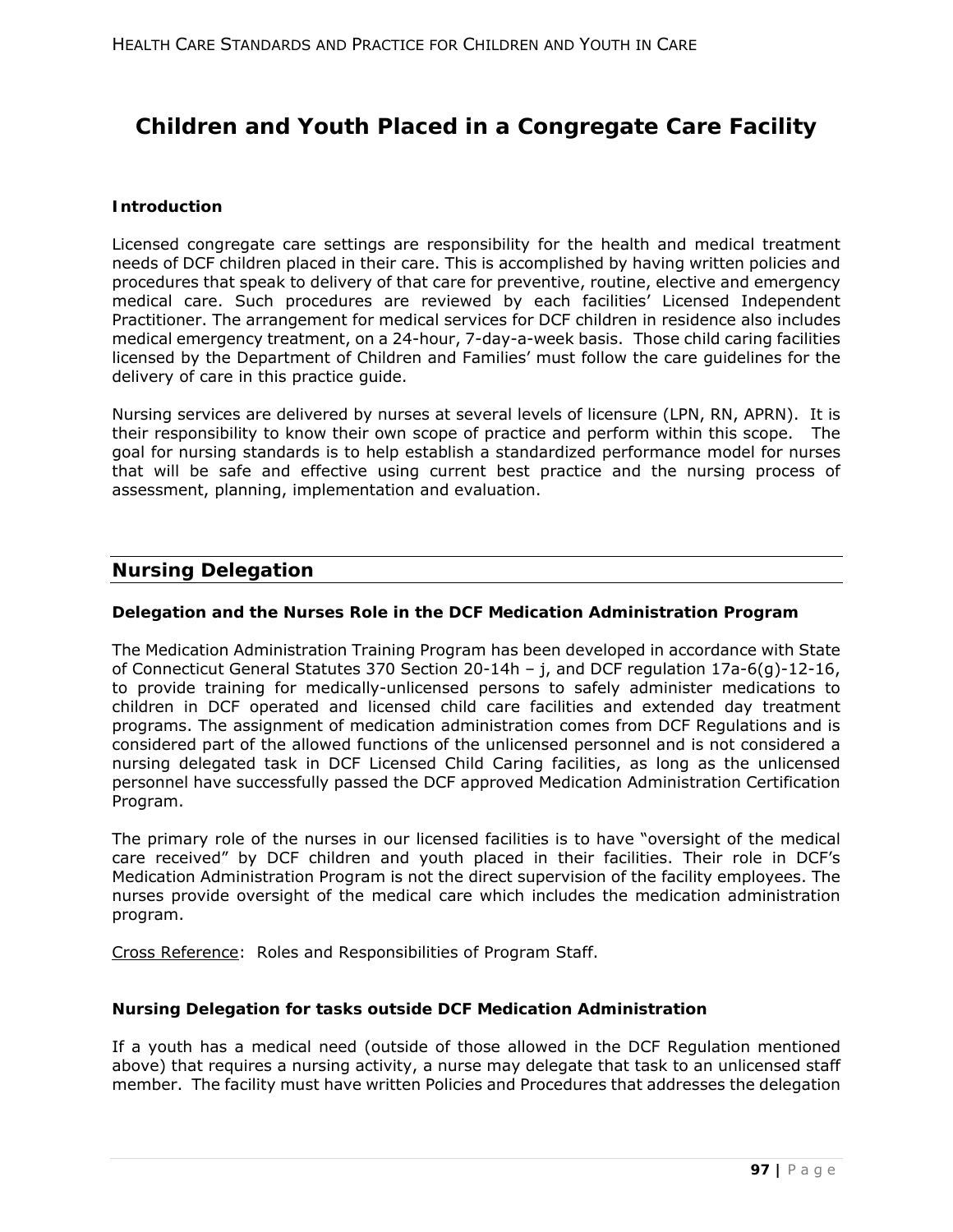process and identifies responsibilities within that process. These policies and procedures must address the following:

- Responsibilities of the employer (facility) or nurse leader
- Responsibilities of the delegating nurse
- Responsibilities of the staff with whom the task will be delegated

These responsibilities must also be outlined in the child/youths plan of care as well as the facilities Guidelines to Manage Health Conditions.

Cross Reference: Monitoring and Tracking

For the full Declaratory Ruling go to: http://www.ct.gov/dph/lib/dph/phho/nursing\_board/guidelines/unlicensed\_ap\_dec\_rul.pdf

#### **Resources for Delegation**

# **National Council of State Board of Nursing**

https://www.ncsbn.org/index.htm

### **State of Connecticut Board of Nurse Examiners**

http://www.ct.gov/dph/cwp/view.asp?a=3143&q=388910

### **American Nurses Association - Delegation**

http://www.nursingworld.org/MainMenuCategories/Policy-Advocacy/Positions-and-Resolutions/ANAPositionStatements/Position-Statements-Alphabetically/Joint-Statement-on-Delegation-American-Nurses-Association-ANA-and-National-Council-of-State-Boards.html

### **Permissions to treat – 460, 460R, ROIs**

 See Practice Guide: Standards and Practice Regarding the Health Care of Children in DCF's Care for guidance on consents and releases

# **Admission to DCF Licensed Child Caring Facility**

- Every effort should be made to provide the Congregate Care Facility pertinent medical and health information. The medical information listed below will aid the child caring agency determine how to best address the youth's healthcare needs in the congregate care setting.
- Once it is determined that a youth will be admitted to the congregate care facility, the Social Worker should provide the Congregate Care Nurse with the following information;
	- o Immunization Record,
	- o Most recent Physical Exam
	- o Date of last Dental Hygiene Exam
	- o Date of last Eye Examination
	- o Medication information
- In addition, the following documents may be available from the DCF Social Worker: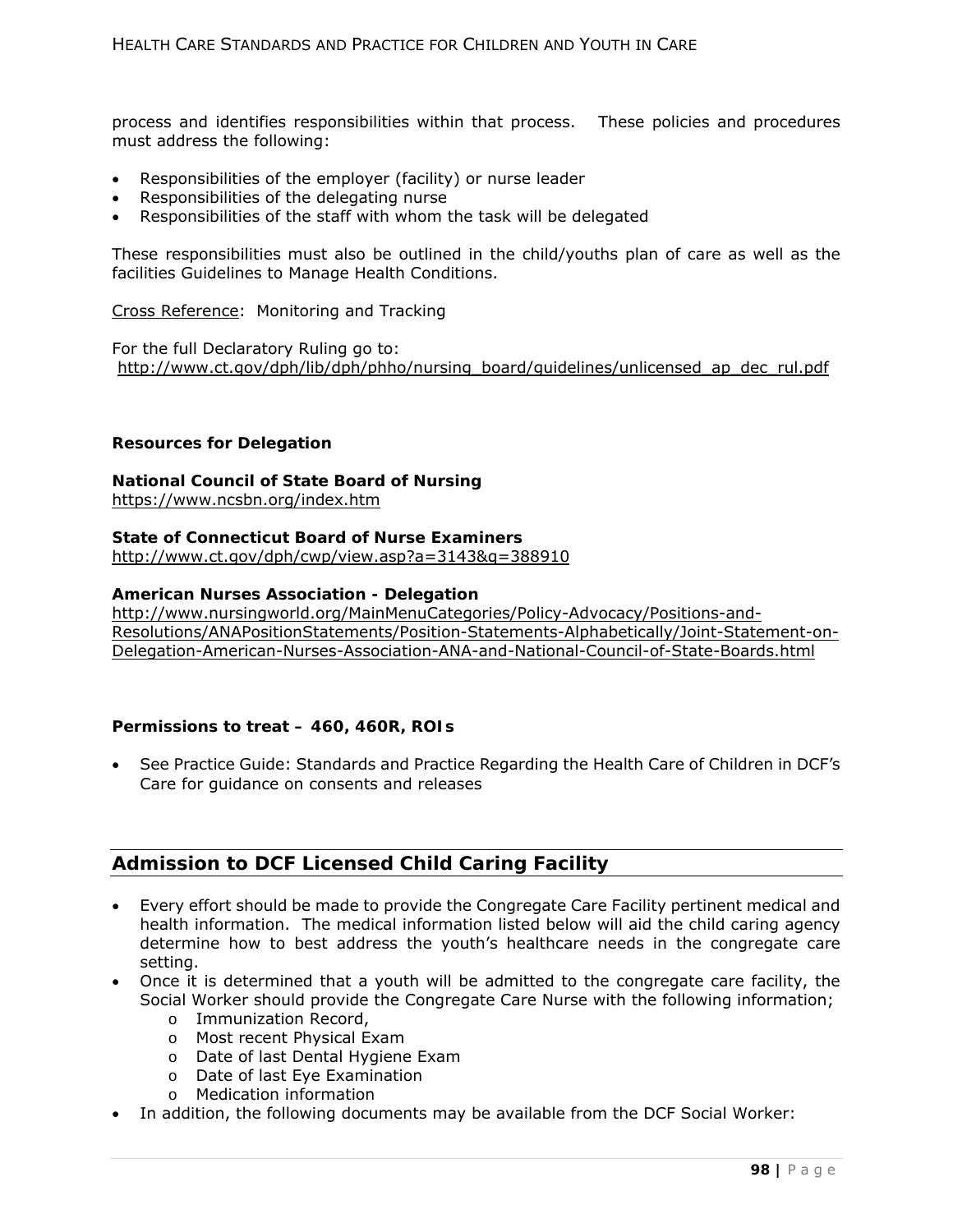- The **DCF 469 Child Placement Agreement** form includes youth's placement information, health issues, health screens/evaluations, and identified special education disability categories.
- The **DCF 2101 Certification of a Child's Complex Medical Needs** form addresses the youth's medical diagnosis or diagnoses, and healthcare needs.
- The **Child and Adolescent Needs and Strengths (CANS),** the Health Module section of the form, includes the youth's medical and medication information.
- The DCF 2147- Medical Questionnaire/Request for Information form is sent out to the youth's healthcare providers and will contain the youth's medical information.
- The **Multidisciplinary Evaluation (MDE) Summary and Recommendation (DCF 747)**

# **Admission Readiness Activities**

Readiness activities may need to occur to ensure the health and safety of the youth. Readiness Activities may include, but are not limited to the following:

# **Children with Complex Medical Needs**

- If the youth has been identified as having complex medical needs or a chronic health condition, Child Specific Medical Training (CSMT) may be needed to address youth's medical needs. CSMT may be obtained from youth's primary healthcare provider, or predischarge from a healthcare facility. The Congregate Care Nurse will work with the RRG Nurse and Social Worker to determine educational needs for program staff.
- Staff may need to be trained on how to address a youth's specific medical need(s), or training may be needed regarding how to use and care for medical equipment.
- If applicable, assessing the facilities compliance with ADA requirements and ensuring youth's ability to access the facility and areas within the facility.
- Developing an emergency plan address youth's medical needs in the event of an emergency. This plan must include DCF and healthcare provider's emergency contact information and must be identified prior to admission
- Emergency Medical System (EMS) will need notification of youth's placement if assistance will be required in the event of an emergency.
- The assigned Social Worker and RRG RN are available to assist in arranging for CSMT as needed.

### **Release of Information**

**DCF 2131 (F) - Authorization for Release of Information From DCF** and **DCF 2131 (T) - Authorization for Release of Information To DCF** is to be used when obtaining medical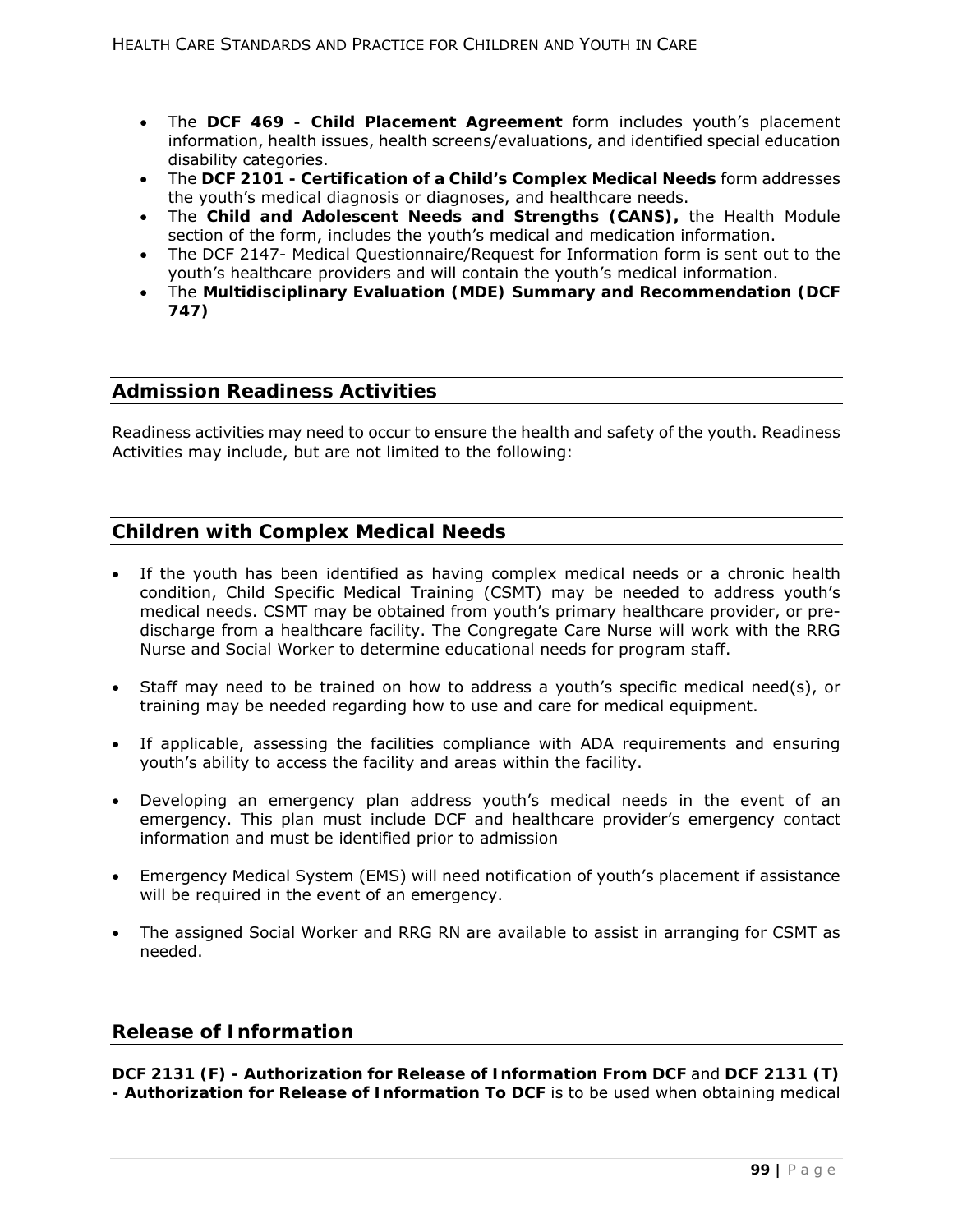information from the youth's primary healthcare provider, dentist, and / or other specialist(s). **Cross Reference** : *Securing Permissions and Authorizations for Specific Health Services* 

### **Nursing Assessment**

#### **Guidelines for Nursing Assessments in DCF Child Caring Facilities**

- All nursing assessments are conducted by a registered nurse.
- Nursing *Admission* Assessment is required upon Admission or readmission to DCF Licensed Congregate Care Facility
- Nursing *Admission* Assessment should be conducted if the youth has been away from the facility and unaccounted for any period of time. This assessment must be completed within **24 hours** of child/youth's return.
- A nursing **focused** assessment should be conducted whenever there is a change in an individual's health status.

#### **Nursing Admission Assessment**

The following is required for each admission to a DCF Licensed Child Caring Facility:

- 1. A nursing assessment of the child needs to be done as soon as possible after admission but no later than 72 hours. This assessment must be documented on either the recommended form in the Appendix section of this guide or on an agency form that includes the following:
	- o A review of systems
	- o Medical and medication history
	- o Vital signs
	- o Height, weight and BMI
	- o Immunization status
	- o Nutritional Status
	- o Developmental assessment
	- o High Risk Behavior assessment
	- o Identification of medical and dental providers
	- o Mental Status Evaluation
	- o Allergies
- 2. Collaboration with other care providers and the child's family to obtain health information on the child/youth. This includes
- 3. An initial nursing care plan within 24 hours of admission assessment
- 4. A statement about the child's adjustment to new surroundings
- 5. A statement about the child's emotional well- being
- 6. A current picture of the child as part of the record.
- 7. Current Immunization Record obtained by child's PCP or last school child/youth attended.

Written documentation of the assessment will be provided to the child's DCF social worker and Regional Resource Group nurse. Pertinent information will be shared with the child's primary care provider, the Multidisciplinary Evaluation clinic staff before the child's multidisciplinary evaluation and Interdisciplinary Treatment Team (IDT).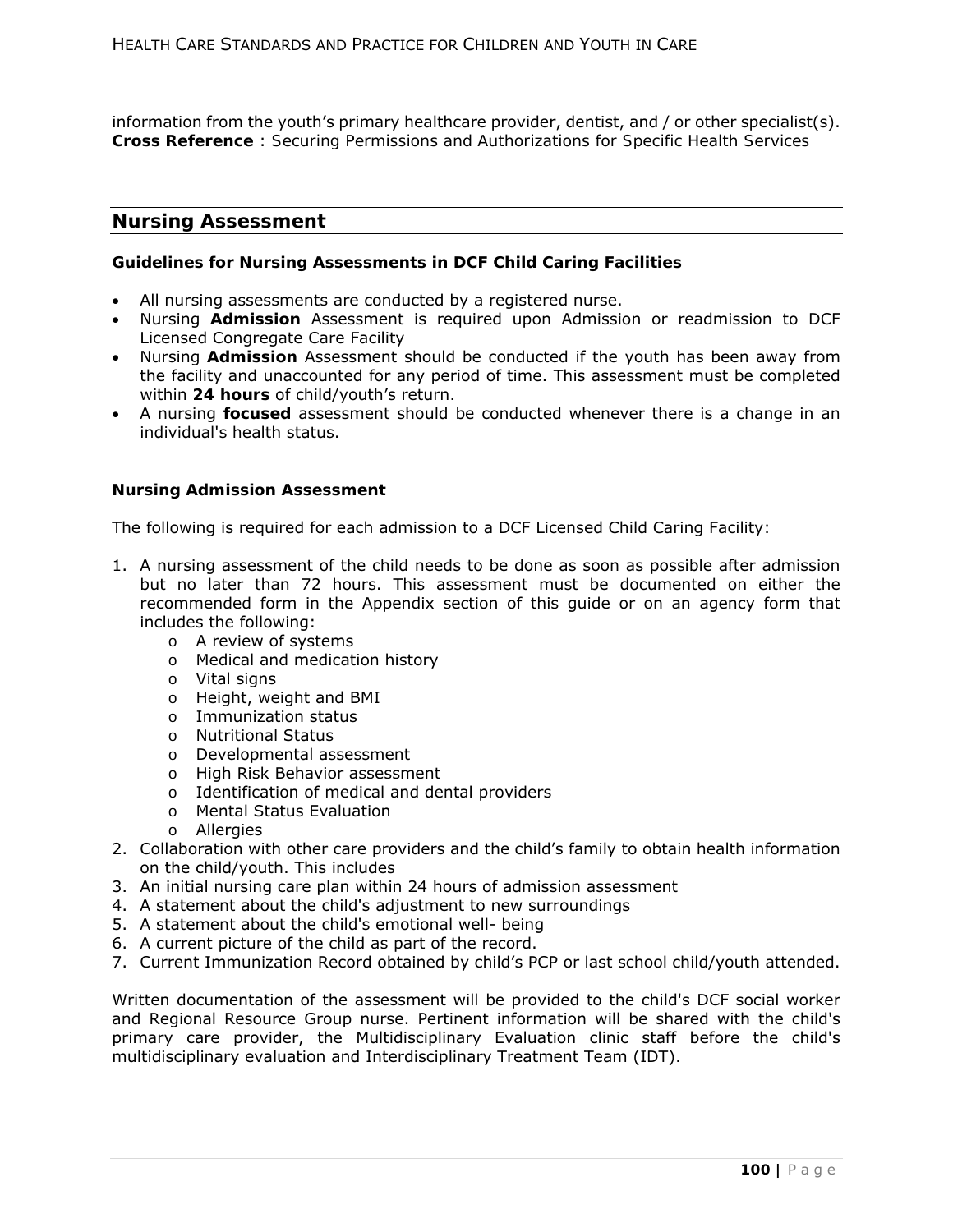### **Nursing Focused Assessment**

Detailed nursing assessment of specific body system(s) relating to the presenting problem or current concern(s) of the patient. This may involve one or more body systems. Nurses should utilize their clinical judgement to determine which elements of a focused assessment are pertinent for their patient. Situations might include (but are not limited to):

- Child presenting with specific medical concern (respiratory, gastrointestinal, neurological, skin condition, fever)
- Change in child's mental status
- Medication side effects/adverse reactions
- Child returning from AWOL
- Child returning from acute/in patient hospitalization including any changes in medication or treatment plan

Documentation should include history of presenting problem, assessment/inspection of specific concern, care provided, additions/changes to plan of care, notifications to medical provider (if applicable), evaluation and follow-up.

### **Pain Assessment**

- Should be completed when assessing pain. Suggested form located in "Forms" section of this handbook
- Information should be used to inform any changes in the nursing plan of care.

## **Medications at Placement (Psychiatric, OTCs, Prescription, Supplements, Emergency)**

- DCF Social Worker is responsible for coordinating all aspect of child admission to facility.
- Social Worker must contact admitting facility to discuss what is required for medication and medical care and make sure all necessary equipment is available upon admission.
	- A written licensed practitioners order for medication must be available before any medication (including over the counter medication) is administered to a child in a DCF Licensed or operated group home, safe home or residential facility including extended day treatment.
	- If the social worker obtains a new written prescription or order from the licensed practitioner, the social worker must contact the admitting facility for direction about whether the prescription should be filled at a pharmacy before bringing the child to the admitting facility. If the prescription is filled at a pharmacy prior to admission social worker must bring a copy of the prescription. Many admitting facilities will prefer to have the prescription filled at their own affiliated pharmacy.
- DCF medication certified staff and licensed nurses (RNs and LPNs) cannot administer medication to anyone without a current licensed practitioner's prescription or order on hand.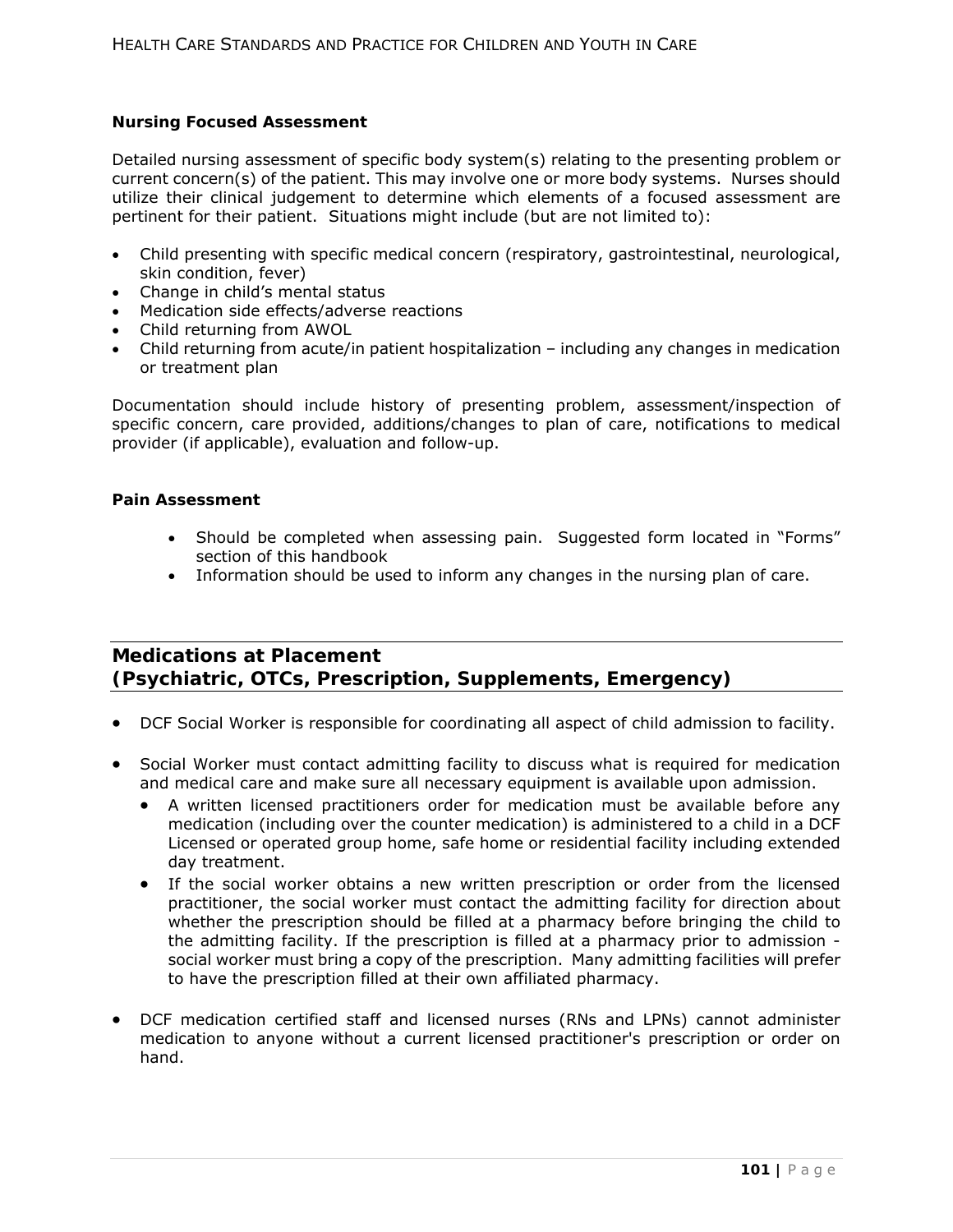### **Sources for licensed practitioner's orders:**

- The licensed practitioner who prescribed the medication. The name of this practitioner may be found on the medication's pharmacy label.
- The child's primary care provider (PCP)
- The pharmacy that filled the medication prescription.
- The health office of the child's school or day care center.
- The child's parent or quardian.

### **Resources for assistance with medications and/or obtaining an order:**

- **Health Advocates** DCF specialists in health insurance who may be able to help with medication issues involving insurance or payment. A current list of DCF Health Advocates is available at: http://www.ct.gov/dcf/cwp/view.asp?a=2558&q=314348
- **DCF Careline** 1-800-842-2288

# **Psychotropic Medication at Admission**

Information on what is required at the time of admission is found on the DCF CMCU Website**.** 

# **When a Child Transfers from One DCF Licensed Facility to Another DCF Licensed Facility**

For children who are transferring from one DCF licensed program to another, a copy of all current medication licensed practitioner's orders and the corresponding medications must be provided by the discharging program and may be used by the admitting program.

To help ensure a secure transfer of medications from one facility to another, a Transfer of Medication form should be used to document all medications released by the discharging facility to transfer to the admitting facility. This form will indicate who prepared the medications for release, who accepted the medications for transfer and who accepted the medications at the admitting facility. (see Forms Section for an example)

Every time a child/youth changes providers or setting, a new 465 needs to be submitted to the Centralized Medication Consent Unit (CMCU). Link to CMCU Website: https://portal.ct.gov/DCF/CMCU/Home

# **When a Child is Admitted into a DCF Licensed Facility from Home or Foster Home**

The DCF social worker has the responsibility to obtain signed copies of licensed practitioner's orders for all medications the child is currently prescribed.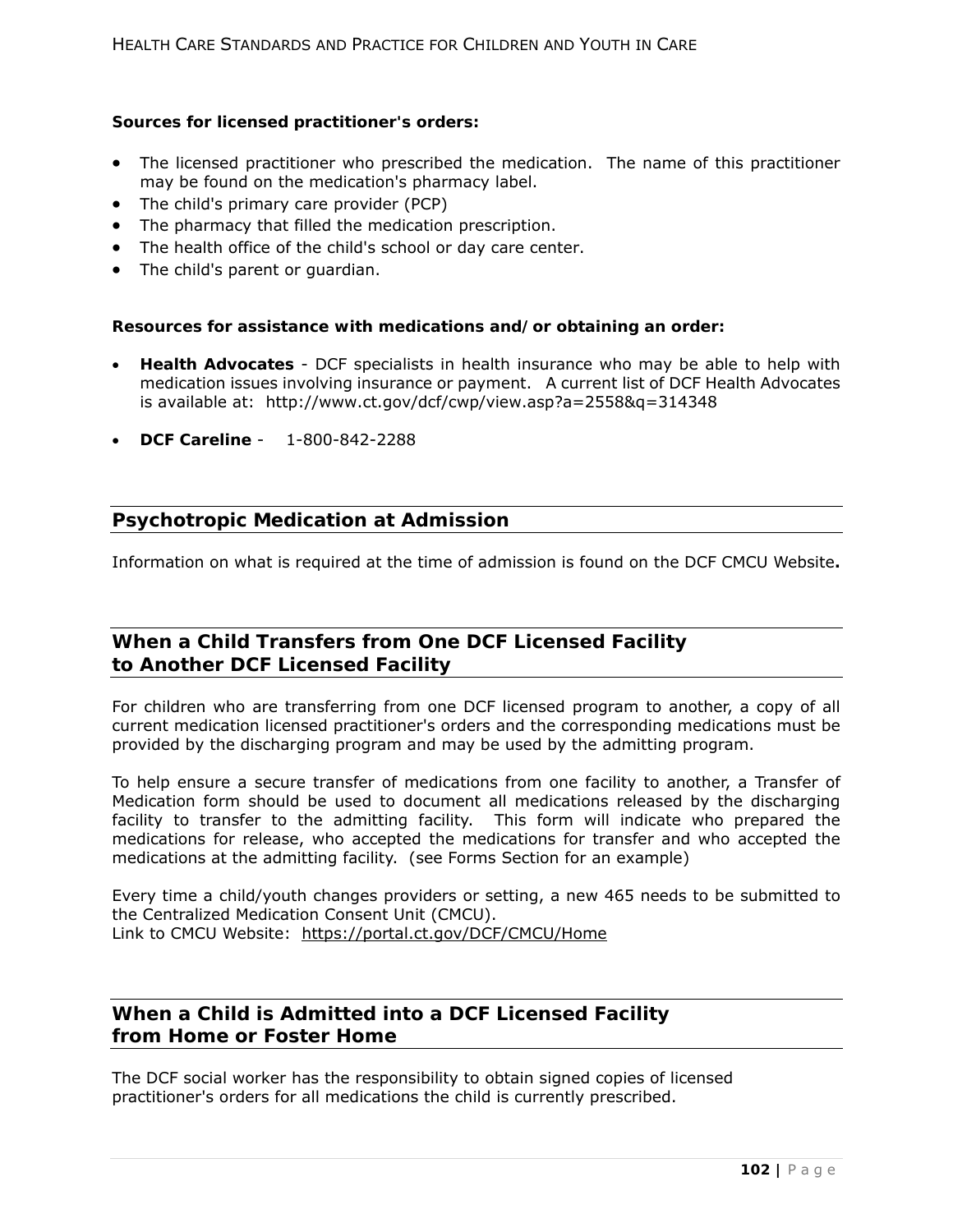If the social workers bring in bottles or containers of medication from the child's home or foster home, the admitting facility may use these medications only after getting permission from a licensed practitioner or pharmacist who can confirm the contents of the medication containers.

Permission to use these medications must be documented in the child's record and include the date and contacts.

## **After-Hours or Emergency Admissions**

By law, a child/youth will not be able to be administered his/her medications without current licensed practitioner's orders.

In the event of an after-hours or emergency admission, the DCF social worker must make every effort to obtain licensed practitioner's orders for any medication a child has. Sources for obtaining orders:

- Childs Primary Care Physician
- Dispensing pharmacy This can/may be in the form of a *medication summary*
- Child/Youth's parent or guardian
- The health office at the child/youth school

There may be circumstances where all orders/prescriptions are not immediately available and this should not preclude admission. If orders are unavailable at the time of admission, the social worker and/or the admitting facility staff must call the DCF Hotline to report the situation. The DCF Careline can contact the on-call Physician to explore options for obtaining orders for the child medication.

The on-call physician will offer direction, but should not be expected to provide orders for the child.

**DCF Careline – 1-800-842-2288**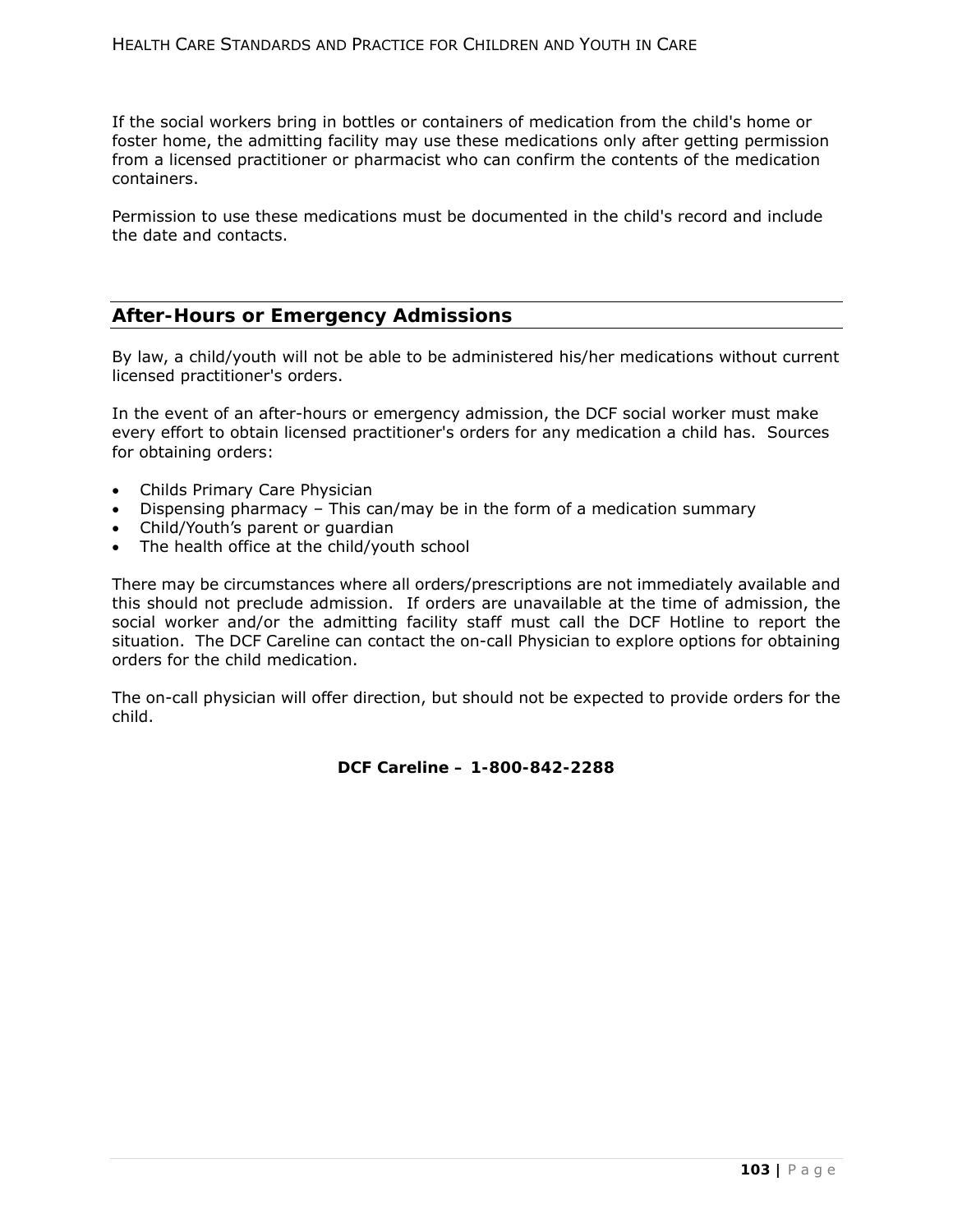# **Monitoring and Tracking**

### **Congregate Care Nursing Care Plan**

Each youth admitted to a DCF Licensed Child Caring Facility shall have a Nursing Plan of Care that is based on the assessment data obtained during the admission process. The RN shall use the Nursing Process in the development of the plan of care and the subsequent provision of nursing care. This plan shall provide guidance to all staff who provide care to the youth and assure continuity of care.

There are many resources available for how to write a care plan as well as a variety of formats for a plan of care. They are generally organized in four main categories:

- Assessment data,
- Nursing diagnosis/problem list,
- Interventions with time frames
- **•** Evaluation

#### **Assessment:**

The Nursing assessment shall be completed based on the guidelines listed in "Children and Youth in Placed in a Congregate Care Facility – Admission" of this practice guide.

#### **Nursing Plan of Care**

It is up to the agency to determine the best format to use that works for the nurse and their facility. The RN shall develop the nursing care plan and should contain the following:

- A diagnostic statement: Each diagnostic statement shall include a nursing or medical diagnosis (North American Nursing Diagnosis Association (NANDA I) approved diagnosis optional),
- Definition of the diagnosis
- An assessment which may include health history, physical findings, psychosocial status, data obtained during the assessment, objective and subjective information,
- Expected outcomes (such as the Nursing Outcome Classification -optional )
- Nursing interventions classification and rationale (such as NIC optional)
- Evaluations of expected outcomes.
- Documentation of patient's response to treatment as well as nursing observation

The RN will collaborate with other members of the Interdisciplinary Treatment Team (IDT) while developing the nursing care plan.

It should be incorporated into the treatment plan and updated as needed when health concerns either arise or are resolved. A Nursing Plan of Care should be reviewed quarterly and response(s) to nursing intervention should be noted.

## **Evaluation of the Plan of Care**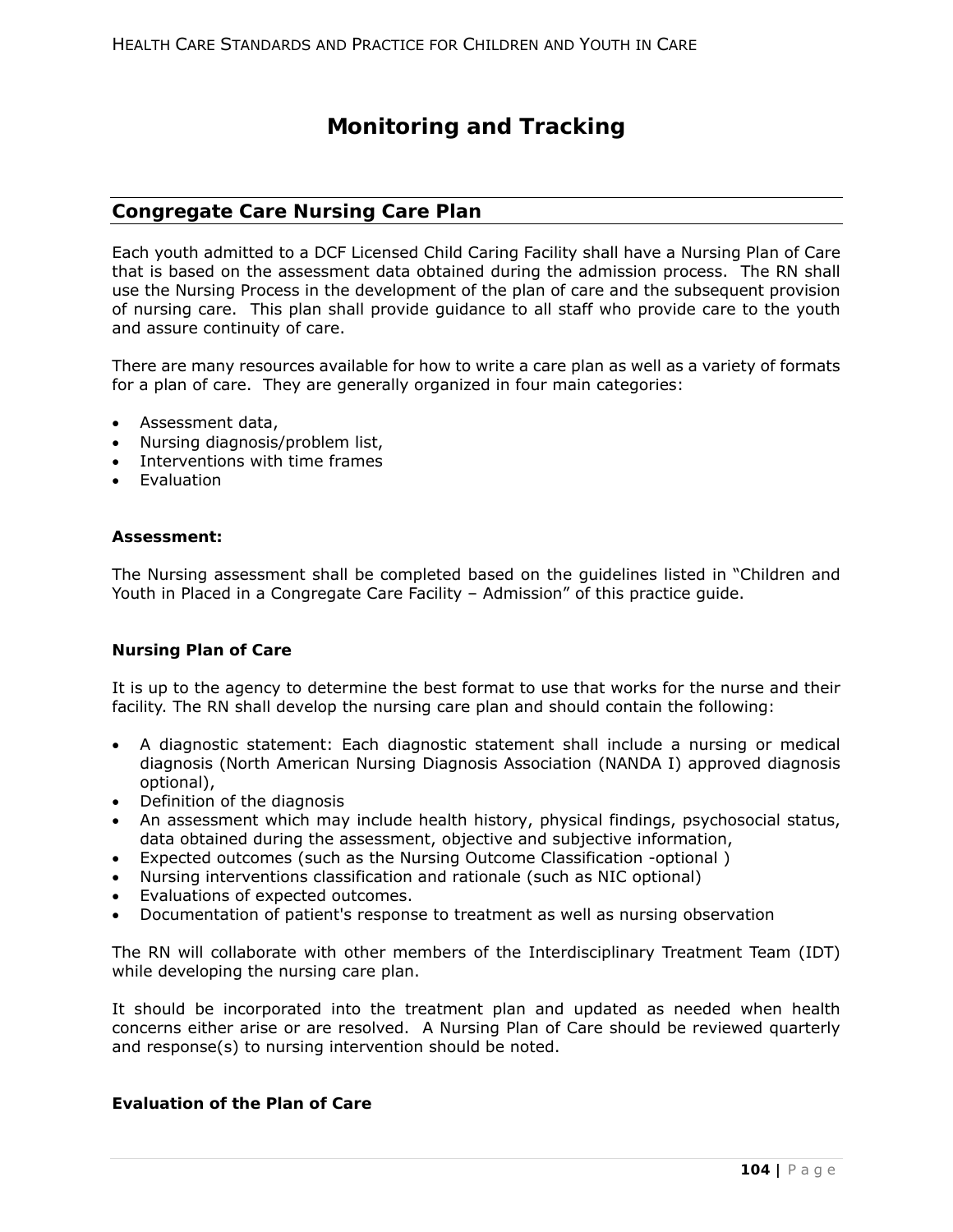The RN evaluates the individual's response to the nursing care plan and interventions in order to revise the data base, nursing assessment, and nursing care plan. This evaluation shall be shared with the child's Interdisciplinary Team including DCF Social Worker. Based on the evaluation, the RN shall revise the nursing care plan as appropriate.

Evaluations shall be performed and documented on an ongoing basis. On a quarterly basis the RN will prepare and provide a summary of the individual's interventions and outcomes to the Interdisciplinary Team.

# **General Rules of Documentation**

A nurse shall document all nursing interventions and care provided for each client. This includes (but is not limited to):

- Evaluation of identified nursing needs when an individual's health status changes.
- All telephone communications regarding the child/youth with DCF. Use full, proper names and titles when documenting contacts made.
- Communication with community health care providers, (i.e. hospitals, clinics, physicians, and ER's etc.) telephone communications with guardians, DCF social worker(s), pharmacy etc.
- When a client moves to another residential facility and shall include an evaluation of all health care needs, including history, current status and recommendations as part of the transition process.
- To protect children's confidentiality, do not use one child's full name in another child's record.

## **Legally Accepted Documentation Standards**

- All entries shall be documented in blue or black ink.
- When documenting, the licensed nurse shall sign off the entry with the date, time, first initial, last name and title (e.g. date, time, first initial, last name, title).
	- o January 1, 2007, 10 a.m., J. Smith, LPN
- Charting corrections shall be made by drawing a single line through the incorrect statement/word, writing "omit" and initialing above the statement/word, and then entering the correct documentation.
- When an addendum is needed, the following shall be documented next to the current date: time, first initial, last name and title as follows:
	- o Current date and time
	- o Addendum to notes of date and time of happening
	- o Signature

e.g. 1/1/2007 2 p.m. addendum to notes of January 1, 2007, 10 a.m., J. Smith, LPN

- When a late entry is needed, the following needs to be documented:
	- o Current date/time
	- o Entry with date and time of happening
	- o Signature

e.g. 1/3/2007 9 a.m. late entry for January 1, 2007, 10 a.m., J. Smith, LPN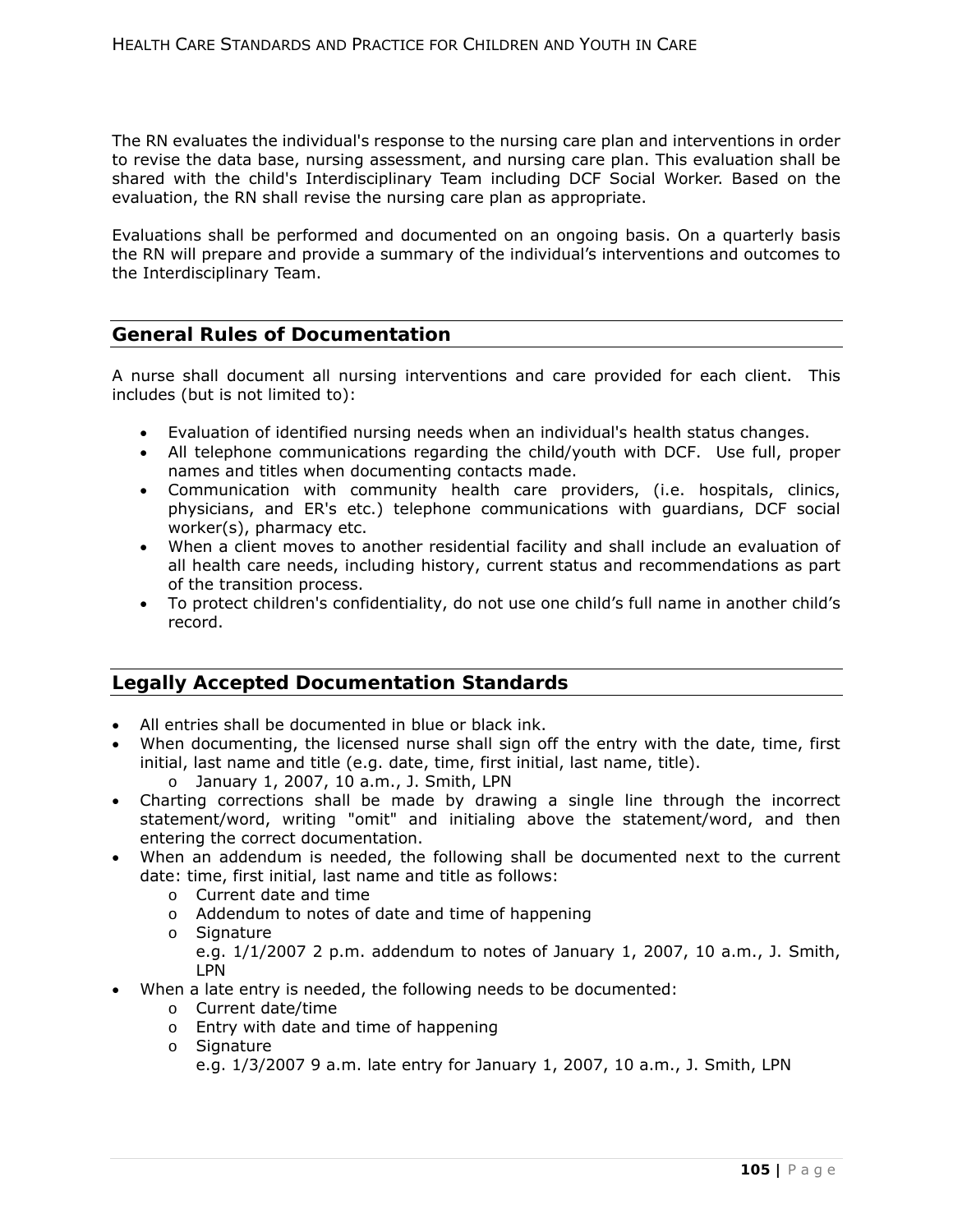# **Guidelines for Care of Specific Medical Conditions**

When a child has a care need that goes beyond routine well child care – the facility nurse must have specific guidelines for these conditions. These include but are not limited to care plan and specific facility responsibilities and are based on best nursing practice. Below is a template of what should be included in the care planning. Refer to the appendices for sample guidelines

### **Guidelines should include:**

- Definition of the condition
- Purpose (If applicable)
- Procedure (If applicable)
- Nursing Considerations/Responsibilities
	- o Care Planning
	- o Medical or Nursing Diagnoses
	- o Delegation Considerations
	- o Communication
- Facility Responsibilities
	- o Staffing Consideration
- Documentation/Forms
- References

# *EXAMPLE:*  **Guidelines for Care of the Child with Diabetes**

### **Definition**

- **Type I:** Type 1 diabetes is a disease caused by a lack of insulin. Insulin is needed to allow sugar to move from the bloodstream into the cells to be used for energy. Nutrients in food are changed into a sugar called glucose. People with type 1 diabetes cannot make insulin, and without insulin, glucose is "stuck" in the bloodstream, leading to a high level of glucose in the blood. Type 1 can be diagnosed at any age but most commonly diagnosed in children, teens and young adults
- **Type II:** In children with type 2 diabetes, the pancreas does not make enough insulin and the cells don't use the insulin very well.
- **Gestational Diabetes**: Gestational diabetes is high blood sugar that develops at any time during pregnancy in a woman who does not have diabetes

#### **Nursing Plan of Care**

- Is developed in conjunction with the child and endocrinologist.
- Identifies measures to be taken in the event of hypoglycemia including a follow-up blood glucose measure.
- Identifies measures to be taken in the event of hyperglycemia including a followup blood glucose measure.
- Defines emergency measures when the child is out of the facility.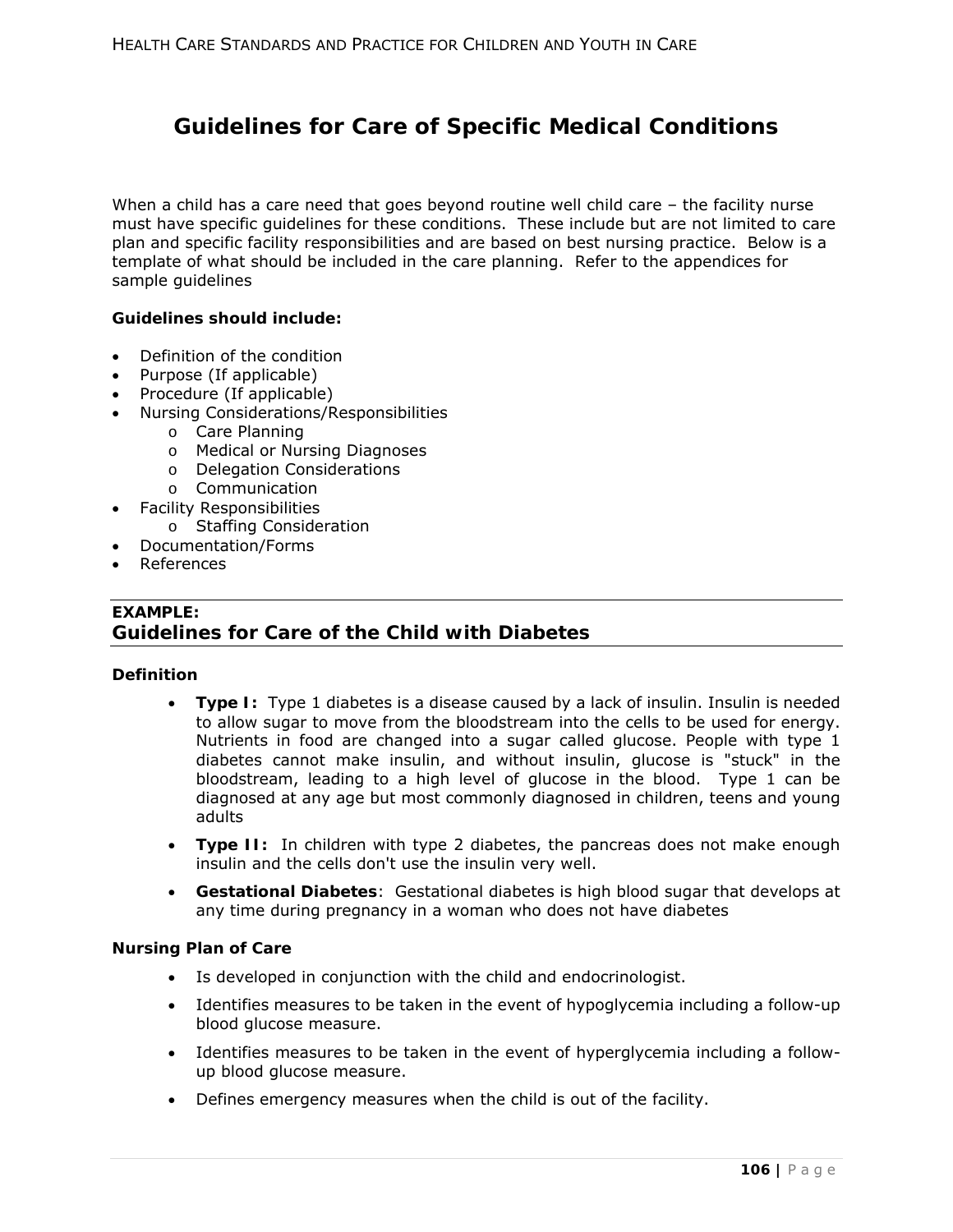- Defines the supplies the child needs to take when leaving the facility (glucose tabs, glucometer).
- Describes a medical plan in case of the child's illness or non-compliance.
- Describes the prescribed exercise and activity program.
- Addresses nutritional needs
- Addresses use of specialized equipment i.e. insulin pump, Dexcom Glucose Monitoring system, etc
- Education

### **Nursing Considerations/Responsibilities**

- The nurse will ensure that a record is kept of blood glucose levels and insulin use Laboratory reports are available in the child's record Diet/carbohydrate compliance is assessed and documented Exercise and activities are documented
- The nurse will monitor blood glucose values and notify the physician/endocrinology clinic as indicated.
- At lease weekly, the nurse must supervise and document the child performing blood glucose testing and insulin administration independently:
	- Hand washing Site rotation Drawing up the correct dose of insulin into the syringe Storage and handling of insulin Proper disposal of sharps and contaminated materials Calibration of glucose monitor Knowledge of insulin coverage plan
- The nurse will assess the need for the child to be evaluated by a nutritionist. The nurse will ensure that the prescribed diet is being provided and will assist the child in making food choices.
- The nurse is responsible for the safe storage of diabetes supplies; supplies need to be available to staff but inaccessible to children. Blood glucose monitor Needles and syringes Glucose replacement product
- The nurse will assess and document the condition and progress of the child as often as necessary, but not less than weekly. Potential complications must be assessed and documented The nurse communicates regularly with the child's physician/endocrinologist The nurse communicates with the child's family and school nurse as necessary

### The nurse communicates regularly with the DCF area office nurse.

#### **Medical or Nursing Diagnoses**

- Risk for Unstable Blood Glucose Level related to insulin deficiency
- Knowledge Deficient (Diabetes Management) related to care of a child with newly diagnosed diabetes mellitus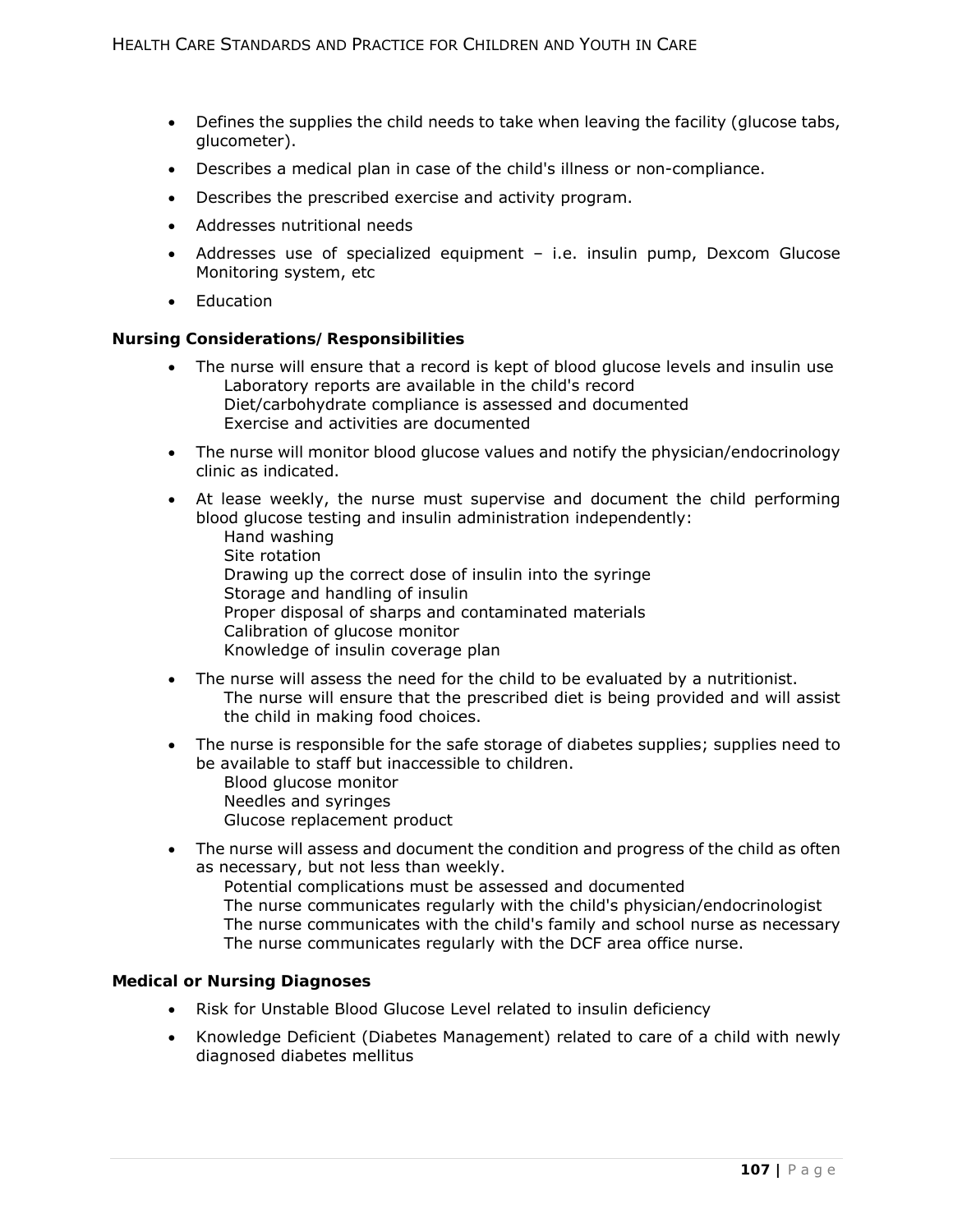### **Delegation Considerations**

• Blood Glucose monitoring

### **Communication**

- Program Nurse communicates with the area office nurse.
- The nurse should speak directly to the endocrinologist in charge of the child's diabetes prior to admission in order to obtain a current clinical summary of the child and to become familiar with the child's diabetic treatment plan.
- The nurse arranges for the child to be cared for by an endocrinology clinic that has 24 hour coverage.

### **Facility Responsibilities**

- Policies and Procedures The facility must develop policies and procedures that address
- Staffing/Coverage
- The nurse will ensure that medical appointments are scheduled and attended. The nurse accompanies the child to medical appointments if possible. A report of health care visit is given to document each medical visit. A copy of the health care visit report (DCF 742) is sent to the child's DCF social worker.
- The nurse assesses staffing needs
	- There is adequate nursing coverage to oversee the diabetes management plan. The nurse collaborates with the endocrinologist and the area office nurse to determine a safe level of nursing supervision for the child. This collaboration is documented in the child's record. Home care nursing is obtained when nursing coverage is required.
- In absence of nursing coverage 24/7, the child must be able to self-administer insulin and perform blood glucose monitoring independently. Home care nursing services are obtained if nursing supervision is required

### **Emergency Planning**

Facility must have an emergency plan in place in the event of a diabetic emergency

#### **Training Requirements**

 The nurse makes arrangements for staff training on diabetes. The training: Must be provided by a diabetes educator, staff member from endocrinology clinic or Homecare nurse skilled in diabetes training. The training must include child-specific interventions. Documentation of this training must be kept at the facility.

#### **Documentation/Forms/References/Educational Links**

- American Diabetes Association
- Pub Med Health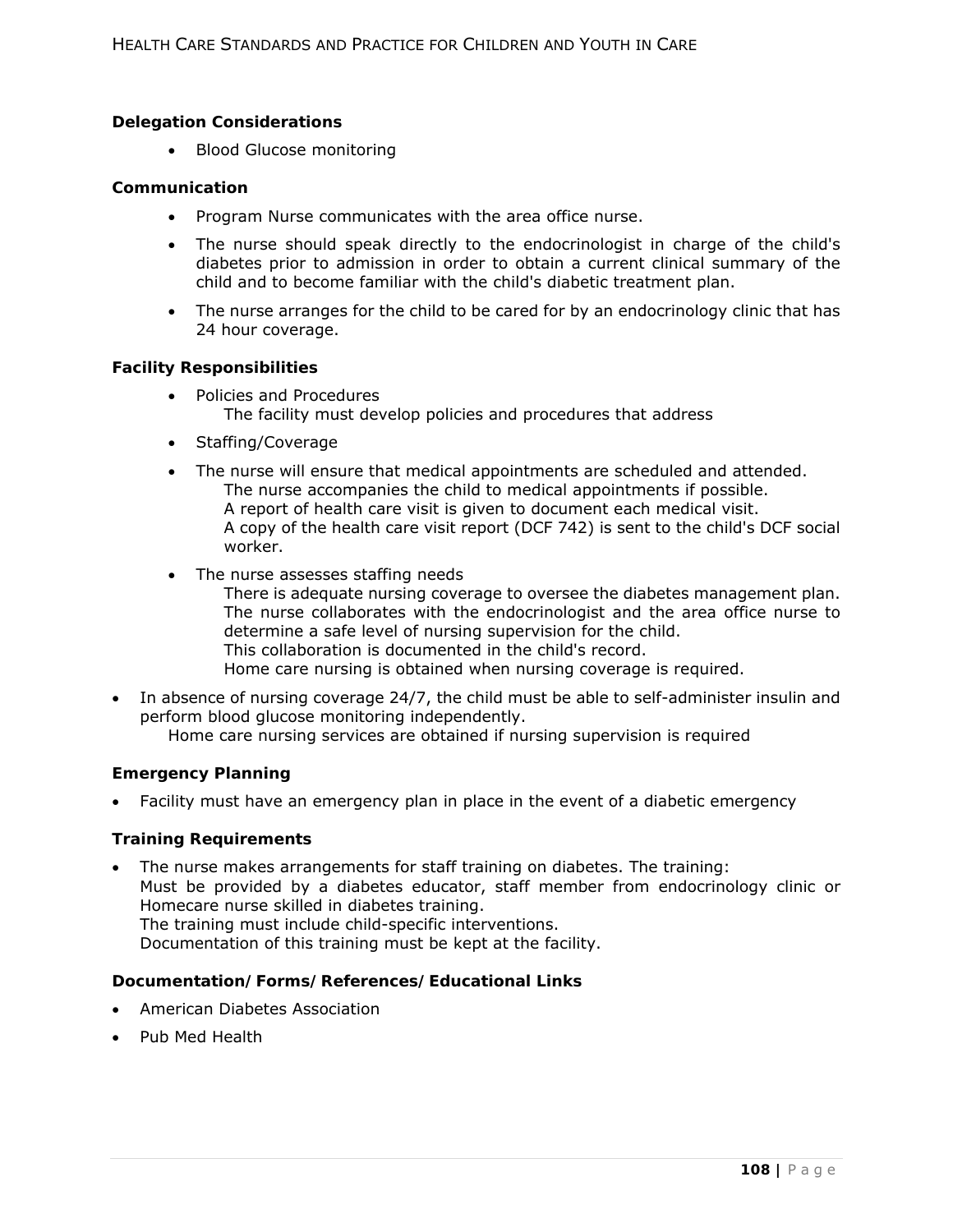## **Congregate Care Quarterly Nursing Reports**

#### **Purpose**

The purpose of the Quarterly Nursing Report is to provide the DCF Social Worker and RRG Nurse with an update on the health and medical status of a DCF committed child or youth residing in a DCF Licensed Child Caring Facility. The information should be a continuation of the care provided from the previous 90 days.

AAP/Healthychildren.org

### **Who Completes the Report?**

DCF -2270 "Congregate Care Quarterly Nursing Assessment" must be completed by the congregate care provider nurse

#### **Nursing Summary**

The Nursing Summary at the end of the DCF -2270 "Congregate Care Quarterly Nursing Assessment" should only contain a summary of the health issues addressed in the previous 90 days or what has changed since the previous report. This should include (but not limited to): changes in diagnosis or medication, abnormal lab values, significant weight gain/loss, any doctor's visits including well child/dental exams and immunizations received. It should include any updates to the nursing plan of care and progress towards goals.

### **How Often is the Report Completed and Submitted?**

The Congregate Care Quarterly Nursing Assessment is completed every 90 days from the date of admission. This report is sent to the child/youth's Social Worker as well as the Area Office RRG nurse. The Congregate Care Nurse should develop a system for determining review dates and when the reports are to be submitted to DCF. The Social Worker includes a copy of the Congregate Care Quarterly Nursing Assessment in the child's LINK and Case record.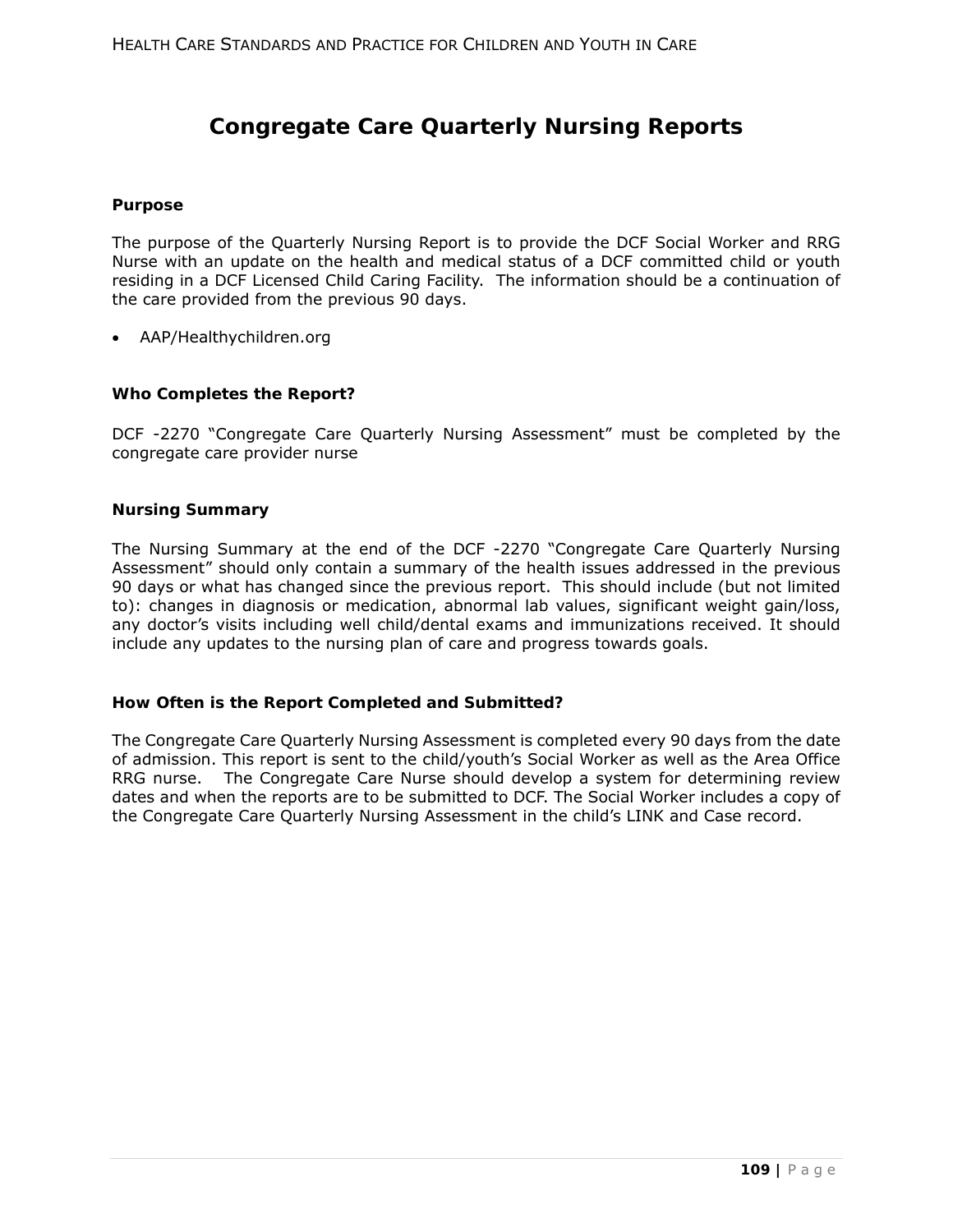# **Discharge**

Prior to discharge from a congregate care setting, a child and his or her parents or legal guardian shall be provided with an up to date Medical Alert (DCF-741) including recommendations for ongoing medical and mental health care and contact information for the primary care provider/medical home as well as any specialty providers who will be providing ongoing care to the child after discharge.

Congregate Care Providers are required to complete the Congregate Care Discharge Summary. There should be a copy in the child's record and one provided for the caregiver upon discharge. A copy of this should be sent to the child's Social Worker and RRG Nurse. Upon discharge the following should be included, but not limited to:

- Aftercare planning
- Medication and prescriptions
- Any necessary equipment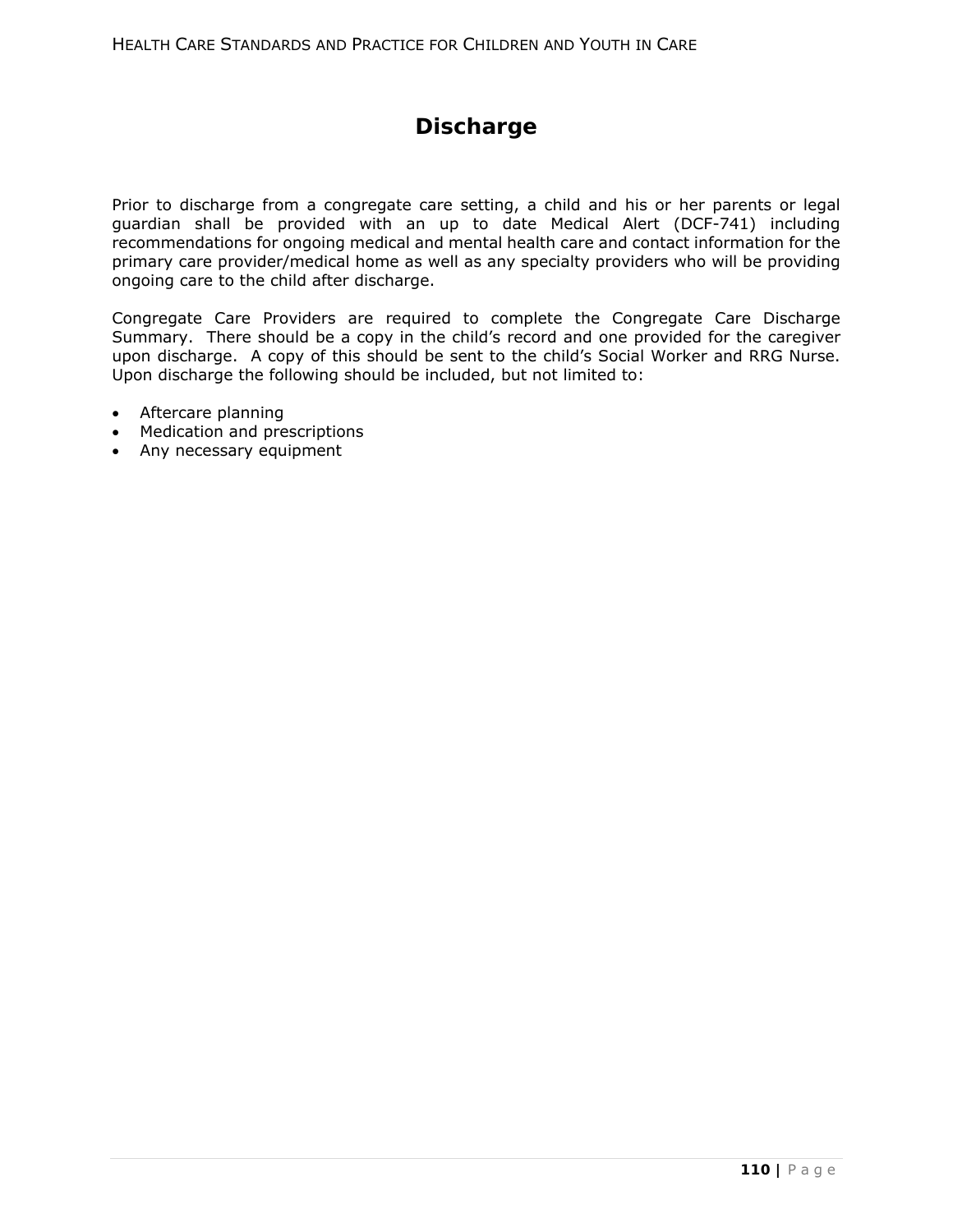# **Medication Management of Youth in Care**

### **Introduction**

The Medication Administration Training Program has been developed in accordance with State of Connecticut General Statutes 370 Section 20-14h – j, and DCF regulation 17a-6(g)-12-16, to provide training for medically-unlicensed persons to safely administer medications to children in DCF operated and licensed child care facilities and extended day treatment programs.

Upon completion of DCF approved Medication Administration Certification Program, in the absence of a licensed medical personnel, only certified employees may administer medications

## **Regulatory Responsibilities for DCF and the Congregate Care Facility**

### **DCF Responsibilities in Administration of the Medication Training Program:**

DCF Regulation  $17a-6(q)-15(a-q)$ 

- 1. Provide a training program for unlicensed persons designated by the DCF licensed or operated programs. 17a-6(g)-15 (a)
- 2. Designate licensed medical personnel to conduct the training or contract with appropriate education agencies. 17a-6(g)-15 (b)
- 3. Determine the location and frequency of training programs.  $17a-6(q)-15$  (c)(d)
- 4. Develop training curriculum as outlined in DCF regulation. 17a-6(g)-15 (e)
- 5. Maintain a current listing of persons who have successfully completed the training and are authorized to administer medications. The listing will also identify the program or facility in which such persons are employed. 17a-6(g)-15 (f)
- 6. Issue and maintain documentation of successful program completion. 17a-6(g)-15 (g)

The DCF Medication Administration Training Program will also:

7. Collaborate with DCF Risk Management in the monitoring of medication errors.

## **Facility Responsibilities in Medication Administration**

1. Designate and recommend appropriate persons to be trained in medication administration. DCF Reg: 17a-6(g)-15(a)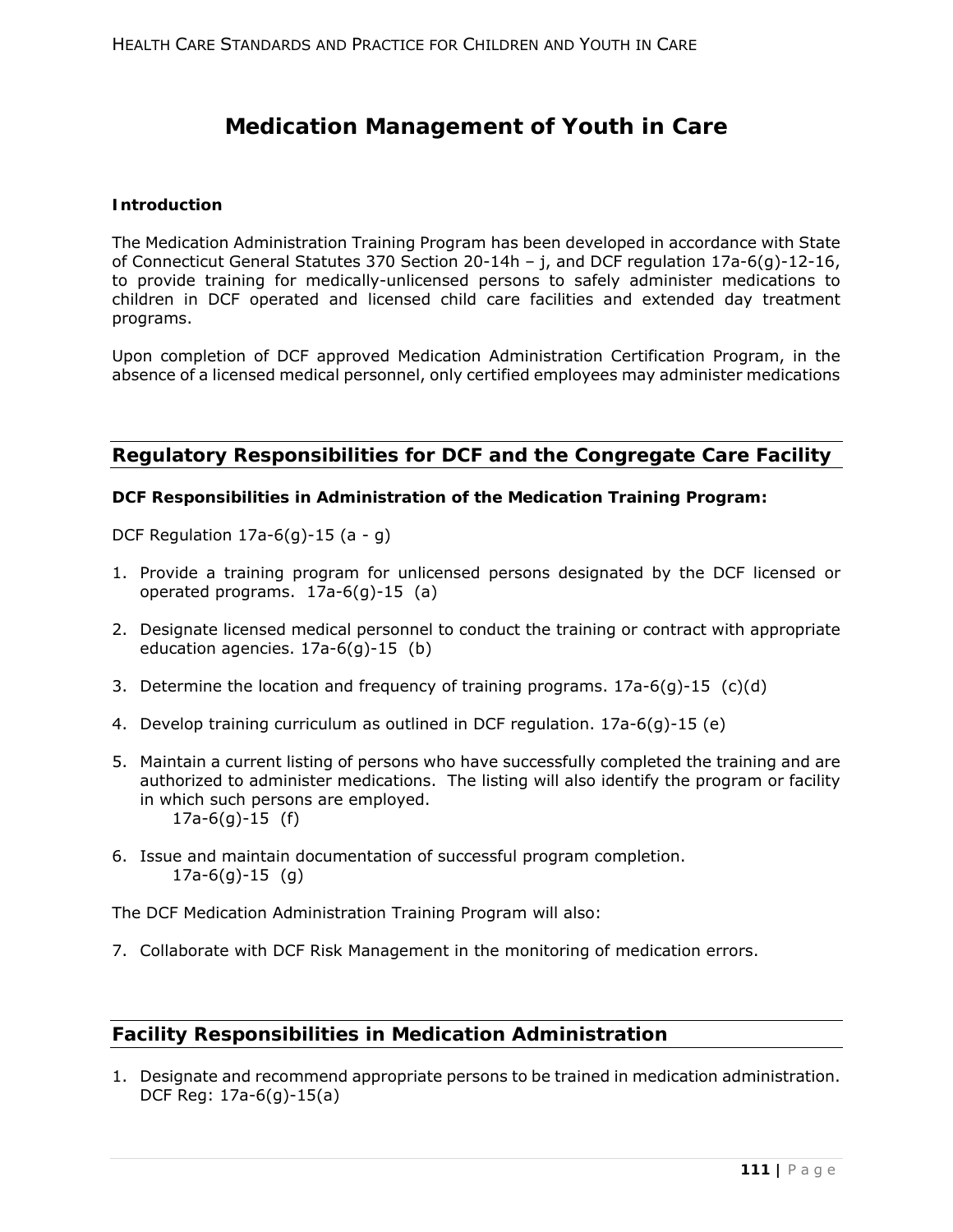- 2. Permit only those staff who have successfully completed DCF Medication Administration Certification to administer medications. DCF Reg: 17a-145-75 (d)
- 3. Maintain a current listing of trained persons and a copy of their certification. DCF Reg: 17a-6(g) - 16 (a) and 17a-145-75 (d)
- 4. Provide continuing education to trained staff on medication administration. DCF Reg: 17a-145-75 (d) and  $17a - 6(q) - 16(c)$
- 5. Order medications in unit doses if available. DCF Reg: 17a-6(g)-16 (d).
- 6. Provide and maintain proper, safe storage for all medications according to current drug control and pharmacy regulations as outlined in the DCF Medication Administration Program. DCF Reg: 17a-145-75 (f) and 17a -6(g)-16(b) 4
- 7. Establish and maintain written policies on the following: DCF Reg: 17a-6(g)-16 (b):
	- 1. the role and responsibilities of medication certified staff
	- 2. the provision of adequate supervision of or consultation with medication certified staff by licensed medical staff
	- 3. the provision of adequate back-up by licensed medical persons.
	- 4. storage, access, administration and documentation of medication
	- 5. requiring a written prescription or order from a licensed medical practitioner for all medications administered to children in the facility.
	- 6. procedures to following the event of medication errors or adverse reactions.

## **Roles and Responsibilities Program Staff**

### **Program Director (Or Designee)**

- Program Director/Designee supervises the med admin certified personnel.
- Program Director (or designee) recommends employee for med admin certification and in consultation with program nurse is the person responsible for med error reporting and the corrective action plan.
- Program Director (designee) supervises the med admin certified personnel

### **Program Nurse (RN, LPN)**

The nurse in congregate care setting assumes the responsibility of the medication administration program oversight and must be available for consultation to the program managers. These responsibilities include:

 Check monthly that all prescriptions/orders are current, correctly transcribed on the medication record and match the pharmacy labels. Including but not limited to the following: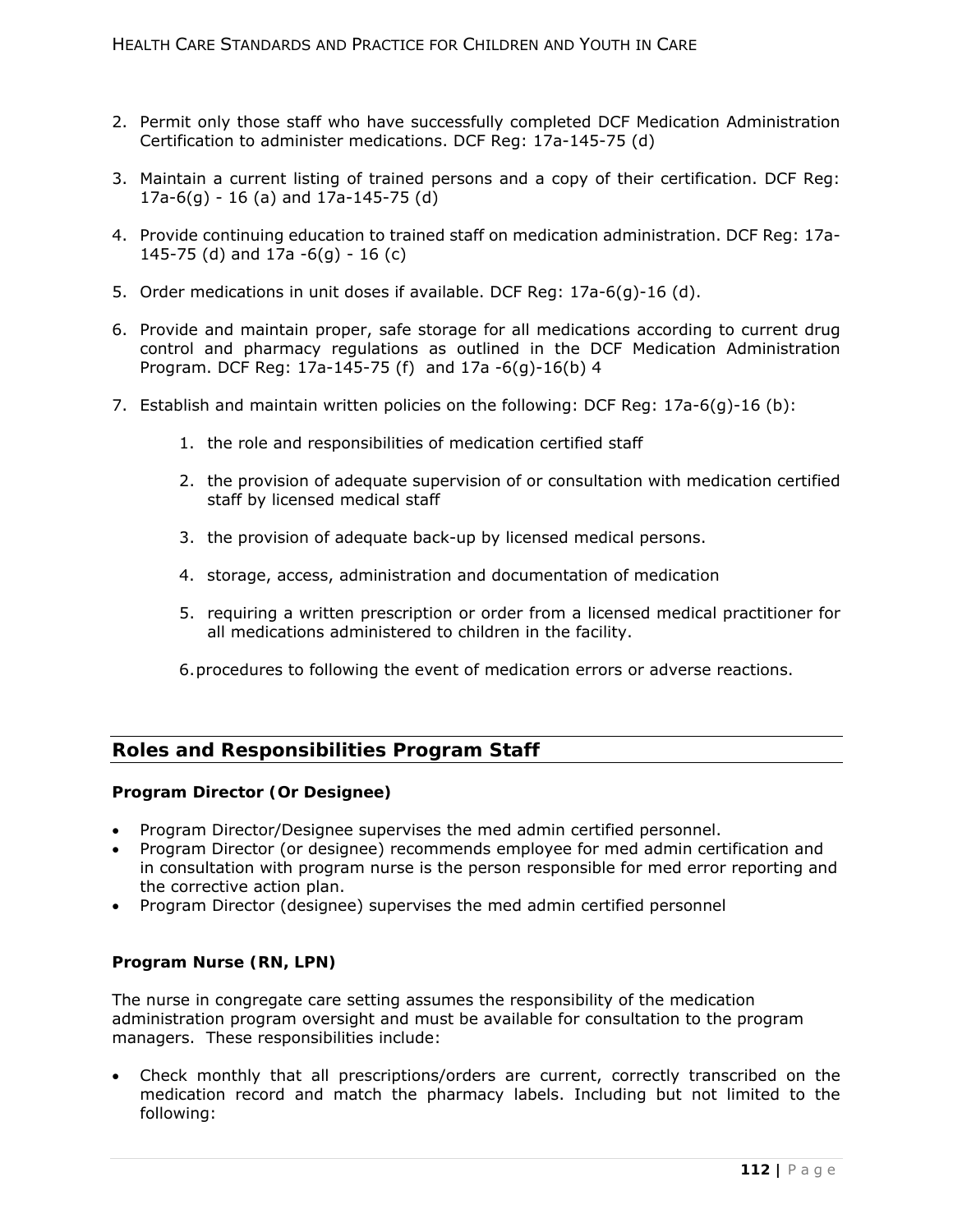Orders are not over 90 days

Orders contain the 5 rights and dose is written in a specific amount (e.g. *"1or 2 tablets bid*" is not acceptable)

- Orders contain parameters for administration of PRN medication
- Review medication errors and adverse reactions, identify trends or recurrent problems.
- Ensure the proper storage of medications.
- Submit a **DCF-2272** *Monthly Medication Administration Program Supervision and Review*  to DCF Risk Management
- Oversee and consult with facility staff regarding medication administration.
- Maintain documentation of all medication program supervision, internships and annual supervision of medication certified staff. Make this documentation available for review by the Department of Children and Families upon request.
- Annual Observation of Medication Administration Skills Once a year the facility nurse must observe medication certified staff performing

the DCF medication administration procedure. This must be documented using the **DCF-***2275 DCF Medication Administration Program Procedure Checklist* and placed in the employees file.

Quarterly Review of Policies and Procedures

Quarterly, the supervising registered nurse or licensed medical person will document a review of the facility's medication policies and a review of the continuing education offered related to medication administration.

- Forms for documentation of these reviews are available on line and in the Forms section of this handbook (see Quarterly Review of Medication Policy and Procedures by Licensed Nurse and Quarterly Review of Medication Administration Continuing Education).
- Documentation of these reviews is to be kept at the facility and made available to the DCF upon request.
- The program nurse or licensed medical staff person shall immediately report to the facility director and the DCF Risk Management any significant deficiencies in a facility's medication administration program or in an individual's competency to administer medications.
- Additional responsibilities of the Registered Nurse and Licensed Practical Nurse:
	- RNs must be familiar with and practice within their legal scope of nursing practice.
	- RNs supervise LPNs and oversee medication certified staff in medication administration.
	- RNs may become Endorsed Instructors to teach the DCF medication administration course.
	- RNs may assess the health needs of children in care and evaluate the need for PRN medications. Refer to guidelines on use of Psychotropic medications for clarification of nurse's responsibilities…
	- RNs review orders for any new medication, changes in medication orders or changes in treatment orders on a regular basis.
	- RNs may accept orders from licensed practitioners via the telephone.
	- RNs must provide continuing education related to safe medication administration and maintain quarterly documentation of the continuing education offered.
	- Registered nurses may not dispense medication.

### **Licensed Practical Nurse (LPN)**

- LPNs must be familiar with and practice within their legal scope of nursing practice.
- LPNs must be supervised by a Registered Nurse or Advanced Practice Registered Nurse as per State of Connecticut requirements and as per facility policy and procedure.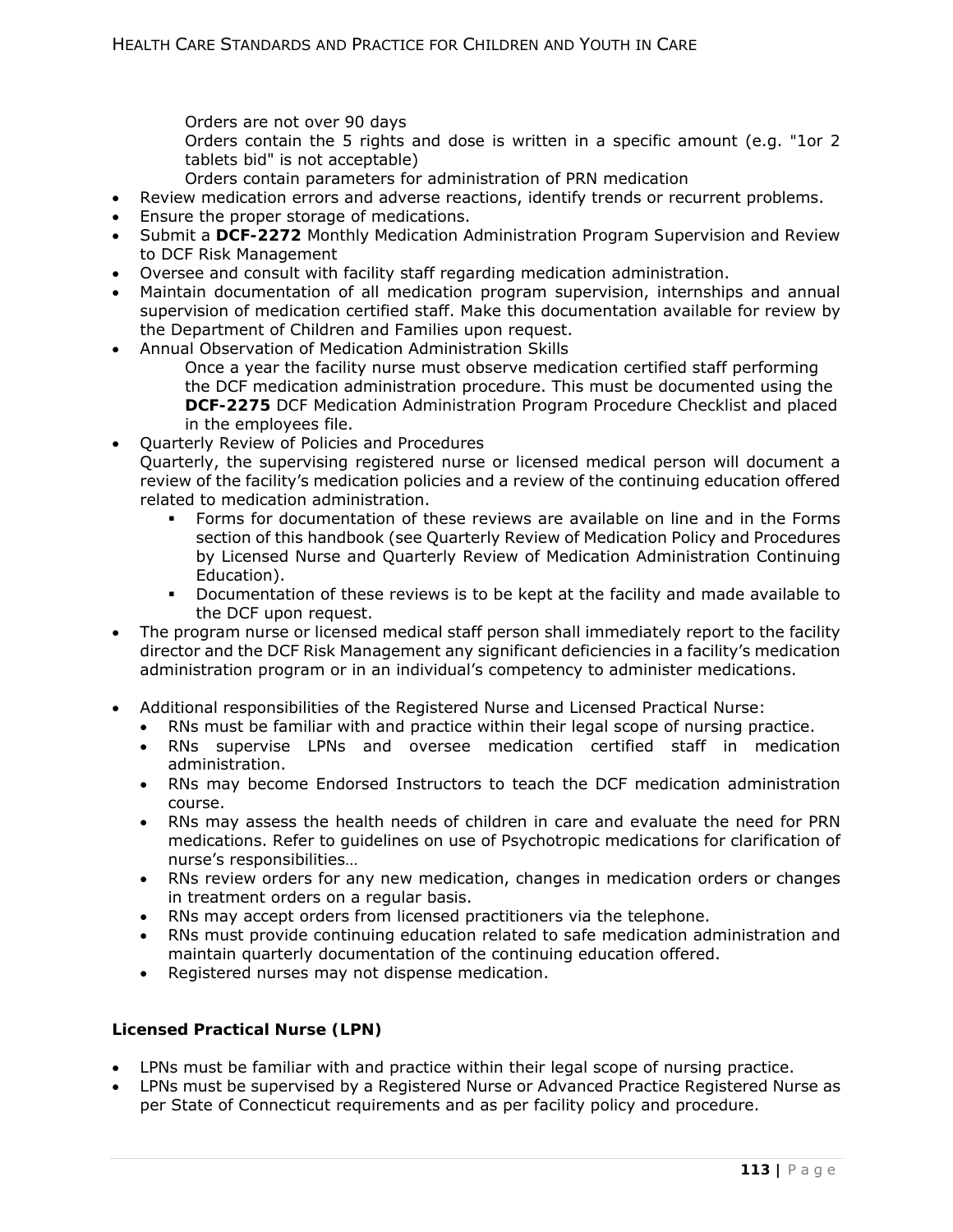- LPNs must consult with the RN supervisor to review verbal orders for any new medication, change in medication orders or treatment orders that represent a change in the child's treatment plan.
- LPNs may not assess for the need for any medication including PRN psychotropic medication.
- LPN's may not dispense medication

### **Under the Supervision of a Registered Nurse, LPNs May:**

- administer medications appropriately ordered by a licensed practitioner and dispensed by a pharmacist or licensed practitioner.
- become Endorsed Instructors to teach the DCF medication administration course
- coordinate the internship process for medication certification candidates
- prepare monthly supervision reports on the medication administration system, document the quarterly review of medication policy and procedures and of any continuing education offered with regard to medications.
- provide continuing education related to safe medication administration.
- conduct the required annual skill observation of medication certified staff.

### **Advanced Practice Registered Nurse (APRN)**

The APRN may function as the program nurse as well as the Licensed Practitioner.

- Must be familiar with and practice within their legal scope of practice.
- Must meet contractual obligation of their hired role(s)

### **Licensed Medical Practitioner**

Licensed Medical Practitioners are individuals licensed by the State of Connecticut to prescribe and dispense\* medications. These include: physicians, dentists, physician assistants (PA), and advanced practice registered nurses (APRN). Licensed Medical Practitioners may provide consultation concerning medication they have prescribed.

Licensed practitioners assess children, make medical and/or psychiatric diagnoses and prescribe treatment including medications.

A licensed practitioner documents quarterly that he or she has reviewed the facility's policy and procedures regarding medication administration and medical care of children.

## **DCF Medication Administration Certified Staff**

- 1. DCF medication certified staff medication administration skills must be supervised by a licensed medical staff person as per regulation 17a-6(g)-16(b)(2).
- 2. DCF medication certified staff may not dispense medication.
- 3. DCF medication certified staff will attend continuing education offerings related to safe medication administration.
- 4. DCF medication certified staff must be observed annually by a licensed medical person in their medication administration skills.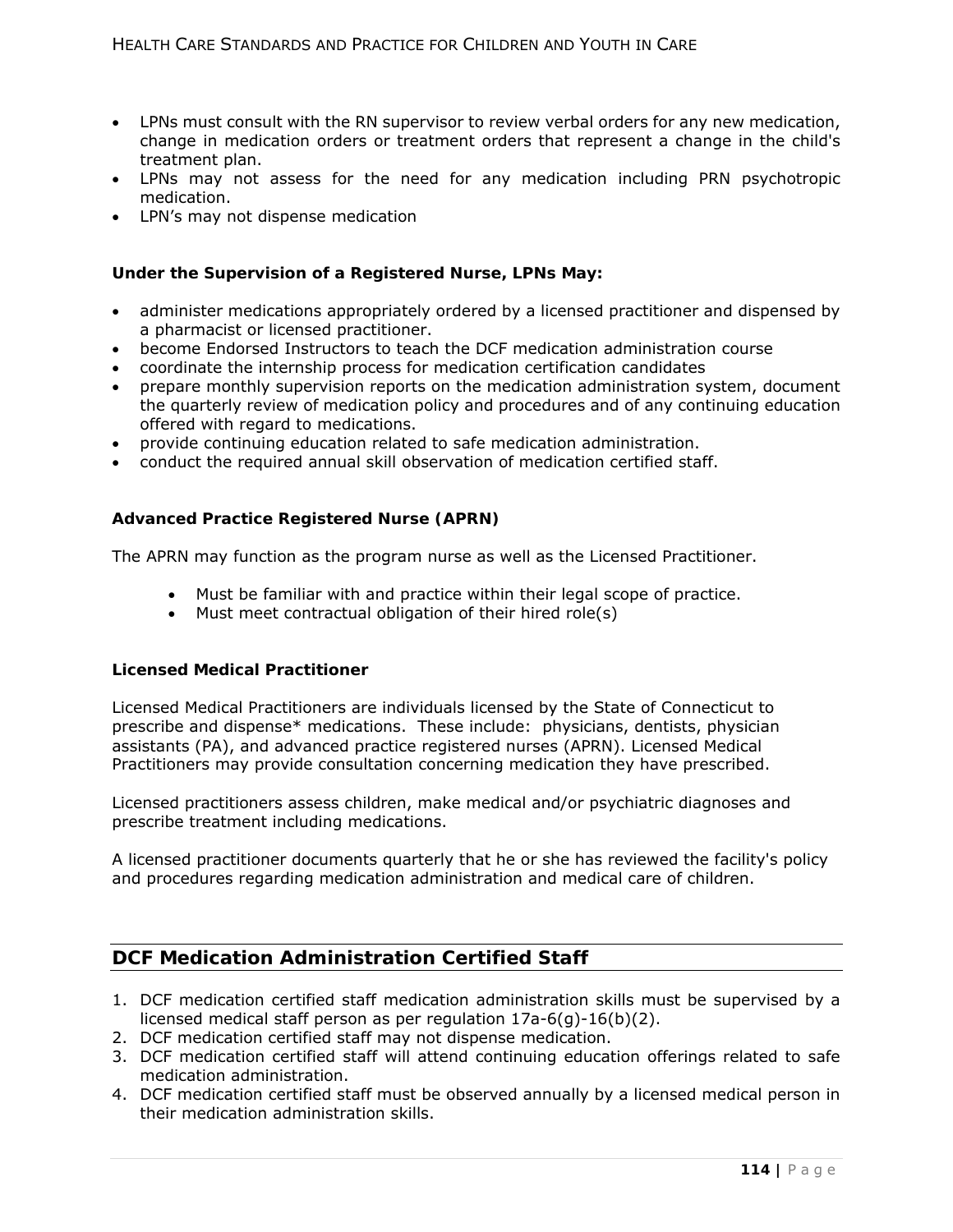- 5. DCF medication certified staff must recertify every two years, on or before their certificates' expiration date in order to continue to administer medications to children in DCF licensed or operated child caring facilities. Certification becomes ineffective immediately upon failing the recertification exam.
- 6. DCF medication certified staff may not assess for the need of any medication including for PRN psychotropic medication
- 7. DC medication certified staff may administer properly dispensed medication according to a licensed practitioner's prescription/order by comparing the five rights (the right person, drug, dose, route and time of administration) using the rule of three (comparing the practitioner's order, the pharmacy label and the MAR) before administering any medication. Medication Certified Staff must follow the established training practices taught in the Medication Administration Program approved by DCF.
- 8. DCF Medication Certified Staff must follow the Steps of the Med Procedure every time they administer medication. (see below)

## **Steps of the Med Procedure:**

- 1. Approach the task in a calm manner and allow no distractions.
- 2. Wash hands before and after medication administration.
- 3. Assemble appropriate equipment and unlock the Medication Storage Area.

**1ST Check** Compare the licensed practitioner's prescription/order with the medication administration record ensuring that the five rights match on both.

Right Person, Right Medication, Right Dose, Right Time, Right Route. **2ND Check** Compare the licensed practitioner's order with the pharmacy label on the medication container, ensuring that the five rights match on both.

Check the concentration on the pharmacy label.

**3RD Check** Compare the pharmacy label and the medication administration record ensuring that the five rights match on both.

- 4. Pour the right dose of medication.
- 5. Identify the correct person.
- 6. Administer the medication properly utilizing the proper technique.
- 7. For oral medications, perform a mouth check. Ensure that the medication has been swallowed.
- 8. Document appropriately on the medication administration record.
- 9. Return the medication to the locked area and clean up.

## **Pre-Pouring Medications**

- The Department of Children and Families does not permit the practice of pre-pouring medications.
- Only the person who prepared the medication by following the Medication Administration procedure and checking the Five Rights against the licensed practitioner's order, the MAR and the pharmacy label can administer the medication.
- Under NO circumstances can a med certified staff sign off on administering a medication before it has been given.
- Under NO circumstances can an RN or LPN pre-pour a medication for a Med Certified Staff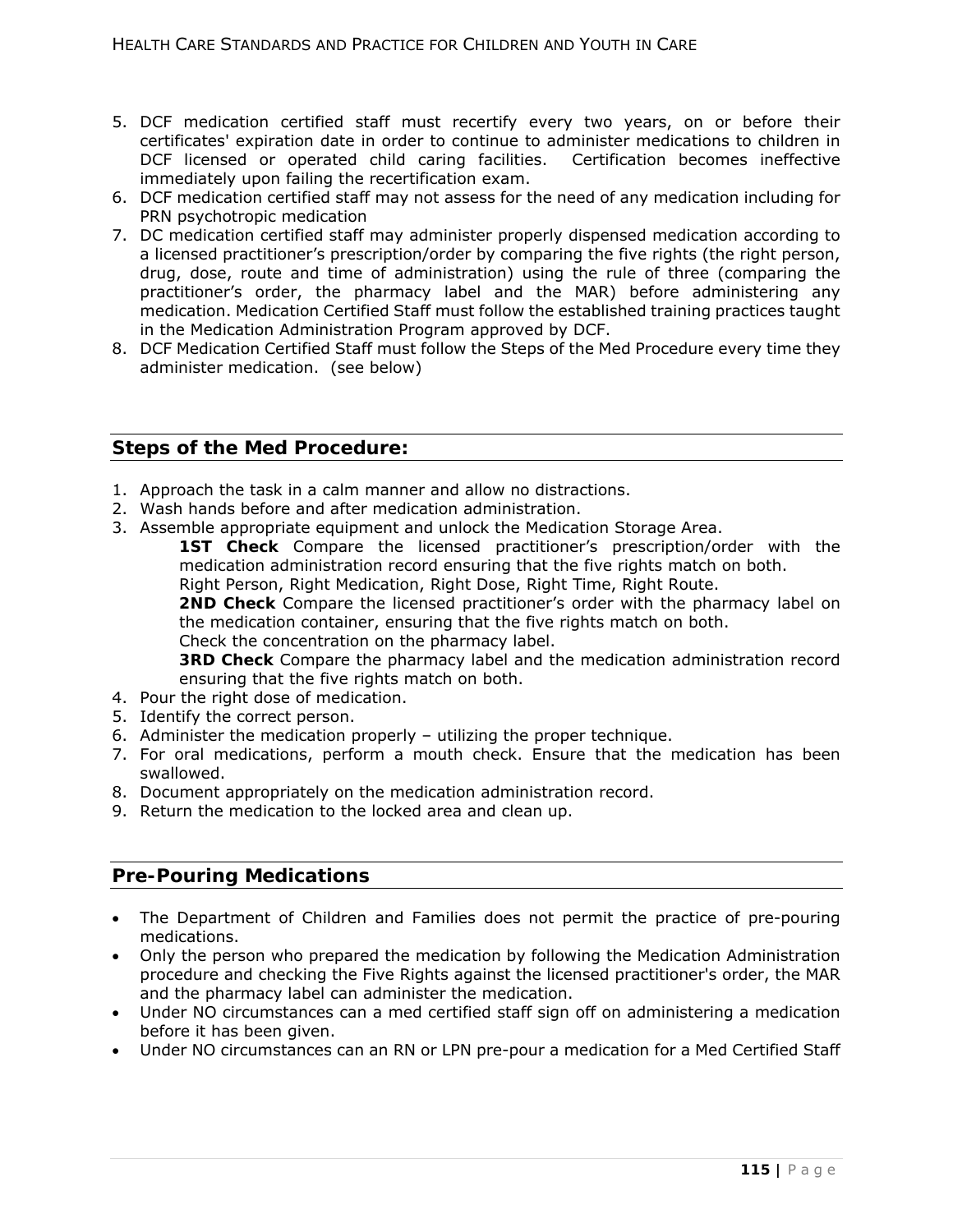# **Facility Implementation Guidelines**

## **Documentation**

### **Licensed Practitioner's Order**

### **Acceptable forms of a LP Order**

- Original, copy or faxed signed licensed practitioner's order (See guidelines for authenticity of electronic and faxed orders: (Section IV page 21)
- Copy of the original signed prescription from the pharmacy where the prescription was filled
- Doctor's Order Sheet signed by the licensed practitioner
- Inter-agency referral form (such as a W-10), signed by the licensed practitioner
- Telephone orders can legally be accepted only by a pharmacist or a nurse.
	- $\circ$  Facility policy must identify the time-frame during which licensed practitioners must co-sign any telephone order. Must not exceed 30 days.
	- $\circ$  A licensed practitioner's written order must include the child's name, the name of the medication, the dose to be administered, the times to be administered and the route or method of administration.
- Electronic Prescriptions
- A copy of a practitioner's telephone order written by the dispensing pharmacist may be used in lieu of an actual practitioner's order. The order must include the child's name, the name of the medication, the dose to be administered, the times to be administered and the route or method of administration.

For PRN or as needed medications, orders must include the indication for use and the interval of time that must occur between doses.

### Refer to the sections on **PRN Medications** and on **Standing Orders**

 LPN scope of nursing practice requires the LPN to review any telephone order with the supervising RN before beginning a medication or treatment that reflects a change in the child's plan of care (e.g. new medication). Please refer to the appendix Scope of Nursing Practice, LPN.

## **PRN (as Needed) Medications**

PRN medications are medications administered only on an as-needed basis and are prescribed by a licensed practitioner to be administered only when the youth needs them to treat specific symptoms

- PRN medication orders must be individualized
- PRN orders must be renewed every 90 days
- DCF Medication certified staff and LPNs cannot make nursing/medical assessments about a youth's need for a PRN medication therefore:
	- 1. Licensed practitioner's orders for PRN medication must include objective indications for use that does not require assessment prior to administration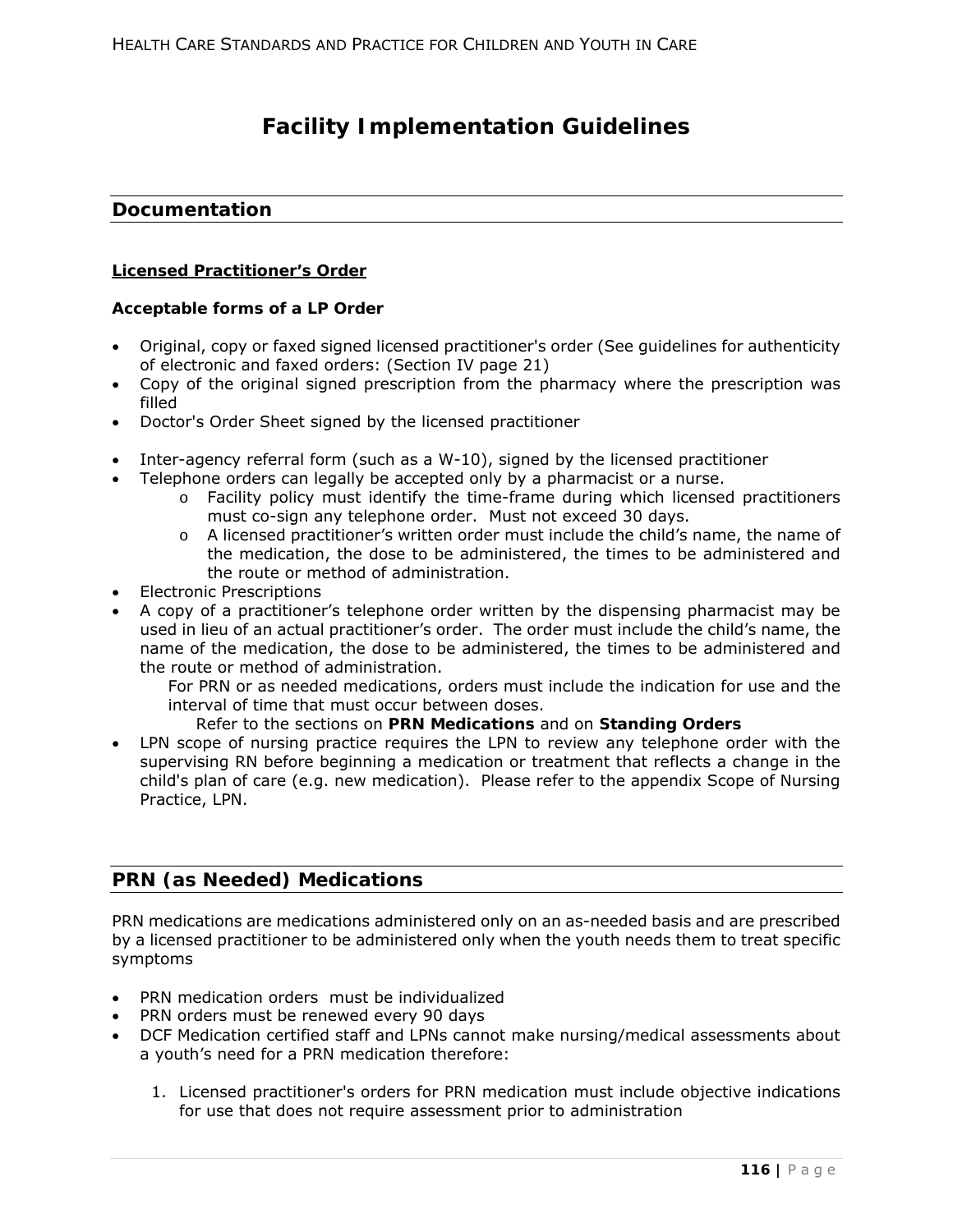- **Example**: Tylenol 650 mg PO, PRN, Q 4 Hours, *for temp. of 101.0 F or higher* (General statements of "give for pain or fever" require medical/nursing assessment and are **not permitted**)
- 2. PRN orders MUST contain specific time intervals for administration **Example**: Tylenol 650 mg PO PRN **Q 4 hours** (Orders must indicate specific time intervals; time frames (i.e. 4-6 hours) are **not permitted**)
	- PRN orders must include:
		- 1. directions about when to contact the nurse and/or licensed practitioner for further evaluation if symptoms persist or get worse
		- 2. the maximum number of doses that may be administered in a 24 hour period, i.e., NTE (not to exceed) direction
	- PRN medication administration must be documented on the youth's individual medication administration record (MAR) and it must include:
		- 1. the date and time the medication was given
		- 2. the reason (indication) the medication was given
		- 3. the outcome the measurable results from the medication

**OTC (Over-the-counter) PRN medications** may only be administered from pharmacy dispensed or manufacturer's dispensed packages. If manufacturing package is used the concentration of the medication must be indicated on the label and must allow for the correct dose to be administered according to the licensed practitioner's order.

Youth may self-administer OTC topical preparations as indicated by the licensed practitioner and facility policy.

- **Over-the-counter Topical Preparations** may be administered to youth according to a facility policy reviewed and approved by a licensed medical practitioner. Some examples of topical OTC medication include:
	- sunscreen
	- antiseptic solutions
	- $\bullet$  creams
- Facility policy must specifically identify the OTC preparations including strength, indication, frequency of administration, and when to contact the chain of command or licensed medical practitioner for direction
- The OTC topical preparation list and policy must be reviewed and renewed every 90 days by a licensed practitioner
- Facility policy and procedure may permit non-medication certified staff to administer OTC topical preparations according to the manufacturer's directions and/or the licensed practitioner's directions
- OTC topical preparations must be stored so that they are not accessible to youth

**Psychotropic PRN medications** can only be administered upon nursing/medical assessment. No med admin certified or non-licensed medical personnel can make an assessment for the need of the psychotropic PRN medication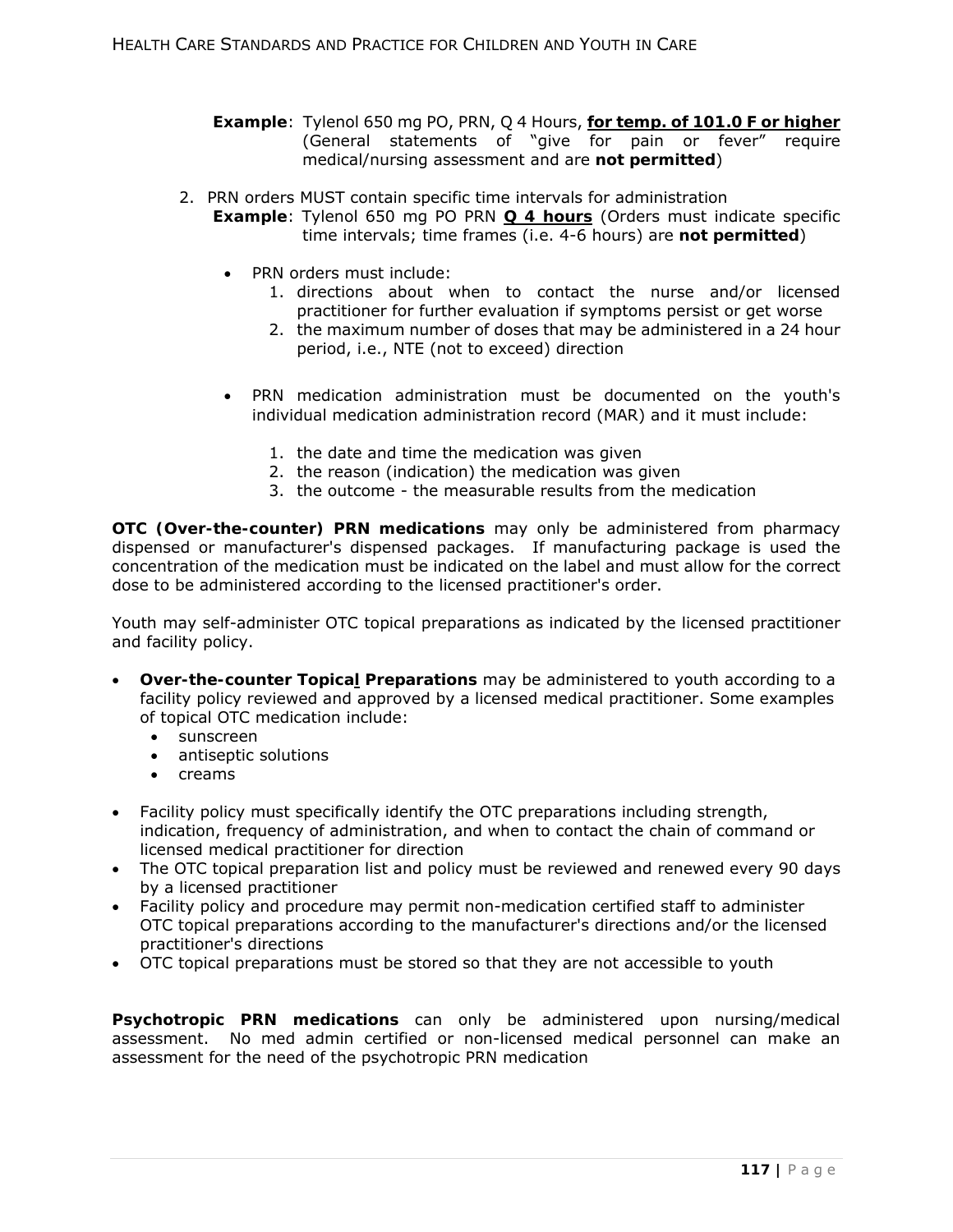## **Vitamins, Nutritional Supplements and Herbal Remedies**

Over-the-Counter (OTC) vitamins, nutritional supplements and herbal or alternative remedy preparations require a child specific, current licensed medical practitioner's order that identifies the medication and the dose, the route and time the medication is to be administered to the individual youth

Licensed practitioner's orders for any of the above preparations must be renewed every **90 days.**

### **Electronic Prescriptions and e-Prescribing**

E-prescribing, or electronic prescribing is a technology framework that allows physicians and other medical practitioners to write and send prescriptions to a participating pharmacy electronically instead of using handwritten or faxed notes or calling in prescriptions. All orders must comply with the requirements stated in Acceptable forms of Licensed Practitioners Order.

Facilities that utilize electronic prescribing must have written guidelines and training for employees on their agency's specific electronic prescribing system that includes:

- How orders are processed and transferred to MAR
- Process to ensure orders for Controlled Medication are in compliance with Federal and State Pharmacy Regulations
- Process to assure the verification of the original order when performing the five rights and rule of three.
- Documentation of administration of medication including scheduled and PRN medication, and refusals

### **Utilizing Prescription Drug Samples**

At times, a child may receive sample packages of medication from his or her licensed practitioner. In order for these samples to be administered to the child, the following are required:

- A written licensed practitioner's order or prescription must accompany any medication including samples.
- Individual packages of medication must be labeled with the following:
	- a. Drug name
	- b. Concentration of medication
- The container in which the drug samples will be stored must be labeled by the prescribing licensed practitioner with the following information that corresponds with the practitioner's written order:
	- a. Child's name
	- b. Drug name
	- c. Dose to be administered (including number of pills, etc. to administer)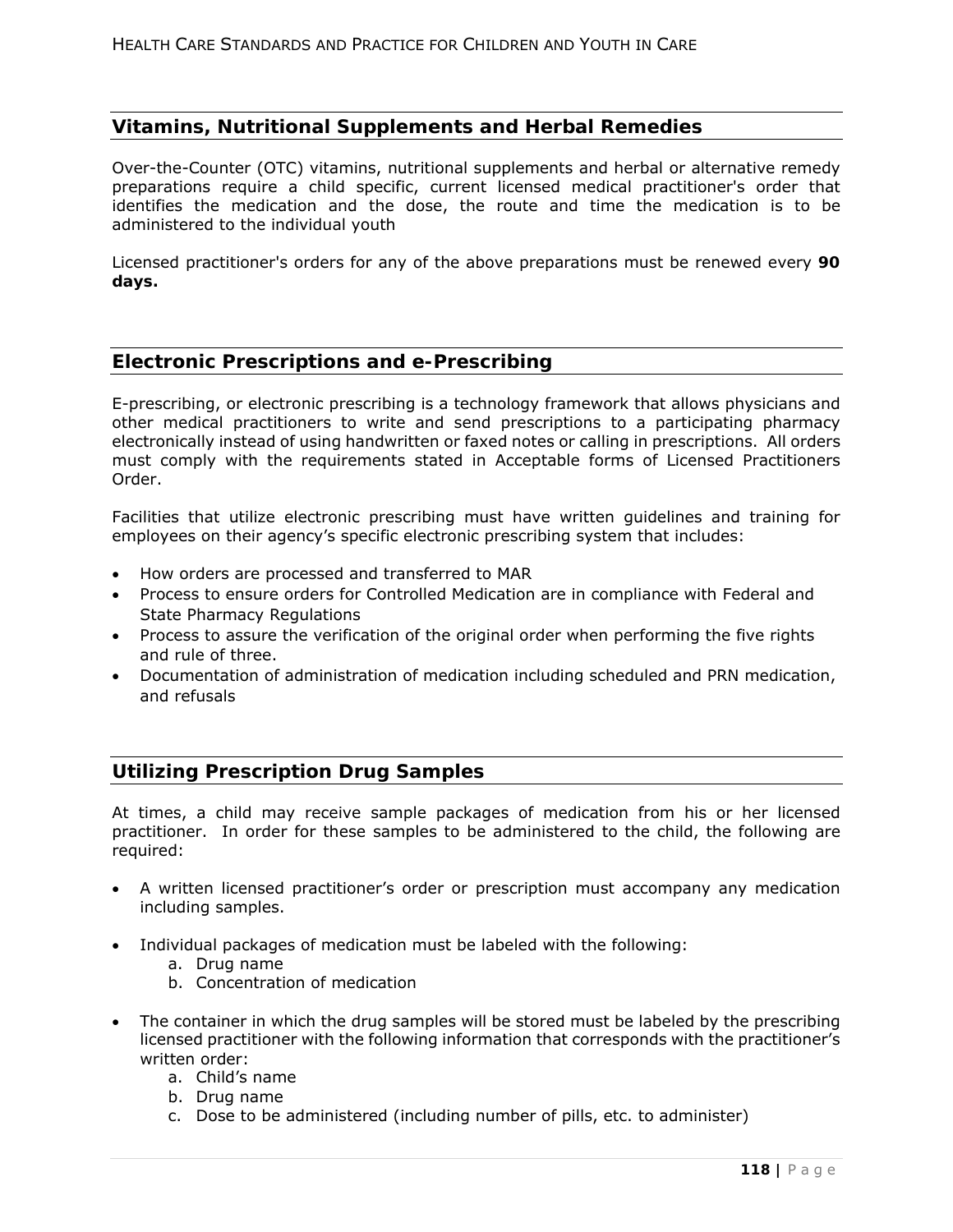- d. Time of administration
- e. Route of administration
- f. Signature of the prescribing practitioner.
- The sample packs of medication may then be placed into the labeled envelope or pill bottle.
- When the medication is to be administered, the envelope/bottle's label must be compared to the order and MAR, then the name of the drug and concentration on the individual packages are to be compared to the order and MAR before administering.

CMCU approval is necessary for psychotropic medications prescribed to children for whom DCF is the legal guardian.

## **Storage of Prescription Drug Samples**

All medication ordered and administered must be labeled according to the DCF regulations stated on page 27 of this handbook. Only medication that is prescribed and labeled correctly may be accessible to DCF Med Certified staff. Any prescription drug samples not in use and not labeled for a specific child must be stored in an area that is locked and accessible only to Licensed Practitioners or Pharmacists. Any controlled medication must be stored according to the DCF Policy for storage of controlled medication located on page 36.

## **Stock Medication**

The use of stock medications purchased by the facility and available for use by all clients, are acceptable for medications that are administered on an as needed basis providing there is a valid order from a Licensed Practitioner. Because these stock supplies will not have an individual pharmacy label for a specific youth, the agency must have written guidelines for verifying the five rights and rule of three when administering these medications. In addition the guidelines should include:

- Where stock medications will be safely and securely stored
- Process for routinely checking the expiration date (at least monthly)
- Process for regularly checking that there is an adequate supply of medication
- Process for reordering stock medications, including who is responsible for maintaining the supply
- $\bullet$

Documentation of the administration of medication should be in accordance with the rules of documentation in this guide.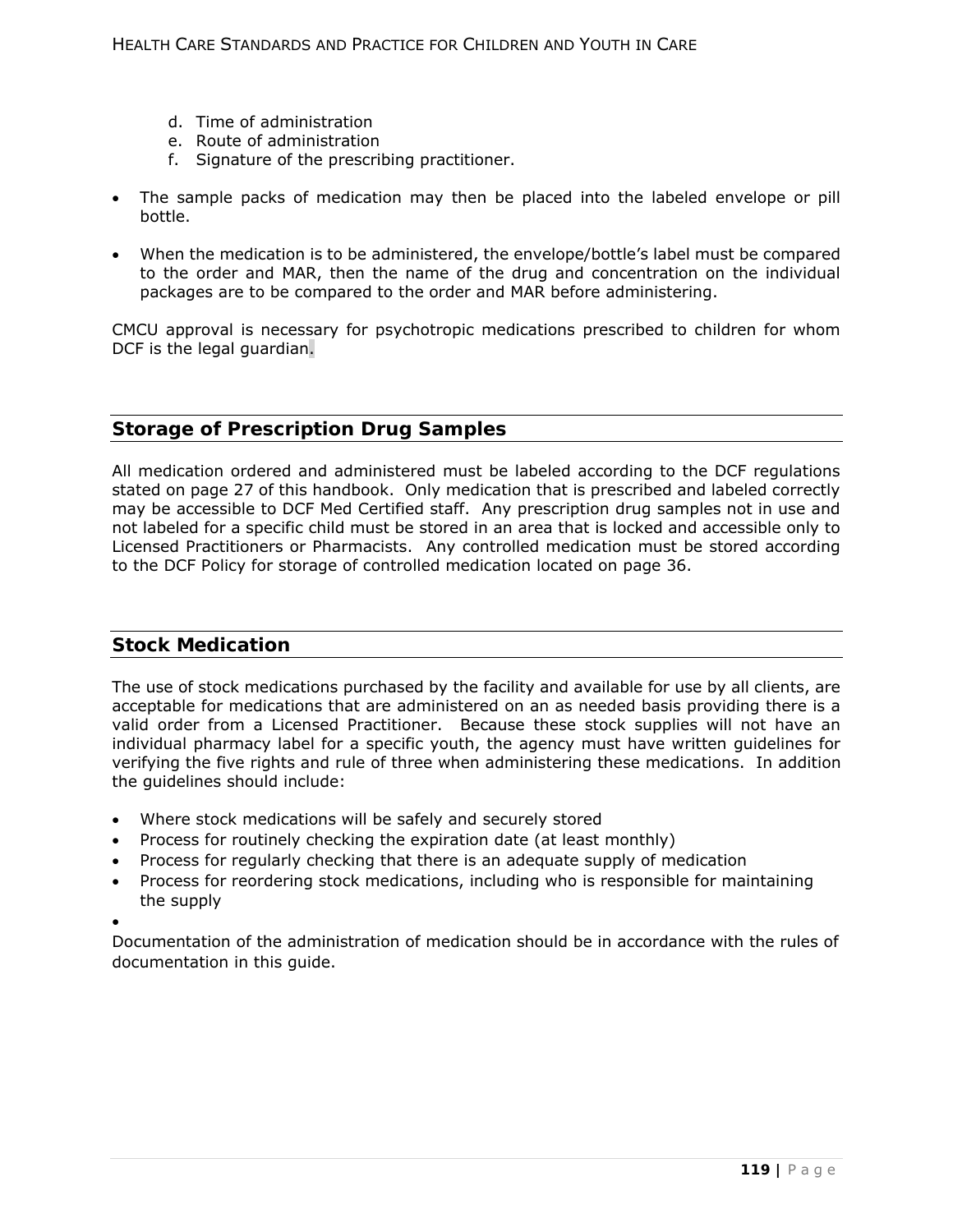## **Medication Administration Records (MARs)**

General Rules of Documentation on the Medication Administration Record

- 1. Use permanent ink pens. Do not document in pencil or erasable pens. Blue or black ink is preferred for medical and medication documentation.
- 2. Write legibly.
- 3. Use only approved abbreviations. Please refer to the appendix for a list of currently approved abbreviations in medication administration.
- 4. Do not attempt to obliterate a documentation mistake. Do not use white-out. If you make a mistake in documentation, draw a single line through the mistake, write your initials and date above it.
- 5. Note the date and time on all documents.
- 6. Sign all documentation with full name and title.
	- a. The only exception to this is on the MAR where initials are used to indicate that medication was administered at a specific time.
	- b. MAR documentation must include an area where staff may identify their initials with their full name.
- Every child must have his or her own individual MAR(s).
- All new medication orders must be reviewed and co-signed by a second med certified staff or licensed staff. If there is not a second med certified or licensed staff on at the time the first dose is scheduled to be administered it is the responsibility of the next available med certified or licensed staff to review the order and co-sign the MAR prior to next scheduled dose. As always Registered Nurses are responsible for reviewing all new orders for medication and must also sign the MAR after reviewing the order
- All MAR's must include following:
	- o The Five Rights: the child's name, the drug name and dose, time and route of administration that matches the practitioner's order.
	- o The order's start and stop/renewal date.
	- o **Co-signatures of Med Certified staff and RN's who have reviewed all new medication orders**
	- o Space for staff to identify their initials with their full names.
	- o Space for staff to document the date, time, reason and outcome of the administration of PRN medications.
	- o Space to note the child's allergies and adverse reactions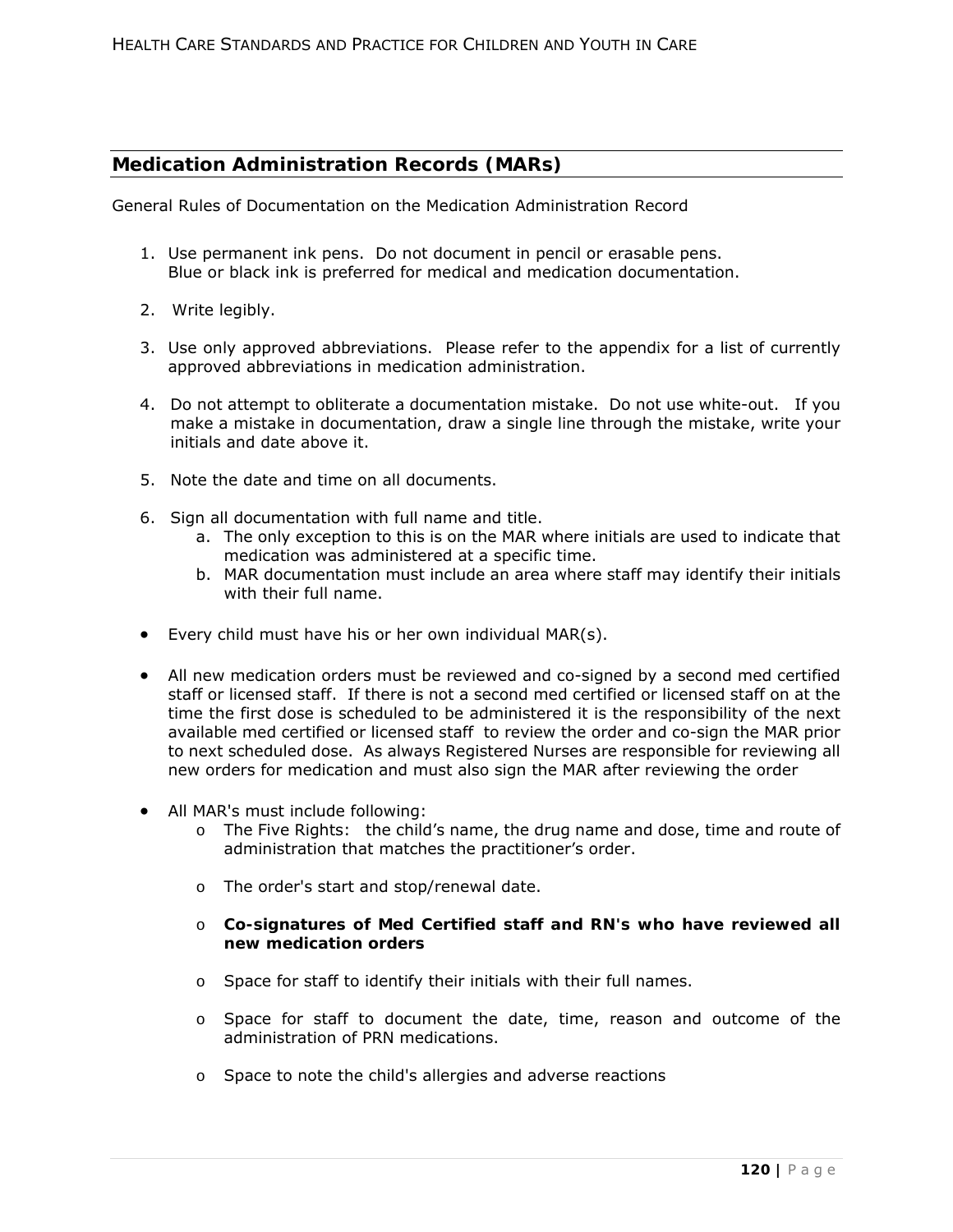- $\circ$  A second identifier (other than the child's name) must be included with the MAR such as date of birth. A photograph of the child must be available for additional safety in identifying the correct child.
- Facilities must have a standard procedure for indicating on MARs:
	- o Changes in medication orders
	- o Discontinued medication orders
	- $\circ$  Medications to be given for a specific period of time (e.g., an antibiotic ordered for 10 days)
	- o How to document a new medication order if MAR had already been initiated
	- $\circ$  Space to document administration of medication including if dose has been missed. Facilities should have standardized way of indicating why medication was missed or not administered (i.e. LOA, refusal)

## **Controlled Medications**

- Controlled medications are those medications that are potentially addictive or abused.
- An inventory of all controlled medications in the facility must be maintained. See section on **Storage and Control** for specific guidelines around documentation requirements for Controlled Medication

## **Prescription Changes**

- When a licensed practitioner makes a change in a child's medication's dosage, time or frequency of administration, a properly labeled supply of medication must be obtained from the pharmacy.
- The old order must be discontinued and a new order must be written
- The order must be taken/sent to the pharmacy for a properly labeled supply of medication

## **Pharmacy Labels**

Only medication that has been legally dispensed and clearly labeled may be administered to children in DCF licensed programs.

- Medication must be labeled by the dispensing pharmacy or licensed practitioner with the Five Rights and match the licensed practitioner's order.\*
- RNs, LPN, and medication certified staff may not dispense medications or label medications.
- The pharmacist may label the medication with additional directions and/or precautions.
	- \*Definition of Dispensing: Placing a medication into a container and labeling that container for someone else to administer the medication.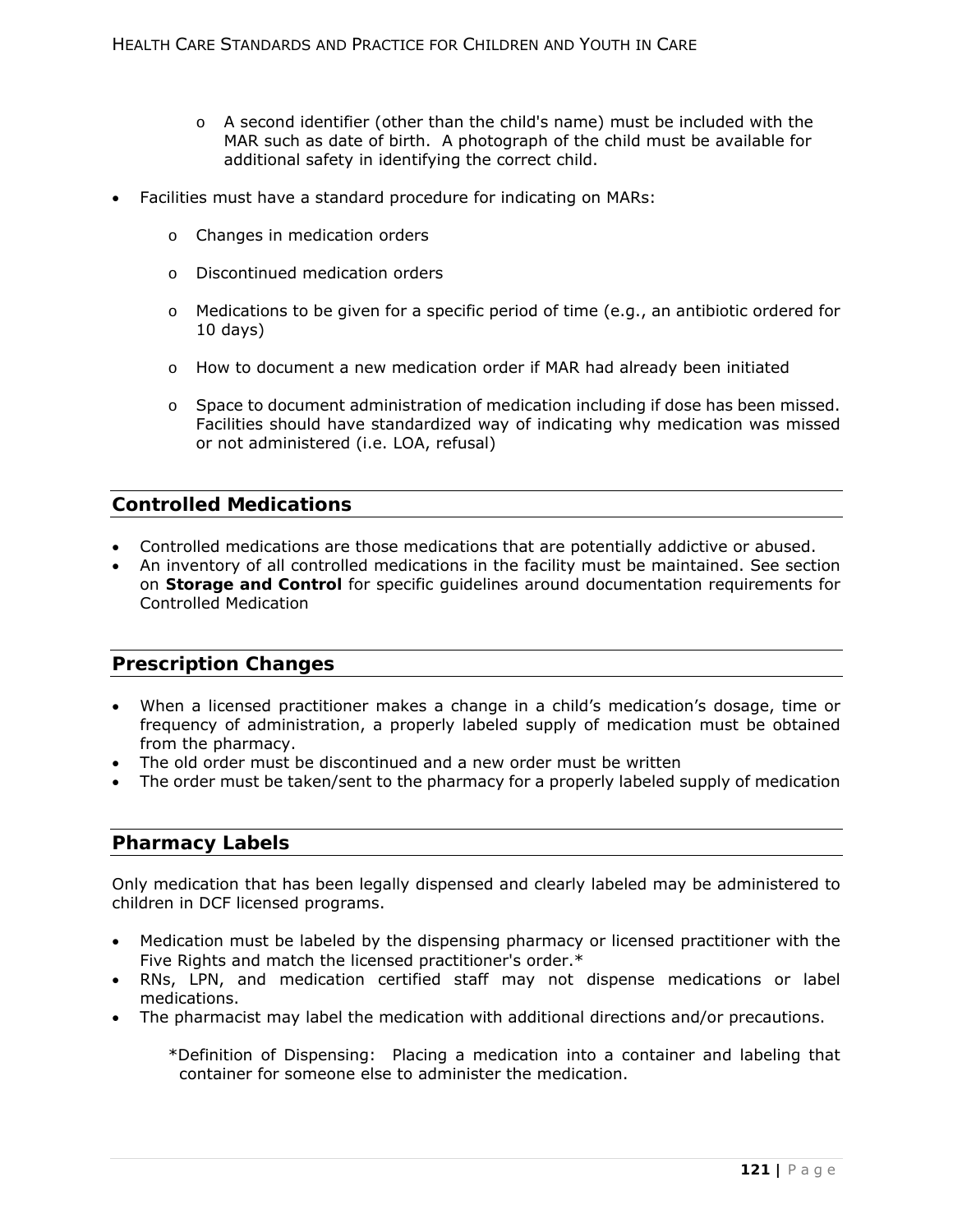# **Medication Storage and Control**

### **Section 17a-145-75** *of DCF child caring regulations requires: Medications must be stored so they are accessible only to medication certified and medically licensed staff.*

All medications must be stored in the original container (i.e. bottle, blister pack) received from the pharmacy or licensed practitioner.

## **Medication Keys**

State law and regulation require that medications be locked and only accessible to medication certified staff or licensed medical staff. To ensure the safety of the children in care, the keys to the medication storage areas must be secure.

**At all times,** the medication keys *must* be carried by an identified DCF medication certified staff person or licensed medical person on duty. **ONLY** in the absence of DCF medication certified staff or licensed medical staff may the keys be stored in a secure location that is accessible only to DCF medication certified or licensed medical staff

The person who is carrying the keys has the responsibility to:

- Count the controlled medications with the DCF medication certified person or the licensed medical person who is relinquishing responsibility to him or her for the medications. Count the controlled medications with the DCF medication certified or licensed medical staff person who is taking over responsibility from him or her for medication administration.
- Maintain the security of the medications at all times.
- Carry the medication keys for the duration of the time he or she is responsible for administering medications.
- Medication keys must remain on facility grounds at all times.

### *The key to the non-controlled medications must be on a separate key ring from one of the keys for the controlled medications. These keys must be carried separately.*

- Only one set of medication keys is to be available for use on site. For security purposes, any back up keys must be maintained off-site by a member of the senior administration. These keys are used only in the case of extreme emergency when the routine set of keys is unobtainable.
- Under no circumstances is it permissible for any person (nurse or program staff) to obtain and carry their own personal set of medication keys.
- If the staff person with the assigned medication responsibility leaves the program grounds with the keys, he or she must immediately return the keys to the program.
- Only in the absence of DCF medication certified staff or licensed medical staff may the keys be stored in a secure location that is accessible only to DCF medication certified or licensed medical staff.

The facility must have a policy and procedure for storing the medication keys in a secure location when no medication certified or licensed medical staff is on duty. This policy must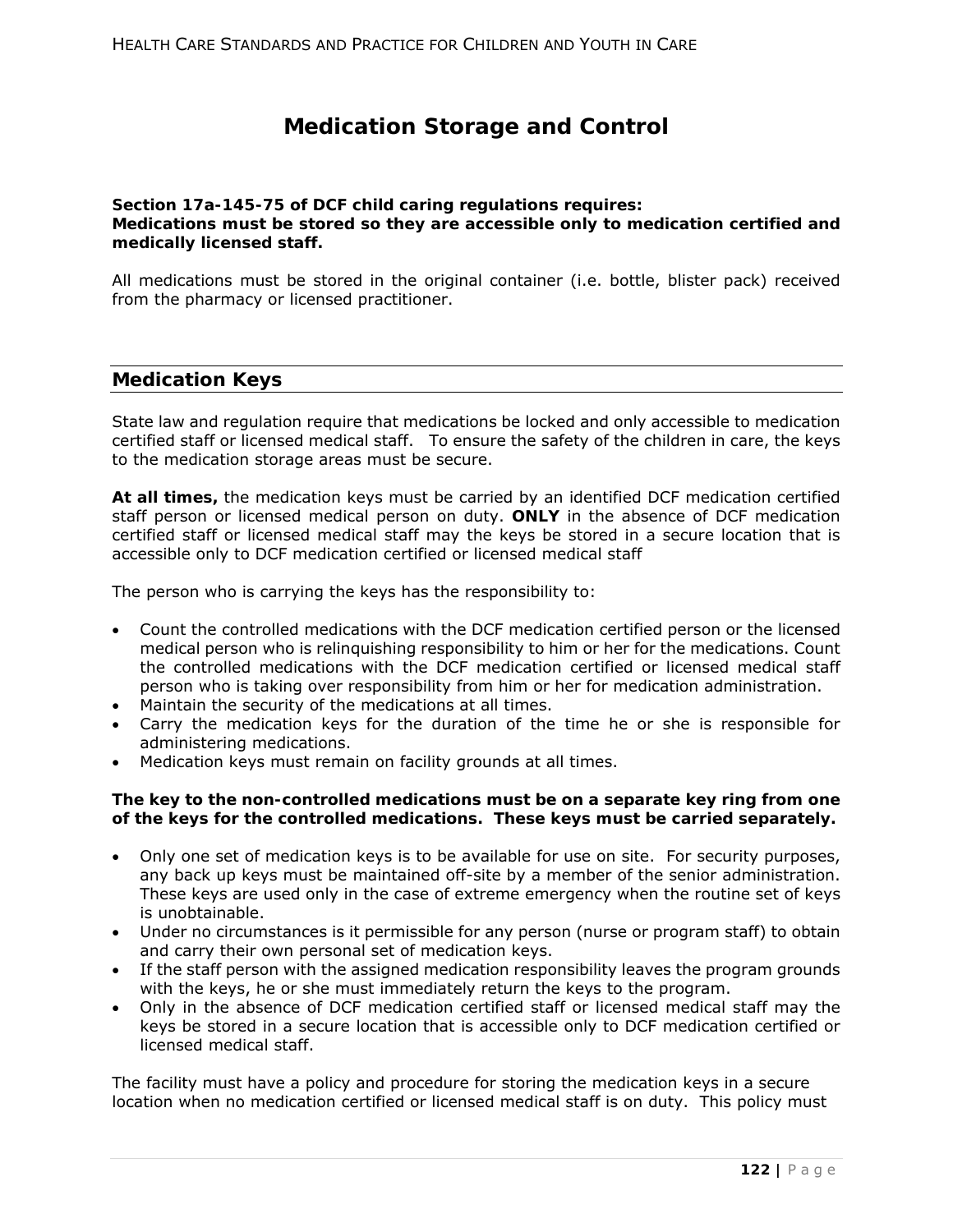explain the circumstances and identify the documentation that must be completed when keys are stored or accessed.

## **Storage of Non-Controlled Medications**

Non-controlled medication must be stored in a cabinet or other storage container that is:

- locked and immobile
- accessible only to medication certified or licensed medical staff
- contains only medication and appropriate medical supplies.
- free of clutter and kept clean.
- free of extremes in temperature.

The medication administration certified staff or licensed medical staff person on duty who is responsible for medication administration must carry the medication keys at all times.

## **Storage of Controlled Medications**

Controlled medications are considered to be potentially addictive or easily abused. They require additional security measures to ensure children's safety. DCF Medication Administration policy regarding the storage of controlled medication reflects the current best practice outlined by the State of Connecticut Drug Control Laws.

- Controlled medications must be in a locked, immobile storage cabinet or container that holds only controlled medications. This storage container must then be within another locked immobile storage cabinet or container.
- Each storage container must have its own lock that is opened by its own key.
- The keys for the locks must be on separate key rings

The medication certified staff or a licensed medical staff who has the responsibility for medication administration that shift must carry the keys.

## **Documentation of Controlled Medication:**

### **Controlled Medication Documentation Terms:**

**Shift count sheet** - document used to record that the controlled medications were counted at the change of shift and/or the transfer of responsibility for medication administration. The date and time that the control medication inventory count was completed is noted and the two staff who performed the inventory count sign that the count is correct: The signature indicates that the actual amount of controlled medication in the controlled medication storage container is the same as the amount noted on the Record of Use or Disposition Sheet.

*Record of Use Sheet or Disposition Sheet -* every controlled medication package must have its own *Record of Use Sheet or Disposition Sheet* that includes the name of the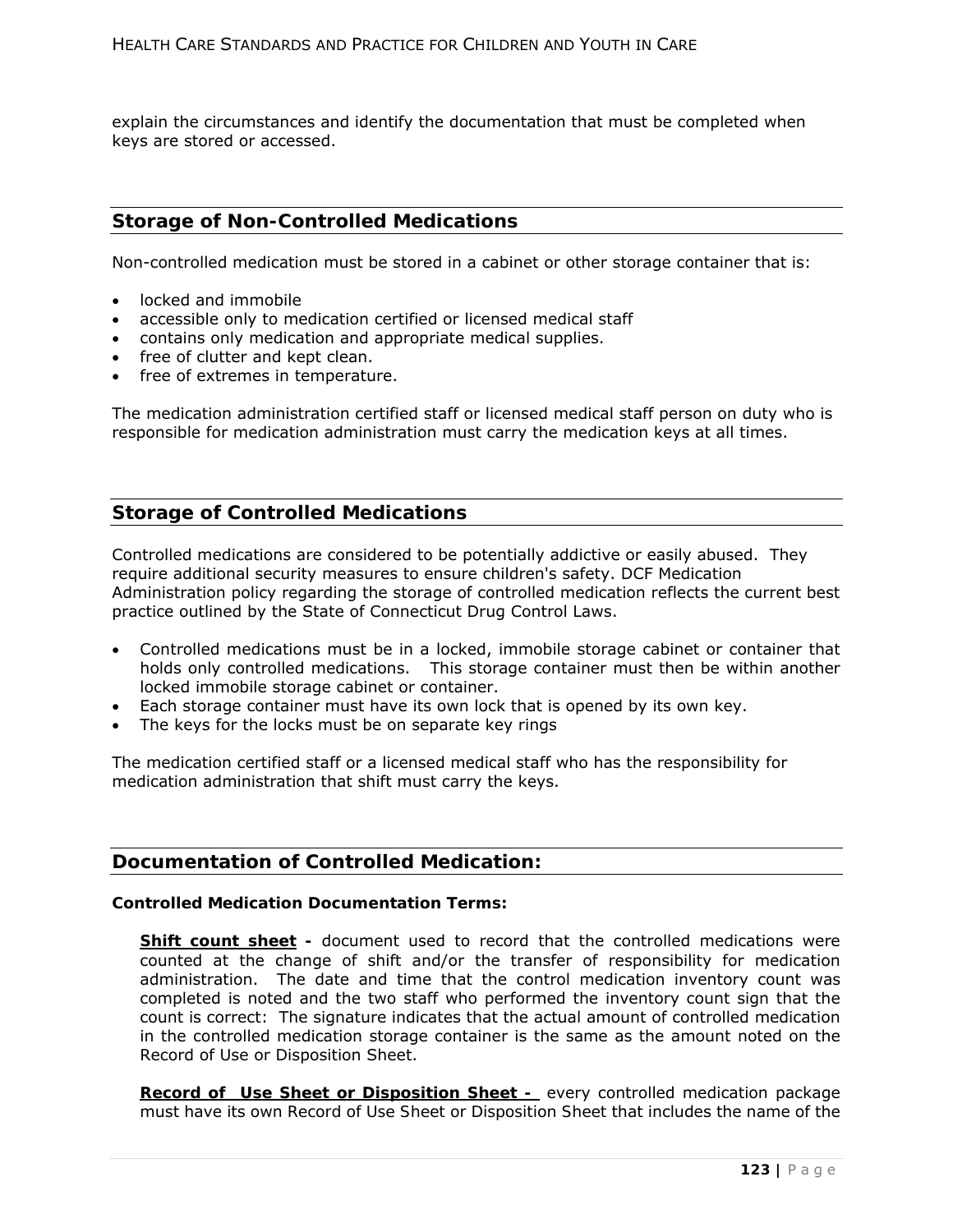medication, the amount of medication dispensed, the concentration and the pharmacy controlled medication number. Pharmacies will send such a document with controlled medications. Whenever a controlled medication is administered, the medication certified staff or nurse documents the date, time and amount administered and records the amount of medication remaining in that package.

## **Controlled Medication Inventory (Controlled Medication Count)**

- When a controlled medication is administered, the remaining amount of medication must be documented on that medication's disposition sheet or record of use sheet.
- All the controlled medication must be counted each time the responsibility for safeguarding and administering medications is transferred from one DCF medication certified staff person or medically licensed staff person to another.
- Both staff people must count the controlled medications together.
- The documented count is compared to the actual amount on hand for each controlled medication.
- If the documented count and the actual amount match for each controlled medication both staff will sign the shift count sheet and the keys transferred to the person assuming responsibility.
- If the documented amount and the actual amount do not match, the chain of command must be immediately notified and facility policy and DCF reporting guidelines followed.
- Facilities may develop a policy and procedure that allows non-certified staff to witness controlled medication inventory counts in the absence of a second DCF medication certified or licensed medical staff person.
	- o Med certified and licensed staff may utilize non-certified staff to be a witness and provide VISUAL VERIFICATION ONLY when doing the controlled drug count.
	- o Staff who are not DCF medication certified or medically licensed must not have access to the medication keys or have access to or handle medications.
	- o "*Witness Only"* must be written next to the signature of the non-certified staff name.

See "*Reporting a Discrepancy in the Controlled Medications Inventory Count"* for additional information.

 Facilities should develop a policy and procedure on how to identify controlled medications including a list of commonly prescribed controlled drugs.

## **Reporting a Discrepancy in the Controlled Medications Inventory Count**

In the event of a discrepancy in the count of controlled medications the following must occur:

- Assure the safety and welfare of the children.
- The staff persons involved must immediately contact the facility chain of command.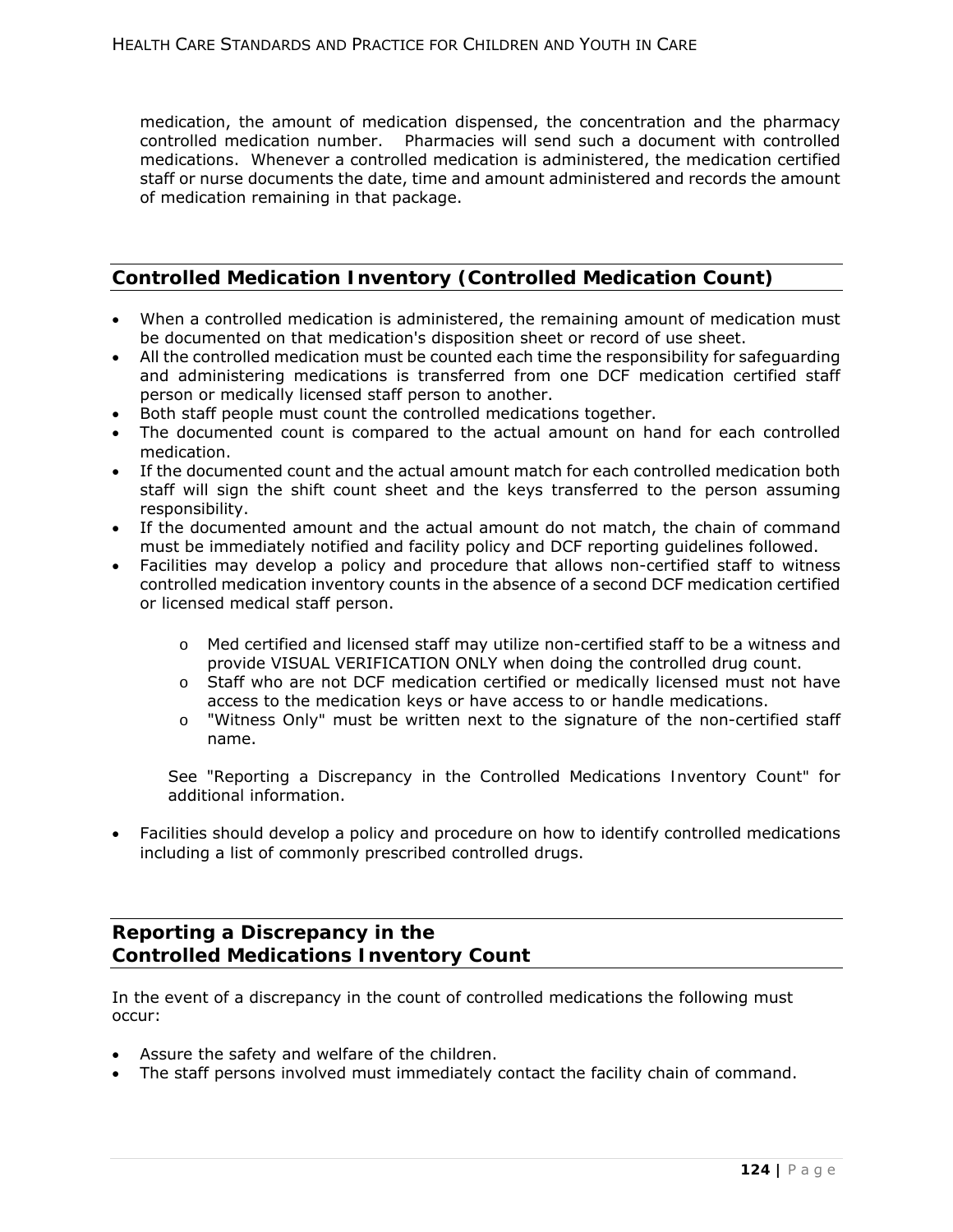- **DCF-2277** Medication Incident Report form must be completed and sent via email or fax to the DCF Risk Management unit within 12 hours of discovering the discrepancy. o DCF.Riskmanagement@ct.gov or fax: 860-550-6482
- Send a copy of the incident report to:

## **Drug Control Division of Consumer Protection 165 Capital Avenue, Hartford, CT 06106 860-713-6065**

 Follow facility specific policy and procedure about further required documentation reporting, investigation and corrective actions.

If a DCF medication certified staff person's certification is suspended as a result of the discrepancy, inform the DCF Medication Administration Training Program so that the suspension may be documented in the Training Program database.

## **Storage of Refrigerated Medications**

- 1. Refrigerated medications must be accessible to only DCF medication certified staff or licensed medical staff.
	- If the refrigerator is in a locked room to which only medication certified or licensed medical staff has access the medication refrigerator does not require its own lock.
	- If the refrigerator is in an area to which all staff have access the refrigerator must have a lock. Only medication certified or licensed medical staff may have access to the key for this lock.
	- If refrigerated medications are stored in multi-use refrigerator, the medications must be stored within a locked container permanently attached to the refrigerator. Only medication certified staff or medical staff should have the key for this container.
	- The temperature of the refrigerator must be 36 46 degrees F.
	- When refrigerated medications are being stored, the temperature of the refrigerator must be documented every day.
	- The medication refrigerator must be maintained so that it will be immediately operational if needed.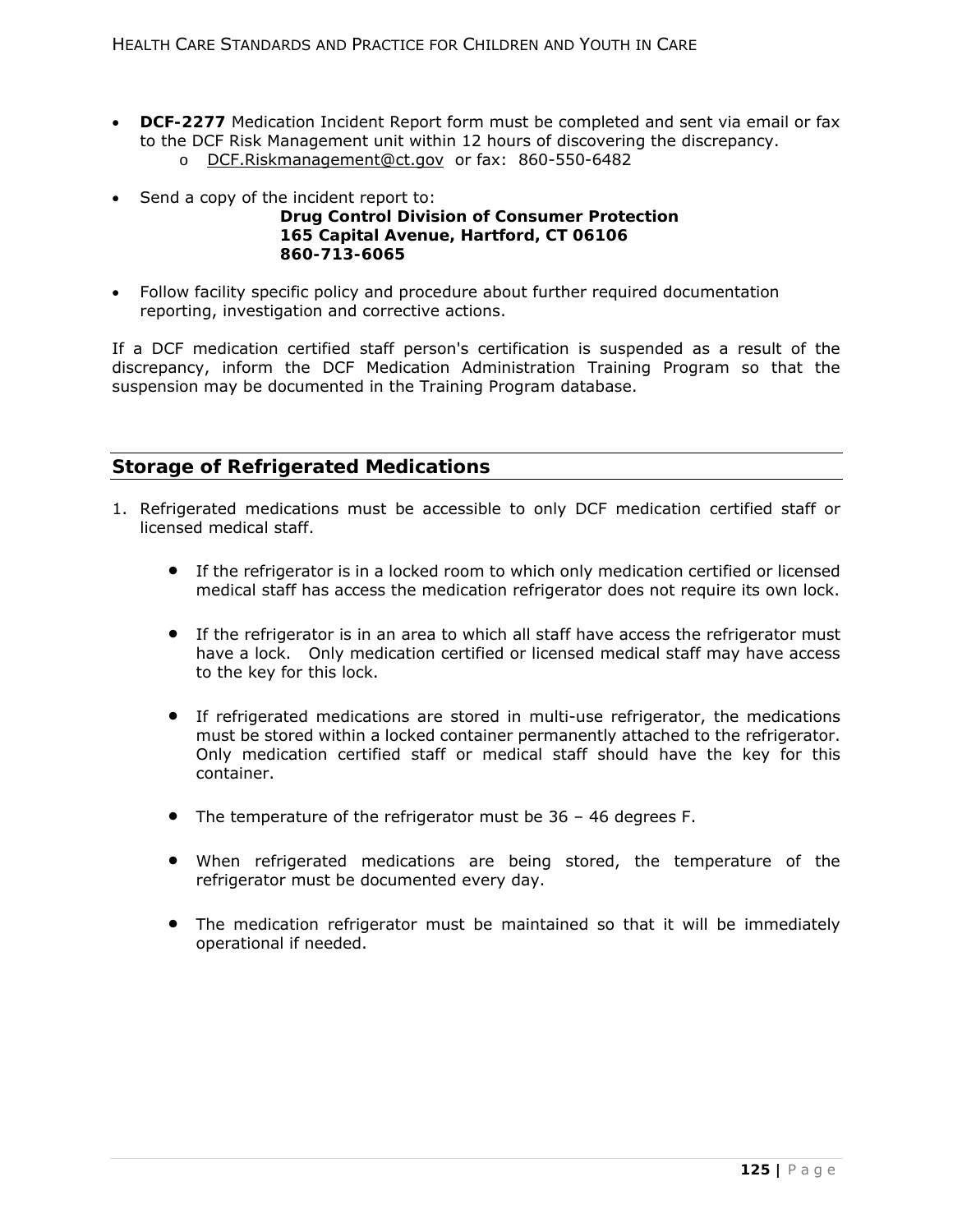## **Storage of Internal and External (Topical) Medications**

Internal medications must be kept separate from External medications:

 Internal medications are kept on a different shelf or in a different cabinet or drawer than the external medications.

OR

- External medications are placed in plastic bins or baskets that are used for external medications only.
- Storage areas for external medications must be labeled, "For External Medications Only".

## **Storage of Emergency Medications – Epi-Pens and Asthma Rescue Inhaled Medications**

- 1. For the purposes of the DCF Medication Administration Handbook, emergency medications are Epi-pen ® auto injectors used for emergency treatment for severe allergic reactions or anaphylaxis and asthma rescue inhaled medications (bronchodilators) that are used to treat a child who is experiencing an asthma attack.
- 2. Emergency medications must be stored in a secure location where staff can easily access them
- 3. Pharmacy dispensed emergency medications must be labeled by the pharmacy with the Five Rights.
- 4. Emergency medications must be stored where they are not accessible to children.
- 5. Documentation must be completed when an emergency medication has been administered.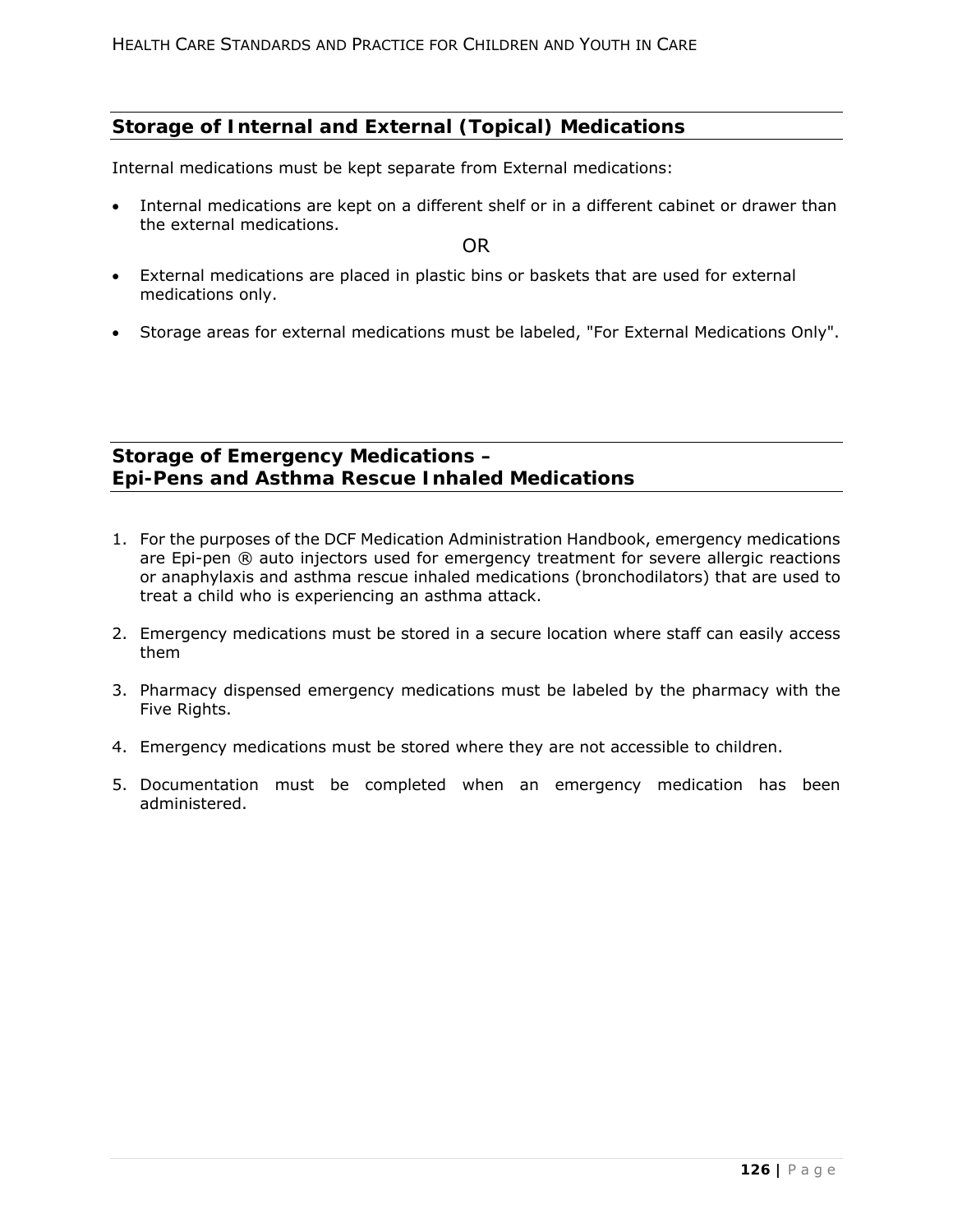# **Destruction of Medications**

## **Non-Controlled Medications**

- Facilities must have a policy and procedure for the prompt destruction of medications that are no longer needed or have expired.
- These medications must be separated from the routine, daily supply of medications as soon as possible and placed in a secure storage for prompt destruction. Medications removed for destruction must not be used for any other youth.
- Two DCF medication certified staff, two licensed medical staff or one certified and one licensed staff to destroy non-controlled medications.
- A medication destruction log must be maintained that includes the following information for each medication destroyed:
	- Child's name
	- Pharmacy
	- Date prescribed or dispensed
	- Prescriber's name
	- Name and dose of medication
	- Amount destroyed
	- The prescription number
	- Signatures of the two staff (as allowed) who destroyed the medications
	- Date of the destruction.
- Facilities must have a safe and environmentally sound policy and procedure for the destruction of non-controlled medications.
- Refer to the current recommendations from the State of Connecticut Department of Environmental Protection for current direction about methods for the safe destruction of medications: http://www.ct.gov/dep
- Contact the dispensing pharmacy for guidelines for destroying inhalers, aerosols and topical medications.
- Never destroy or dispose of vaccines at the facility. Contact local health department or dispensing pharmacy for instructions.
- Non-controlled medications that have been removed from the daily supply must be stored in a locked area that is labeled *"For Destruction"*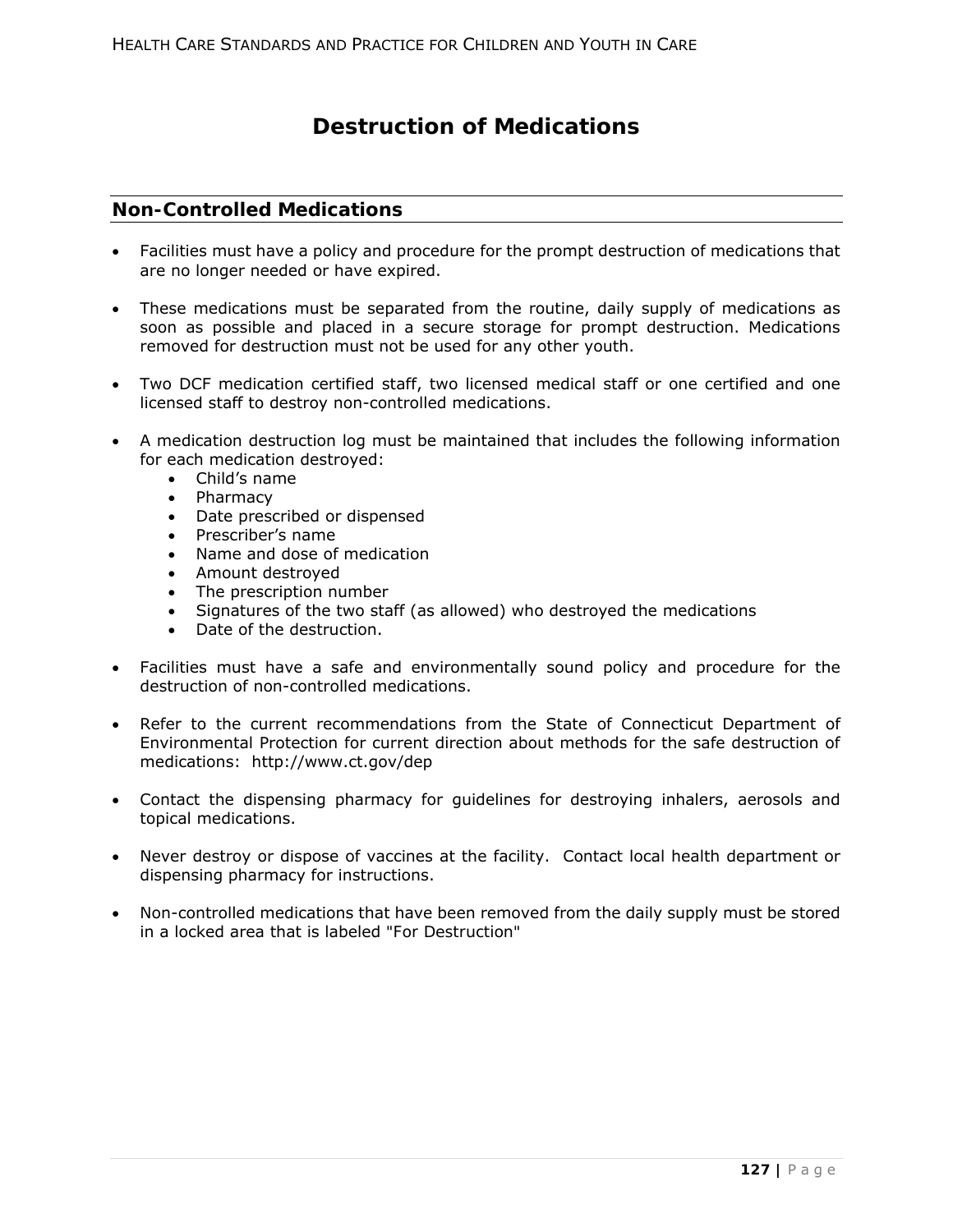## **Controlled Medications:**

- For security and liability reasons, controlled medications that have been discontinued or are otherwise no longer needed must remain in the controlled medication storage container and **counted** in accordance with DCF Medication Administration Guidelines until arrangements are made for their proper destruction.
- Discontinued/expired controlled medications should be separated from the current controlled medications but stored within the controlled medication storage container.
- Immediately contact Drug Control at the Department of Consumer Protection when controlled medications must be destroyed.
- Licensed medical staff and DCF medication certified staff may not destroy controlled medications *except with direct and explicit permission from a State of Connecticut Drug Control Division representative*.
- Contact the Drug Control Division of the State of Connecticut Department of Consumer Protection when controlled medications need to be destroyed.
- Controlled medications that are pending destruction must be stored as any other controlled medication and be counted every shift.
- If specifically directed by a State of Connecticut Drug Control Division representative to destroy a controlled medication, DCF medication certified or licensed medical staff is responsible to provide and maintain copies of any and all documentation required by Drug Control Division. Documentation must include the name of the Drug Control representative who directed staff to destroy the controlled medication.
- Phone number: (860) 713-6065. http://www.ct.gov/dcp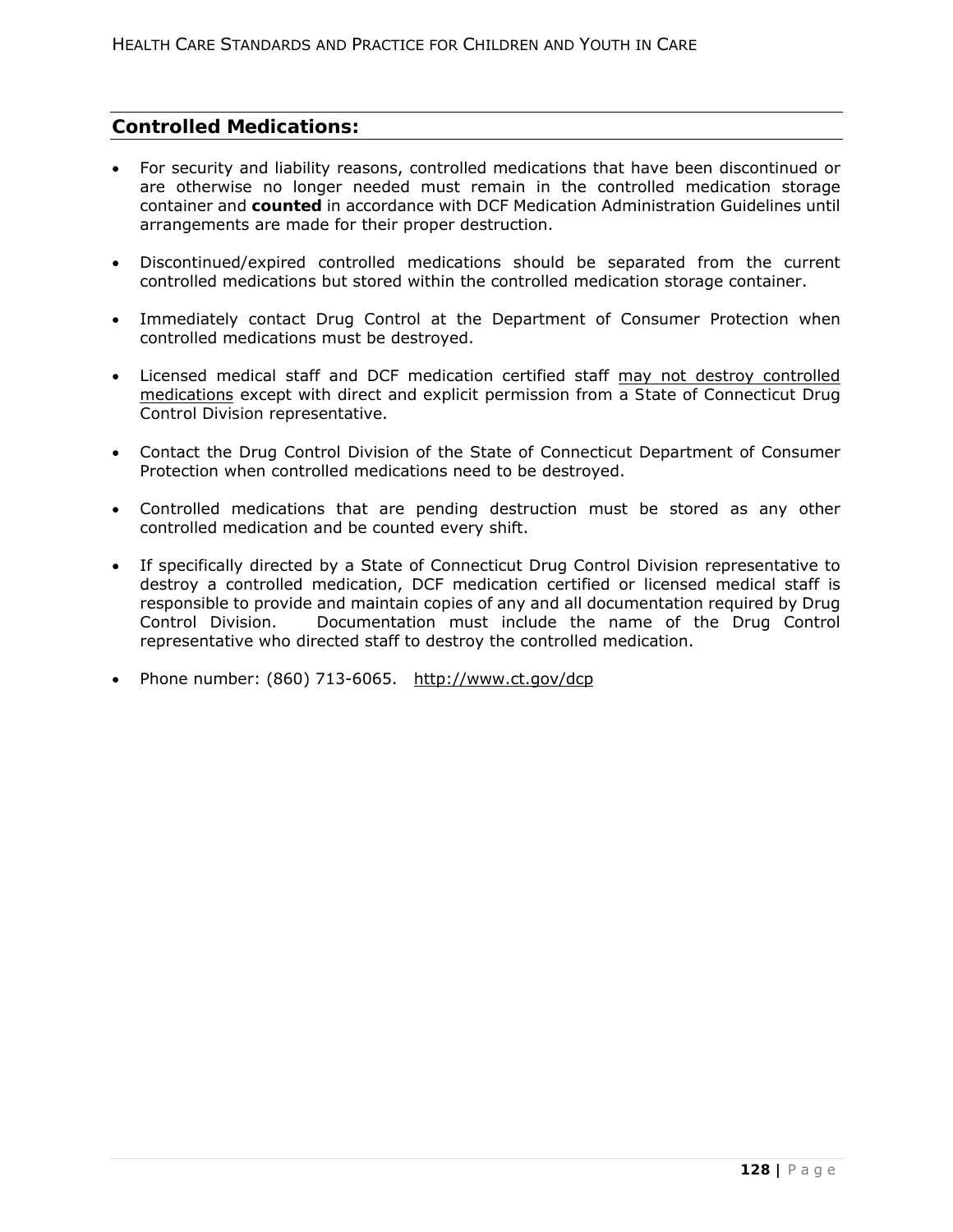# **Providing Medication During Facility Sponsored Outings**

Facilities must have a policy and procedure about how to safely manage medications for children during facility sponsored outings off grounds. The policy and procedure must at a minimum include the following guidelines:

- The following are acceptable options for providing medication to children during facility sponsored outings:
	- Schedule activities so that medications can be administered before leaving the facility and/or after returning. Medications may be administered one hour before or one hour after the scheduled medication time.
	- Consult with the licensed practitioner as per facility policy about adjusting the medication administration times to accommodate the off-grounds event.
	- The licensed practitioner may change administration times to accommodate the event.
	- Any such direction must be in writing from the licensed practitioner. All contacts must be documented.
	- Properly dispensed medication from the pharmacy.
	- If the pharmacy cannot dispense the medications, the medication certified staff who will be administering medications must be the person who prepares the medication for the trip and must be the person who will document upon return that the medications were administered.
	- Medications must be clearly labeled with child's name, the medication and dose, the route and time of administration.
	- Medication must be kept secure, locked and inaccessible to children and non-med certified staff
	- The medication certified staff responsible for administering the medication on the trip must also be responsible for maintaining the security of the medication during the outing - keys to the medication must be held by the med cert staff at all times.

## **LOA/Visit Medication**

Facilities must develop a policy and procedure for providing medications to children who are preparing for a Leave of Absence.

The following are guidelines for the development of such procedure: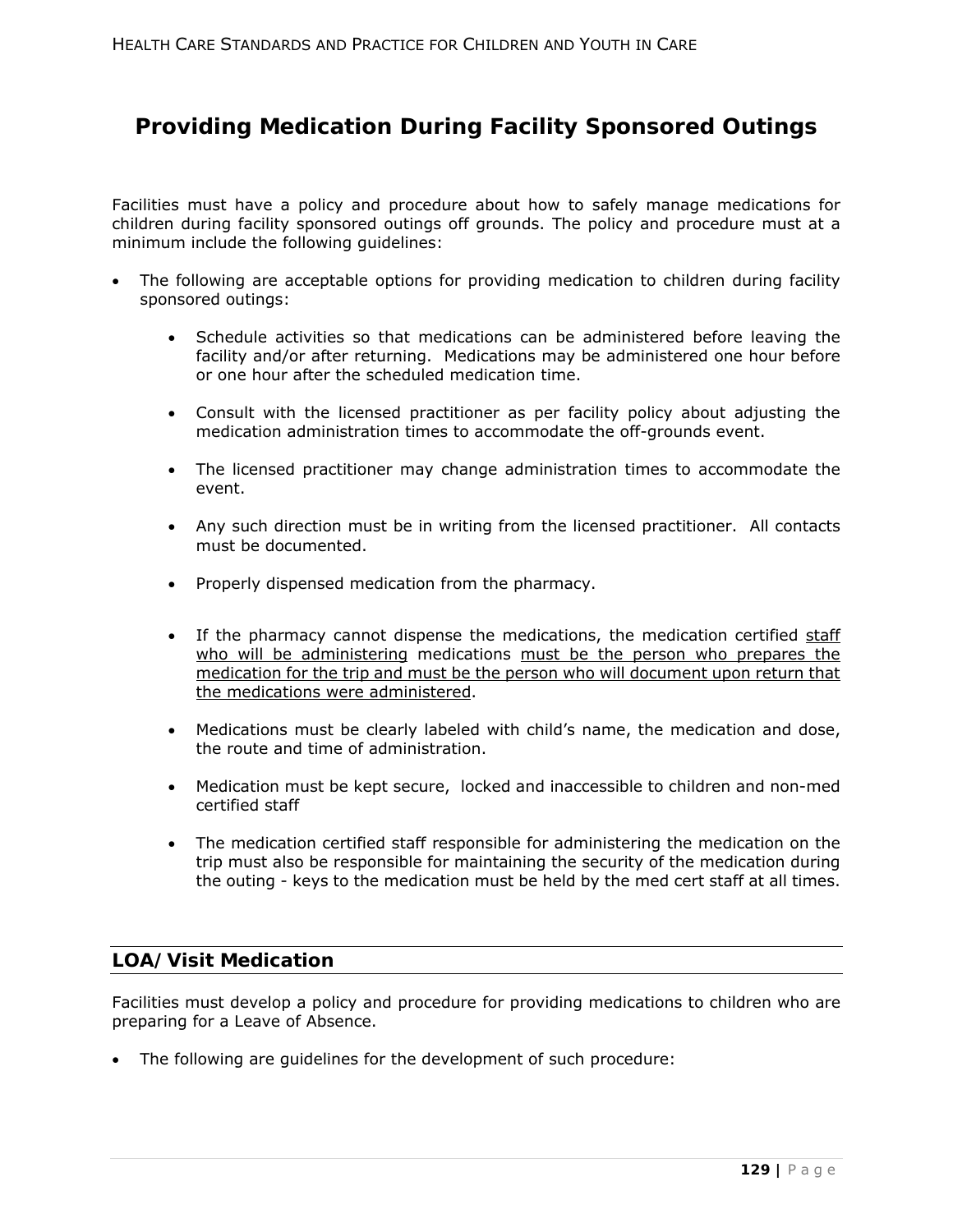1. A licensed practitioner or pharmacist must properly dispense medications for visits. **Under no circumstances shall medication certified staff or facility RNs or LPNs dispense LOA medications.**

Definition of *Dispense*: To place a medication into a container and label that container for someone else to administer. The practice of dispensing medications is closely regulated by law and is limited to specific licensed practitioners and pharmacists.

- 2. The facility supply/blister pack should not be routinely sent home with the exception of the following:
	- Topical medication
	- Inhalers
	- Time limited antibiotics<br>• Birth control pills
	- Birth control pills
	- Epi-pens
	- Liquid medications dispensed in such a way that the pharmacy cannot dispense a limited number of doses accurately.

If any facility supply of medications is sent home, it is imperative that the child and/or responsible adult understand that these must be returned with the child to the facility. The facility should have documentation signed by the parents that addresses the following:

- What medication was sent home?
- How the medication is going to be kept secure at home.
- Assurance that the medication will be returned with the child.

## **Controlled Medication**

 Facility supplies of controlled medications must never be sent on visits. Controlled medications must be properly dispensed with the limited amount of medication necessary for the length of the visit.

Methods for obtaining medications for visits include:

- The pharmacy dispenses LOA medications from either the facility stock or as "extra medications". Pre-authorization from the insurance company may be necessary to ensure payment for these medications.
- The pharmacy may be able to divide the medication into two packages when the medication is initially dispensed. One pack is dispensed for the facility and one pack to take on home visits.
- Licensed practitioner dispenses medications from the child's facility supply into containers and labels the containers with the Five Rights.
- Licensed practitioner writes an order for a limited supply of medication to be dispensed at the child's local pharmacy.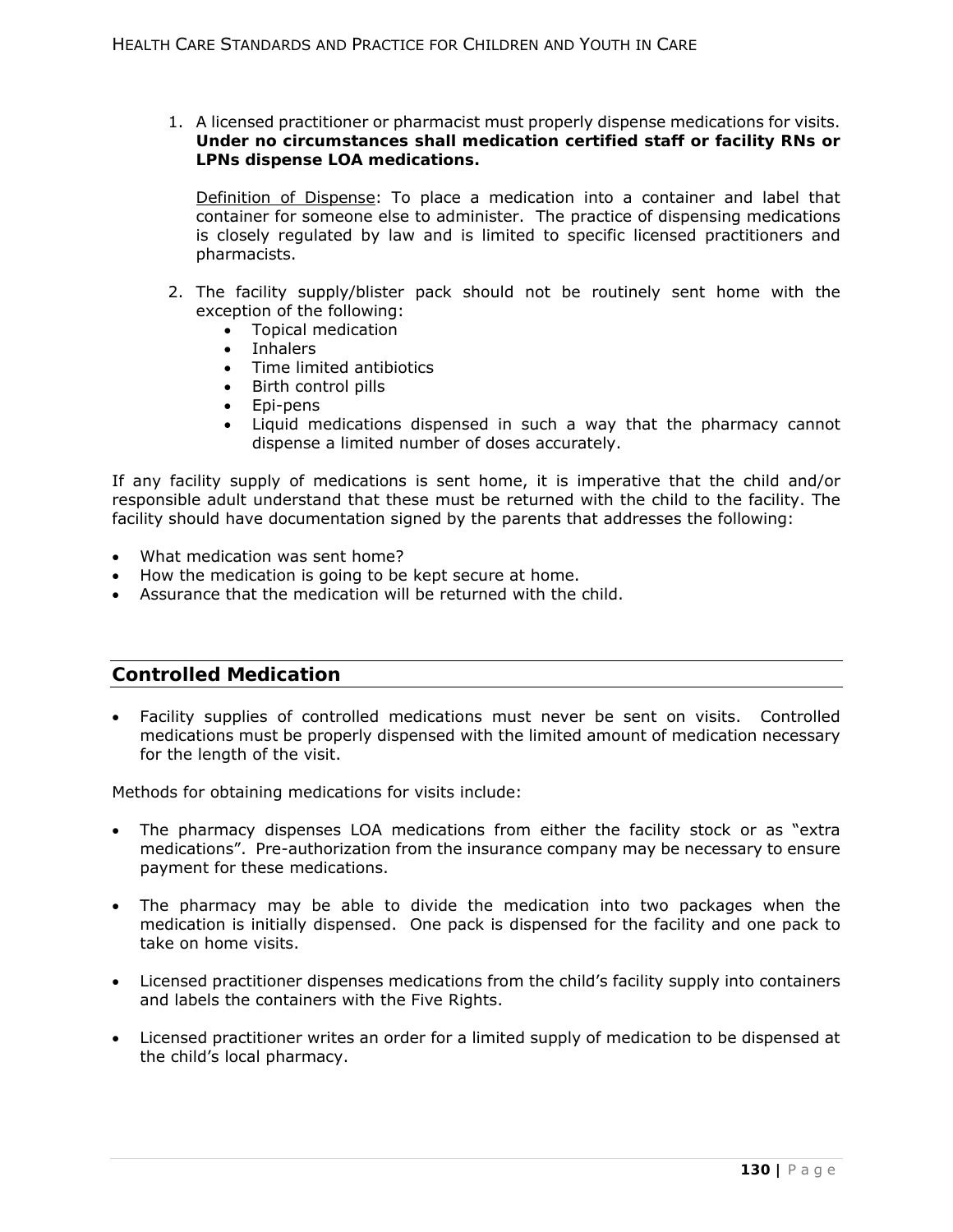## **Self-Administration of Medications**

At times it may be appropriate for children or young adults to self-administer medications especially when they are preparing for independent living. Careful consideration must be made to ensure the safety and well-being of all the children and young adults in the program and to allow for adequate staff supervision of self-administration. Facilities that allow selfadministration of medication must have a written policy and procedure regarding selfadministration that has been approved by DCF. Facility policy may prohibit selfadministration.

Self-Administration Policy must at the minimum include the following requirements:

- The licensed practitioner must write a specific order for a child or young adult to selfadminister and/or carry medications.
- Documentation of all self-administered medications must be maintained including current licensed practitioner's orders, MARs and pharmacy prepared labels.
- All medications that are self-administered must be properly dispensed and labeled by a licensed pharmacist or licensed medical practitioner.
- The safety of all the children in a facility must be maintained.
- Medication must be kept inaccessible to other clients but be accessible to medication certified staff and licensed medical staff.
- Self-administration must be suspended at any time safety is compromised.
- Topical medications containing alcohol are not appropriate for self-administration and should be stored in a locked area accessible to staff only.
- Facilities that allow self-administration must develop an educational program in conjunction with a licensed practitioner to provide the children with information about their medication including:
	- reason for taking medication, side effects to report, identification of medication
	- proper administration technique. This should include the child giving return demonstration
	- contact information if questions or concerns arise.
	- how to get prescriptions renewed.

All education provided must be documented.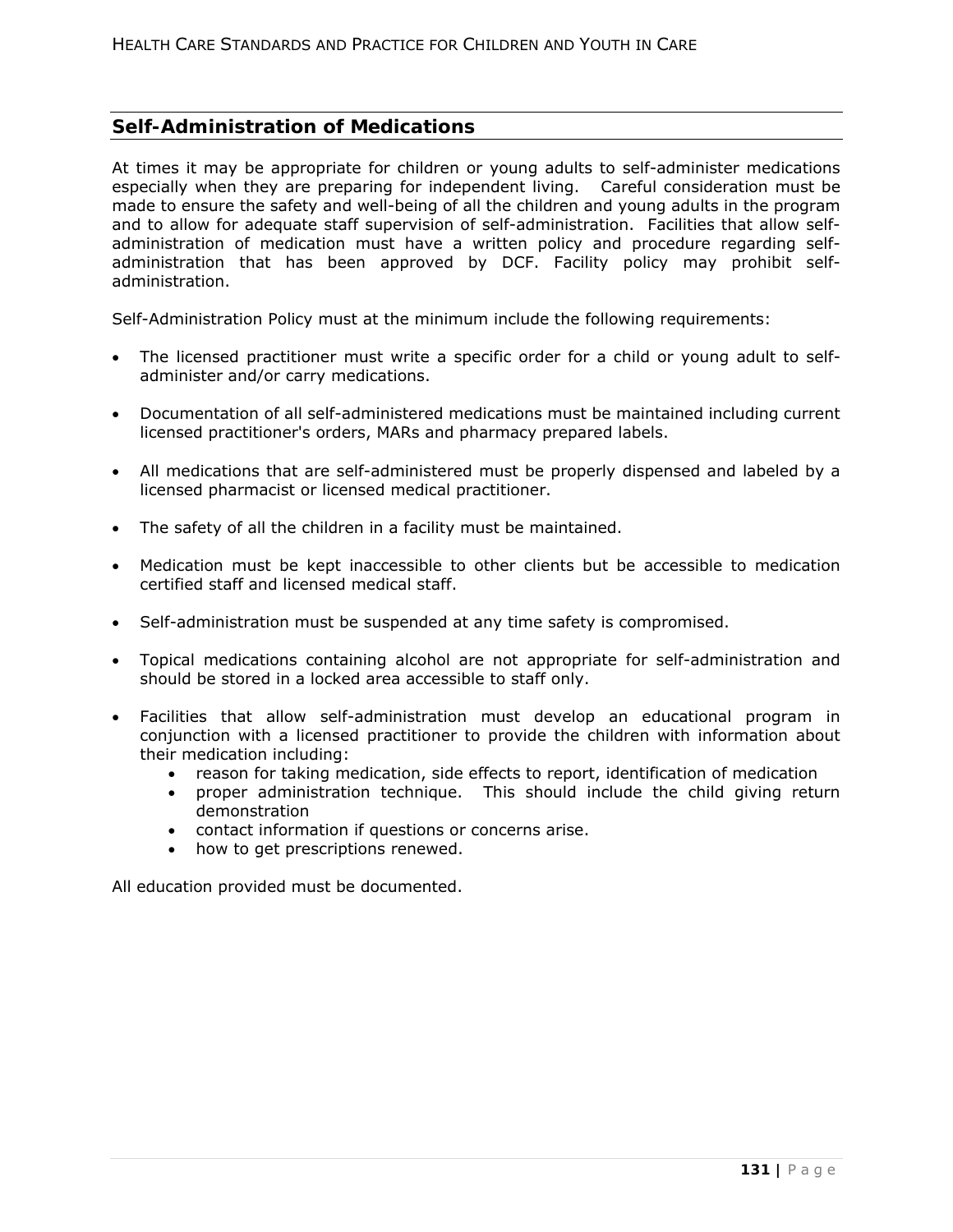# **Emergency Medications**

## **Emergency Inhalers and Epi-Pen Auto Injectors/NARCAN**

Facilities are to develop policy and procedure that allow for immediate availability for emergency medications, specifically asthma emergency medications and epi-pens used to treat serious allergic reactions.

- 1. All facility staff with possible child-caring responsibilities and regardless of whether they are medication certified must be trained to administer epinephrine (Epi-pen auto injectors) and inhalers in the event of an emergency.
- 2. A licensed medical professional must provide the training and personally assess the competency of individuals to administer emergency medications.
- 3. Documentation shall be maintained listing staff who have been successfully trained and deemed competent to administer Epi-pens and emergency inhalers.
- 4. Facilities must ensure that an adequate number of trained staff are available to provide emergency treatment with Epi-pens and/or inhalers on all shifts and outings.
- 5. Whenever appropriate, children should be taught to properly self-administer these emergency medications. The prescribing practitioner may write orders to allow responsible children to "self-administer" and "self-carry" these medications. The safety of the individual child and the rest of the children must be considered.
- 6. Emergency inhalers and Epi-pens must be stored in a secure location which is easily and quickly accessible by staff but inaccessible to children.
- 7. Facilities must have an annual plan for Epi-pen and emergency inhaler training.
- 8. Documentation must be completed when an emergency medication has been administered. Facility policy and procedure must outline how this documentation is to be done.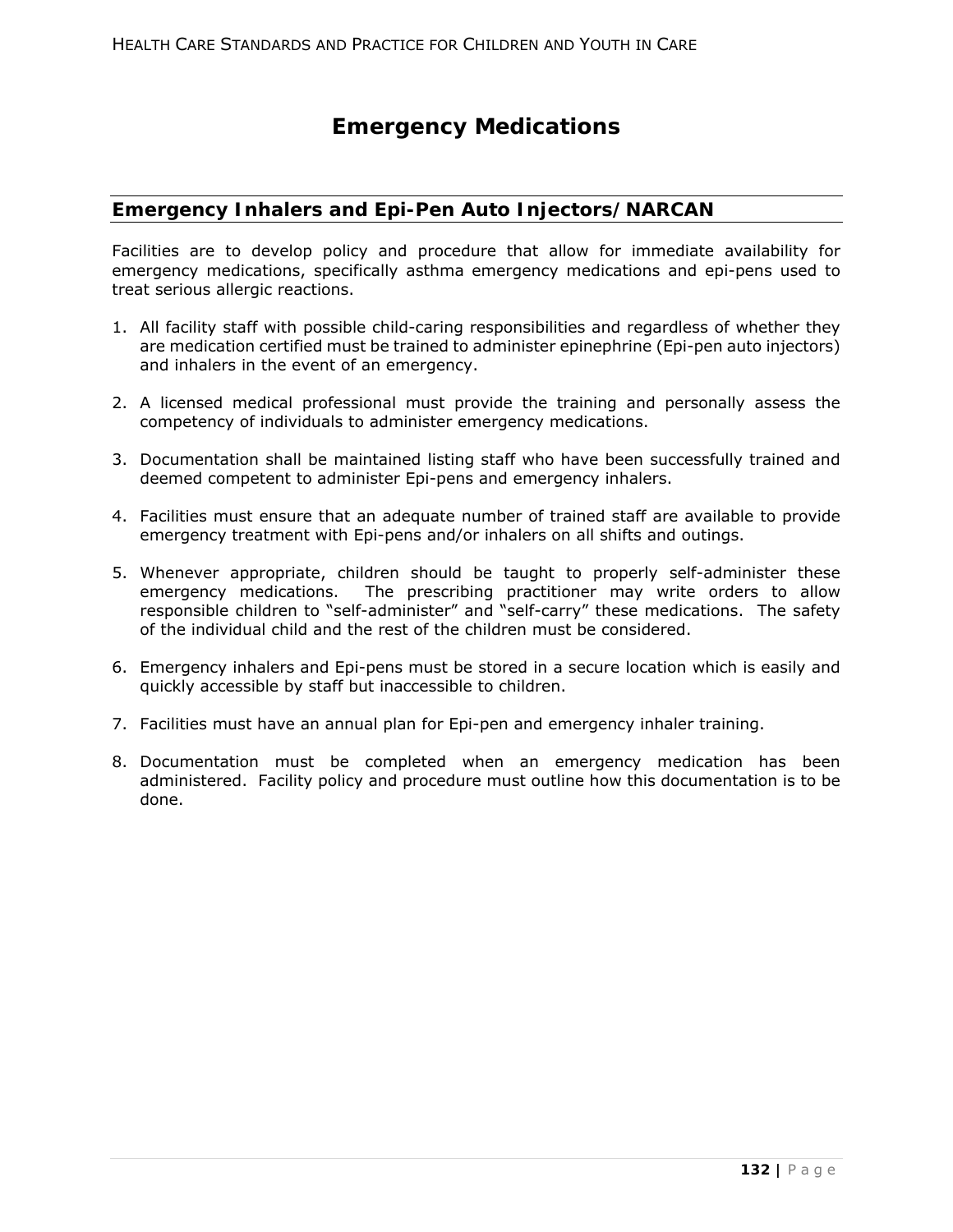# **The DCF Medication Administration Training Program**

## **Eligibility for Certification**

- Participants must be employed by a DCF licensed or operated child caring facility or extended day treatment center.
- Participants must be recommended by their facility director or designee as indicated by a completed, signed course recommendation form.
- Participants must have a high school diploma or equivalent; in the absence of a diploma or equivalent, the director of the employing facility must approve the person's eligibility. A copy of this approval must be placed in the employees file and available upon request.
- Participants must be capable of reading and understanding complex information and be able to perform basic math calculations

### **Endorsed Instructor**

The DCF Medication Administration Training Course can only be taught by a certified Endorsed Instructor. Licensed nurses (LPNs, RNs, and APRNs), pharmacists, or physicians who have completed the Endorsed Instructor Training Program and have been approved by DCF may teach the DCF med admin certification course at their employing facility or a contracted DCF licensed facility. The Endorsed Instructor training is offered periodically through the year on an as-needed basis by the DCF Medication Training Program. Announcements of upcoming EI training classes are sent via email to nurses and program directors.

## **Endorsed Instructor Training**

Endorsed Instructor (EI) training is a one day training for nurses and other medical professionals allowed by Connecticut law to become instructors for the Medication Certification training. The training includes:

- Adult Learning Principles
- **•** Effective presentation and training skills
- Overview of the Learning Objectives and Skills Verification of the Basic Certification Course
- Practice and a return presentation of training skills (practicum)

## **Basic Medication Administration Training Course Components**

Four Steps of DCF Medication Certification Process

### **Step One**

Recommendation by Congregate Care Program's Program Director or Designee (On-line *password protected* recommendation form)

**Information required for recommendation**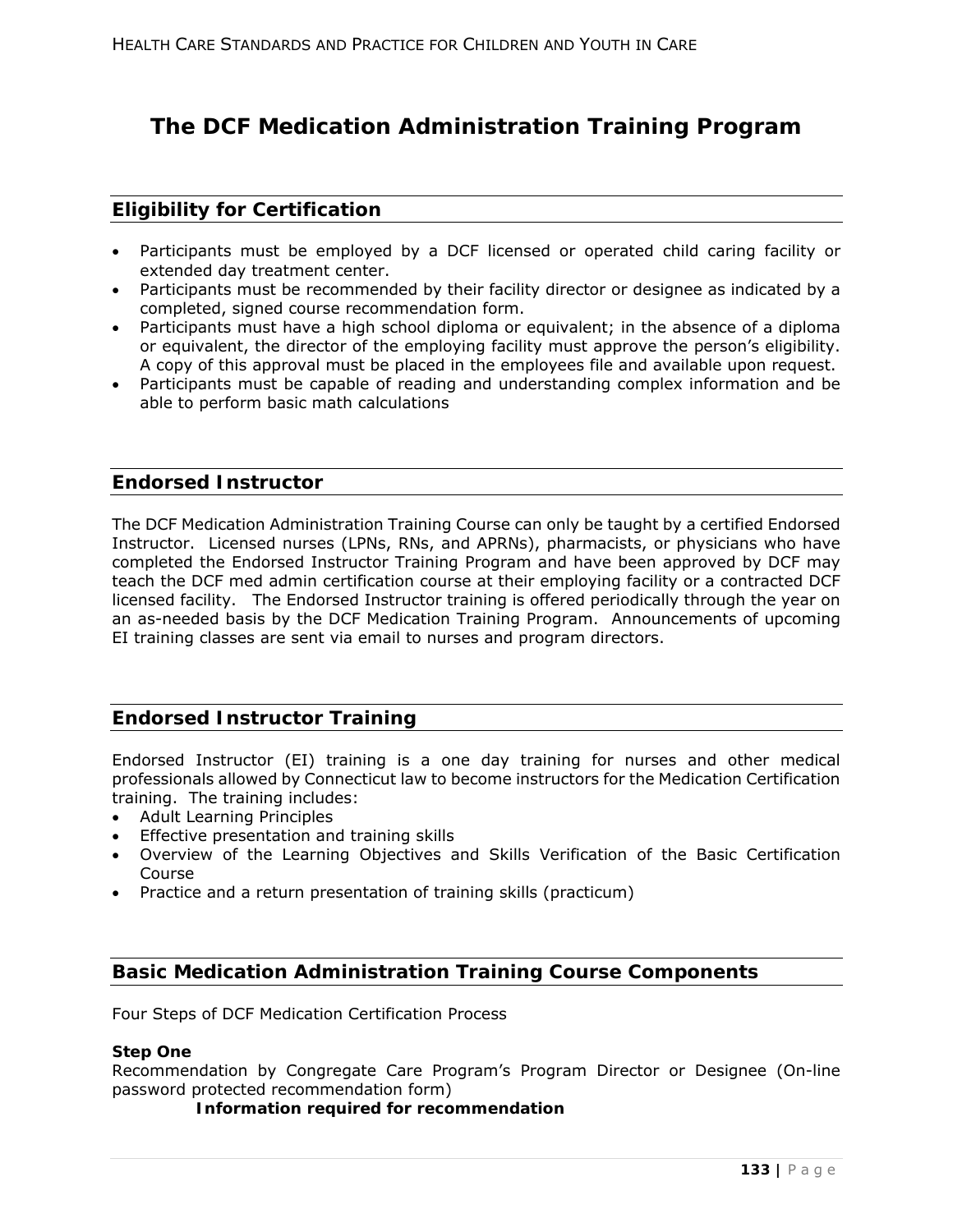Employee's legal name (no nicknames allowed) Employee's email address Employing Facility Name of Supervisor recommending employee for certification

### **Step Two**

Successful completion of DCF Basic Medication Certification Course which consists of Course/curriculum and Skills Verification

- **Course/curriculum 10 Units** 
	- o Basics for Safe Medication Administration
	- o Medication Terminology
	- o Know the Medication
	- o Medication Administration Documentation
	- o Math for Medication Administration
	- o Asthma
	- o Medications to Treat Medical and Psychiatric Conditions
	- o Safe Storage and Control
	- o Medication Errors
	- o Medication Administration Techniques
	- Students must pass quizzes at the end of each unit (100%) and a Cumulative **Mandatory** quiz at the end (pass at 85%) to move to Skill Verification
	- **Skills Verification (see description below)** completed and verified by DCF Endorsed Instructor

### **Step Three**

Successful passing of Medication Certification Exam (85%) All tests proctored by DCF at Central Office Training Academy

### **Step Four**

Successful Internship at employing facility

## **Approved Methods Employees to Receive the Course/Curriculum**

- **In-person** with an Endorsed Instructor. Includes teaching the class using the approved curriculum and training materials and conducting the **DCF-2274** *DCF Medication Administration Program Skills Verification* (see below for description)
	- $\circ$  EI's are provided with all training materials necessary for teaching the class
		- PowerPoint Presentation
		- Copies of Quizzes to administer (with answer keys)
			- Hard copies of the Skills Verification
	- $\circ$  Endorsed Instructors who decide to teach the class in person with their employees will be responsible for:
		- Arranging the location
		- Communicating with DCF regarding results of training and skills verification
		- Communicating with employees requirements of the certification process
- **Combination** of on-line training (see below) and in-person Skills Verification.
	- Self-directed on-line learning of Basic Medication Administration Curriculum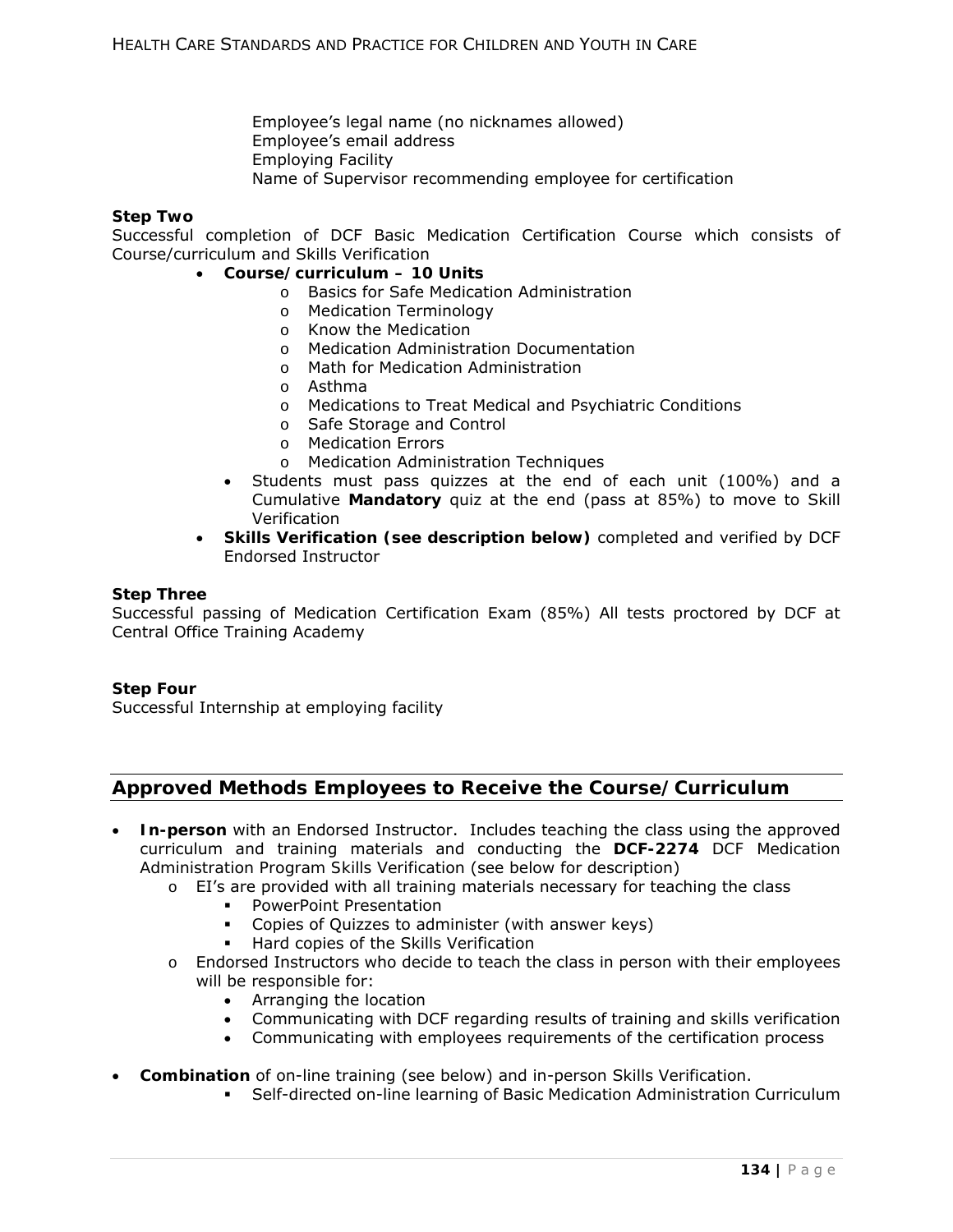Skills Verification completed by Endorsed Instructor (see below for description)

## **Online Training Format**

The on-line format is a self-directed training that can be completed on a computer, smart phone and other electronic devices. There are securities put in place to assure completion of the entire online course – one must pass the unit quizzes in order to proceed to the subsequent units. Only after completion of the entire on-line course an employee will be eligible for the skills verification. Employees must provide proof of successful completion of the on-line course before advancing to the Skills Verification Portion. – These verifications can be;

- A printed certificate of course completion (this is not the medication administration certificate; an employee cannot administer medications yet)
- A screenshot of the certificate of course completion
- An automatically generated email of course completion

**Under no circumstances an employee can start the Skills Verification based on a verbal guarantee of course completion from the employee or the employee's supervisor/program manager.** 

## **DCF Medication Administration Program Skills Verification**

Only nurses who are endorsed by the DCF med admin program are eligible to provide the Skills Verification; programs without an Endorsed Instructor (EI) should contact the Med Admin Program for options to complete the practicum.

The practicum includes the following:

At a minimum the practicum must include the following:

- 1. Opportunity for review of material covered in the Medication Administration Course (Optional based on student need)
- 2. Demonstration of skills by the EI: (required)
	- 5 Rights and Rule of Three
	- **Steps of the Medication Administration Procedure**
	- **Techniques taught in the Medication Administration Training Course Curriculum**
- 3. Opportunity for employees to practice demonstrated skills (required)
- 4. Successful "return presentation" of all listed techniques by student/ employee (required)

Upon successful completion of the skills verification both, the nurse and the student/employee must sign and date the **DCF-2274***, DCF Medication Administration Program Skills* Verification Form. This form must be then placed in the employee's training file and made available to the DCF regulatory/nurse consultants upon request.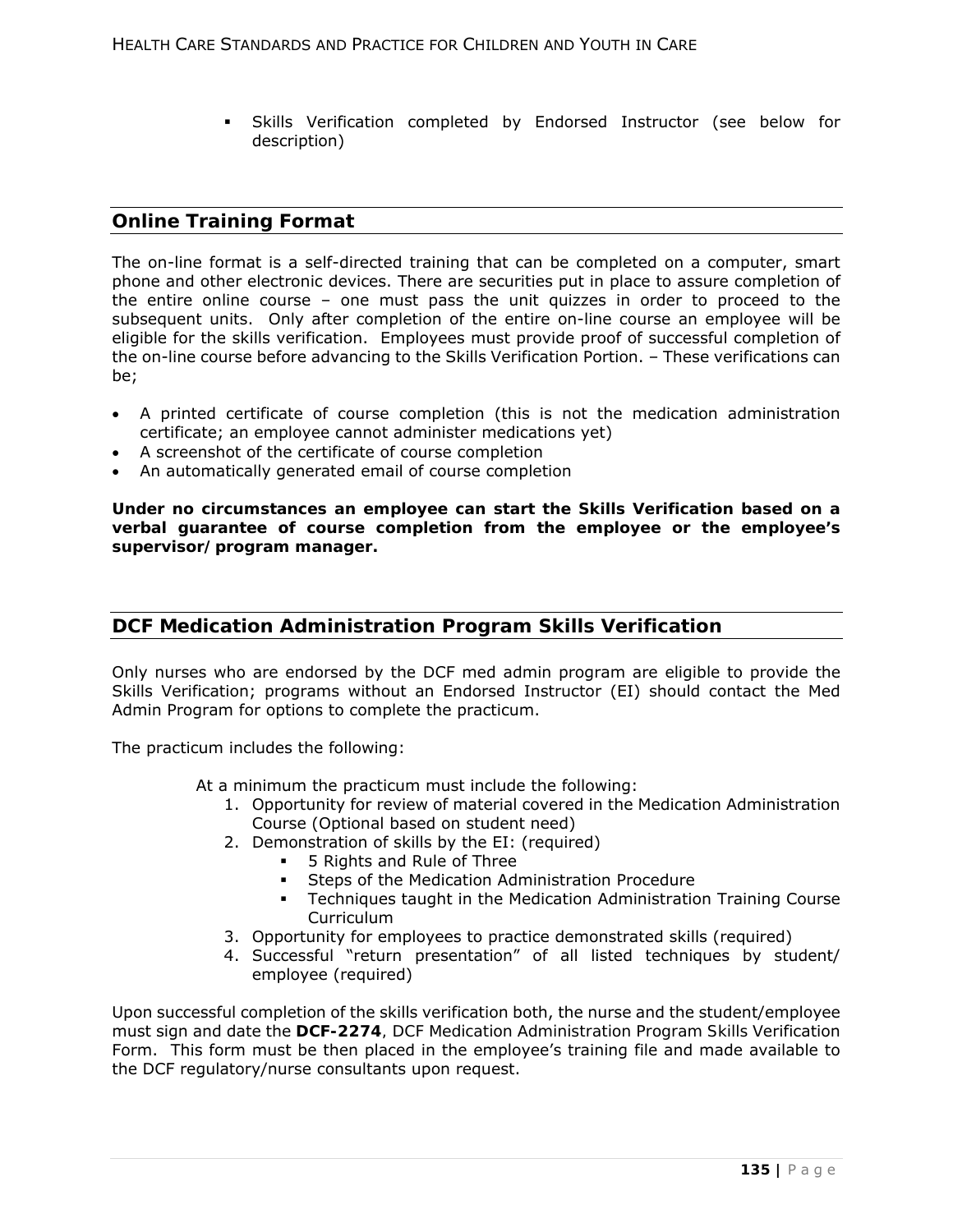In addition, the Endorsed Instructor must submit the online **DCF-2274** to DCF Medication Administration Program. This online form is located on the DCF medication Administration Program Website and provides a confirmation to the DCF Medication Administration Program that the employee successfully completed the practicum.

### **Once submitted, the employee becomes eligible for the exam.**

## **DCF Written Exam**

Registering for Exam

- Employees are not eligible for a medication administration certification exam until they have received confirmation from their facility nurse that they have successfully completed their practicum.
- Upon receiving notification employees must consult their direct supervisor to determine a testing date that meets the need of the facility and the employee
- Employees or their supervisor register for the exam using the on-line registration system If any cancellations or changes must be made to the exam registration employee or their
- supervisor must contact the DCF Medication Administration Program If DCF needs to cancel or change an existing exam (for a non-weather related event) an email notification will go out to all employees registered. For weather related events see *DCF Inclement Weather Policy (link)*

All exams are proctored at the DCF Training Academy, Central Office, Hartford CT.

A score of 85% or better is required to pass. Employees who passed the exam cannot start the internship until the results notification from the Med Admin Program is received by the program supervisor.

Exam venue driving, parking and sign-in directions are attached to the exam confirmation email.

All visitors to the DCF Central Office are expected to follow professional conduct policy that includes appropriate dress code and behaviors.

- Employee who exhibit hostile, angry and/or aggressive behaviors to any person on site will be turned away.
- Anyone suspected of being under influence of alcohol/drugs will be asked to leave.
- We reserve the right to turn away anyone who's dressed inappropriately, for example:
	- any clothing with lewd graphics and/or language is considered inappropriate
	- tight, form-fitting, see-through, low-cut or too short
	- apparel that is considered inappropriate

**Employees are expected to arrive on time. No admits after posted time of exam.** 

## **Facility Internship**

Upon successful completion of steps 1, 2 and 3 participants must complete an internship. This step is performed under the supervision of the facility director (or designee) and a program nurse. The purpose of the internship is to provide the participants with the opportunity to practice and apply the skills learned in the Medication Administration course in their own work setting. It also allows them to strengthen those skills and gain the confidence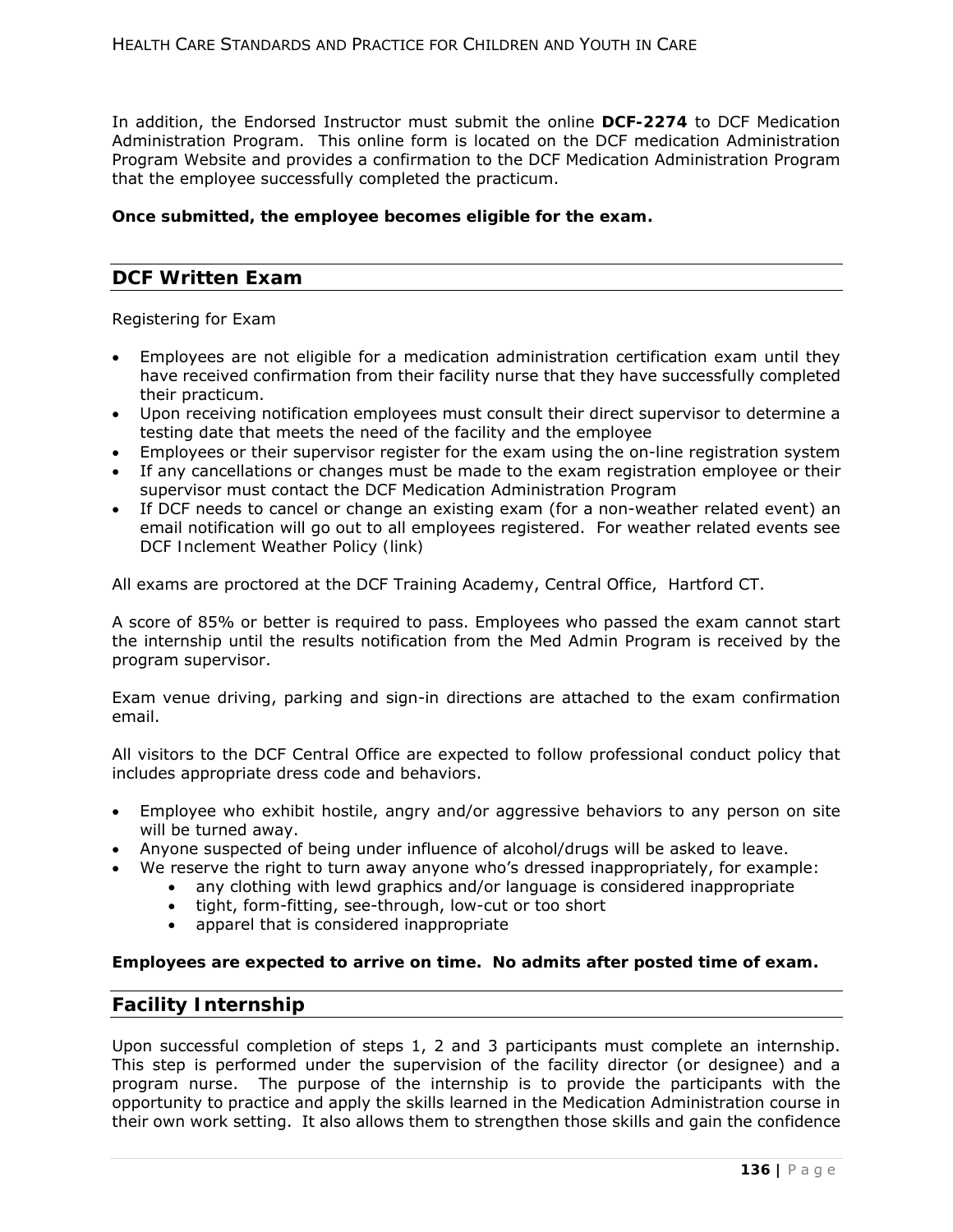they need to competently and safely administer medications. The facility will provide the staff adequate time to complete this internship.

### **Requirements of the Internship**

- 1. A thorough orientation to facility medication policy and procedure.
- 2. Observation of experienced medication certified staff or program nurse during at least two complete medication passes
- 3. The program nurse will determine if the candidate may progress to the next step of the internship; complete the steps of the med admin checklist
	- For the purposes of the internship, *a complete medication pass* refers to the time period during which medications are routinely administered to all the children at a given medication pass - preferably a medication pass that the medication certified staff will routinely be conducting after they become certified. For example: If, when the employee becomes certified, he/she will be responsible for 7:00 am medication passes, the internship shadowing experiences should be for an entire 7:00 medication pass and include all the children receiving medication during that pass.
- 4. Performing two complete medications passes with direct, immediate supervision by the program nurse or an experienced medication certified staff person. The medication passes must be documented on the **DCF 2275** *– DCF Medication Administration Program Procedure Checklist.*
- 5. The internship must be successfully completed within 90-days of passing the written exam*.* 
	- **a. Candidates who do not successfully complete the internship within the 90-day timeframe must re-take the entire Medication Administration training and pass the written exam before attempting the internship again.**
- 6. Successful completion of the Internship is indicated by the signatures of the candidate, the program nurse and the program director on the Internship Verification Form. Incomplete forms will not be accepted
- 7. Internship must be documented on the **DCF-2276** *DCF Medication Administration Program Facility and Internship Objectives and Criteria* form. This form is located on the DCF Website.
- 8. All training related documentation must be kept in the employee's file and made available upon request.

## **Awarding of Medication Administration Certificate**

Upon receipt of the Internship Verification Form the DCF med admin certificate will be issued and emailed to one, designated person in the employee's program. Program managers/supervisors are responsible for making copies of the certificate for the personnel file and for giving the certificate immediately to the employee. **No employee is allowed to administer medications until in possession of the med admin certificate**.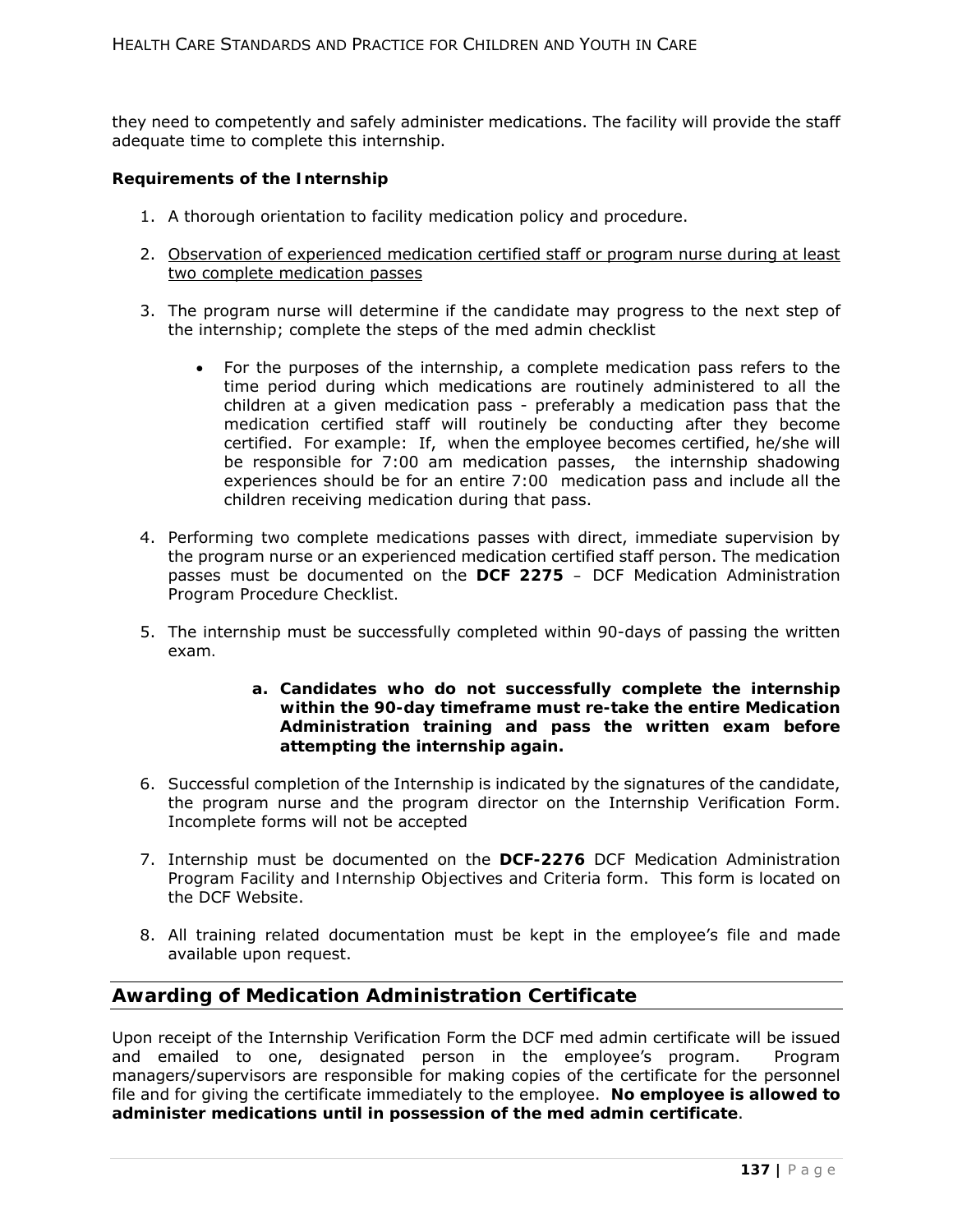### **DCF Medication Administration Program will not replace any lost certificates**

### **Recertification**

Recertification for medication administration is required every two years. Medication certified staff currently employed at a DCF licensed or operated child caring facility *and* whose certification is in good standing may recertify. Staff may recertify any time before or, on the certificates expiration date*.*

All recertification eligible employees must be recommended by the facility program director/designee before testing. This recommendation can be found on the DCF medication Administration Website.

- Staff whose DCF Medication Certification is under suspension may not recertify until the suspension is lifted. If the certificate expires while under suspension, the employee is no longer medication certified and must retake and pass the entire Medication Administration Training.
	- **Employees** are expected to prepare themselves for the recertification exam. Materials are available on the DCF Medication Administration webpage. Endorsed instructors and supervising nurses are encouraged to offer comprehensive reviews for their staff needing recertification.

## **Recertification Exam**

All tests are proctored at the DCF Training Academy, Central Office, Hartford CT. Employees who are eligible to test must register online for the test of their choice. A link to the registration can be found on the DCF Medication Administration Website

A score of 85% or better is required to pass. A new certificate effective for two years will be issued to those who pass the Recertification exam. The original certificate is to be given to the staff person after copies are made for facility records.

### **Failing a Recertification Exam or allowing certificate to expire:**

A DCF Medication Certified staff person who fails the Recertification Exam or who allows his or her DCF Medication Certification to expire is no longer certified as of the date of expiration or failure of recertification exam and may not administer medication.

Employee must go through the entire Medication Administration Certification Training if they wish to become medication certified.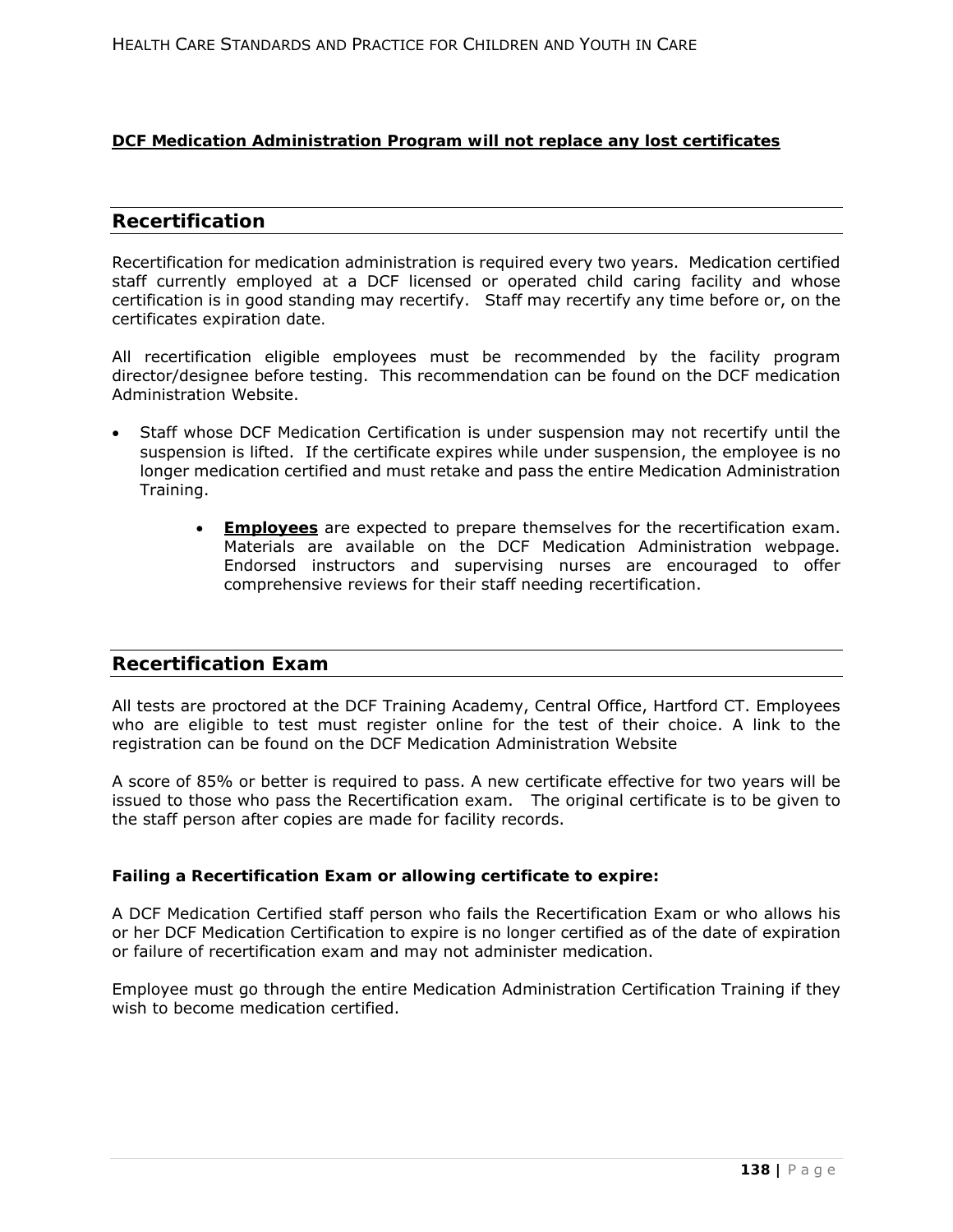## **New Employees with Current DCF Medication Administration Certification**

If a newly hired employee presents a DCF Medication Administration certificate, the facility **MUST** verify the status of that certificate, and provide a thorough orientation to the facility's medication administration policies and procedures before the new employee is permitted to administer medications independently.

Facility Responsibilities:

- Obtain a copy of the employee's current DCF Medication Administration Certificate for facility records.
- Contact the Medication Administration Program to verify the status of the certificate. Written confirmation of the employee's certification status is available from the DCF Medication Program.
- Conduct an internship.
- Maintain documentation at the facility of the orientation and internship. Do not send this documentation to the DCF Medication Administration Training Program.

## **Special Accommodations**

The Department of Children and Families recognizes its legal obligation to meet the learning needs of medication certification candidates who have disabilities including documented learning disabilities or special needs. Participants requesting special accommodations must submit to the Medication Administration Training program appropriate documentation as required by law. Training program representatives will consult with DCF specialists in the requirements and applicable laws regarding the American's with Disabilities Act.

Submit requests and documentation as soon as possible so that timely responses can be made.

For further details and information please refer to the following statutes:

Section 504 of the Rehabilitation Act of 1973.

42 U.S.C. Section 12101 et seq. of the Americans with Disabilities Act of 1990.

## **Mandatory and Continuing Education**

DCF regulation requires the facility licensed medical professional (RN, LPN, APRN, PA or MD) to provide specific training for both non-certified and DCF Medication certified staff.

### **Mandatory Training for All Staff**

- Annual Emergency Medication Administration Epi-pens and Asthma Rescue Medication.
	- This training must be provided at least annually and whenever necessary to maintain a safe environment for children.

### **Continuing Education for Medication Certified Staff**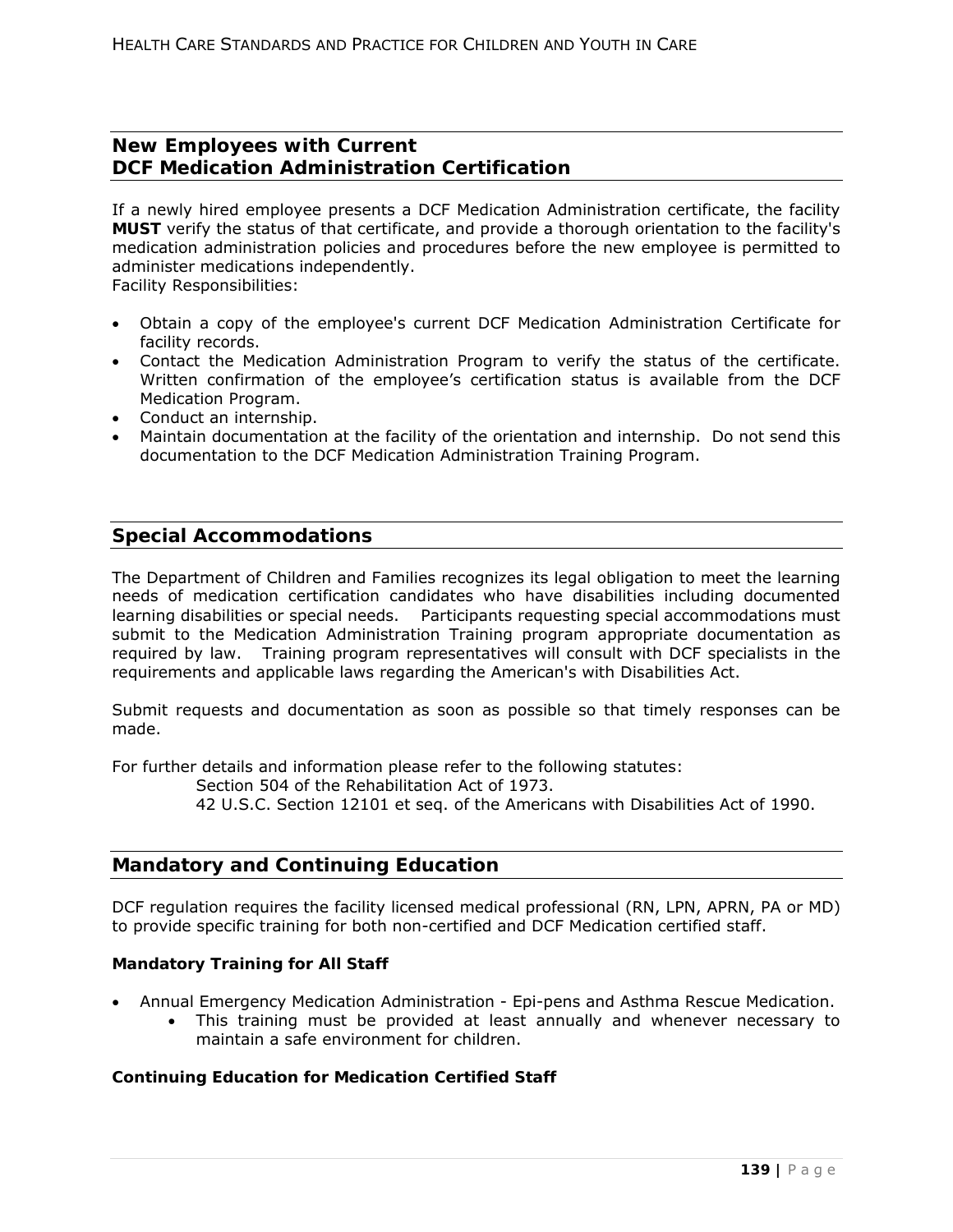*DCF Reg: 17a-145-75 (d): "There shall be periodic reviews and updating of staff's knowledge about medications and other treatments and their administration."* 

### *DCF Reg: 17a-6(g) -16 (c): "Day programs and residential facilities shall provide continuing education on administration of medication to trained person staff members."*

Facility nurses and/or appropriate personnel must offer continuing education opportunities for DCF medication certified staff. The facility nurse must document on a quarterly basis all continued education opportunities offered in the past 3 months. See Forms section for suggested form to document quarterly offerings.

DCF Medication Certified staff has an obligation to maintain their skills and knowledge in safe medication administration and are expected to attend facility sponsored continuing education offerings whenever possible.

Facilities must maintain documentation and attendance of trainings.

- Quarterly trainings should be related to safe medication administration and should include (but are not limited to):
	- Properly accessing the chain of command and when to do so
	- Correct medication administration procedure
	- Proper documentation
	- Medication administration techniques
	- Updates in practice including new medications
	- Ordering and receiving medications from the pharmacy
	- Storage and documentation of controlled medications
	- Specific areas identified by Risk Management and/or quality assurance reviews.

### **Training for Program Supervisors and Managers**

There is a mandatory training for Supervisor and Managers of Licensed Child Caring/Congregate Care Facilities. This is available as an online training and consists of:

- Overview of Medication Certification Process
- Program Responsibilities
- Supervisory Responsibilities
- Contact Information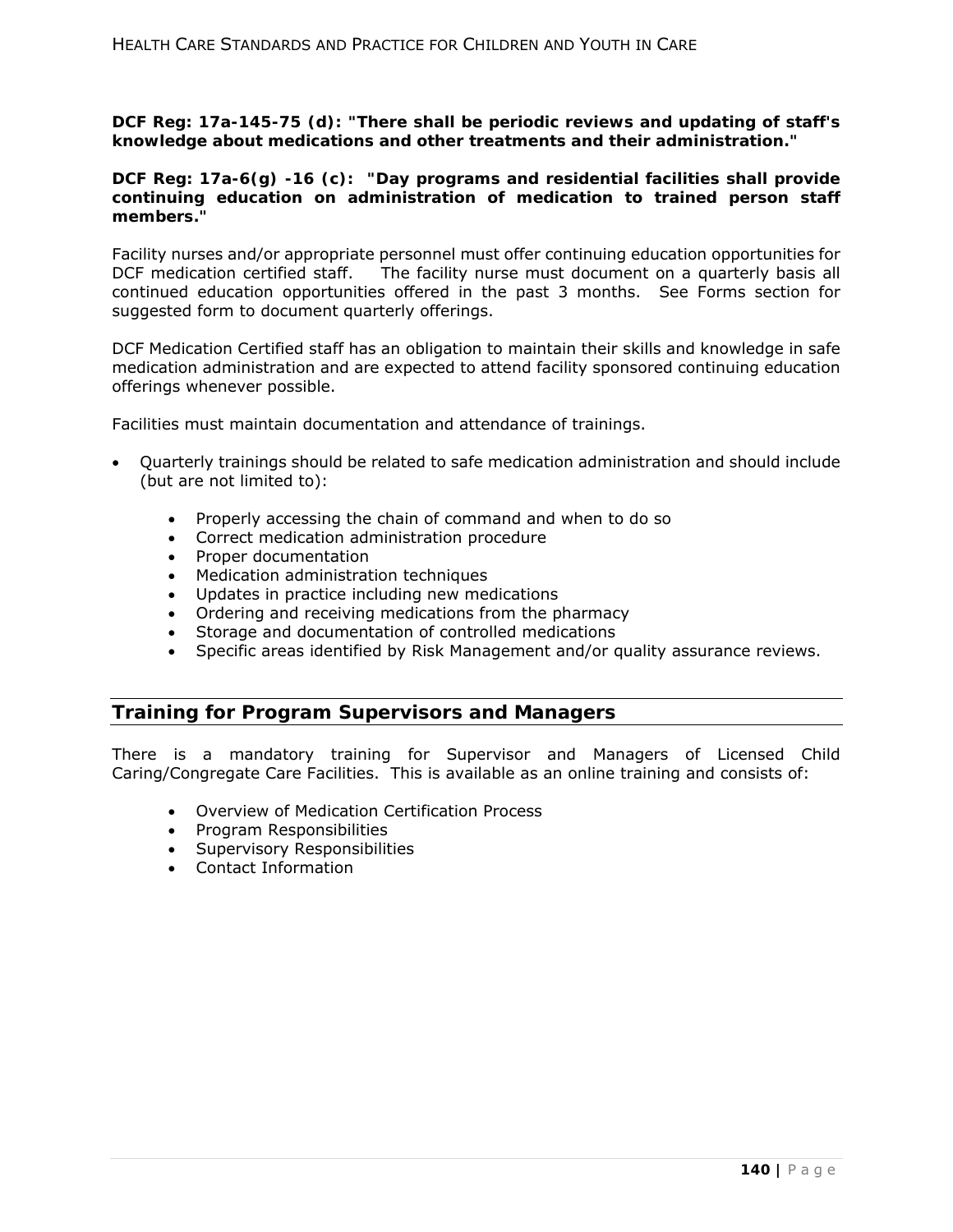# **Disciplinary Action for Performance Issues in Medication Administration**

Facilities must adopt written policies and procedures including disciplinary actions in the event that the performance of a medication administration certified staff puts children and youth at risk.

- Medication certified staff should be informed during orientation of the facility policy and procedure in regard to disciplinary actions in the event of medication incidents
- The safety and well-being of the children and youth must always be the first consideration in determining corrective action.
- **The facility nurse and or director may suspend an individual's medication certificate whenever there is a concern over the safety and welfare of the children.**
	- o Any suspension must be reported promptly to Medication Administration Program.
	- o Revocation of an individual's certificate may be ordered by the Commissioner of DCF and/or his or her designee.

Circumstances to be considered in determining corrective action can include:

- Impact on child safety
- Facility policies
- Individual's record related to medication administration
- Extenuating circumstances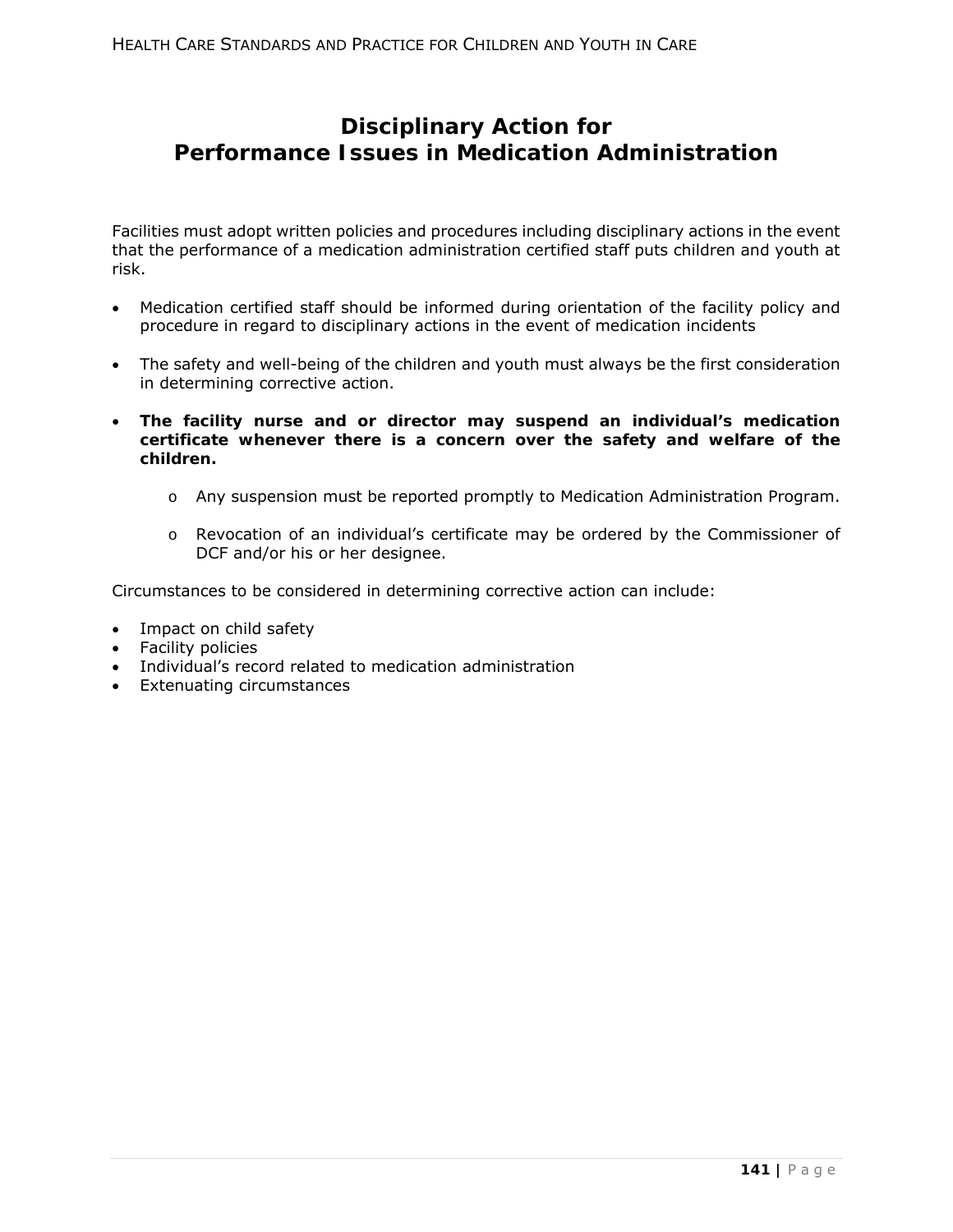# **Medication Error Reporting**

Agency policies regarding medication administration errors shall include:

- 1. the mechanism for reporting to supervising nurse or physician and other designated individuals;
- 2. procedures for obtaining treatment for involved client;
- 3. corrective action to be taken if three (3) errors are made within 30 days
- 4. the method for tracking employees' errors and corrective actions taken, from the employee's date of certification to his or her annual certification evaluation and biennial recertification.

Documentation of Medication Administration Errors

- The staff involved must complete a **DCF-2277** *Medication Incident Report* by the end of the shift on which the error occurred or was discovered. The staff person involved must also write in the child's record an objective description of the event including the child's condition and any treatment.
- Addendums to this report should be made as warranted to provide a complete record of the event and its outcome.
- Incident reports are to be kept in a quality assurance file, not in the child's personal or medical record.
- The *Medication Error/Incident Report* must be sent to DCF Risk Management within 12 hours of the event.
	- o Risk Management Fax: 1 860 550 6482
	- o Risk Management Email: DCF.Riskmanagement@ct.gov

## **DCF Reporting Guidelines for Medication Errors**

The DCF licensed child caring or day program shall adopt a written policy which specifies the procedure for reporting errors in medication administration. The policy shall require that any medication error be reported immediately to the supervising nurse or prescribing physician. Policy shall also specify the procedures to be followed if medical treatment is required due to the error. Facility policy must also describe the corrective procedures to be followed if a medication certified staff person makes more than three (3) medication administration errors in a one-month period. These policies shall be approved by DCF.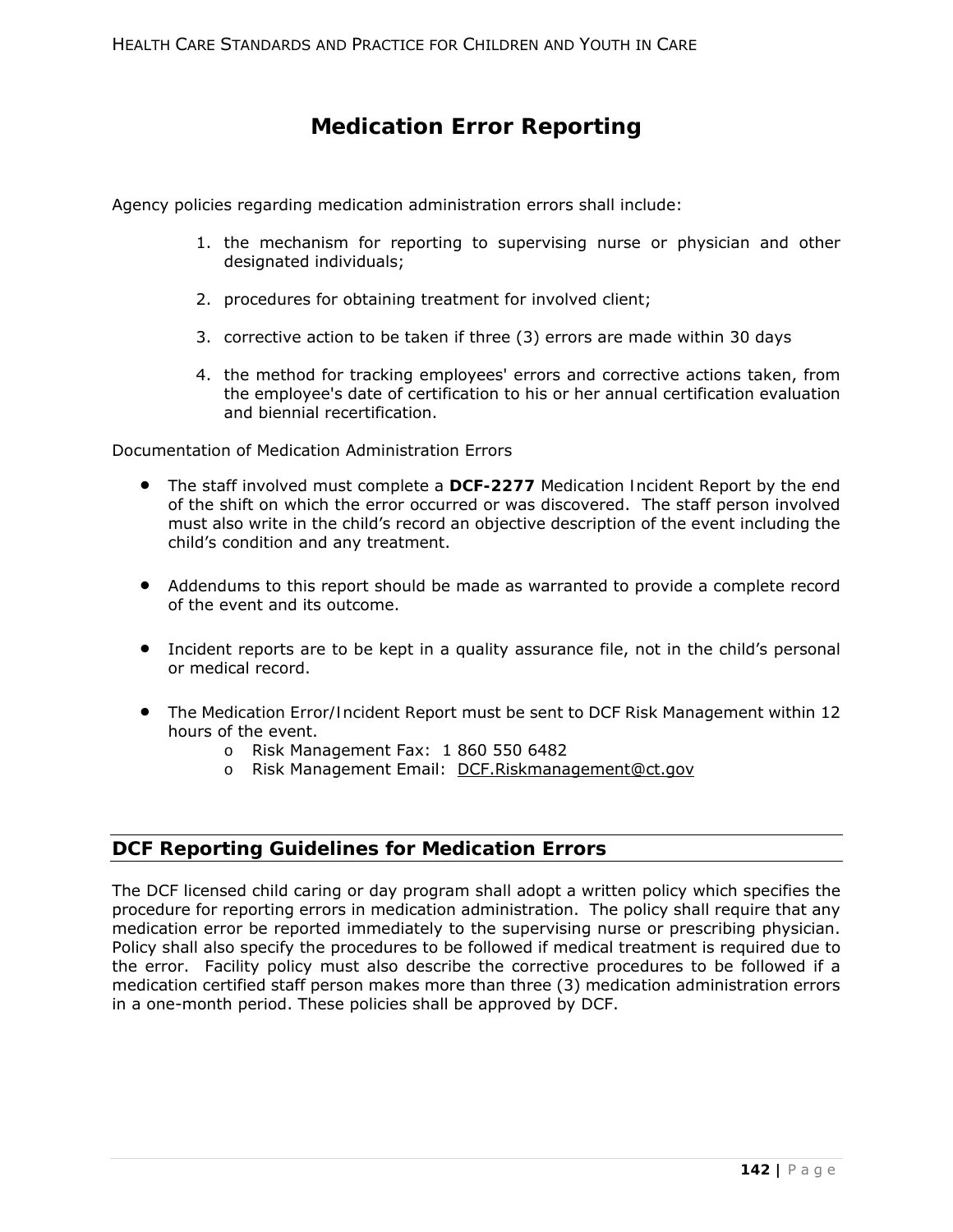### **Discussion**

Agencies shall develop policies and procedures which specify personnel actions to be taken in addressing errors in medication administration in the following classes:

### **Class A - Documentation, security and supply errors**

- Failure to document according to procedures
- Failure to secure/maintain keys according to established procedures
- Failure to submit required documentation relative to medication errors
- Failure to order/document all medications ordered from pharmacy
- Failure to follow procedures to maintain an adequate supply of medications and required documentation

### **Class B** - **Violation of the Five Rights or use of prohibited techniques:**

A **Class B** error has occurred if any of the following has been violated:

- Correct person
- Correct medication
- Correct dose
- Correct time
- Correct route

### **Class B Errors also include:**

- Use of prohibited techniques such as but not limited to medication certified staff accepting telephone or verbal medication orders, improper storage or destruction of medications, etc.
- Transcription errors resulting in the violation of one of the five rights.

### **Class C - Serious Errors**

- Errors resulting in death or serious injury to client, e.g. hospitalization, injury requiring treatment in a medical facility such as ER, clinic, or physician's office
- Errors resulting in the need for medical monitoring.
- Errors resulting in the need to adjust or change medications, doses or times of administration.

### **Prohibited practices such as but not limited to:**

- Falsification of medication administration records
- Falsification of certification paperwork
- Administration of medications without a valid medication certificate (e.g., certificate was suspended, revoked, expired, etc.)

## **Documentation and Reporting Medication Administration Errors:**

1. Any error in the administration of medication shall be documented in the client's record and an incident report completed by the end of the shift during which the error was discovered or occurred.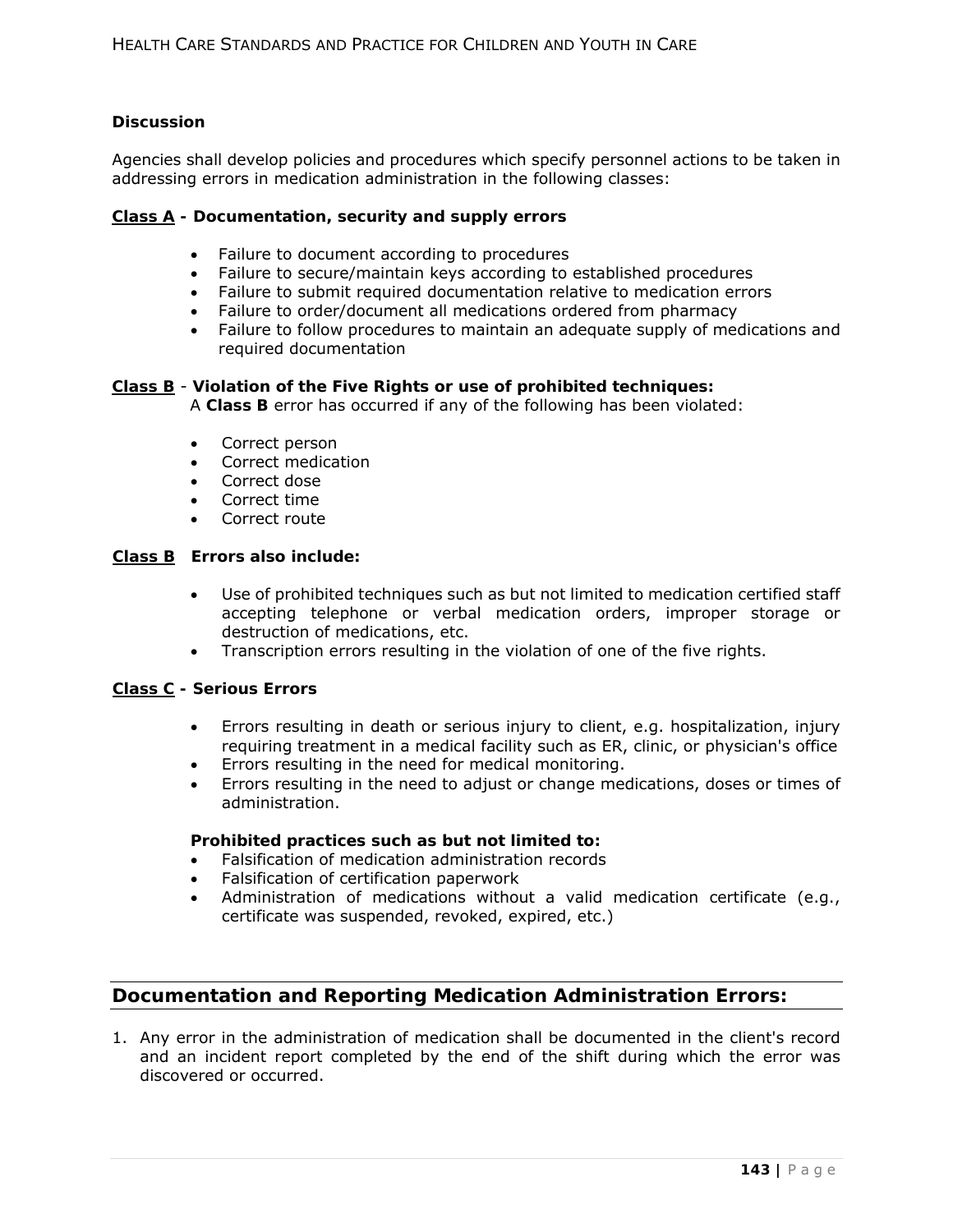- 2. Class A errors are reported via the DCF Monthly Medication Administration Summary reports sent to DCF Risk Management (see Forms Section of the Handbook or the DCF Webpage)
- 3. The following errors require that a DCF Significant Event Report Form be filed with the DCF Risk Management unit within 12 hours of the event or its discovery:
	- a. Any medication error requiring a 911 call and the need for emergency medical treatment.
	- b. Any medication error resulting in the death of a child
- 4. Class B or C must be reported to the DCF Risk Management Unit:
	- Call the DCF Risk Management Unit at (860)560-7095.
	- Email the completed Significant Event Report form to DCF Risk Management (DCF.RiskManagement@ct.gov) within 12 hours.
	- Fax related incident reports to DCF Risk Management (860)550-6482.
	- The child's social worker and legal guardian (if after hours, contact the DCF Hotline at 1-800-842-2288) must be notified. If appropriate the child's parent(s) should be contacted.
	- Suspected abuse/neglect must be reported the DCF Hotline 1-800-842-2288.
	- Errors resulting in serious injury or death (Class C Errors) must be immediately reported to the DCF Medical Director and to the DCF Risk Management Unit.
	- A thorough review of the event must be made and the facility's corrective action plan is to be forwarded to DCF Risk Management Unit within one week of the incident.
	- Facility director or nurse must immediately suspend the medication certification of staff people involved in a Class C Medication Error pending final evaluation and resolution of the event in question.

Report any suspended certifications to the DCF Medication Administration Program.

## **Corrective Action for Medication Certified Staff Involved in Medication Errors**

Facilities must have policy and procedures that describe the corrective action plan for medication certified staff who are involved in medication errors.

Considerations in determining corrective action:

- a. The impact the error made on the children's safety.
- b. The individual's performance record related to medication administration.
- c. Any contributing circumstances.